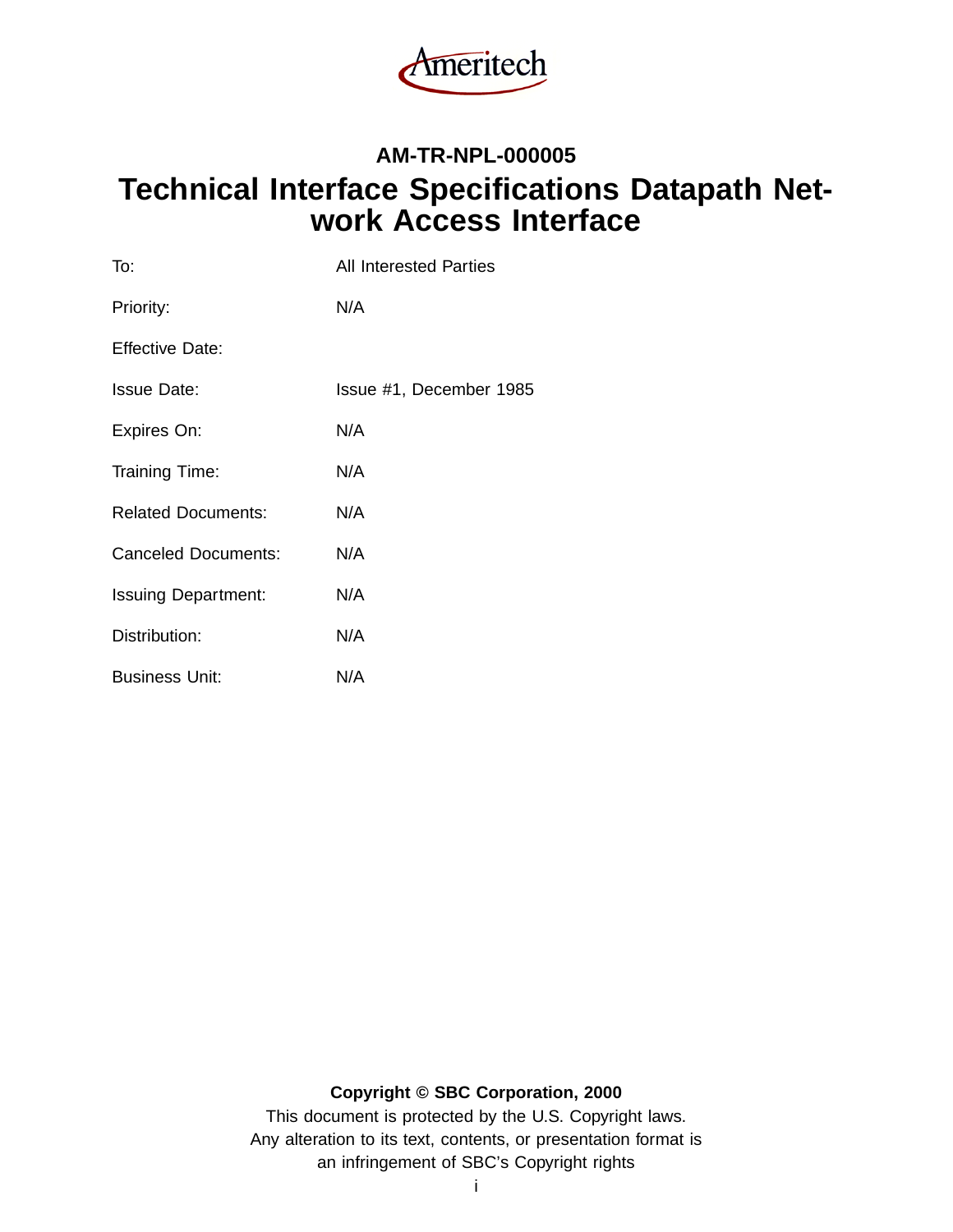#### **Table of Contents**

| 1. |      | Introduction               |                                                            | 3              |
|----|------|----------------------------|------------------------------------------------------------|----------------|
|    | 1.1. | General                    |                                                            | 3              |
|    | 1.2. | Terminology                |                                                            | 3              |
|    | 1.3. |                            | <b>Applicable Document</b>                                 | 5              |
| 2. |      | <b>Interface Overview</b>  |                                                            | 5              |
| 3. |      |                            | Interface: Physical and Electrical Connection Requirements | 5              |
|    | 3.1. |                            | <b>Physical Connection Requirements</b>                    | 6              |
|    |      |                            | 3.1.1. Telco Provided Interface                            | $\overline{7}$ |
|    | 3.2. |                            | <b>Power Requirements</b>                                  | 7              |
|    | 3.3. |                            | <b>Sealing Current</b>                                     | $\overline{7}$ |
|    | 3.4. |                            | <b>Electrical Connection Requirements</b>                  | $\overline{7}$ |
|    |      |                            | 3.4.1. AC and DC Termination Requirements                  | $\overline{7}$ |
|    |      | 3.4.2.                     | <b>Transmitter Characteristics</b>                         | 8              |
|    |      | 3.4.3.                     | <b>Scrambler Characteristics</b>                           | 9              |
|    |      | 3.4.4.                     | Synchronization                                            | 11             |
|    |      | 3.4.5.                     | <b>Logical Characteristics</b>                             | 13             |
|    |      | 3.4.6.                     | <b>Receiver Characteristics</b>                            | 14             |
|    |      | 3.4.7.                     | <b>Transmission Limitations</b>                            | 14             |
| 4. |      | <b>Protocol Overview</b>   |                                                            | 15             |
| 5. |      | <b>Link Level Protocol</b> |                                                            | 16             |
|    | 5.1. |                            | Transport Protocol (FDHP)                                  | 16             |
|    |      |                            | 5.1.1. General                                             | 16             |
|    |      | 5.1.2.                     | <b>FDHP Basic Structure</b>                                | 17             |
|    |      | 5.1.3.                     | <b>Transmit and Receive States</b>                         | 17             |
|    |      | 5.1.4.                     | <b>State Diagrams</b>                                      | 17             |
|    |      | 5.1.5.                     | <b>Typical Message Transfer</b>                            | 22             |
|    | 5.2. |                            | Link Level Message Protocol                                | 23             |
|    |      | 5.2.1.                     | <b>Basic Structure</b>                                     | 23             |

# **Copyright © SBC Service, Inc. 2000**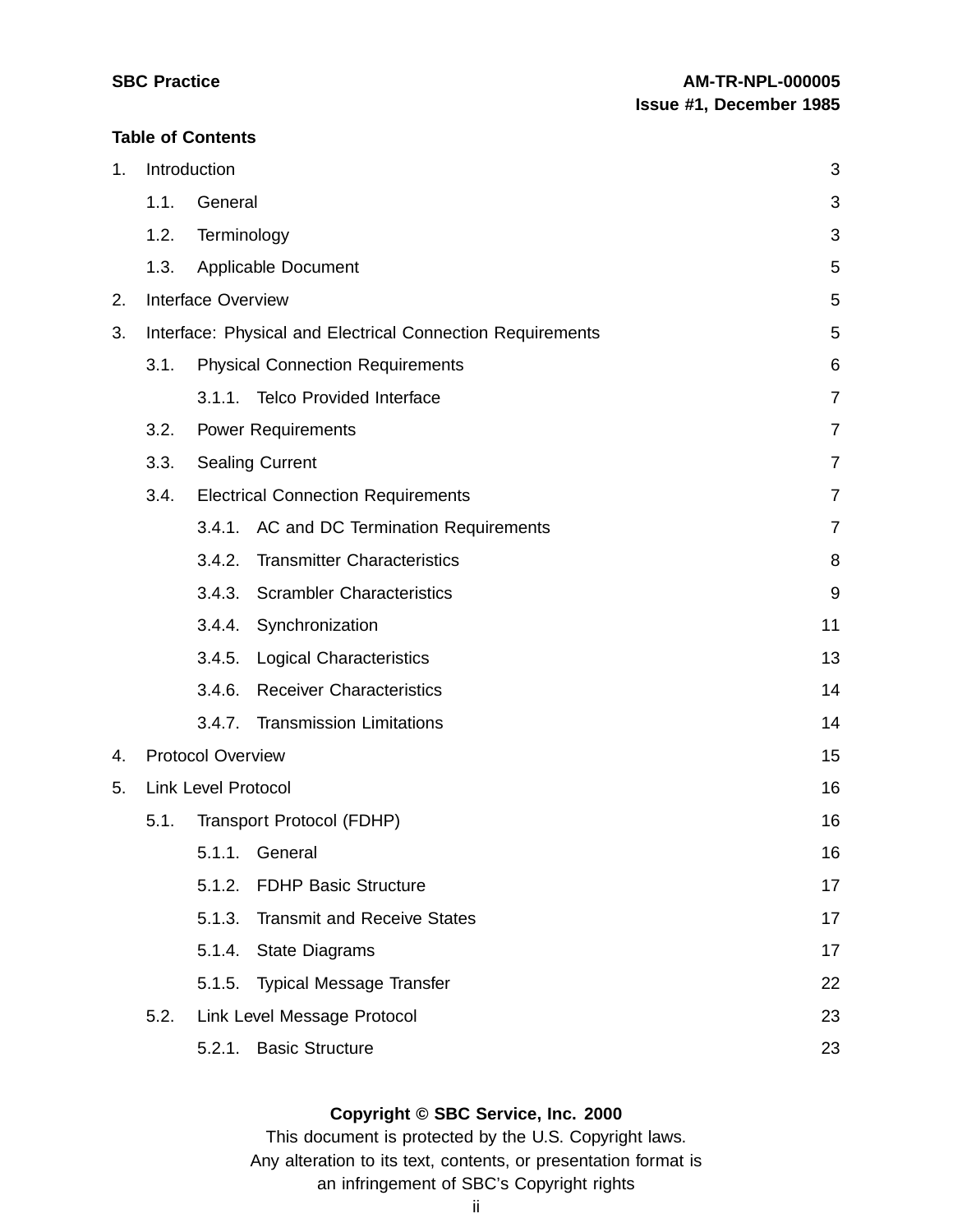|                |      |         | 5.2.2. Central Office (CO) to Terminal Equipment (TE)          | 28 |
|----------------|------|---------|----------------------------------------------------------------|----|
|                |      |         | 5.2.3. Terminal Equipment (TE) to Central Office (CO) Commands | 29 |
|                | 5.3. |         | <b>Translation Table</b>                                       | 35 |
|                | 5.4. |         | CO and TE Command Inter-Action                                 | 36 |
| 6.             |      |         | Data Formats On The 64 Kbits/s Channel                         | 40 |
|                | 6.1. |         | Basic 56 Kbits/s End-To-End Data Channel                       | 40 |
|                | 6.2. |         | Recommended Data Channel Protocol                              | 41 |
| 7 <sub>1</sub> |      |         | <b>Network Maintenance</b>                                     | 41 |
|                | 7.1. | General |                                                                | 41 |
|                | 7.2. |         | <b>User Initiated Tests</b>                                    | 41 |
|                |      |         | 7.2.1. TE Self Diagnostics                                     | 41 |
|                |      |         | 7.2.2. Local Loopback                                          | 41 |
|                |      |         | 7.2.3. Far End Loopback                                        | 41 |
|                | 7.3. |         | CO Initiated Loopbacks                                         | 42 |
|                |      |         | ATTACHMENT 1 - End-to-End Data Channel Protocol (T-Link/MHP)   | 43 |
|                |      |         | ATTACHMENT 2 - Clock Generation and Recovery                   | 88 |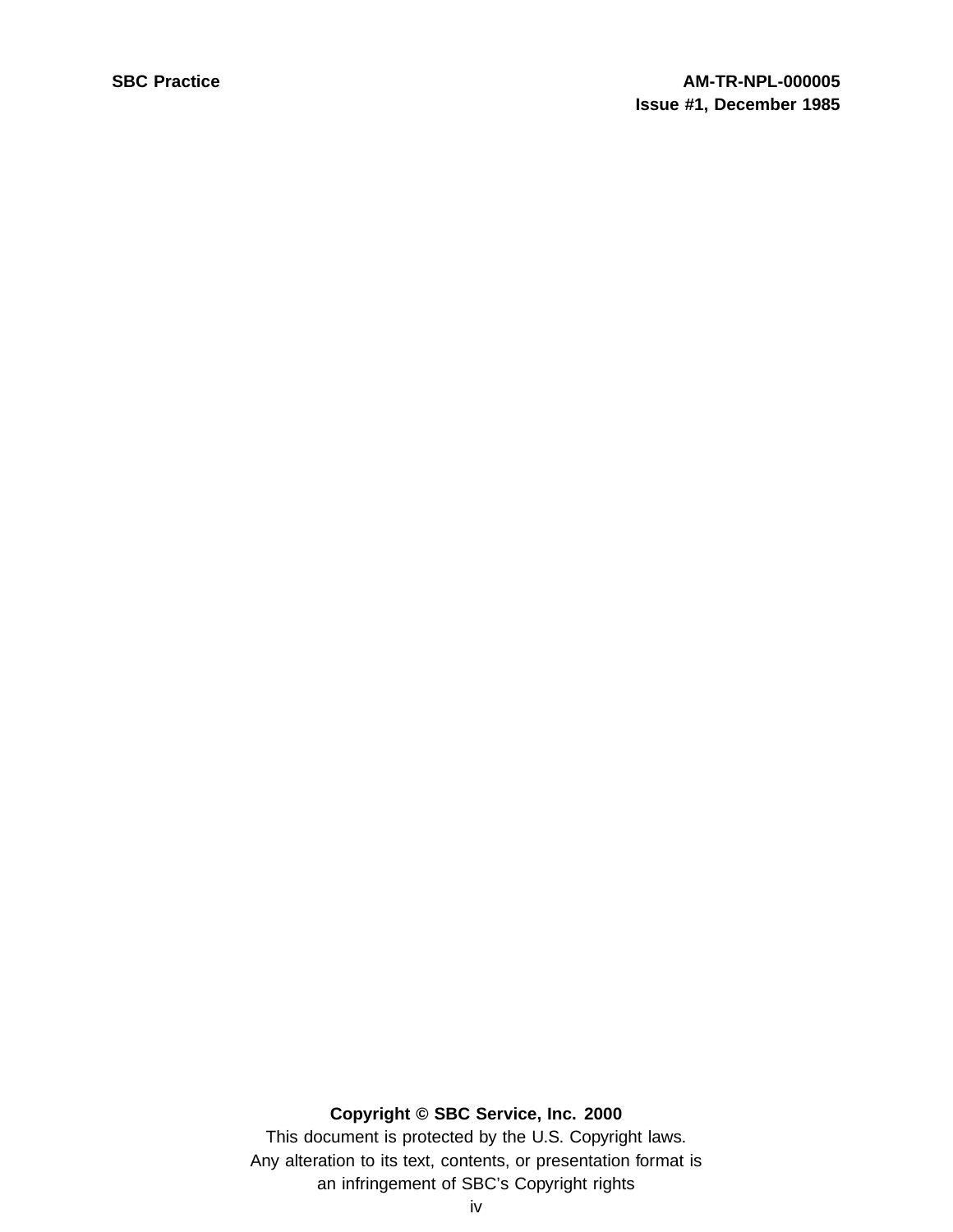# **TECHNICAL REFERENCE NOTICE**

This Technical Reference is published by Ameritech to inform the industry of Ameritech's view of the Technical Interface Specifications for Northern Telecom's Datapath Network Access Interface.

Ameritech reserves the right to revise this document for any reason, including but not limited to, conformity with standards promulgated by various agencies, utilization of advances in the state of the technical arts, or the reflection of changes in the design of any equipment, techniques or procedures described or referred to herein. Liability to anyone arising out of use or reliance upon any information set forth herein is expressed or implied, are made with respect to the accuracy or utility of any information set forth herein.

This document is not to be construed as a suggestion to any manufacturer to modify or change any of its products, nor does this document represent any commitment by Ameritech, or any Ameritech Operating Company to purchase any product, whether or not it provides the described characteristics.

Nothing contained herein shall be construed as conferring in implication, estoppel or otherwise any license or right under any patent, whether or not the use of any information herein necessarily employs an invention of any existing or later issued patent.

Nothing contained herein is intended as a recommendation of any product to anyone.

Document may be ordered from Ameritech by contacting the Document Order Center at (847) 248-4324.

#### **Copyright © SBC Service, Inc. 2000**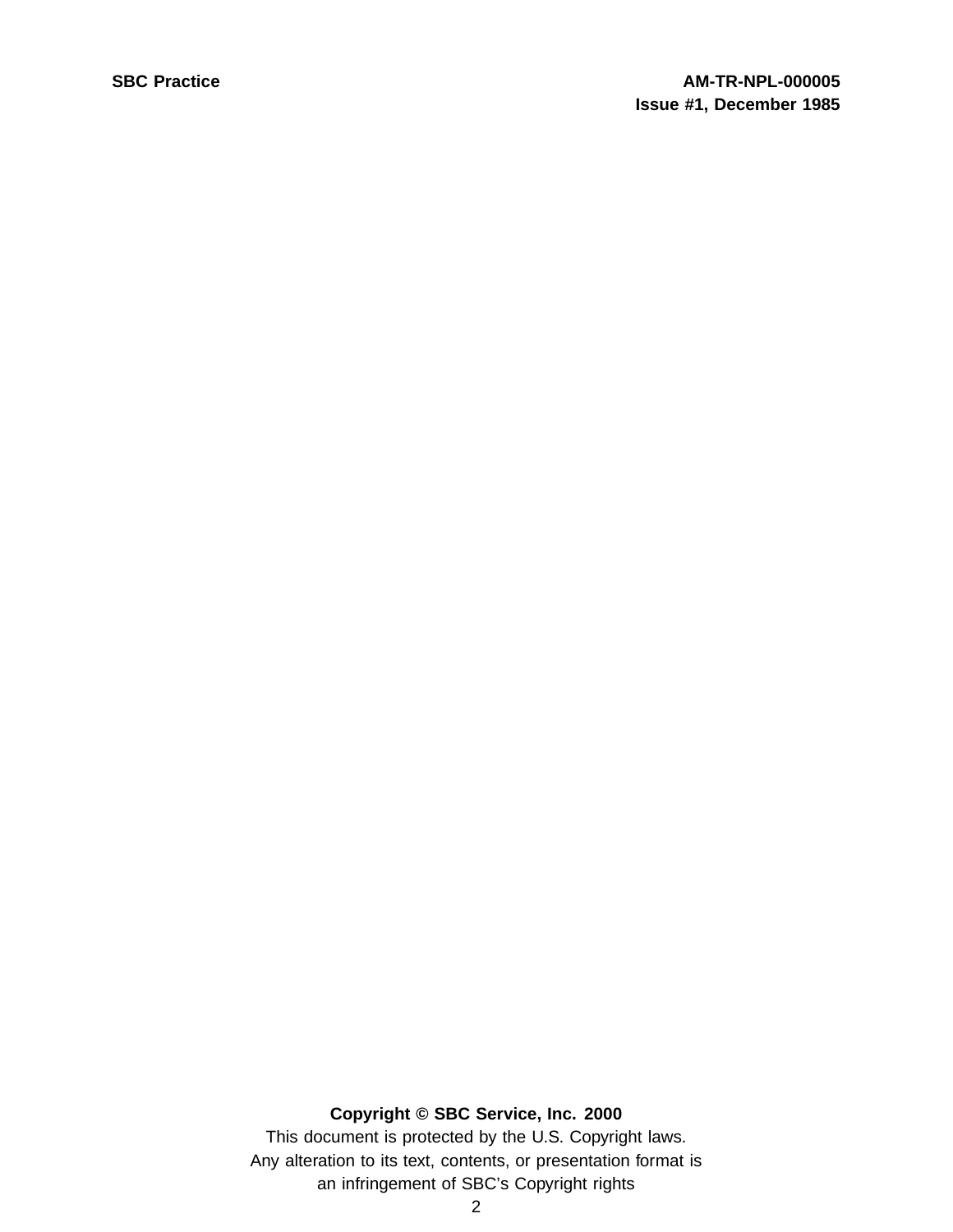# **1. Introduction**

### **1.1. General**

This document is intended as a disclosure document that defines the performance and compatibility requirements for terminal equipment that will be directly connected to the interface for Datapath service. Datapath service will be provided from a Northern Telecom DMS-100 (DMS is a trademark of Northern Telcom, Limited) Family Switch within some or all of the companies within the Ameritech Region. This service is planned to provide the user with a circuit switched data transmission service. Due to the current digital transmission network restriction, it is planned that the maximum data rate that will be provided is 56 kbits/s synchronous/asynchronous data end-to-end for interoffice applications. Datapath does have the capability to transmit 64 kbits end-to-end on intraoffice calls. The loop facility will provide a full duplex 72 kbits/s channel with 8 kbits/s used for a signaling channel for messages between the terminal equipment (TE) and the central office (CO). The remaining 64 kbits/s will be the data channel.

The data channel is used for PCM encoded call progress tones for the origination end and ringing at the terminating end during call set-up and for data once the end-to-end connection has been established.

FCC rules for the connection to this service have not yet been promulgated. Until such time as they are, this document will act as the technical requirement for all connection CPE to Datapath. This interim plan will be superceded by Part 68 and Part 15 Network Protection Criteria, when issued. Specifications pertinent to the interoperability with the network will remain in this document.

Another technology exists for switched digital service, AT&T's CSDC, with a different interface and end-to-end signaling features. A prudent vendor should be aware of its interface characteristics. This can be found in Telcordia (formally Bellcore) TR880-22135-84-01.

# **1.2. Terminology**

| AMI            | Alternate Mark Inversion                                                                                                                                                                       |
|----------------|------------------------------------------------------------------------------------------------------------------------------------------------------------------------------------------------|
| <b>Byte</b>    | A group of eight bits                                                                                                                                                                          |
| Checksum<br>or | The nibble that is transmitted when the RACK state is indicated. The value of<br>Checksum is determined by summing the four data nibbles and using the four<br>LSB of the sum as the Checksum. |
| <b>CHSum</b>   |                                                                                                                                                                                                |

The following terms and abbreviations are used within this specification:

# **Copyright © SBC Service, Inc. 2000**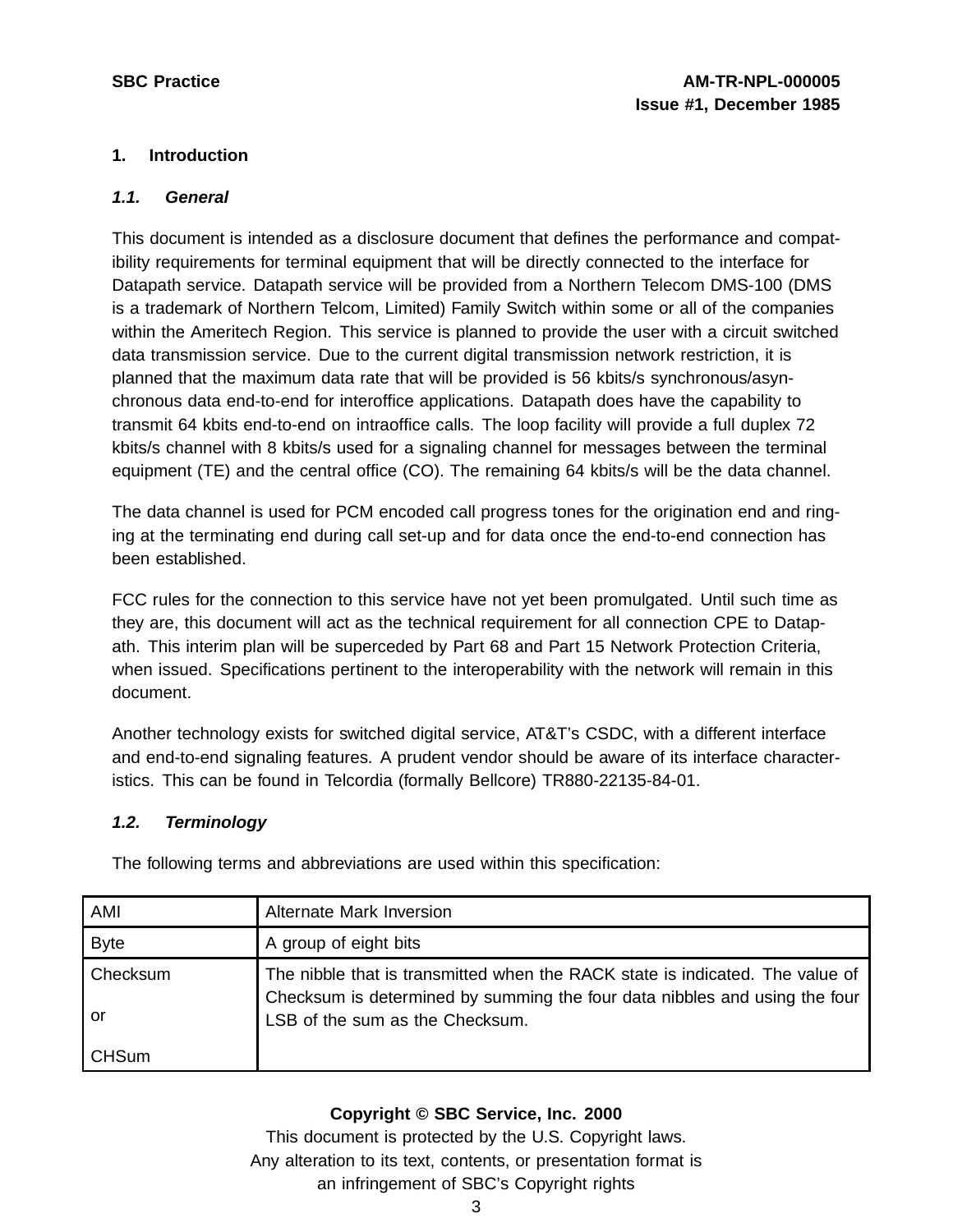# **SBC Practice AM-TR-NPL-000005 Issue #1, December 1985**

| <b>CHO</b>             | This is the transmitter state indicated when data is contained within the byte.                                                                                                                                                                                                                              |
|------------------------|--------------------------------------------------------------------------------------------------------------------------------------------------------------------------------------------------------------------------------------------------------------------------------------------------------------|
| <b>DLC</b>             | Data Line Card                                                                                                                                                                                                                                                                                               |
| <b>DMS</b>             | DMS-100 Family                                                                                                                                                                                                                                                                                               |
| Machine                | Northern Telecom Digital Multiplex System                                                                                                                                                                                                                                                                    |
| <b>DTE</b>             | Date Terminal Equipment                                                                                                                                                                                                                                                                                      |
| <b>DTR</b>             | Data Terminal Ready                                                                                                                                                                                                                                                                                          |
| <b>FDHP</b>            | Full Duplex Handshaking Protocol                                                                                                                                                                                                                                                                             |
|                        | Interface                                                                                                                                                                                                                                                                                                    |
| Idle                   | This is the transmitter state indicated when there is no data transmitted in the<br>byte.                                                                                                                                                                                                                    |
| <b>Inband Protocol</b> | The protocol used on the 64 kbits/s data channel                                                                                                                                                                                                                                                             |
| <b>LSB</b>             | Least Significant Bit                                                                                                                                                                                                                                                                                        |
| Message                | Any of the messages as defined in the TE/DLC Message Protocol Specifica-<br>tion (contained within a 16 bit envelope)                                                                                                                                                                                        |
| <b>MSB</b>             | Most Significant Bit                                                                                                                                                                                                                                                                                         |
| <b>NACK</b>            | Negative ACK nowledgement is the receiver state transmitted when the re-<br>ceived Checksum does not agree with the receiver's calculated Checksum or<br>when the received state is not the expected received state.                                                                                         |
| <b>NCTE</b>            | Network Channel Terminating Equipment                                                                                                                                                                                                                                                                        |
| Nibble                 | A group of four bits (half a byte)                                                                                                                                                                                                                                                                           |
| No-op                  | No-operation                                                                                                                                                                                                                                                                                                 |
| <b>PACK</b>            | Positive ACK nowledgement is the receiver state transmitted when the re-<br>ceived Checksum agrees with the receiver's calculated Checksum.                                                                                                                                                                  |
| <b>RACK</b>            | Reqest ACKnowledgement is the transmitter state that is transmitted when the<br>receiver is requested to acknowledge receiving the data nibbles either cor-<br>rectly or incorrectly. The Checksum transmitted with the RACK is what the<br>receiver uses to perform the validity test on the received data. |
| <b>RI</b>              | Ring Indication                                                                                                                                                                                                                                                                                              |
| <b>RTS</b>             | <b>Request to Send</b>                                                                                                                                                                                                                                                                                       |
| <b>TCM</b>             | <b>Time Compression Multiplexing</b>                                                                                                                                                                                                                                                                         |
| TE                     | <b>Terminal Equipment</b>                                                                                                                                                                                                                                                                                    |

# **Copyright © SBC Service, Inc. 2000**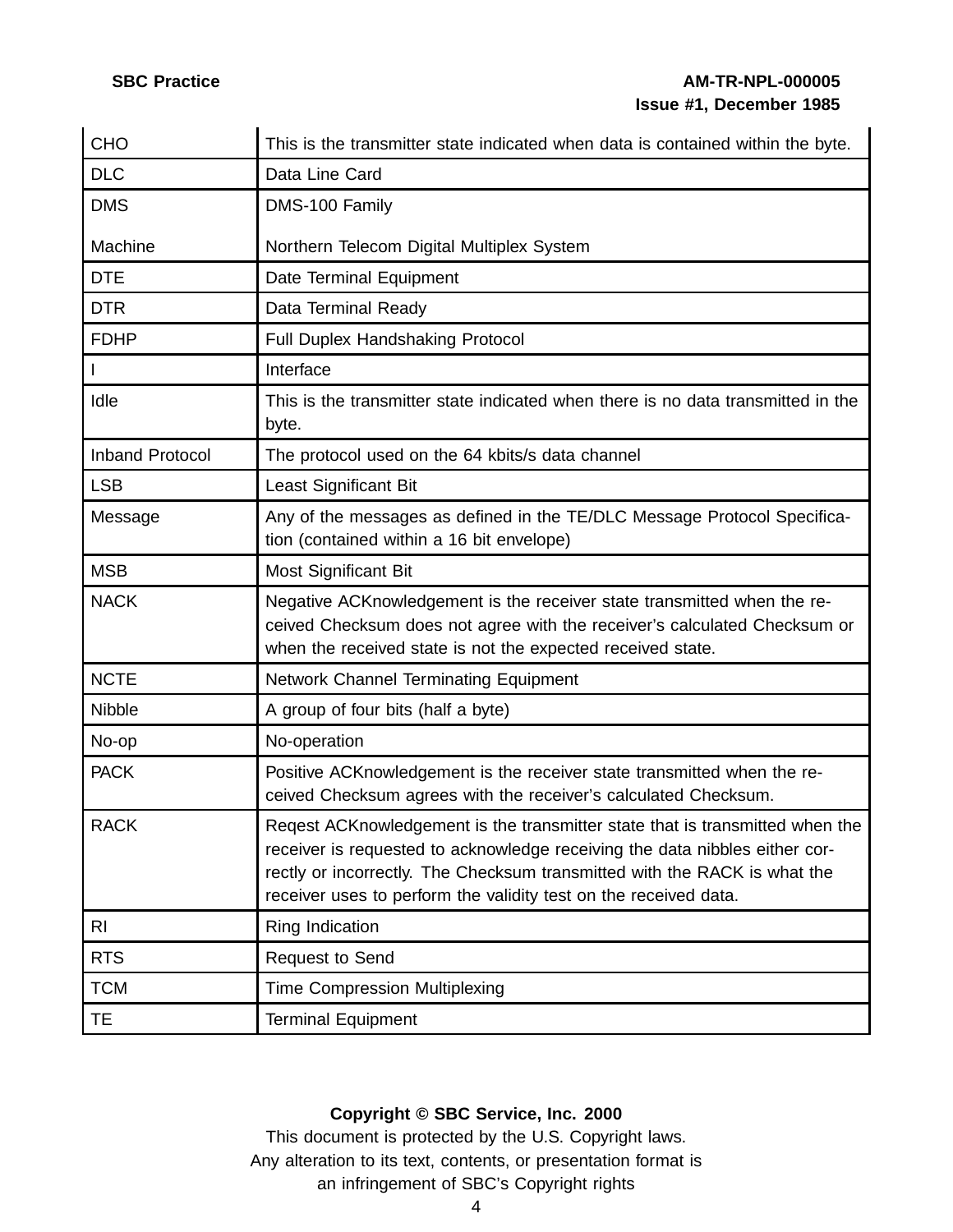### **1.3. Applicable Document**

**TR-880-22135-84-01** - Bell Communications Research, Inc. Technical Reference, July 1984 Issue 1, Circuit Switched Digital Capability Network Interface Specification (Appendix A, Cable Characteristics 1 Hz to 5 MHz)

### **2. Interface Overview**

Access to the Datapath service is through a jack on the customer premises. This jack is provided with a two wire tip-and-ring interface.

The functions and capabilities of the network are accessed through the proper physical and electrical interfacing and the interface protocol of the signal channel.

Table 2-1 summarizes the interface characteristics. Detailed information on the interface compatibility and performance requirements is given in Sections 3, 4, and 5.

| SUMMARY OF INTERFACE CHARACTERISTICS                       |
|------------------------------------------------------------|
| Table 2-1                                                  |
| TCM transmission over 2-wire loop                          |
| Line transmission rate: 160 kbits/s                        |
| Modulation scheme: 50% BIPOLAR, (Alternate Mark Inversion) |
| Transmit power: 10 dBm average                             |
| Maximum loop range: 5.4 km (Nominal)                       |
| Maximum insertion loss: 45 dB                              |
| Clock recovery from received burst                         |
| <b>Overvoltage Protection</b>                              |
| DC termination of 2 kohms for 6 mA + 1 mA Sealing Current  |
| AC Termination of 135 ohms (5 kHz to 160 kHz)              |

# **3. Interface: Physical and Electrical Connection Requirements**

The requirements detailed here give the physical layer requirements necessary to provide Datapath service. Datapath provides a DMS machine with a circuit switched digital data capability.

**Copyright © SBC Service, Inc. 2000**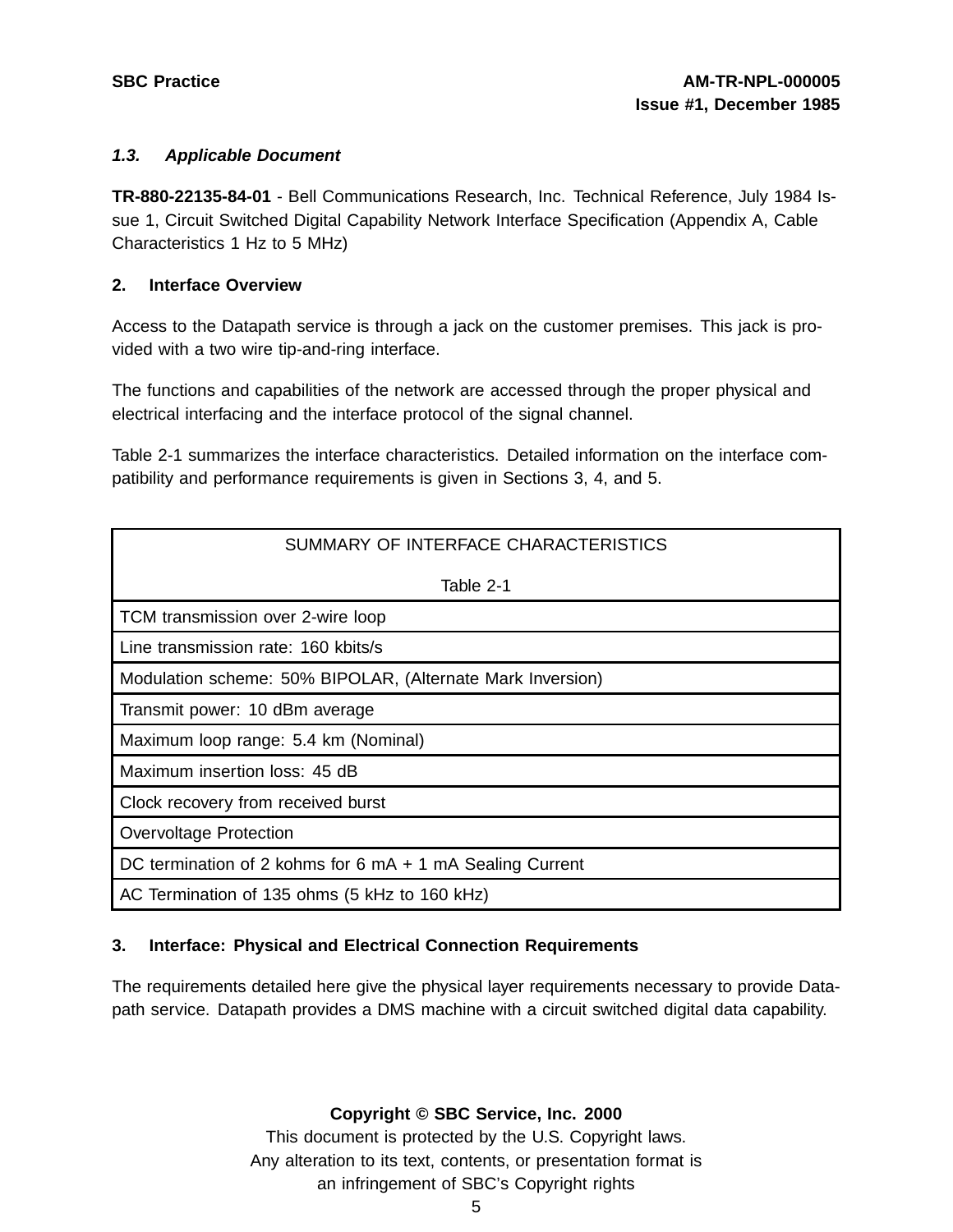At the two wire interface that is defined here Time Compression Multiplexing (TCM) is used to transfer bidirectional digital signals at an effective data rate of 72 kbits/s full duplex. The 72 kbits/s is configured as an 8 kbits/s signal channel plus a 64 kbits/s data channel. The TCM is used to transfer the signaling plus data information across this interface by alternately time interleaving busts of data in the transmit and receive directions (sometimes called Ping-Pong).

The line rate for TCM transmission is 160 kbits/s. The TCM is based on a 1 millisecond time frame with each frame containing two bursts of data. The first burst of data is sent from the (master) DLC (data line card) in the DMS machine to the TE (slave) i.e. DLC is in the transmit mode, the TE is in the receive mode.

During the latter half of the frame, the second burst will be transmitted. For this burst the transmit and receive directions will be interchanged and the TE (slave) will transmit to the DLC (master).

The format of each of these bursts is identical.

The TCM burst that is transmitted from the DLC (master) will be clocked according to a master clock on the DLC side of the interface. The master clock controls the transmission of bursts at 1 millisecond intervals. The TCM burst that is transmitted from the TE (slave) will be timed with timing information derived from the received DLC TCM burst.

The mechanical, electrical and logical connection requirements are given here to enable correct interworking between the equipment on either side of the interface.

#### **3.1. Physical Connection Requirements**

The interface consists of a single pair of conductors (Tip and Ring) connected to the Terminal Equipment on one side and to the data line card in the DMS machine via the access line on the other side as shown in Figure 3-1.



Figure 3-1. Datapath System Physical Configuration

#### **Copyright © SBC Service, Inc. 2000**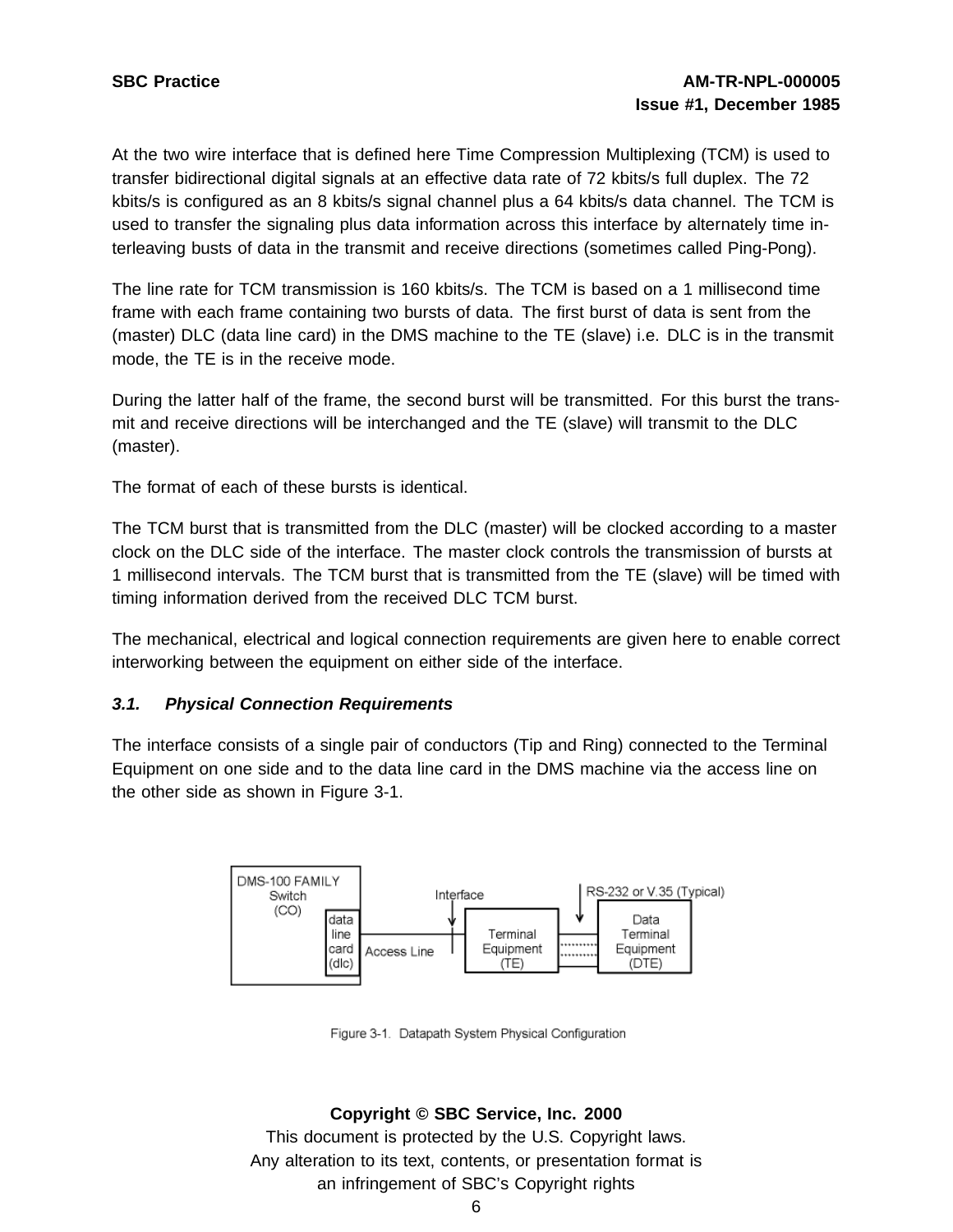# 3.1.1. Telco Provided Interface

The physical connection of the TE to the network is made using a miniature 6-position jack. The jack used is as shown in FCC Rules and Regulation, Part 68, Subpart F, Figures 68,500 (b) (1) and 68.500 (b) (2). This connection configuration is shown in Figure 3-2 below:



# **3.2. Power Requirements**

The power for the terminal equipment shall be provided locally by the customer.

# **3.3. Sealing Current**

The DLC provides a sealing current of 6 mA  $\pm$  mA over the access line through the interface. The sealing current is to ensure that continuity of the two-wire metallic loop is maintained. CPE must provide a DC parameter to the sealing current.

# **3.4. Electrical Connection Requirements**

- 3.4.1. AC and DC Termination Requirements
- 3.4.1.1. DC Characteristics

The Terminal Equipment shall present a nominal DC resistance of 2 kohms across the interface.

3.4.1.2. AC Characteristics

At the interface the Terminal Equipment shall present a balanced termination with an impedance of 135 ohms  $\pm$  10 percent over a frequency range of 5 kHz.

#### **Copyright © SBC Service, Inc. 2000**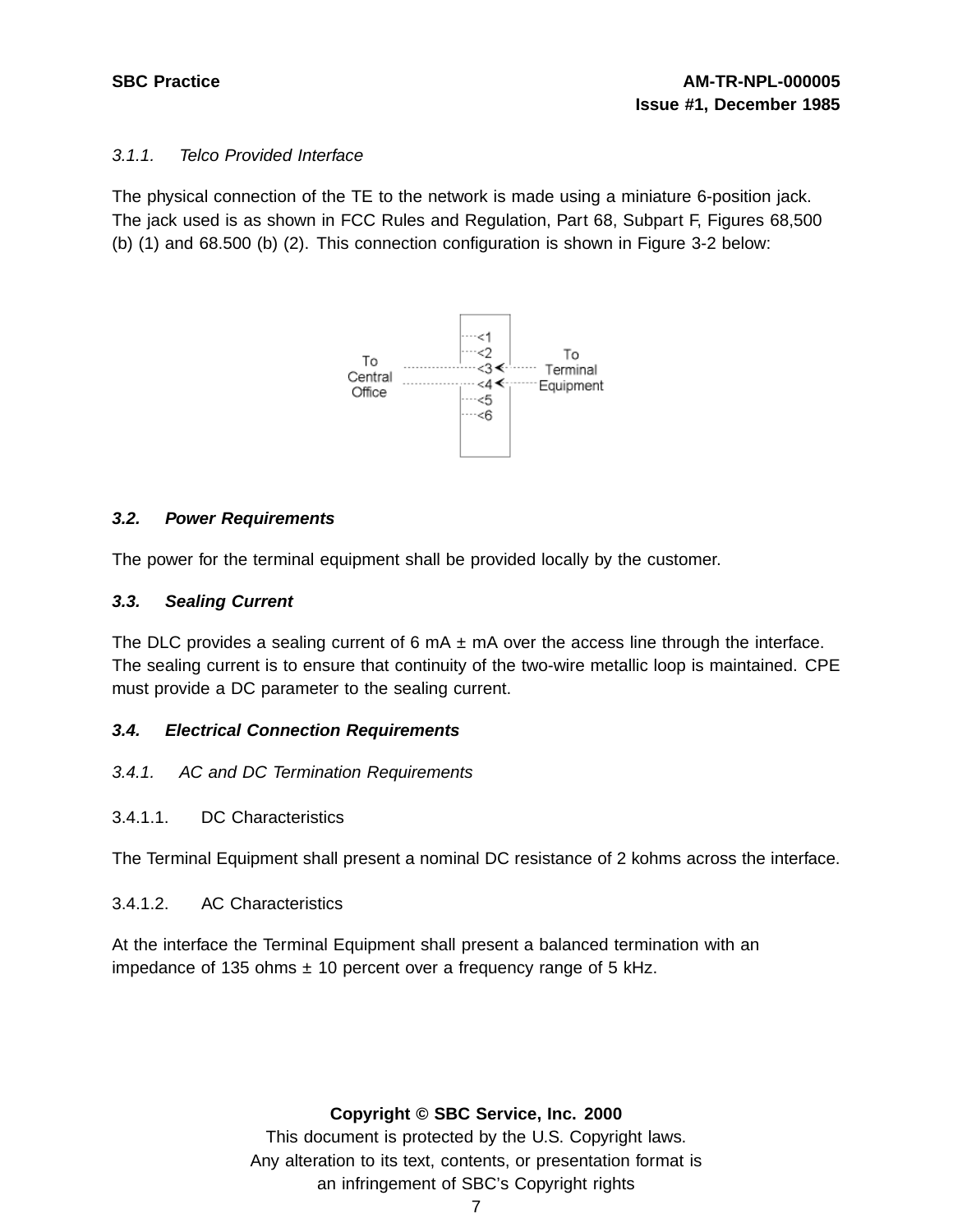# 3.4.2. Transmitter Characteristics

The line driver in the TE must be enabled only during the transmit period of the TCM frame. The line signal must be Alternate Mark Inversion (bipolar), Return to Zero, 50% duty cycle. To reduce crosstalk on the loop facility, the transmitted signal should be shaped by a first order Low Pass filter. The corner frequency of the filter must be at approximately 260 kHz.

# 3.4.2.1. Transmit Pulse Characteristics

The transmit pulse characteristics given in Table 3-1 below represent the Bipolar signal prior to being passed through the first order filter defined above.

| Table 3-1                      |                                        |  |  |
|--------------------------------|----------------------------------------|--|--|
| Pulse Type                     | Bipolar Return-to-Zero                 |  |  |
| Duty Type                      | 50%                                    |  |  |
| <b>Pulse Repetition Period</b> | 6.25 microseconds $\pm$ 50 nanoceconds |  |  |
| Pulse Height at NI             | $2.4 v \pm .15v$                       |  |  |
| $($ lnto 135 ohms $)$          |                                        |  |  |
| Pulse Width (W+, W-)           | 3.125 microseconds                     |  |  |
|                                | $±$ 100 nanoseconds                    |  |  |

#### **Copyright © SBC Service, Inc. 2000**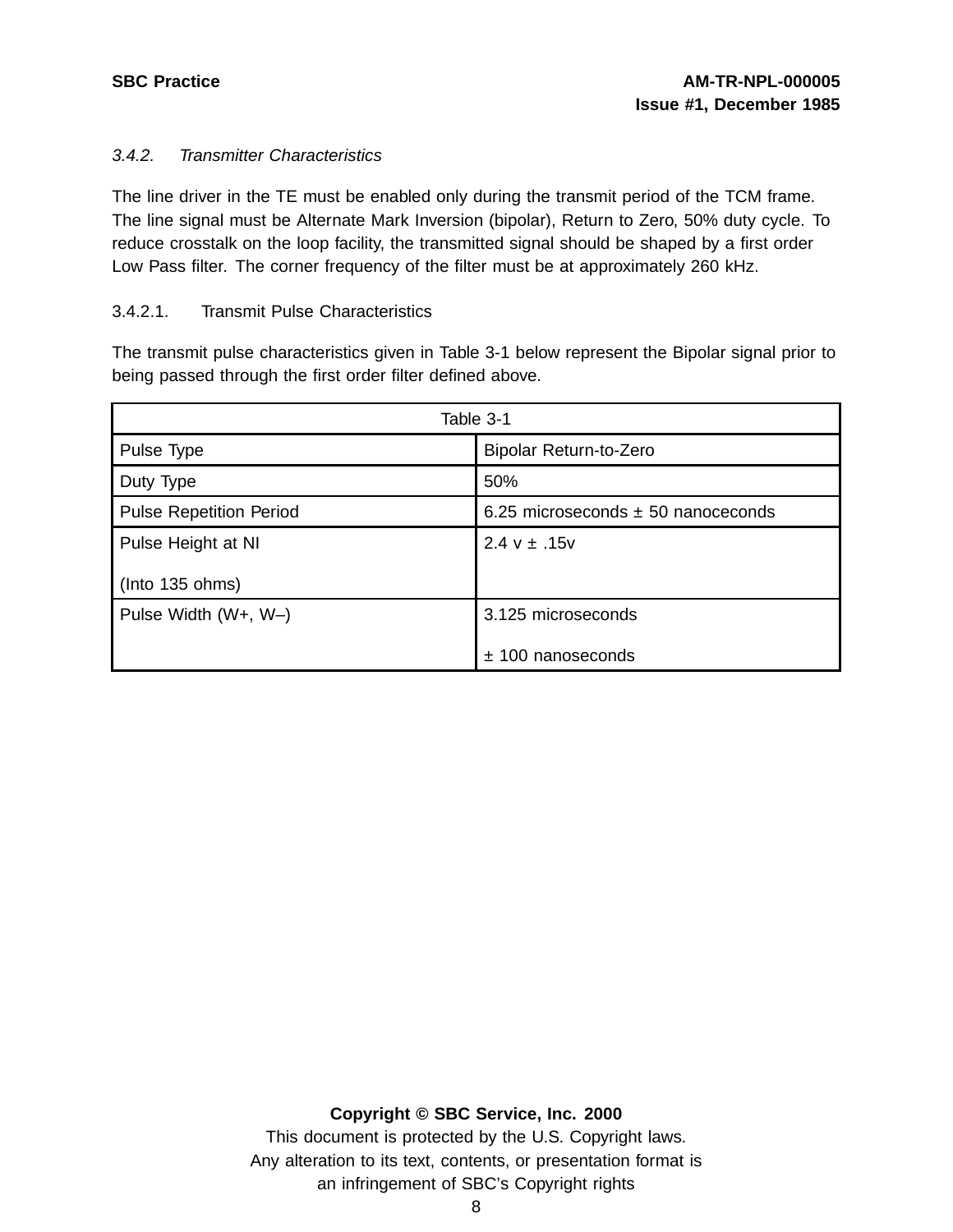# **SBC Practice AM-TR-NPL-000005 Issue #1, December 1985**

| l Pulse Overshoot            | $h \pm$ less than or = 0.01A |  |  |
|------------------------------|------------------------------|--|--|
|                              | $h$ – less than or = 0.01A   |  |  |
| Maximum Dynamic Pulse Jitter | $±$ nanoseconds              |  |  |



#### 3.4.2.2. Transmitted Signal Power

The average power is a TCM burst transmitted by the TE into a 135 ohms termination at the interface shall be a maximum of 10 dBm.

The peak power in a TCM burst transmitted into 135 ohms shall be a maximum of 16 dBm.

#### 3.4.3. Scrambler Characteristics

A scrambler and descrambler shall be provided to randomize the data to ensure there are no spectral peaks in the transmitted bursts. Also to provide sufficient density of "1" bits in the bursts to facilitate timing recovery.

The scrambler and descrambler shall be frame synchronized. This means that with the exception of the start and stop bits, that frame the TCM bursts, the 72 bits shall be exclusive ORed with a pseudo-random bit pattern. This applies to both the transmitted data and the received date. Prior to the data being coded into bipolar form and being transmitted, it is fed into one of the inputs of a two input exclusive OR gate with the bit pattern fed into the second input coming from the pseudo-random generator. The bit pattern the generator shall use is given in Table 3- 2. The start and stop bits are not passed through the scrambler or descrambler.

#### **Copyright © SBC Service, Inc. 2000**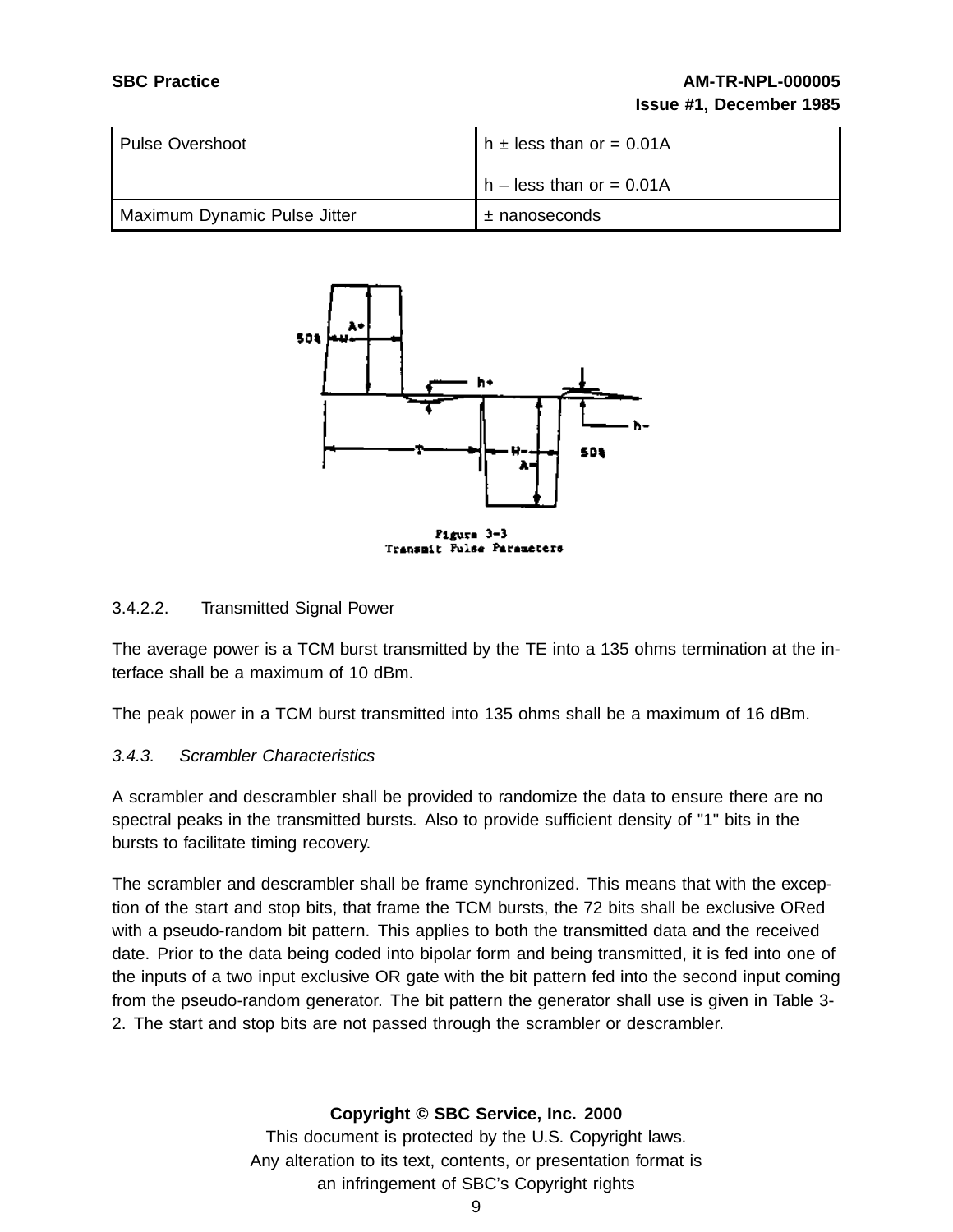| Table 3-2 Psuedo Random Generator Output |                     |  |                  |                  |
|------------------------------------------|---------------------|--|------------------|------------------|
| <b>Bit Count</b>                         | Value               |  | <b>Bit Count</b> | Value            |
| 0                                        | 1                   |  | 36               | $\mathbf 1$      |
| $\mathbf 1$                              | $\mathbf 0$         |  | 37               | $\pmb{0}$        |
| $\overline{2}$                           | 1                   |  | 38               | $\boldsymbol{0}$ |
| 3                                        | $\mathbf 1$         |  | 39               | $\mathbf{1}$     |
| $\overline{\mathbf{4}}$                  | $\mathbf 0$         |  | 40               | $\mathbf 1$      |
| 5                                        | 1                   |  | 41               | $\boldsymbol{0}$ |
| 6                                        | 1                   |  | 42               | $\mathbf{1}$     |
| $\overline{7}$                           | $\pmb{0}$           |  | 43               | $\mathbf 1$      |
| 8                                        | $\pmb{0}$           |  | 44               | $\mathbf{1}$     |
| 9                                        | $\mathbf 0$         |  | 45               | $\pmb{0}$        |
| 10                                       | 1                   |  | 46               | $\mathbf{1}$     |
| 11                                       | $\mathbf 0$         |  | 47               | $\pmb{0}$        |
| 12                                       | 1                   |  | 48               | 0                |
| 13                                       | $\pmb{0}$           |  | 49               | $\pmb{0}$        |
| 14                                       | $\mathbf 0$         |  | 50               | $\mathbf 1$      |
| 15                                       | $\mathbf 0$         |  | 51               | 0                |
| $16$                                     | $\pmb{0}$           |  | 52               | $\pmb{0}$        |
| 17                                       | $\mathbf 0$         |  | 53               | $\mathbf 0$      |
| 18                                       | $\mathbf 1$         |  | 54               | $\mathbf{1}$     |
| 19                                       | 1                   |  | 55               | $\mathbf{1}$     |
| 20                                       | 1                   |  | 56               | 0                |
| 21                                       | $\mathsf{O}\xspace$ |  | 57               | $\mathbf{1}$     |
| 22                                       | $\mathbf 1$         |  | 58               | $\pmb{0}$        |
| 23                                       | $\mathbf 1$         |  | 59               | $\mathbf 1$      |
| 24                                       | $\pmb{0}$           |  | 60               | $\mathbf 1$      |
| 25                                       | $\overline{1}$      |  | 61               | $\pmb{0}$        |
| 26                                       | $\mathbf 0$         |  | 62               | $\pmb{0}$        |
| 27                                       | $\mathbf 0$         |  | 63               | $\mathbf{1}$     |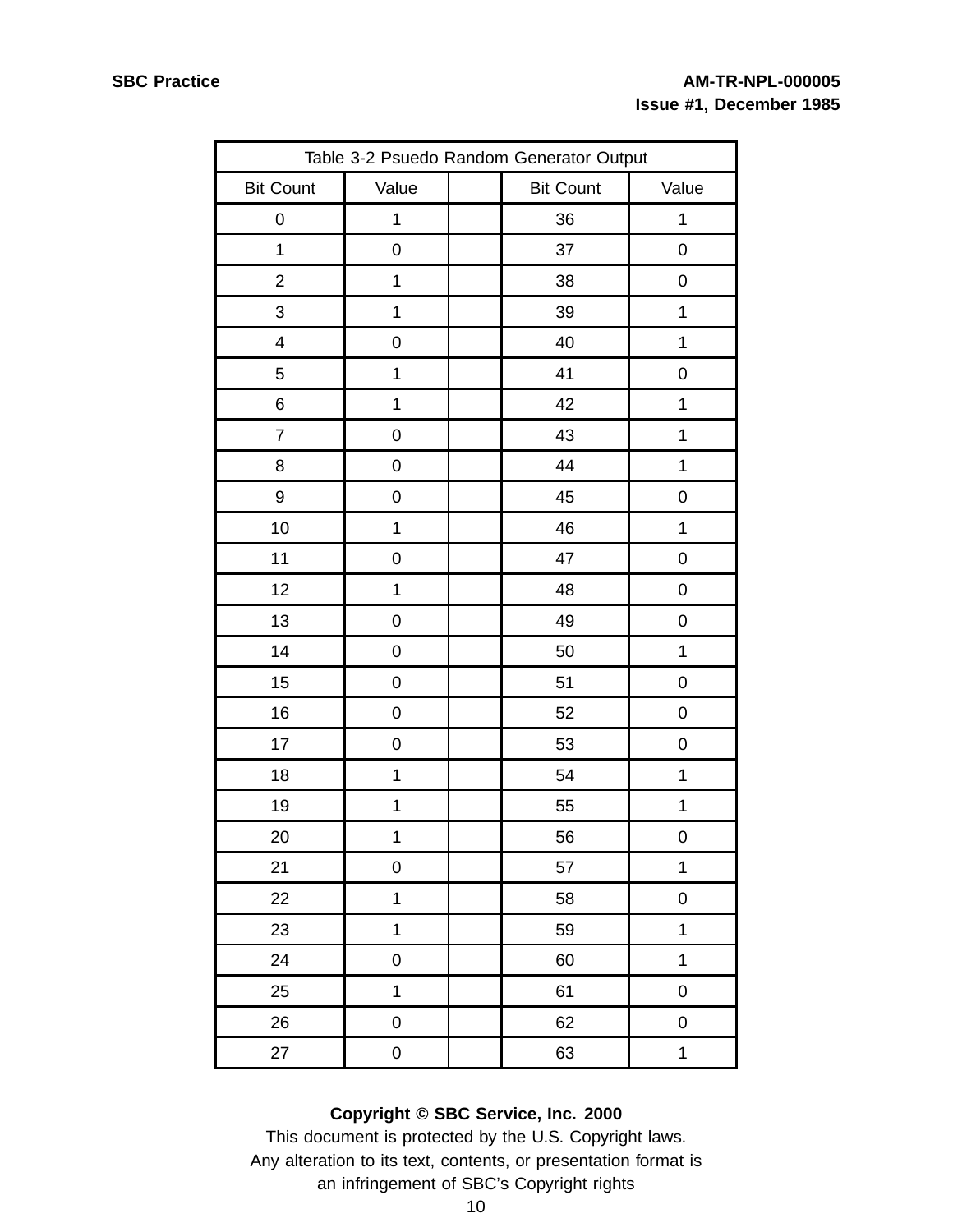# **SBC Practice AM-TR-NPL-000005 Issue #1, December 1985**

| 28 |  | 64 |  |
|----|--|----|--|
| 29 |  | 65 |  |
| 30 |  | 66 |  |
| 31 |  | 67 |  |
| 32 |  | 68 |  |
| 33 |  | 69 |  |
| 34 |  | 70 |  |
| 35 |  | 71 |  |

#### 3.4.4. Synchronization

#### 3.4.4.1. Transmit Bursts (CO to TE)

The CO shall control the burst sequence based on a 1 msec frame period. The CO transmits a burst of 74 bits at 160 kbits/s as indicated in Figure 3-4.



Figure 3-4. Loop Burst Format

#### 3.4.4.2. TE Synchronization

The transmit clock of the TE should be frequency locked to a clock derived from the received TCM bursts.

Timing the transmission and reception of data to and from the user device (DTE) can be accomplished in a number of ways. One recommended solution is described in Appendix B.

#### **Copyright © SBC Service, Inc. 2000**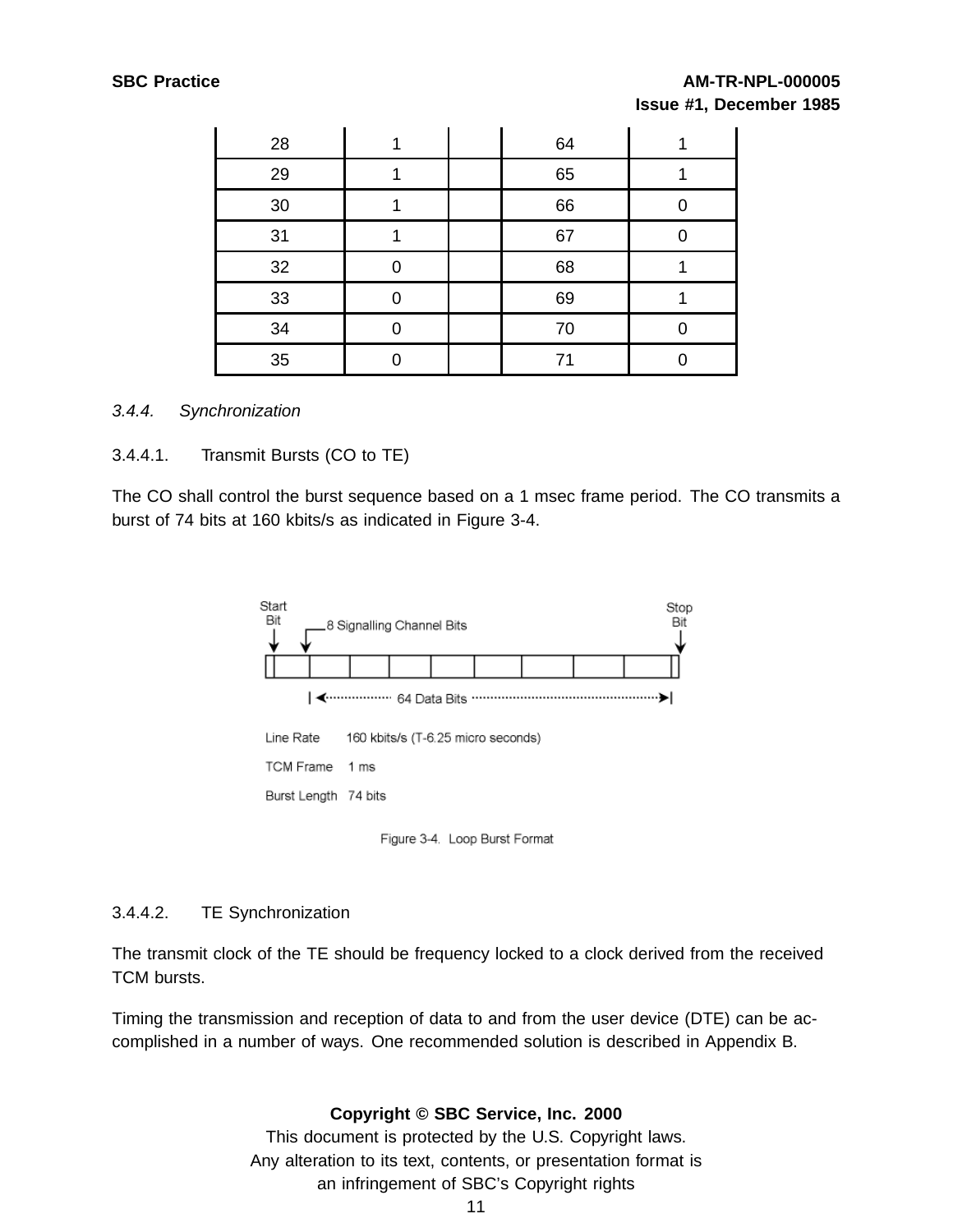# 3.4.4.3. Sync Loss and Recovery

The status of the interface in terms of synchronization is defined by the four possible states indicated in Figure 3-5. The states are: in sync, hold on to sync, off sync and test for sync. Sync is determined by detaching the start and stop bits framing the data. A four step filter with a maximum count of four and a minimum count of zero is used for determining sync. For each good frame received the count is increased by one and for each bad frame received the count is decreased by one. When the count reaches four then the TCM system is considered in sync. While the TCM system is in sync, the four step filter system continues to keep count. Should the count drop to zero then the TCM system is considered out of sync. The definition of a good frame is if the period between the start and stop bits is .5375 ms (86 bit count). That is the time from the end of the received burst to the start of the next received burst. This indicates the full 1 ms frame can be accounted for  $(74 \times 6.25 \text{ microscope.} + .5375 \text{ ms} = 1 \text{ ms}).$ 

On the TE side of the interface, if sync is lost the TE shall stop transmitting any data. The receive window is then opened so that any data on the loop can be received. The TE shall then start to hunt for the Start and Stop framing bits to reestablish sync.

On the CO side of the interface if sync is lost the receive enable window will move to the end of the receive window to ensure that the stop bit is received. The CO will then begin to hunt for

#### **Copyright © SBC Service, Inc. 2000**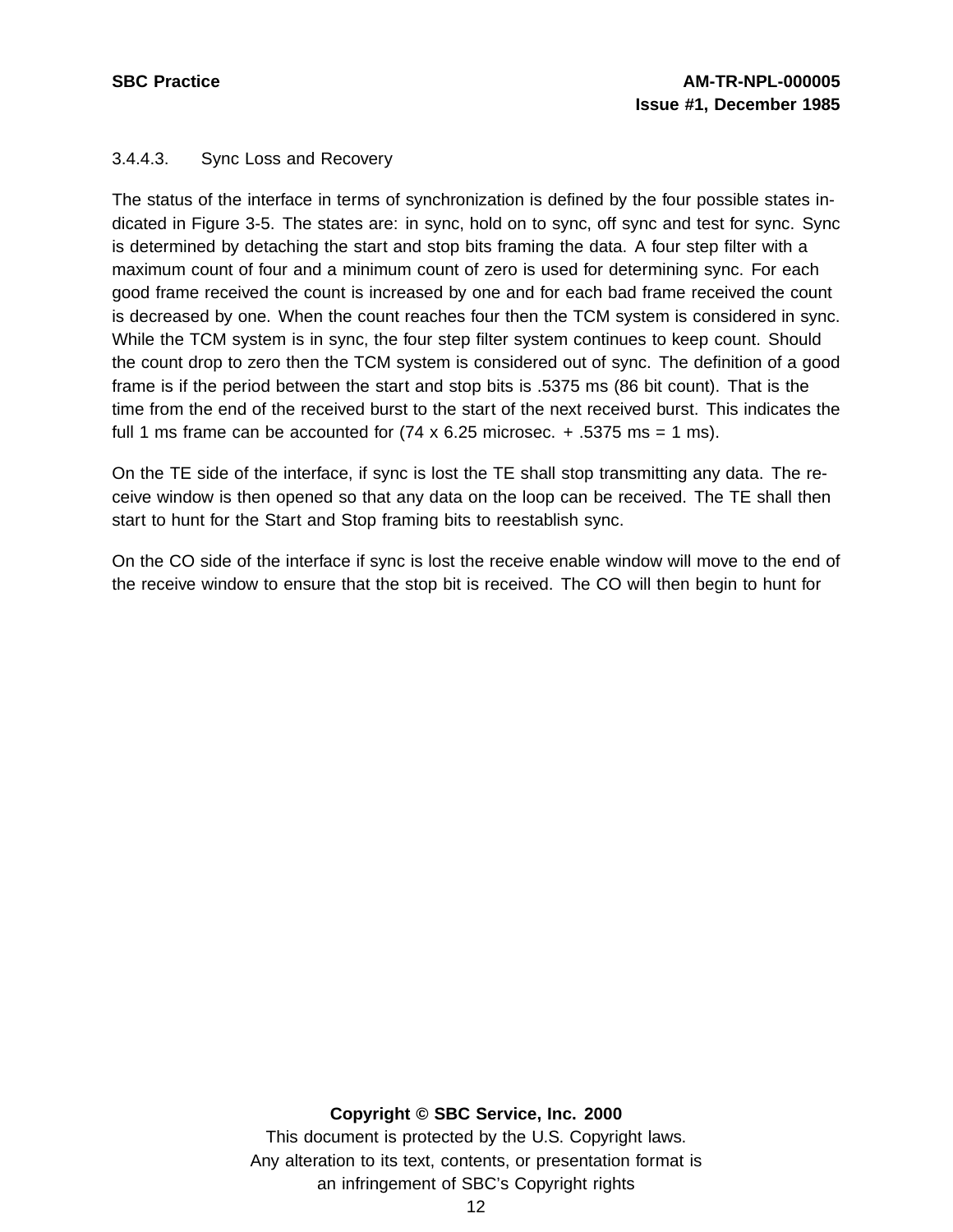the Start and Stop bits received to reposition the receive enable window. When the sync is lost the CO continues to transmit the framing bits as well as random data to the TE.



#### 3.4.5. Logical Characteristics

#### 3.4.5.1. Frame Structure

The CO, which acts as the master, operates on a frame rate of 1 ms. During each frame the CO transmits 64 bits of data, 8 bits of supervision or control signaling and 2 framing bits as shown in Figure 3-4. The same sequence of bits is received in the receive half of the 1 ms frame as shown in Figure 3-6.

For the received and transmitted bursts, the time required for each is 462.5 microsec or a total time of 0.925 ms. Therefore, the sum of the time delay introduced by the TE from the end of the received burst to the start of its transmit burst plus the round trip delay introduced by the

#### **Copyright © SBC Service, Inc. 2000**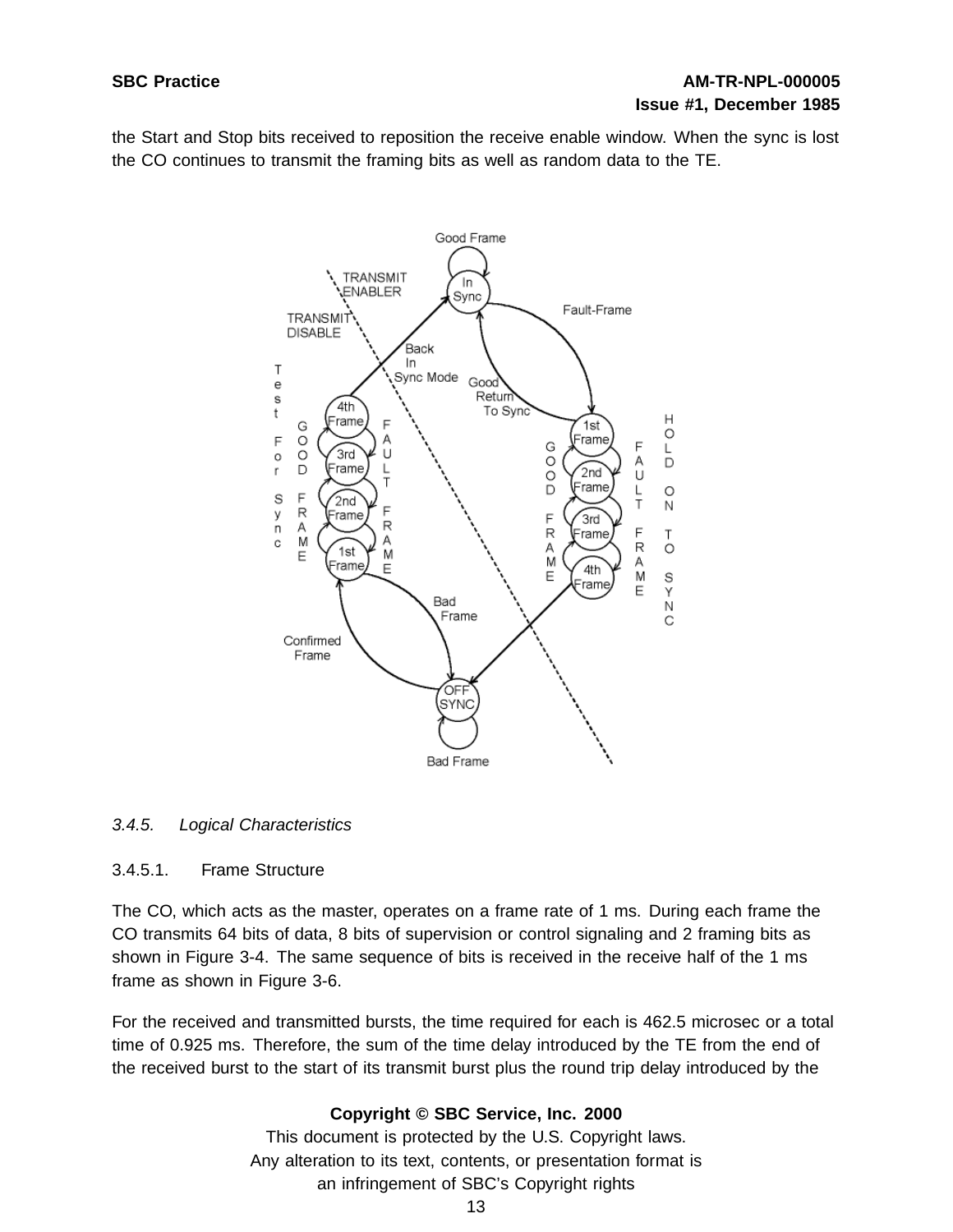# **SBC Practice AM-TR-NPL-000005 Issue #1, December 1985**

subscriber's loop shall not exceed 75 microseconds. Hence, the rationale for the maximum one way delay introduced by the subscriber loop that can be tolerated is 37.5 microseconds assuming no delay is introduced by the TE. The maximum one way delay is reduced by a time interval equal to one bit time (6.25 microsecond) to provide a guard time at both the TE and the CO. The guard time is provided to allow for the TE and the CO circuitry to switch from the receive mode to the transmit mode.



| One<br>Way<br>Delav | Received<br>Burst | Transmitted<br>Burst | One<br>Way<br>Delav |  |  |
|---------------------|-------------------|----------------------|---------------------|--|--|
| Guard               |                   |                      |                     |  |  |

TCM Frame As Seen From The Interface

Figure 3-6. TCM Frame Transmission & Reception

#### 3.4.6. Receiver Characteristics

The function of the line receiver is to recover data from the received signal. It shall be enabled only during the receive period of the TCM frame. The signal received at the interface will be generated by a driver on the DLC meeting the requirements given in Section 3.4.2 and modified by the cable facilities.

#### 3.4.7. Transmission Limitations

#### 3.4.7.1. General

The line code in both directions is bipolar Alternate Mark Inversion (AMI). The pulses have a nominal 50 percent duty cycle. The line transmission rate is 160 kbit/s (DLC to TE) with a receive rate of 160 kbit/s  $+ 2$  percent jitter (TE to DLC).

The maximum allowable access line attenuation at the Nyquist frequency (80 kHz) is 45 dB.

# **Copyright © SBC Service, Inc. 2000**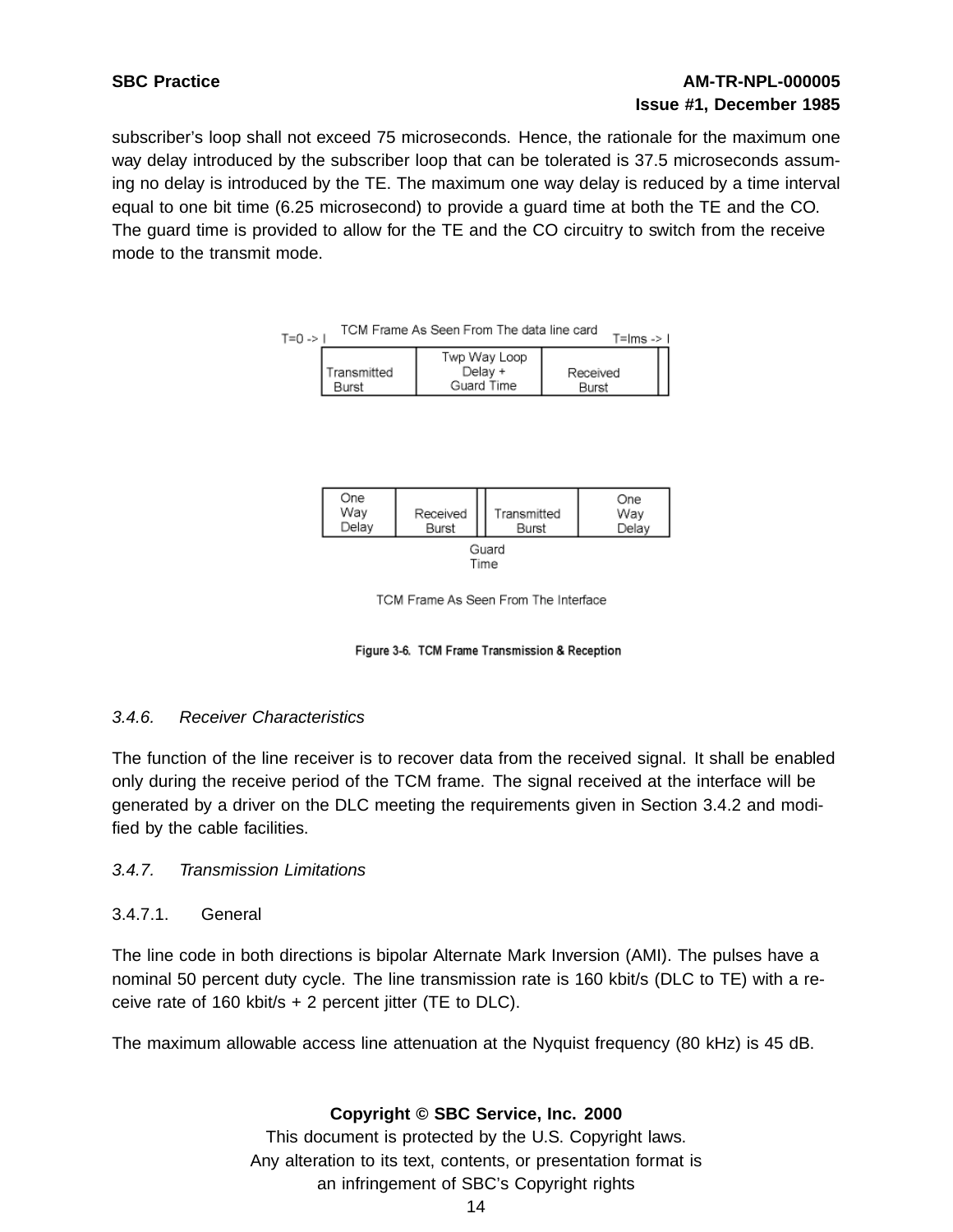| Table 3-3. Loop Length Limits      |                                                                                                            |              |             |                            |       |  |
|------------------------------------|------------------------------------------------------------------------------------------------------------|--------------|-------------|----------------------------|-------|--|
| (excluding other loop impairments) |                                                                                                            |              |             |                            |       |  |
| Cable Gauge<br>(AWG)               | Max. Length for 45<br>Max. Length for<br>31.25 Micro Sec.<br>dB Loss at 21 De-<br>grees C, 80 kHz<br>Delay |              |             | Limiting Factor $(^\circ)$ |       |  |
|                                    | km                                                                                                         | kft          | kft<br>km   |                            |       |  |
| 26                                 | $4.0^\circ$                                                                                                | $13.1^\circ$ | $5.5^\circ$ | $17.9^\circ$               | Attn. |  |
| 24                                 |                                                                                                            |              | $5.7^\circ$ | $18.5^\circ$               | Delay |  |
| 22                                 |                                                                                                            |              |             |                            | Delay |  |

The maximum available one way access line delay is 31.25 microseconds.

# 3.4.7.2. Bridge Tap Limitations

The transmission limitations specified in Section 3.4.7.1 are based on access lines with no bridge tap. Those access lines that do have bridge taps, in addition to meeting the maximum loss requirements including the losses caused by the bridged taps, are required to meet the following requirements:

- A. If all the bridged taps are less than 1 kft then only the loss constraint applies.
- B. If one or more bridged tap exceeds 1 kft then the sum of all bridged taps shall be less than or equal to 2.5 kft.

#### **4. Protocol Overview**

The two wire Datapath interface to the network provides a 72 kbps full duplex transmission capability comprised of an 8 kbps signaling channel and a 64 kbps data channel. The kbps signaling channel allows communication between this switch an the terminal equipment (TE) using the Link Level protocol for network access, setup and special feature activation. This link level protocol must be used for network access and is described, in detail, in this document (Sections 4.2 and 5).

The 64 kbps data channel provides a network transparent end to the 56 kbps full duplex transmission path (8 kpbs of the 64 kbps, first described, is reserved to fill the network requirement of the 8th bit equal to 1). Within the 56 kbps data channel any protocol may be used for end-toend transmission provided the terminal equipment at either end of the datapath call are equipped with the same or compatible protocol firmware. Although this network access and in-

# **Copyright © SBC Service, Inc. 2000**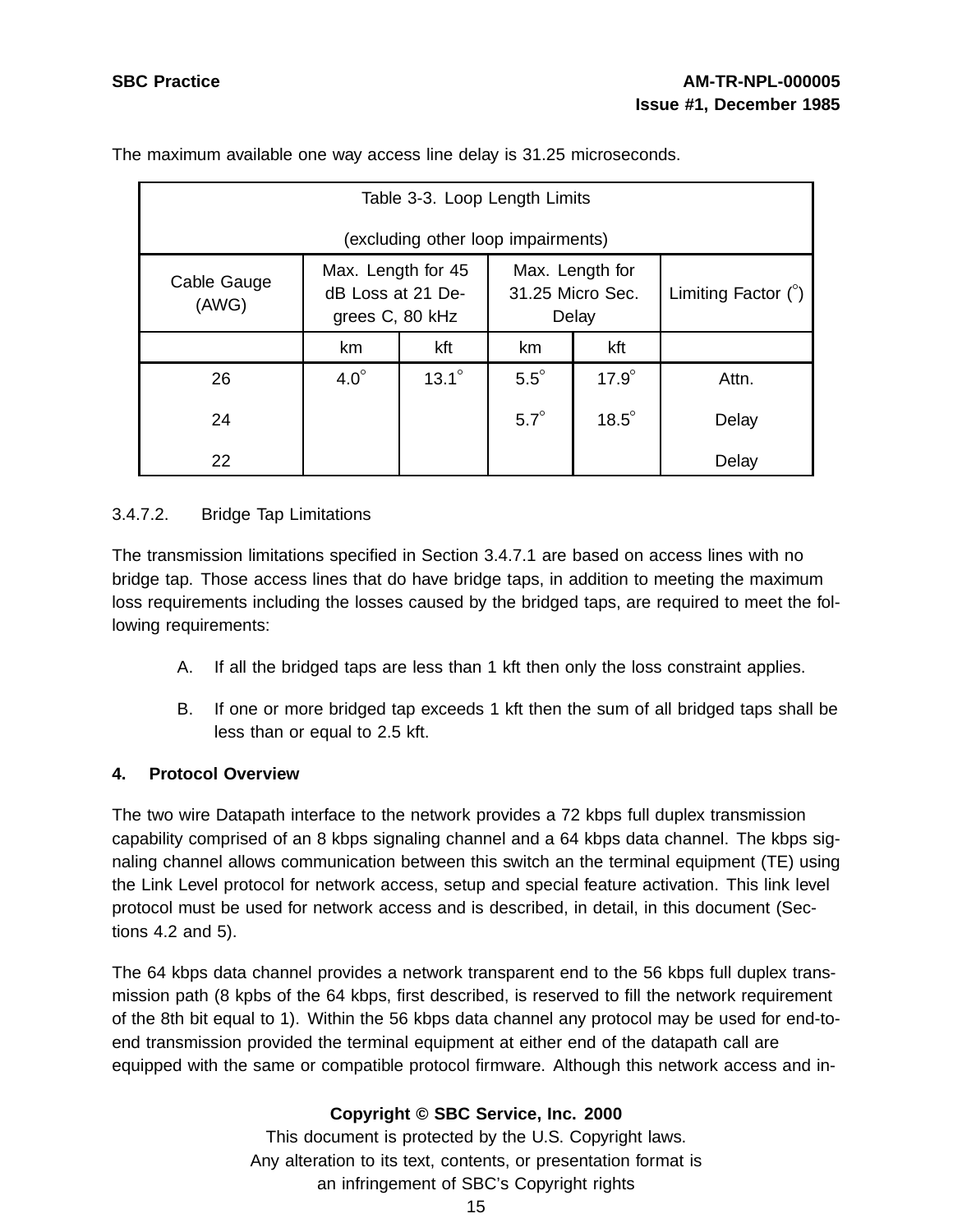terface specification cannot define, as a requirement, the protocol to be used for end-to-end compatibility, included in Appendix A is a detailed description of the protocol used by Northern Telecom in their Datapath Data Units. This protocol, entitled KHP protocol, must be used by any terminal equipment (data unit) designed to be compatible with Northern Telecom Data Units or designed to access Datapath's modem pooling feature. Another technology exists for switched digital service, AT&T's CSDC, with different end-to-end signaling features. A prudent vendor should be aware of its interface characteristics. This can be found in Telcordia (formally Bellcore) TR 880-22135-84-01.

# **5. Link Level Protocol**

The link level protocol described herein is a requirement for network access. This is the protocol structure used in the signaling channel for communication between the network and the terminal equipment. This protocol is comprised of two layers; the transport layer or FDHP (Full Duplex Handshaking Protocol) and the link level layer or TE/DLC message protocol.

# **5.1. Transport Protocol (FDHP)**

# 5.1.1. General

The messages passed over the 8 kbit/s signaling channel are 16 bits long. The messages are defined by the TE/DLC message protocol specified in Section 5.2. The transport protocol that is used to send and receive the messages is called Full Duplex Handshaking Protocol (FDHP). FDHP is a byte oriented envelope protocol that provides error detection via checksum, error correction via re-transmission, and flow control. To transmit a single message (2 bytes) plus the checksum twice, will require six signaling bytes. Both the data and handshaking control information are designed to communicate in a full duplex mode. Every byte transmitted contains 3 types of information:

- 1. Transmit State (2 bits)
- 2. Receive State (2 bits)
- 3. Data Nibble (4 bits)

The checksum is determined by serial addition of each of the four data nibbles that form a message. Each data nibble is added to the sum as it is received or transmitted with the four least significant bits being used as the checksum.

#### **Copyright © SBC Service, Inc. 2000**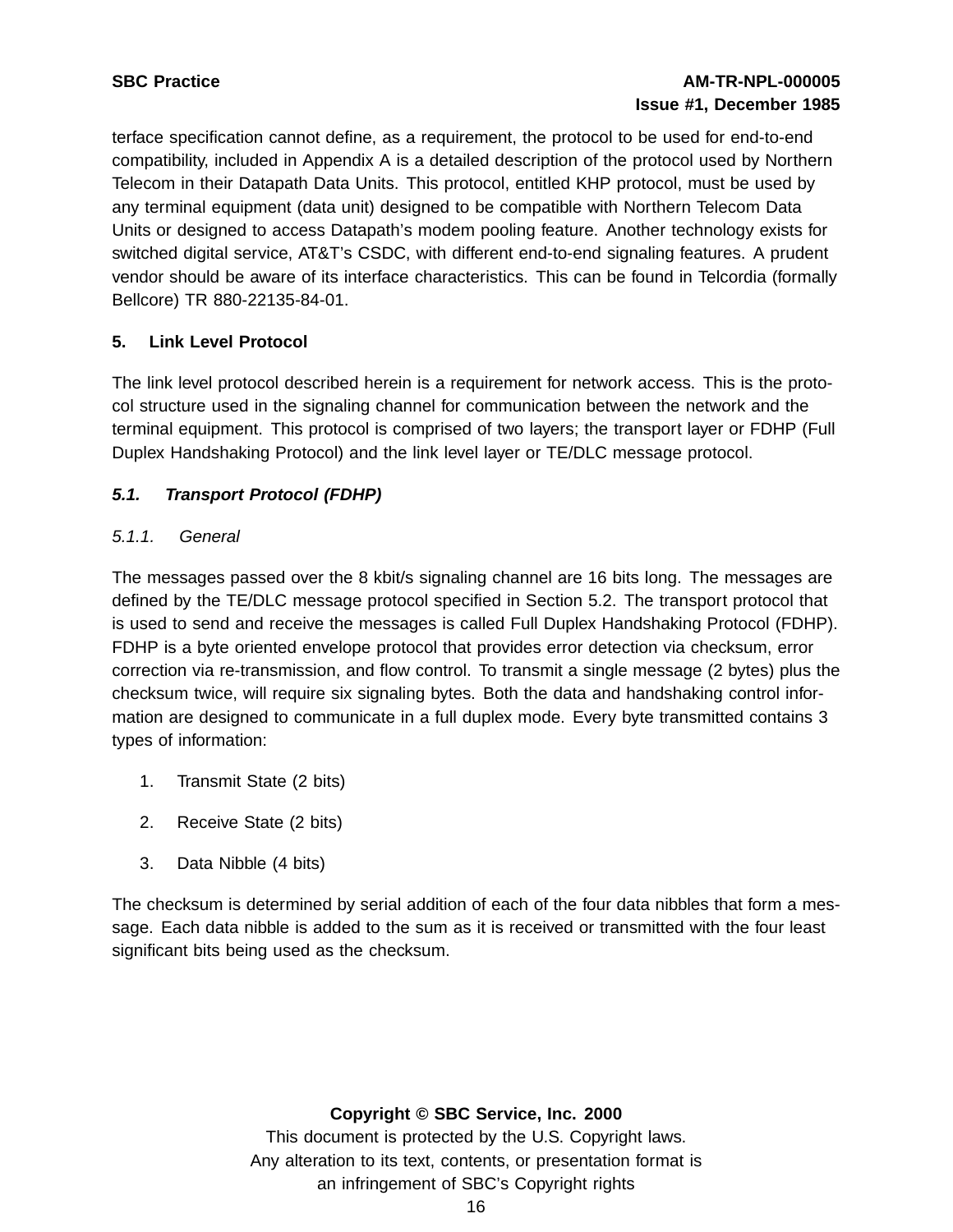### 5.1.2. FDHP Basic Structure

Full Duplex Handshaking Protocol is a byte-oriented envelope protocol. The byte format is shown in Figure 4-1 below.





#### 5.1.3. Transmit and Receive States

The transmit and receive states are indicated using the four MSB of the byte. The possible states are defined in Figure 5-2, Byte Contents, shown below:

| <b>BYTE CONTENTS</b>       |             |             |             |                  |                 |  |  |  |
|----------------------------|-------------|-------------|-------------|------------------|-----------------|--|--|--|
| Figure 5-2                 |             |             |             |                  |                 |  |  |  |
| <b>Transmit States</b>     | TxS1        | TxS0        | RxS1        | RxS <sub>0</sub> | D3 D2 D1 D0     |  |  |  |
| IDLE (no data)             | $\mathbf 0$ | $\mathbf 0$ | X           | X                | X               |  |  |  |
| CH0 (data on channel 0)    | $\mathbf 0$ | 1           | X           | X                | data nibble     |  |  |  |
| RACK (request acknowledge) | 1           | $\mathbf 0$ | X           | X                | checksum nibble |  |  |  |
| <b>Receive States</b>      |             |             |             |                  |                 |  |  |  |
| CTS (clear to send)        | X           | X           |             | 1                | X               |  |  |  |
| PACK (positive ACK)        | X           | X           | 1           | 0                | X               |  |  |  |
| NACK (negative ACK)        | X           | X           | $\mathbf 0$ | 0                | X               |  |  |  |
| Note: $X = Don't Care$     |             |             |             |                  |                 |  |  |  |

#### 5.1.4. State Diagrams

The transmitter and receiver processes are represented by the states and the transitions between them. An input causes the process to leave a state and the flow of the state diagram varies depending on the input received. Whenever the state number reached is one that has occurred previously in the state diagram the flow of the state diagram reverts to the earliest occurrence of the state defined.

# **Copyright © SBC Service, Inc. 2000**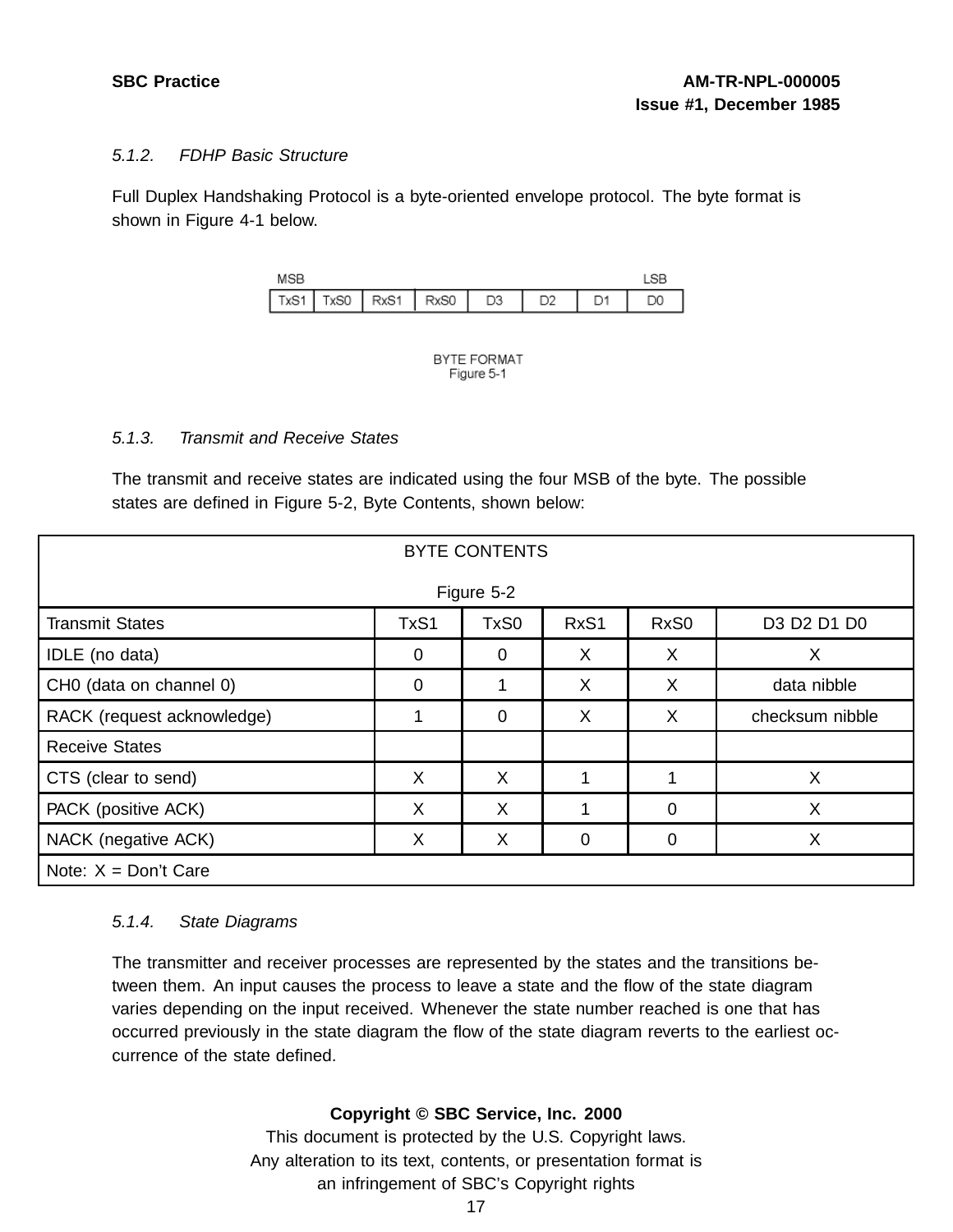A number of definitions are given below to clarify the symbols used in the state diagrams that follow:



**Copyright © SBC Service, Inc. 2000**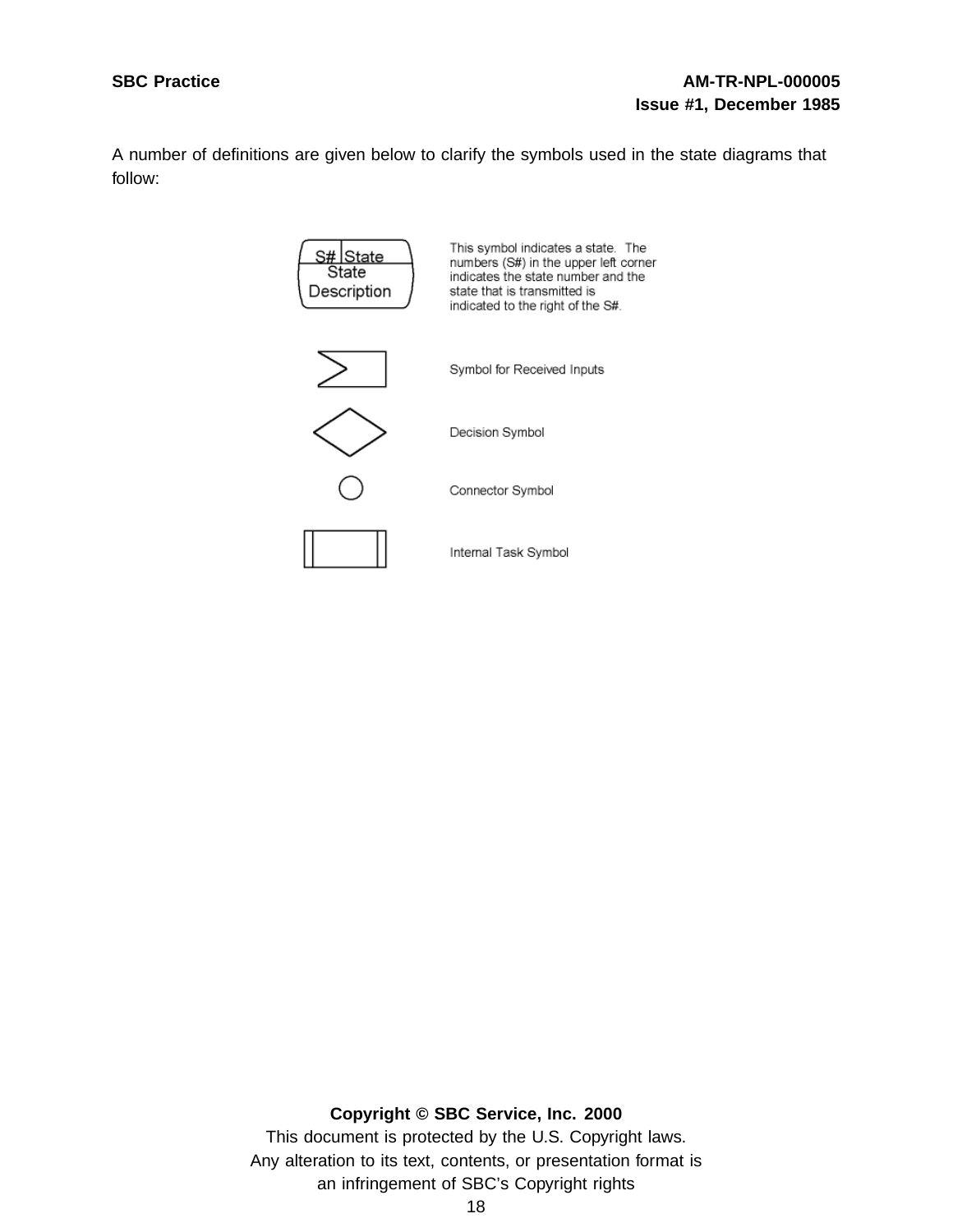

Diagram 5-2. Transmit State Diagram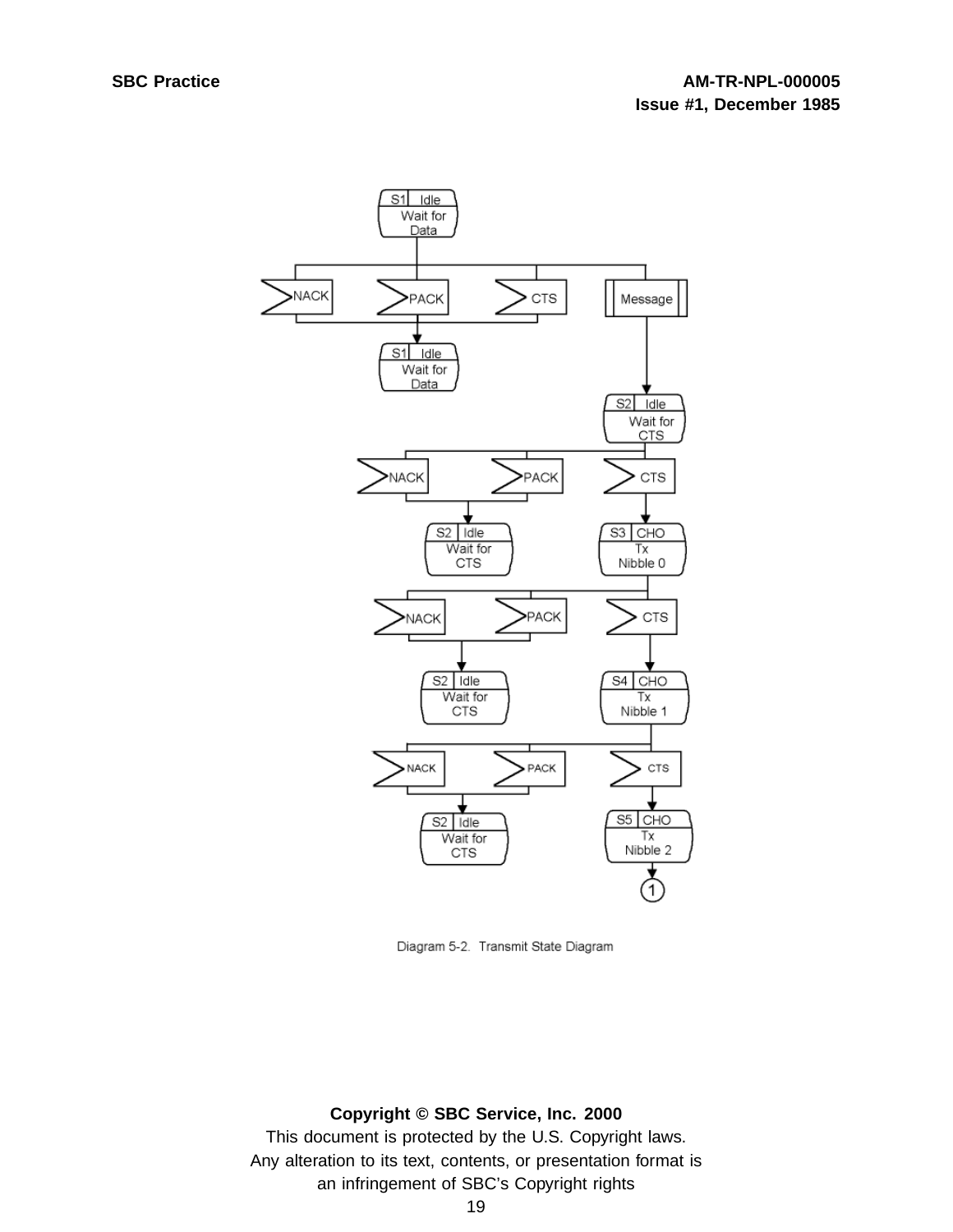

Diagram 5-2. Transmit State Diagram (continued)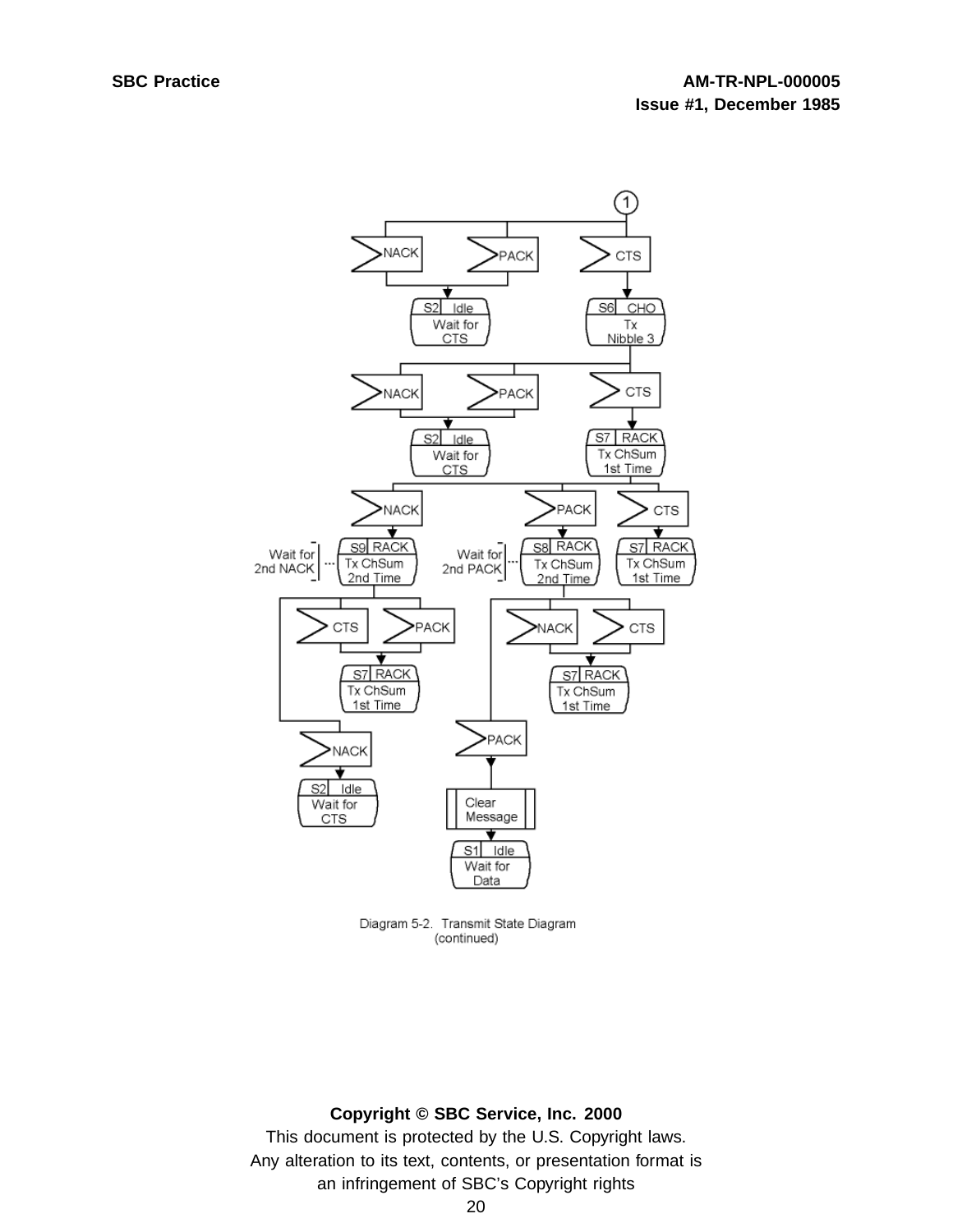

Diagram 5-3. Receiver State Diagram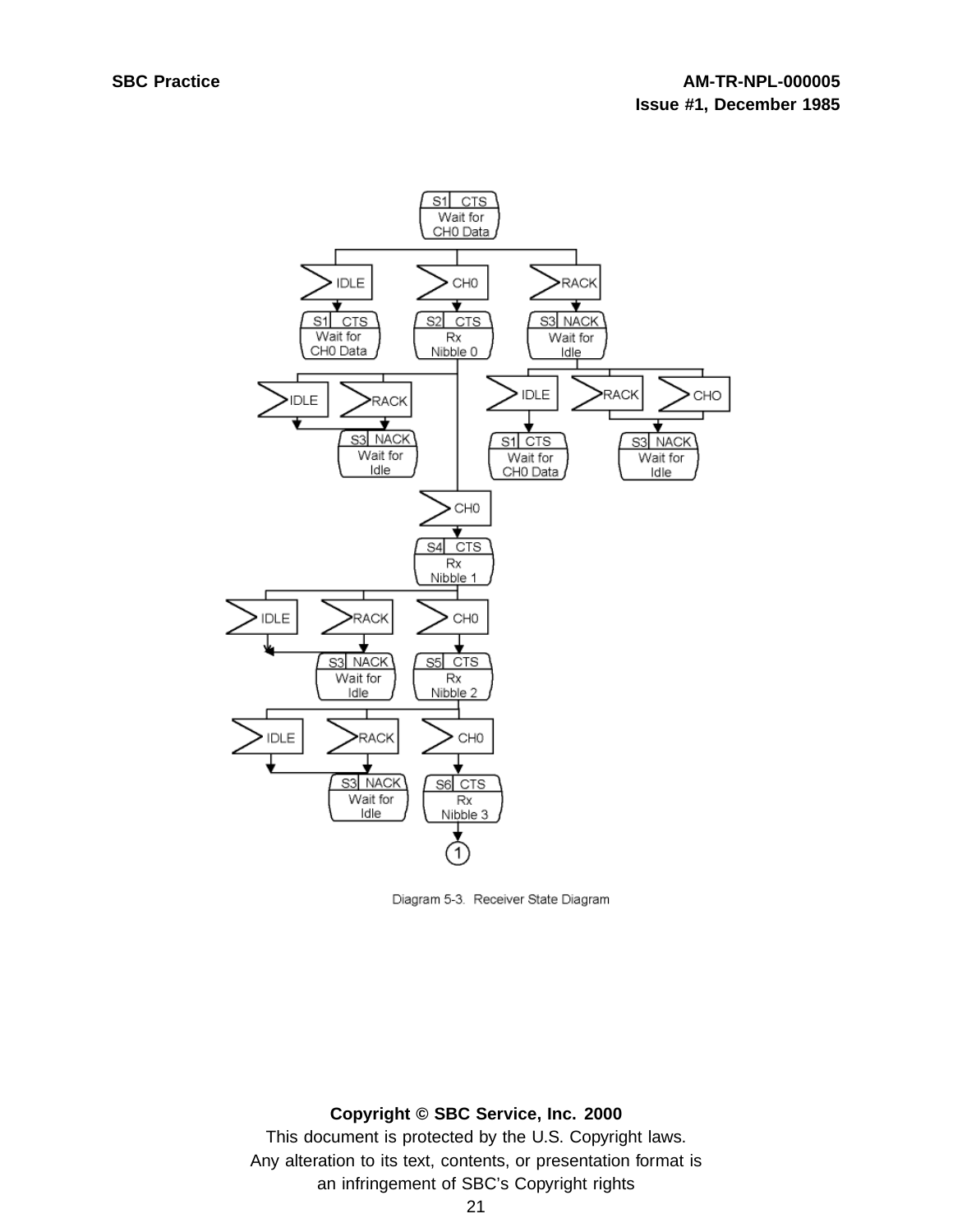

Diagram 5-3. Receiver State Diagram (continued)

# 5.1.5. Typical Message Transfer

The following description is typical of a message transfer when the received checksum is correct and when there is no interruption in the message transmission introduced by a request from the receiver. The receiver can stop the transmission of the message at any time by enter-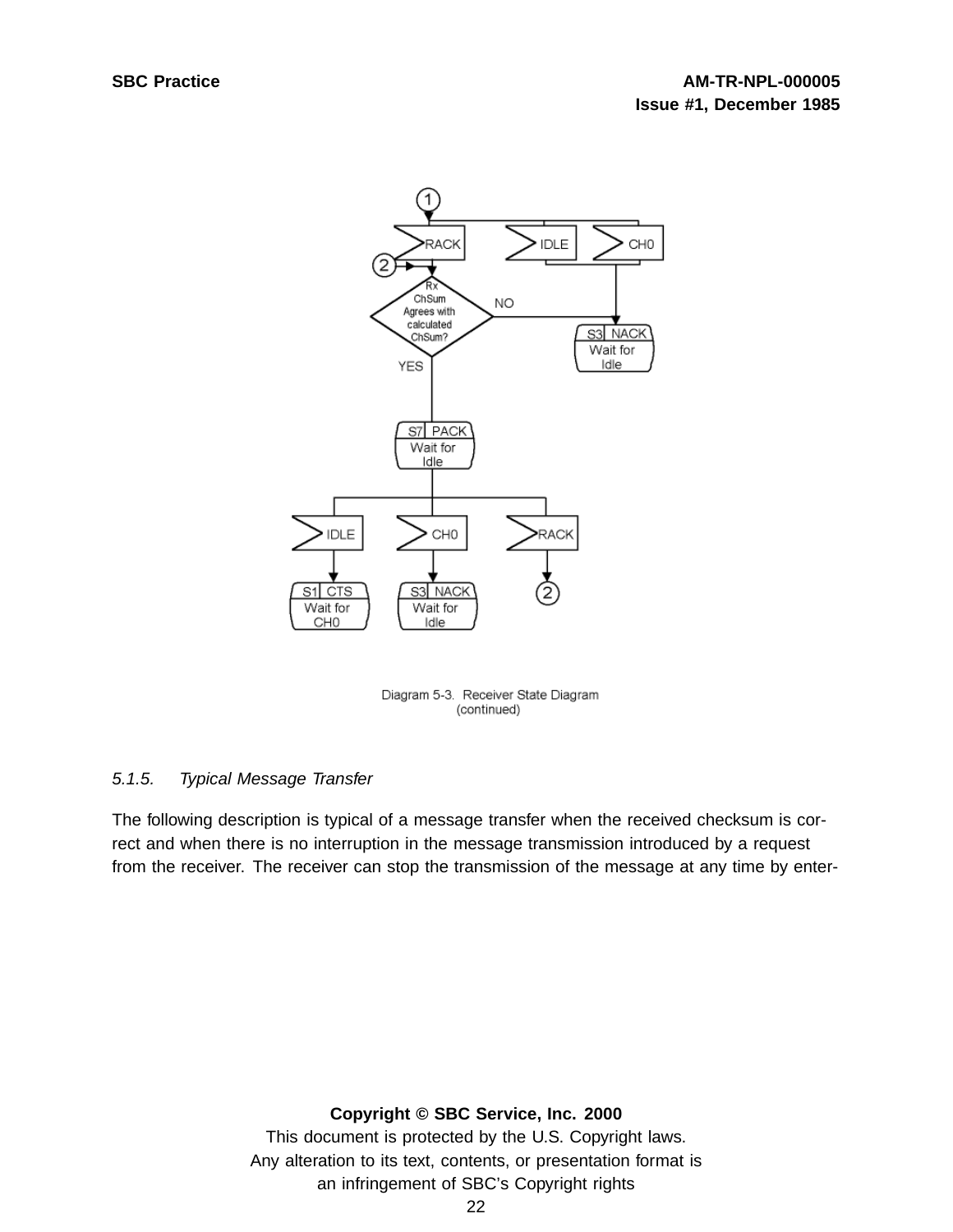# **SBC Practice AM-TR-NPL-000005 Issue #1, December 1985**

ing the BACK state. If this does occur during the transmission of a message, the transmitter is required to re-transmit the complete message after the receiver re-enters the CTS state.

| TRANSMITTER |          |                 |        |       | <b>RECEIVER</b> |                   |      |
|-------------|----------|-----------------|--------|-------|-----------------|-------------------|------|
|             |          |                 |        |       |                 | =========         |      |
| Tx-state    | Rx-state | Date            |        |       |                 | Tx-state Rx-state | Data |
|             |          |                 |        | ⋖…    |                 | X PACK/NACK       | Χ    |
| IDLE        | X        | X               | ……≫    |       |                 |                   |      |
|             |          |                 |        | ⊸     | X               | <b>CTS</b>        | Х    |
| CHO         | Χ        | nibble0         | ۰۰۰۰ ک |       |                 |                   |      |
|             |          |                 |        |       | k… X            | <b>CTS</b>        | х    |
| CHO         | Χ        | nibble1         | …>     |       |                 |                   |      |
|             |          |                 |        | ⋖…    | X               | <b>CTS</b>        | х    |
| CHO         | Χ        | nibble2         | ……>    |       |                 |                   |      |
|             |          |                 |        | -∢… X |                 | <b>CTS</b>        | Х    |
| CHO         | Х        | nibble3         | ….≽    |       |                 |                   |      |
|             |          |                 |        | k⊸ X  |                 | <b>CTS</b>        | Х    |
|             |          |                 |        |       |                 |                   |      |
| RACK        | X        | checksum ··· >  |        |       |                 |                   |      |
|             |          |                 |        |       | -z… X           | <b>PACK</b>       | Х    |
| <b>RACK</b> | Х        | checksum ···· > |        |       |                 |                   |      |
|             |          |                 |        | ⋖┈    | Χ               | <b>PACK</b>       | х    |
| IDLE        | Χ        | Χ               | ⊸…۔    |       |                 |                   |      |
|             |          |                 |        | ⋖…    | X.              | <b>CTS</b>        | х    |

Table 5-1. Typical Message Transfer

#### **5.2. Link Level Message Protocol**

#### 5.2.1. Basic Structure

Datapath service provides a 64 kbits/s full duplex data channel that has an associated 8 kbits/s full duplex signal channel. The signal channel is used for call set-up as well as several other control functions outlined in the signal channel message protocol as defined below. The eight bit control commands contained within a sixteen bit envelope have been developed to handle call processing. The message protocol for Datapath service has several additional commands that are defined to provide the necessary communication between the Terminal Equipment and

#### **Copyright © SBC Service, Inc. 2000**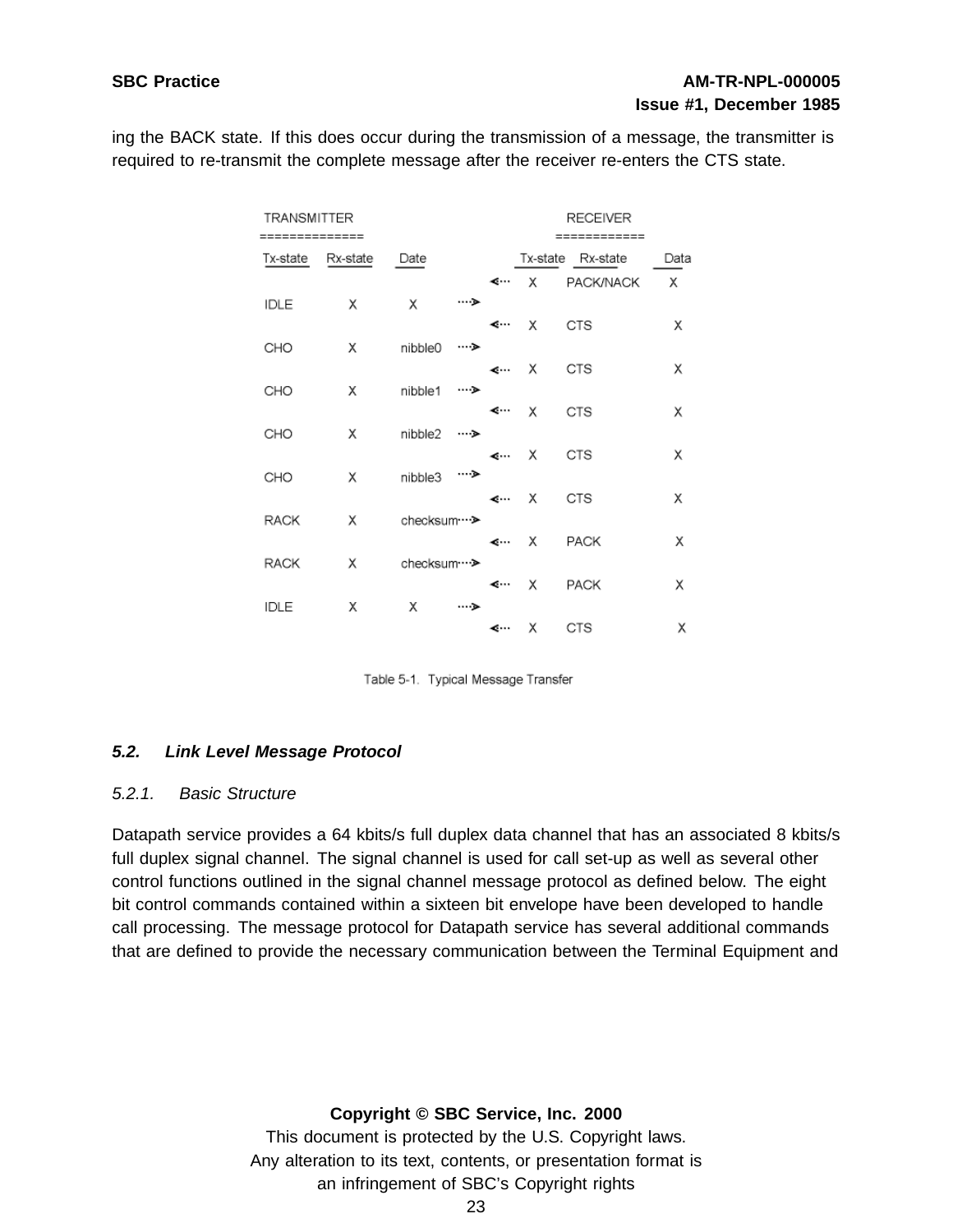the CO. Both incoming and outgoing messages on the signal channel consist of 16 bits contained within a two byte structure as shown in Figure 5-3.

| MIDDLE 0 |             | MIDDLE 1   MIDDLE 2   MIDDLE 3 |                 |
|----------|-------------|--------------------------------|-----------------|
| ADDRESS  | <b>INFO</b> |                                | <b>COMPOUND</b> |
| RYTE 1   |             |                                | BYTE 0          |

Figure 5-3. Basic Message Structure

This structure only represents the format of the message and does not represent how the message will be transported over the signal channel. The transport protocol for messages is defined by the Full Duplex Handshaking Protocol (FDHP) (See Page 5-1).

| Byte 1    | The first byte of the message to be passed over the interface. This is the<br>high order byte.                                                                                                                                                                                                                                                                                                                                                                                                                                                            |
|-----------|-----------------------------------------------------------------------------------------------------------------------------------------------------------------------------------------------------------------------------------------------------------------------------------------------------------------------------------------------------------------------------------------------------------------------------------------------------------------------------------------------------------------------------------------------------------|
| Byte 0    | The second byte of the message to be passed over the interface. This is<br>the low order byte.                                                                                                                                                                                                                                                                                                                                                                                                                                                            |
| Address   | The four MSB of byte 1 are reserved for the address. For Datapath service,<br>the address is used to enable the DMS Machine to direct a message to ei-<br>ther the DLC or to the TE. The DLC is assigned address 8 Hex (1000). The<br>TE is assigned address 0 Hex (0000). Hence, the received messages from<br>the CO relevant to the TE will always have address 0 Hex. Also, any mes-<br>sages transmitted by the TE will normally have address 0 Hex, thereby<br>indicating to the CO that the message originated from the TE rather than<br>the DLC. |
| Info      | The information nibble of byte 1 is currently not used and should be set to<br>logic level 0.                                                                                                                                                                                                                                                                                                                                                                                                                                                             |
| Command   | These eight bits form the actual commands that are acted on by the TE or<br>the CO.                                                                                                                                                                                                                                                                                                                                                                                                                                                                       |
| Alert ON  | This command alerts the terminal equipment of an incoming call and that<br>the CO is transmitting a PCM u-law encoded ringing signal over the data<br>channel.                                                                                                                                                                                                                                                                                                                                                                                            |
| Alert OFF | This command alert the TE that the ringing signal is no longer on the Data<br>Channel.                                                                                                                                                                                                                                                                                                                                                                                                                                                                    |

# **Copyright © SBC Service, Inc. 2000**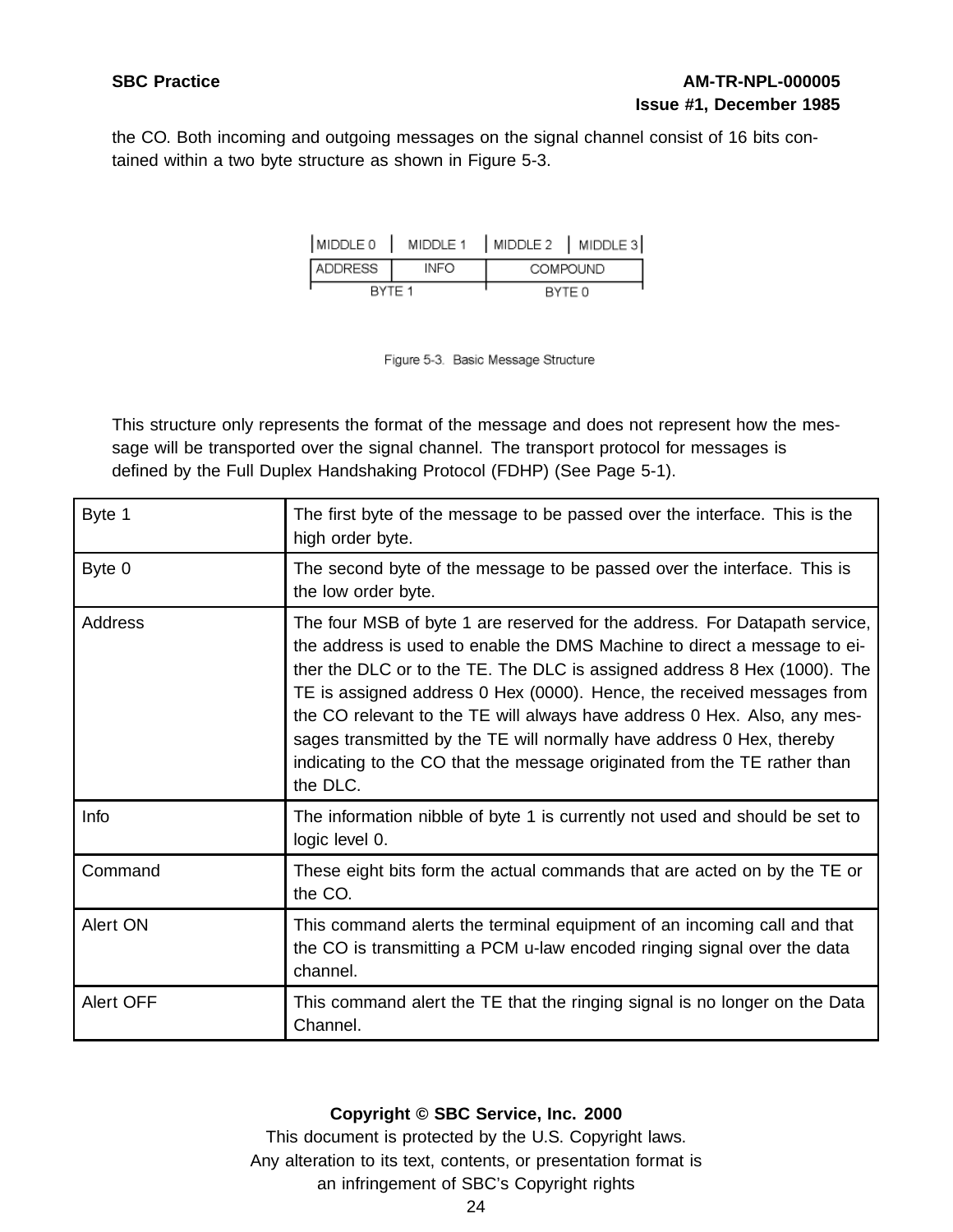# **SBC Practice AM-TR-NPL-000005 Issue #1, December 1985**

| Progress Tone Alert (ON)                 | This command alerts the TE to monitor the data channel for PCM - law en-<br>coded voiceband signals. When the TE is originating a call, this command<br>monitors call progress tones and when the TE is answering a call it monitors<br>voice band signals. The transmission from the voice-on state to the voice-<br>off state may be triggered by receiving either the OFF command, or a reset<br>command, if the ON command is followed by a Data Alert ON command.<br>The detection of valid data by the TE turns off the progress tone alert. |
|------------------------------------------|----------------------------------------------------------------------------------------------------------------------------------------------------------------------------------------------------------------------------------------------------------------------------------------------------------------------------------------------------------------------------------------------------------------------------------------------------------------------------------------------------------------------------------------------------|
| Progress Tone Alert<br>(OFF)             | This command is not used at the present time but reserved for future use.                                                                                                                                                                                                                                                                                                                                                                                                                                                                          |
| Feature Alert ON/OFF                     | These commands are for special feature signaling depending upon which<br>feature was subscribed to. (Example: ring again recall)                                                                                                                                                                                                                                                                                                                                                                                                                   |
| Secondary Feature Alert<br><b>ON/OFF</b> | These commands alert the TE of a second special feature which was sub-<br>scribed to.                                                                                                                                                                                                                                                                                                                                                                                                                                                              |
| Data Alert ON                            | This command alerts the TE to monitor the data channel for valid data.<br>"Data", as defined here, includes any in-band handshaking protocol.                                                                                                                                                                                                                                                                                                                                                                                                      |
| Data Alert OFF                           | This command is not used at the present time but is reserved for future use.                                                                                                                                                                                                                                                                                                                                                                                                                                                                       |
| <b>TE Status Request (Data</b><br>Rate)  | This command requests the TE to report present operating data rate of the<br>TE. This request command will only be used if the modem pooling feature<br>is subscribed to.                                                                                                                                                                                                                                                                                                                                                                          |
| TE Status Request (loop-<br>backs)       | This command requests the TE to report the loopback status of the TE<br>should the TE have loopback capability (Loopback capability is not a re-<br>quirement of and (TE). This command can occur at any time.                                                                                                                                                                                                                                                                                                                                     |
| <b>TE Status Request (Near</b><br>End)   | This command request the TE to report status of the near end TE/DTE<br>interface and can occur at any time. It is not a requirement for any TE to re-<br>spond to this command.                                                                                                                                                                                                                                                                                                                                                                    |
| <b>TE Status Request (Far</b><br>End)    | This command requests the TE to report status of the far end TE/DTE inter-<br>face as indicated by the in-band protocol should the TE employ the KHP<br>protocol described in Appendix A. The TE is not required to respond to this<br>command.                                                                                                                                                                                                                                                                                                    |
| Loopbacks Off                            | This command requests a reset of any loopback previously established by<br>the CO (Loopback capability is not a requirement of any TE).                                                                                                                                                                                                                                                                                                                                                                                                            |
| Data Channel Loopback                    | This command requests the TE to place the 64 kbps data channel within the<br>TE in a loopback state (Loopback capability is not a requirement of any TE).                                                                                                                                                                                                                                                                                                                                                                                          |
| <b>TE/DTE Loopback</b>                   | This command shall request a loopback of the Data Channel at the local<br>TE/DTE interface (Loopback capability is not a requirement of any TE).                                                                                                                                                                                                                                                                                                                                                                                                   |

# **Copyright © SBC Service, Inc. 2000**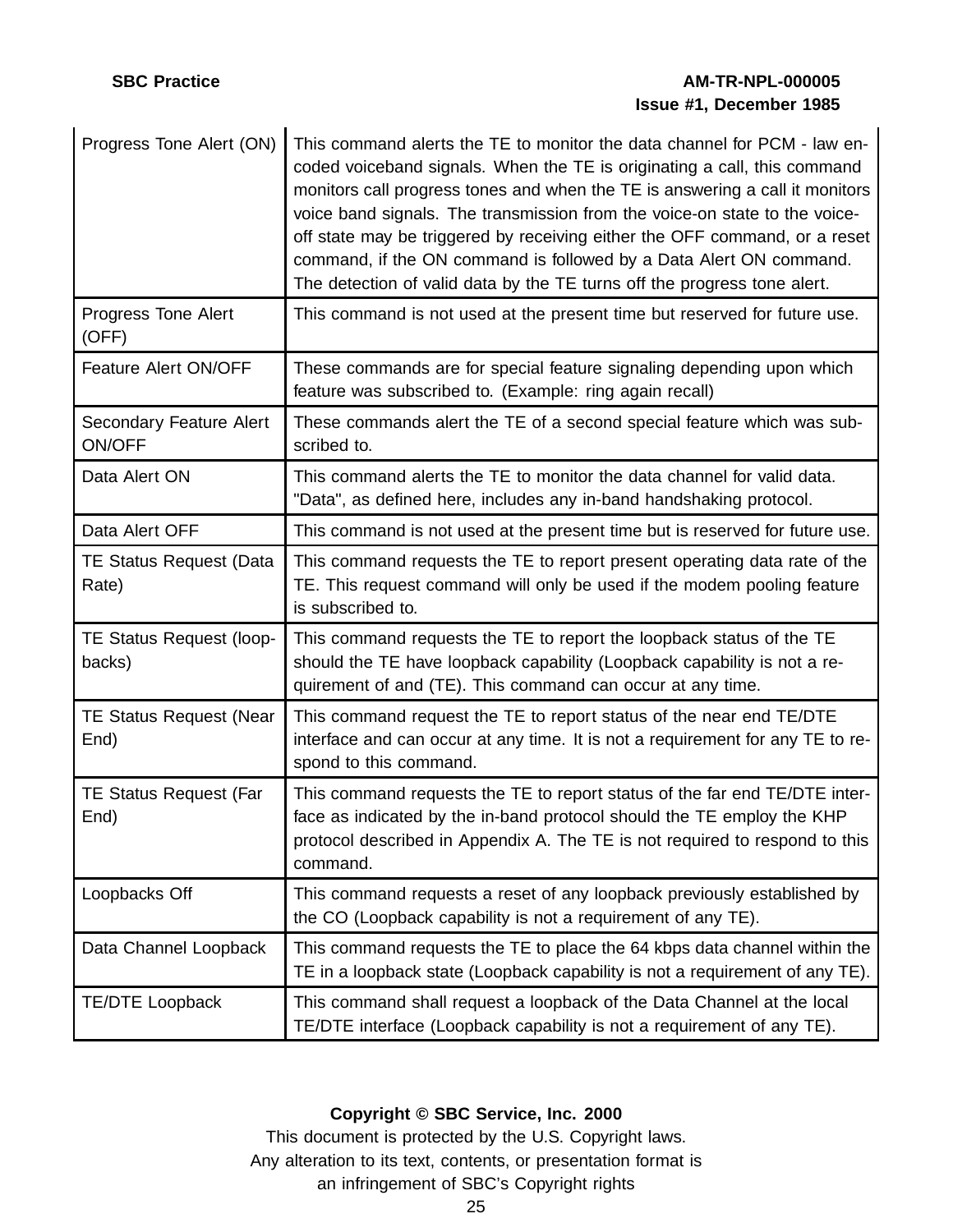# **SBC Practice AM-TR-NPL-000005 Issue #1, December 1985**

| Far End DTE/TE Loop-<br>back | This command shall request the local TE to initiate an in-band request to<br>the far end TE to establish a loopback at the DTE/TE interface. This<br>command assumes that both TEs use the in-band protocol described in Ap-<br>pendix A. (Loopback capability is a requirement of any TE).                                                                                                                                                                                        |
|------------------------------|------------------------------------------------------------------------------------------------------------------------------------------------------------------------------------------------------------------------------------------------------------------------------------------------------------------------------------------------------------------------------------------------------------------------------------------------------------------------------------|
| Message Echo Start/Stop      | This command requests the TE to loopback all subsequent commands in<br>the signal channel to the DLC. While in the Echo mode no incoming com-<br>mands will be acted upon by the TE until the echo message stop command<br>is received. TE keyboard inputs are acted upon. (Loopback capability is not<br>a requirement of any TE).                                                                                                                                                |
| Under Test Alert (On/Off)    | This command alerts the TE that the CO is seizing the TE or access line for<br>testing and may not be used for calls.                                                                                                                                                                                                                                                                                                                                                              |
| <b>Call Processing Reset</b> | This command is used when a TE to TE connection is taken down. It is a<br>single command that combines the functions of the Alert Off, the Call<br>Progress Alert Off, and the Feature Alert Off commands.                                                                                                                                                                                                                                                                         |
| <b>Soft Reset</b>            | This command is sent by the CO to indicate that the switch has reset itself.<br>This command shall perform all three set functions defined for the Call Pro-<br>cessing Reset Command in addition to signaling the TE that all previously<br>requested special features cancelled.                                                                                                                                                                                                 |
| <b>Hard Reset</b>            | This command is sent by the CO after loop maintenance procedures are<br>completed to insure that the TE is left in a known state. This command<br>shall perform all the reset functions defined by the soft reset in addition to<br>resetting any loopback state and the FDHP transmitter/receiver.                                                                                                                                                                                |
| Feature Indicator            | These commands send feature status messages to the TE. The status<br>messages can be one of four states: ON, OFF, Primary Indicator and Sec-<br>ondary Indicator. An example of a primary versus a secondary indicator is<br>of a lamp flashing at 120 vs. 60 interruptions per minute. The last three bits<br>of these command bytes are left open so that they can be mapped to the<br>different features available (See Table 5-2 on feature command codes and<br>Section 5.3). |

# **Copyright © SBC Service, Inc. 2000**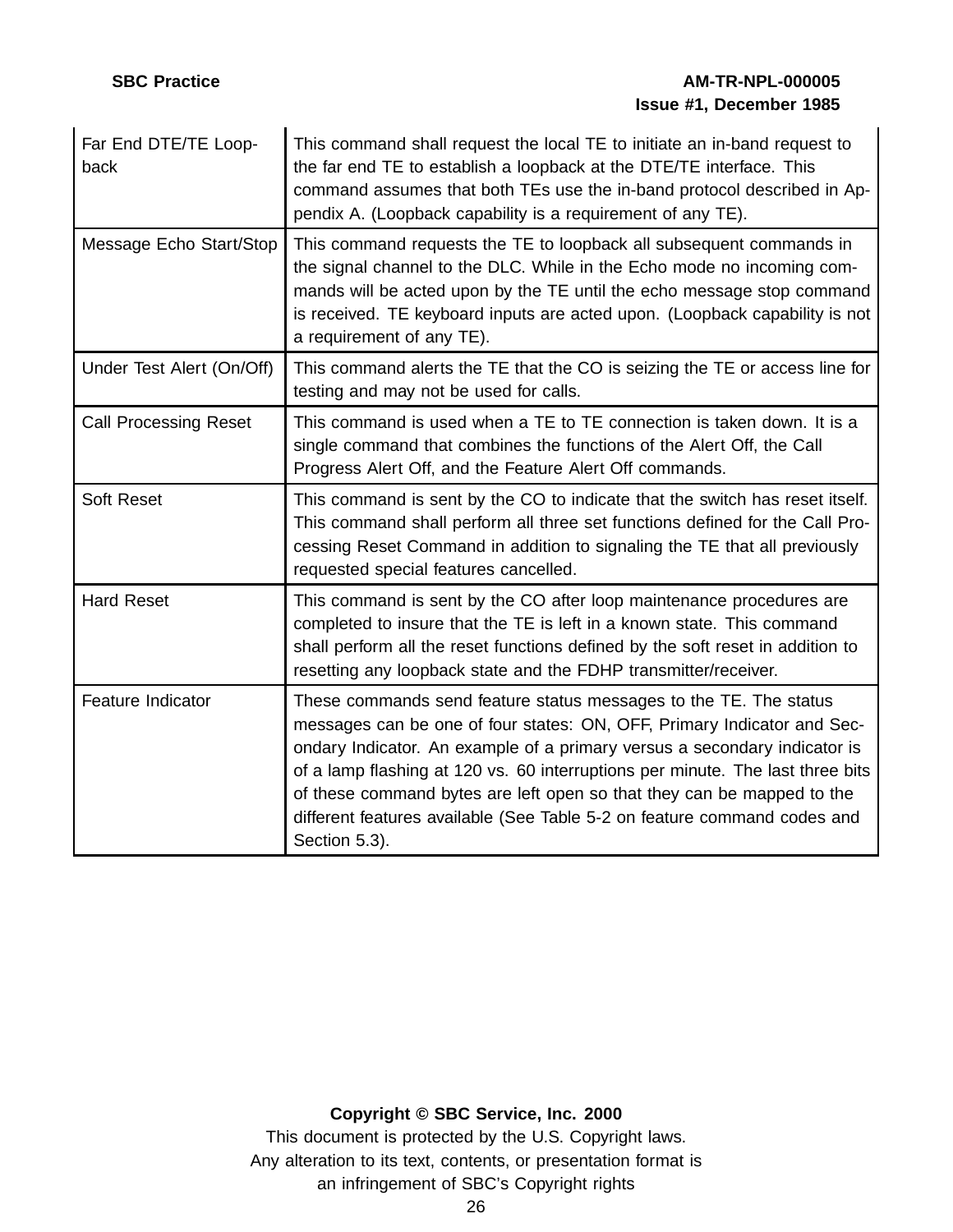# **SBC Practice AM-TR-NPL-000005 Issue #1, December 1985**

| RI Cycle On  | This command indicates to the TE that an incoming call exists. It can be<br>used as an alternate means of signaling should the TE not wish to use the<br>PCM encoded ringing signal. |
|--------------|--------------------------------------------------------------------------------------------------------------------------------------------------------------------------------------|
| Ri Cycle Off | This command turns off the ringing indicator described in RI Cycle On.                                                                                                               |

| Table 5-1<br>CO to TE Command List       |        |        |        |              |                   |                   |        |                   |          |
|------------------------------------------|--------|--------|--------|--------------|-------------------|-------------------|--------|-------------------|----------|
|                                          |        |        |        | Command Code |                   |                   |        |                   |          |
| Function                                 | M7     | M6     | M5     | M4           | M3                | M2                | M1     | M0                | HEX      |
|                                          |        |        |        |              |                   |                   |        |                   |          |
| Alert On<br>Alert Off                    | 0<br>0 | 1<br>0 | 1<br>0 | 0<br>0       | 1<br>$\mathbf{1}$ | 1<br>$\mathbf{1}$ | 1<br>1 | 1<br>$\mathbf{1}$ | 6F<br>ΟF |
|                                          |        |        |        |              |                   |                   |        |                   |          |
| Progress Tone Alert On                   | ۵      | 1      | 1      | 0            | 1                 | 1                 | 0      | 0                 | 6C       |
| Progress Tone Alert Off                  | 0      | 0      | 0      | 0            | 1                 | 1                 | 1      | 1                 | ОC       |
| Feature Alert On                         | 0      | 1      | 1      | 0            | 1                 | 1                 | 1      | 0                 | 6Е       |
| Feature Alert Off                        | 0      | 0      | 0      | 0            | 1                 | $\mathbf{1}$      | 1      | 0                 | 0E       |
|                                          |        |        |        |              |                   |                   |        |                   |          |
| Secondary Feature Alert On               | 0      | 1      | 1      | 0            | 1                 | 0                 | 1      | 0                 | бA       |
| Secondary Feature Alert Off              | 0      | 0      | 0      | 0            | $\mathbf{1}$      | 0                 | 1      | 0                 | 0A       |
| Data Alert On                            | 0      | 1      | 1      | 1            | 0                 | 0                 | 0      | 0                 | 70       |
| Data Alert Off                           | 0      | 0      | 0      | $\mathbf{1}$ | 0                 | 0                 | 0      | 0                 | 10       |
| TE Status Request (Data Rate)            | 0      | 0      | 0      | 1            | 0                 | 0                 | 0      | 1                 | 11       |
| TE Status Request (Loopback)             | 0      | 0      | 1      | 1            | 0                 | 0                 | 0      | 1                 | 31       |
| TE Status Request (Far End)              | 0      | 1      | 1      | 1            | 0                 | 0                 | 0      | 1                 | 71       |
| TE Status Request (Near End)             | 0      | 1      | 0      | 1            | 0                 | 0                 | 0      | 1                 | 51       |
|                                          |        |        |        |              |                   |                   |        |                   |          |
| Loopbacks Off                            | 0<br>0 | 0<br>0 | 0<br>1 | 1<br>1       | 0<br>0            | $\mathbf{1}$<br>1 | 0<br>0 | 0<br>0            | 14<br>34 |
| Data Channel Loopback<br>TE DTE Loopback | 0      | 1      | 1      | 1            | 0                 | $\mathbf{1}$      | 0      | 0                 | 74       |
|                                          |        |        |        |              |                   |                   |        |                   |          |
| Message Echo Stop                        | 0      | 0      | 0      | 0            | 1                 | 0                 | 0      | 1                 | 09       |
| Message Echo Start                       | 0      | 1      | 1      | 0            | 1                 | 0                 | 0      | 1                 | 69       |
| Under Test Alert (On)                    | 0      | 1      | 1      | 1            | 0                 | 1                 | 1      | 1                 |          |
| Under Test Alert (Off)                   | 0      | 0      | 0      | 1            | 0                 | $\mathbf{1}$      | 1      | 1                 | 17       |
|                                          |        |        |        |              |                   |                   |        |                   |          |
| C all Processing Reset                   | 0      | 1      | 0      | 0            | 1                 | ۵                 | 0      | 0                 | 48       |
| Soft Reset                               | 0      | 0      | 0      | 0            | 1                 | 0                 | 0      | 0                 | 08       |
| HardReset                                | ۵      | 1      | 1      | 0            | 1                 | 0                 | 0      | 0                 | 68       |
| RI Cycle On                              | 0      | 1      | 1      | 1            | 0                 | 1                 | 0      | 1                 | 75       |
| RI Cycle Off                             | 0      | 0      | 0      | 1            | 0                 | $\mathbf{1}$      | 0      | 1                 | 15       |
| Feature Indicator On                     | 0      | 1      | 1      | 0            | 0                 | D                 | D      | D                 | 0X       |
| Feature Indicator Off                    | 0      | 0      | 0      | 0            | 0                 | D                 | D      | D                 | 6X       |
|                                          |        |        |        |              |                   |                   |        |                   |          |
| PrimaryIndicator                         | 0      | 0      | 1      | 0            | 0                 | D                 | D      | D                 | 2X       |
| SecondaryIndicator                       | 0      | 1      | 0      | 0            | 0                 | D                 | D      | D                 | 4X       |

NOTE: "DDD" indicates the binary code associated with a special subscription feature. For example, the indicator message for the Auto Dial Feature would be "01100010 62" (See Section 5-4).

#### **Copyright © SBC Service, Inc. 2000**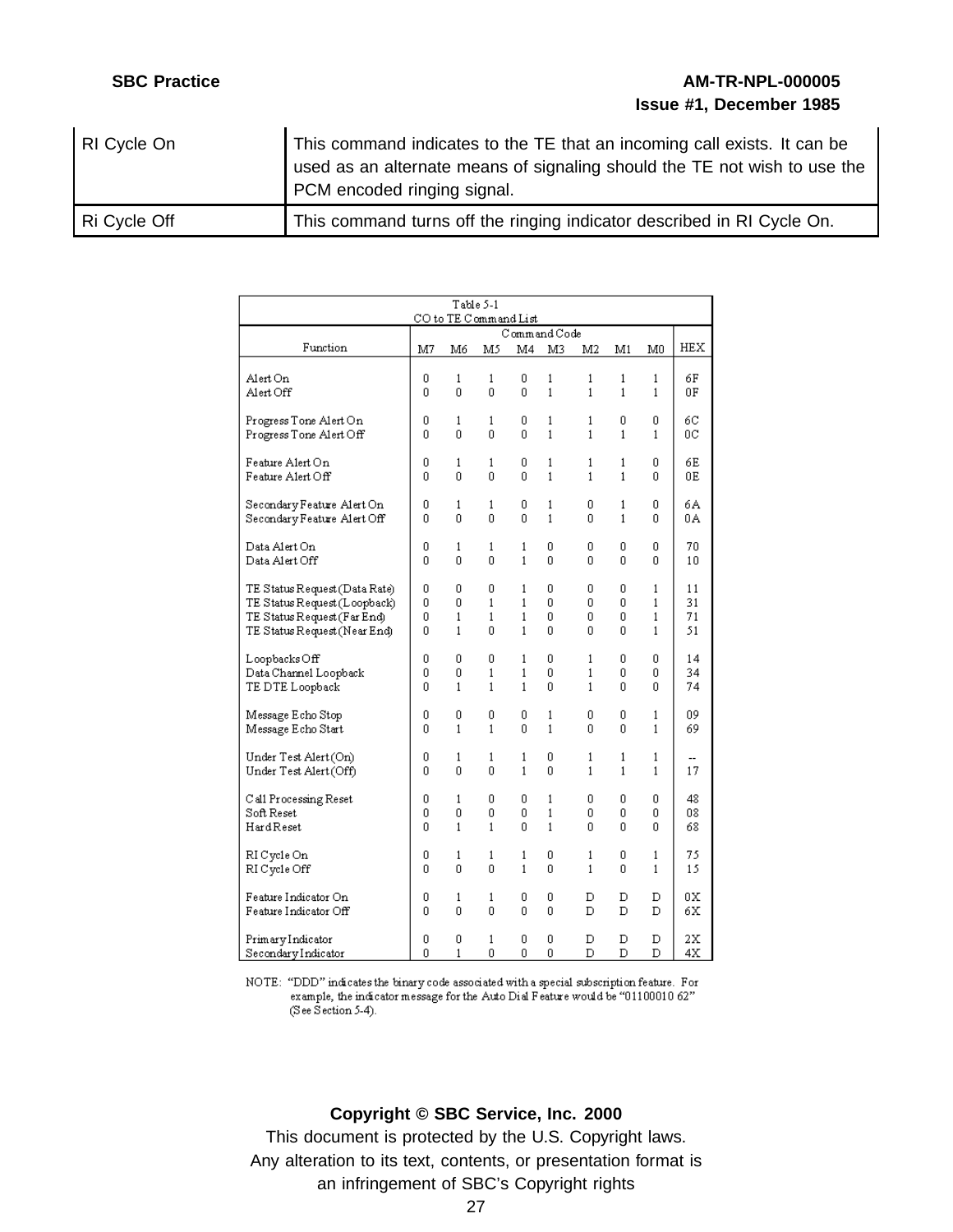### 5.2.2. Central Office (CO) to Terminal Equipment (TE)

See Table 5-1 for the actual command codes)

| Table 5-1<br>CO to TE Command List |    |              |    |    |              |              |              |    |     |
|------------------------------------|----|--------------|----|----|--------------|--------------|--------------|----|-----|
|                                    |    |              |    |    | Command Code |              |              |    |     |
| Function                           | M7 | M6           | M5 | M4 | M3           | M2           | M1           | M0 | HEX |
| Alert On                           | 0  | 1            | 1  | 0  | 1            | 1            | 1            | 1  | 6F  |
| Alert Off                          | 0  | 0            | 0  | 0  | 1            | $\mathbf{1}$ | $\mathbf{1}$ | 1  | 0F  |
| Progress Tone Alert On             | 0  | 1            | 1  | 0  | 1            | 1            | 0            | 0  | 6C  |
| Progress Tone Alert Off            | ۵  | 0            | 0  | 0  | $\mathbf{1}$ | $\mathbf{1}$ | 1            | 1  | ОC  |
| Feature Alert On                   | ۵  | 1            | 1  | 0  | 1            | 1            | 1            | 0  | 6Е  |
| Feature Alert Off                  | 0  | 0            | 0  | 0  | 1            | 1            | 1            | ۵  | 0E  |
| SecondaryFeature Alert On          | 0  | 1            | 1  | 0  | 1            | 0            | 1            | 0  | бA  |
| Secondary Feature Alert Off        | ۵  | 0            | 0  | ۵  | 1            | ۵            | 1            | ۵  | 0A  |
| Data Alert On                      | 0  | 1            | 1  | 1  | 0            | 0            | 0            | 0  | 70  |
| Data Alert Off                     | 0  | 0            | 0  | 1  | 0            | 0            | 0            | 0  | 10  |
| TE Status Request (Data Rate)      | 0  | 0            | 0  | 1  | 0            | 0            | 0            | 1  | 11  |
| TE Status Request (Loopback)       | 0  | 0            | 1  | 1  | ۵            | 0            | 0            | 1  | 31  |
| TE Status Request (Far End)        | 0  | $\mathbf{1}$ | 1  | 1  | ۵            | ۵            | 0            | 1  | 71  |
| TE Status Request (Near End)       | 0  | 1            | 0  | 1  | 0            | ۵            | 0            | 1  | 51  |
| Loopbacks Off                      | ۵  | 0            | 0  | 1  | 0            | 1            | 0            | 0  | 14  |
| Data Channel Loopback              | 0  | 0            | 1  | 1  | 0            | 1            | 0            | 0  | 34  |
| TE DTE Loopback                    | ۵  | 1            | 1  | 1  | 0            | 1            | 0            | 0  | 74  |
| Message Echo Stop                  | 0  | 0            | 0  | 0  | 1            | 0            | 0            | 1  | 09  |
| Message Echo Start                 | 0  | $\mathbf 1$  | 1  | 0  | 1            | 0            | 0            | 1  | 69  |
| Under Test Alert (On)              | 0  | 1            | 1  | 1  | 0            | 1            | 1            | 1  | 17  |
| Under Test Alert (Off)             | 0  | 0            | 0  | 1  | 0            | 1            | 1            | 1  |     |
| C all Processing Reset             | 0  | 1            | 0  | 0  | 1            | 0            | 0            | 0  | 48  |
| Soft Reset                         | 0  | 0            | 0  | 0  | 1            | 0            | 0            | 0  | 08  |
| HardReset                          | 0  | 1            | 1  | 0  | 1            | 0            | Ū.           | 0  | 68  |
| RI Cycle On                        | 0  | 1            | 1  | 1  | 0            | 1            | 0            | 1  | 75  |
| RI Cycle Off                       | 0  | 0            | 0  | 1  | 0            | 1            | 0            | 1  | 15  |
| Feature Indicator On               | 0  | 1            | 1  | 0  | 0            | D            | D            | D  | 0Х  |
| Feature Indicator Off              | 0  | 0            | 0  | 0  | 0            | D            | D            | D  | 6X  |
| PrimaryIndicator                   | 0  | 0            | 1  | 0  | 0            | D            | D            | D  | 2X  |
| SecondaryIndicator                 | 0  | $\mathbf{1}$ | 0  | 0  | 0            | D            | D            | D  | 4Χ  |

NOTE: "DDD" indicates the binary code associated with a special subscription feature. For example, the indicator message for the Auto Dial Feature would be "01100010 62" (See Section 5-4).

### **Copyright © SBC Service, Inc. 2000**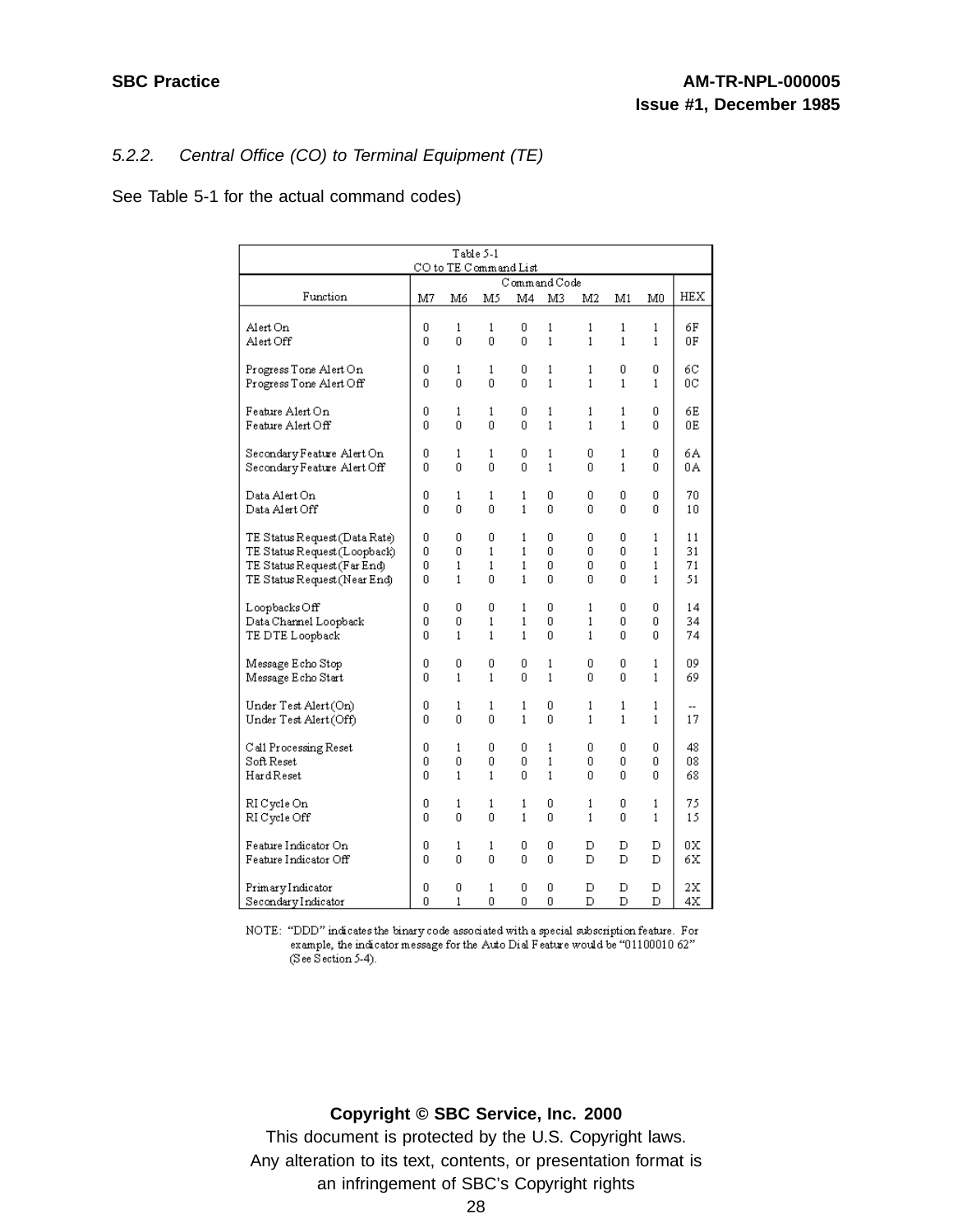| Table 5-2                          |          |              |              |              |              |              |              |                |            |
|------------------------------------|----------|--------------|--------------|--------------|--------------|--------------|--------------|----------------|------------|
| TE to CO Command List              |          |              |              |              |              |              |              |                |            |
|                                    |          |              |              |              | Command Code |              |              |                |            |
| Function                           | M7       | Mб           | M5           | M4           | M3           | M2           | M1           | M <sub>0</sub> | <b>HEX</b> |
|                                    |          |              |              |              |              |              |              |                |            |
| DN Message                         | 0        | 0            | 0            | 0            | 0            | 0            | 0            | 0              | 00         |
| Release Message                    | 0        | 0            | 0            | 0            | $\mathbf{1}$ | $\mathbf{1}$ | $\mathbf{1}$ | 1              | 00         |
| Local DTR On                       | 0        | 0            | $\mathbf{1}$ | 0            | 0            | 0            | $\mathbf{1}$ | $\mathbf{1}$   | 23         |
| Local DTR Off                      | 0        | 0            | $\mathbf{1}$ | 0            | O            | 0            | $\mathbf{1}$ | 0              | 22         |
| Resource                           | 0        | 0            | 0            | 0            | 0            | 0            | 0            | $1*$           | 01         |
| Auto Dial                          | $\Omega$ | 0            | 0            | 0            | 0            | 0            | $\mathbf{1}$ | 0*             | 02         |
| $Speed$ $C$ all                    | 0        | 0            | 0            | 0            | 0            | 0            | 1            | $1*$           | 03         |
| Ring Again                         | 0        | 0            | O            | 0            | O            | $\mathbf{1}$ | $\mathbf{1}$ | 0*             | 06         |
|                                    |          |              |              |              |              |              |              |                |            |
| Originate                          | 0        | 0            | 1            | 0            | 0            | 1            | 1            | 0              | 26         |
| Answer                             | 0        | $\Omega$     | $\mathbf{1}$ | 0            | $\Omega$     | $\mathbf{1}$ | $\mathbf{1}$ | 1              | 27         |
|                                    |          |              |              |              |              |              |              |                |            |
| Inband Sync Lost                   | 0        | 0            | 1            | 0            | 0            | 1            | 0            | 0              | 24         |
| Inband Sync Found                  | 0        | Ū            | $\mathbf{1}$ | 0            | Ō            | $\mathbf{1}$ | 0            | 1              | 25         |
| Data Rate Status                   | 0        | 1            | 0            | 0            | х            | х            | х            | х              | 4X         |
| Loopback Status                    | 0        | 1            | 0            | 1            | X            | X            | X            | X              | 5X         |
| Near End Status                    | 0        | $\mathbf{1}$ | 1            | 0            | X            | X            | X            | x              | 6X         |
| Far End Status                     | 0        | $\mathbf{1}$ | $\mathbf{1}$ | $\mathbf{1}$ | X            | X            | X            | х              | 7X         |
|                                    |          |              |              |              |              |              |              |                |            |
| <sup>*1</sup><br>Dial Pad Messages | 0        | 0            | 0            | 0            | 1            | 0            | 0            | 0              | 08         |
| 2'                                 | 0        | 0            | 0            | 0            | $\mathbf{1}$ | 0            | 0            | 1              | 09         |
| 31                                 | 0        | n            | 0            | 0            | $\mathbf{1}$ | 0            | $\mathbf{1}$ | 0              | 0A         |
| '4'                                | 0        | n            | 0            | 0            | $\mathbf{1}$ | 1            | 0            | 0              | ОC         |
| ٠5'                                | 0        | 0            | 0            | 0            | $\mathbf{1}$ | 1            | 0            | 1              | 0D         |
| 6'                                 | 0        | 0            | 0            | 0            | $\mathbf{1}$ | 1            | $\mathbf{1}$ | 0              | 0E         |
| '7'                                | 0        | 0            | 0            | 1            | 0            | 0            | 0            | 0              | 10         |
| .8,                                | 0        | 0            | 0            | 1            | Ō            | 0            | 0            | 1              | 11         |
| ۰ ټ                                | 0        | 0            | 0            | 1            | 0            | 0            | 1            | 0              | 12         |
| ٠ο,                                | 0        | 0            | 0            | 1            | 0            | 1            | 0            | 1              | 15         |
| c:p                                | 0        | 0            | 0            | 1            | 0            | 1            | 0            | 0              | 14         |
| '#′                                | 0        | 0            | 0            | 1            | Ō            | 1            | 1            | 0              | 16         |

NOTE: The "\*" indicates the LSB codes to be used for CO-TE indicator messages described in Table 5-1. The "X" indicates LSB codes used for indicator status (See 5.3.1 Command Descriptions).

#### 5.2.3. Terminal Equipment (TE) to Central Office (CO) Commands

(See Table 5-2 for TE to CO Command Codes.)

#### **Copyright © SBC Service, Inc. 2000**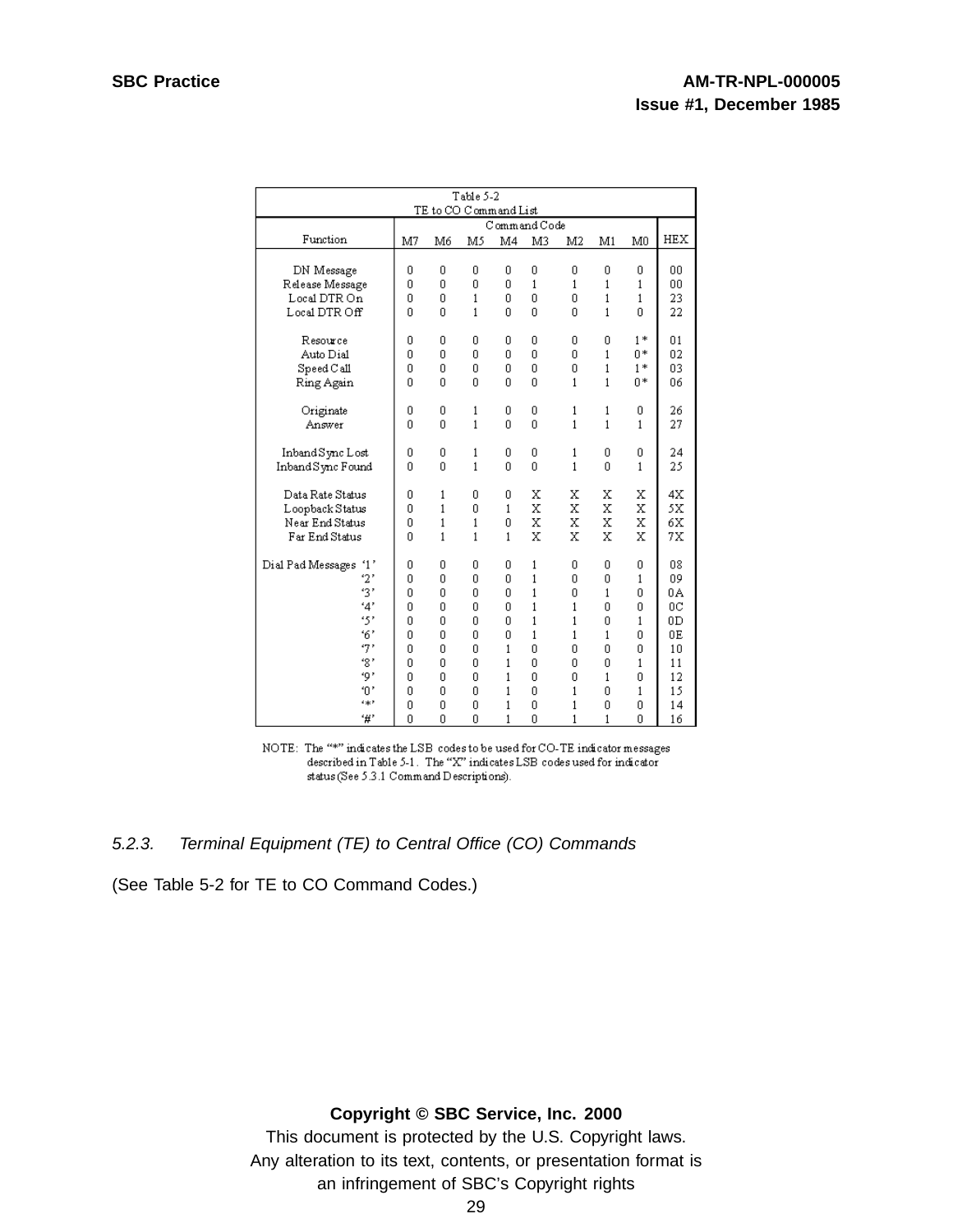| DN Message        | This command is sent to the CO to indicate a request for service has been<br>made i.e. the equivalent of taking a telephone set off-hook.                                                                                                                                                                                                                      |
|-------------------|----------------------------------------------------------------------------------------------------------------------------------------------------------------------------------------------------------------------------------------------------------------------------------------------------------------------------------------------------------------|
| Release Message   | This command is sent to the CO to indicate that a call is terminated, i.e.<br>the equivalent of placing a set on-hook.                                                                                                                                                                                                                                         |
| Dial Pad Messages | These commands are sent to the CO and serve the same purpose as the<br>keys on a standard dial pad of a phone, i.e. for network addressing.                                                                                                                                                                                                                    |
| Local DTR ON/OFF  | These commands indicate the status of the DTR lead of the TE/DTE inter-<br>face. A call cannot be originated or answered unless the DTR ON message<br>has been sent. The only two exceptions to this rate are when the originate<br>and answer commands are used. If during an established call a DTR OFF<br>message is sent, the CO will break down the call. |
| Resource          | This command requests the modem pooling resources, if available, from<br>the CO. In addition, this command can be used, in the future, to make addi-<br>tional features and resources available for the TE.                                                                                                                                                    |
| <b>Auto Dial</b>  | This command initiates the CO to place a call to a preset directory number.                                                                                                                                                                                                                                                                                    |
| Speed Call        | This command is an indication to the CO that the following dial pad entries<br>are for access to a programmed directory number in a list of frequently-<br>called numbers.                                                                                                                                                                                     |
| Ring Again        | This command may be used when the originating party reaches a busy di-<br>rectory number to instruct the CO to monitor the called Directory Number.<br>When the called DN is no longer busy, the CO alerts the originator using<br>the Feature Alert-ON and the Feature Alert-Off sequence.                                                                    |

# 5.2.3.1. Command Descriptions

**NOTE:** The above commands on Northern Telecom's TE (Data Unit) are associate with specific keys on the TE.

# **Copyright © SBC Service, Inc. 2000**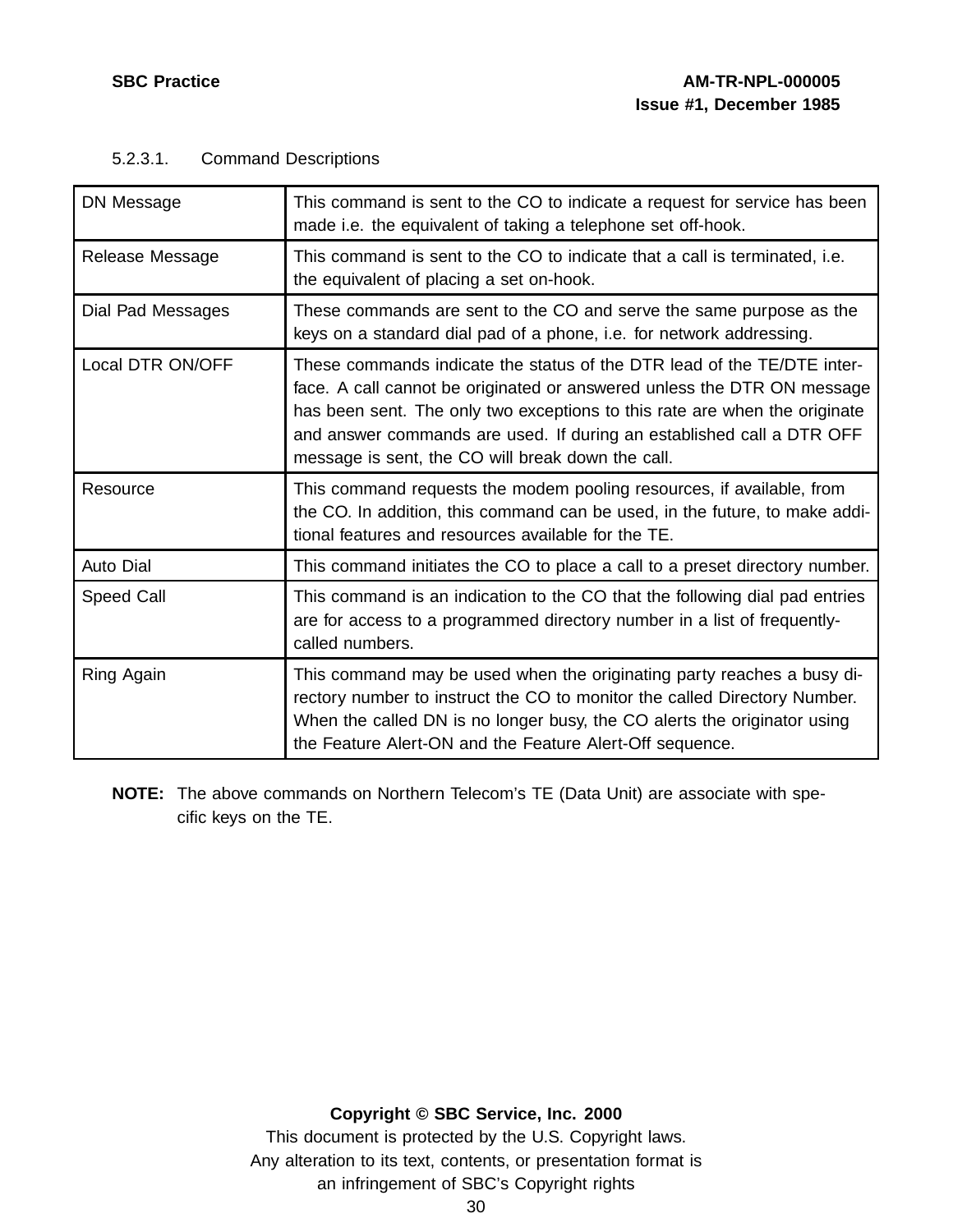| Inband Sync-Found | The command is sent to the CO when the TE<br>to TE connection has been made and the TE<br>has detected that valid data is being received<br>as per the inband protocol. At the present<br>time this is only used where the modem pool-<br>ing feature is provided by the local Ameritech<br>Operation Company (AOC( ). It may be used<br>in the future for other purposes. |
|-------------------|----------------------------------------------------------------------------------------------------------------------------------------------------------------------------------------------------------------------------------------------------------------------------------------------------------------------------------------------------------------------------|
| Inband Sync-Lost  | At the present time this command is only<br>used where the modem pooling feature is<br>provided by the Telco. It may be used in the<br>feature for other purposes.                                                                                                                                                                                                         |
| Originate         | This command provides the same function as<br>the DN command for originating calls. Using<br>the originate command also automatically in-<br>dicates to the CO that the local DTR is on.                                                                                                                                                                                   |
| Answer            | The command accomplishes the same func-<br>tion as the DN command for answering. It is<br>primarily used for an auto answer capability.<br>Before this command is sent, the TE must re-<br>ceive the RI Cycle ON command. Sending<br>the Answer command automatically indicates<br>to the CO that the DTR is on.                                                           |
| Data Rate Status  | This command may be sent when the TE re-<br>ceives the TE Status Request-Data Rate<br>command from the CO. This command may<br>be used by the CO to perform diagnostics,<br>using its own TE resident in the CO, which<br>can be configured to be compatible with the<br>customer's data rate adaption, if a common<br>protocol is used.                                   |

**NOTE:** The following command messages are optional and are necessary only if the TE includes these status capabilities.

### **Copyright © SBC Service, Inc. 2000**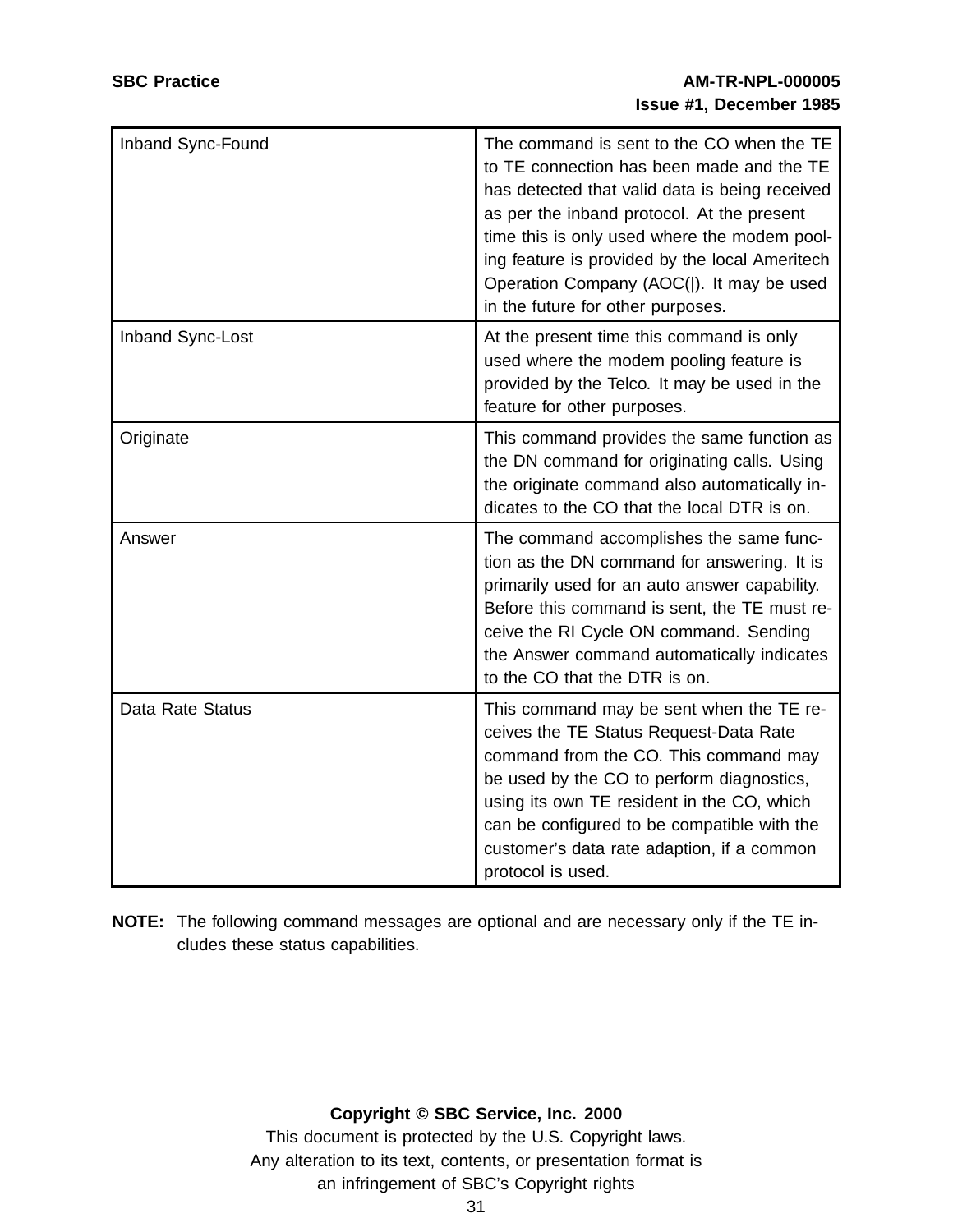| Loopback Status | This command may be sent in response to |
|-----------------|-----------------------------------------|
|                 | receiving a TE Status Request-Loopbacks |
|                 | command from the CO.                    |



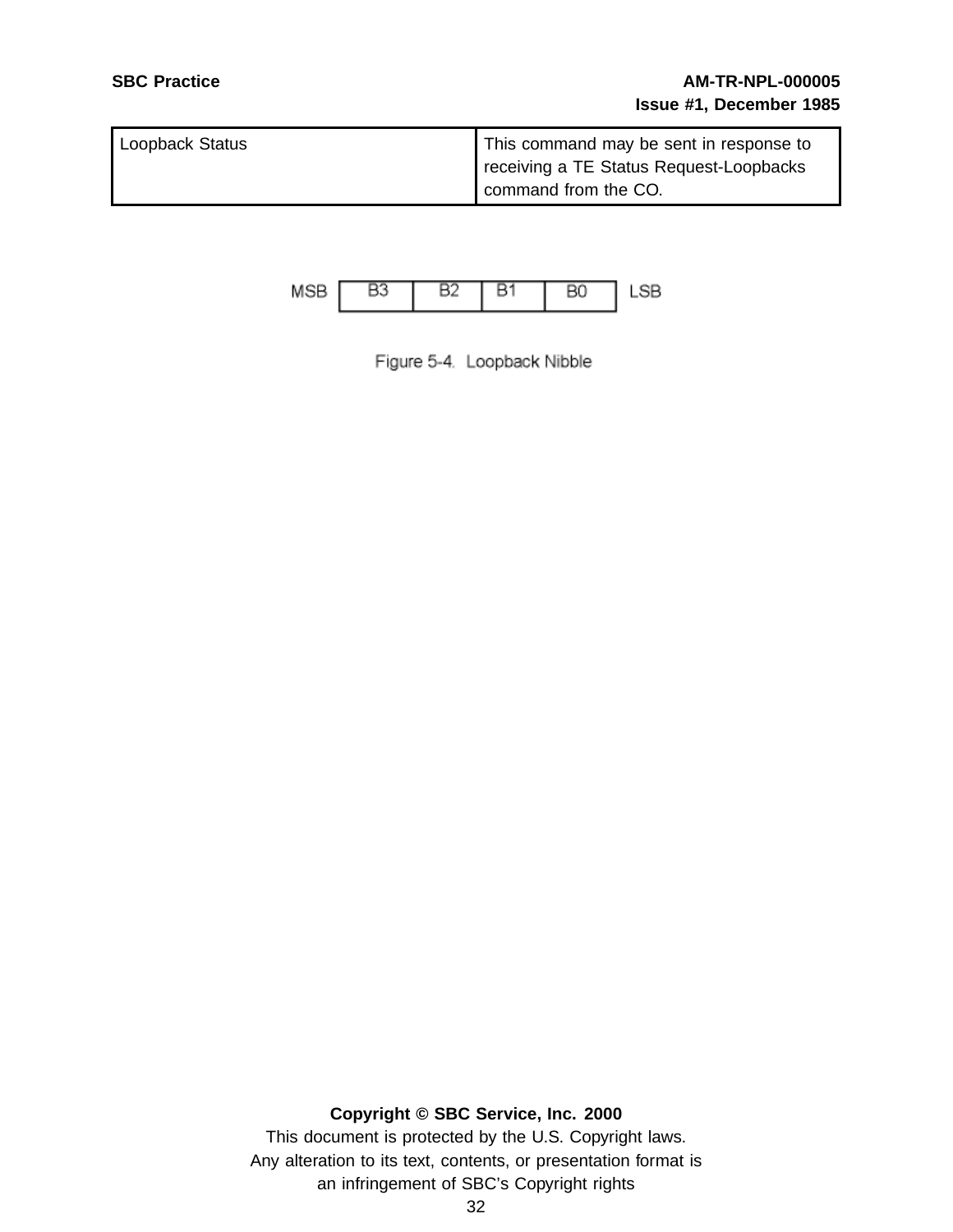| Loopback Status (Cont'd) | The four LSB of this command, as shown in<br>Figure 5-2, indicate the loopback status of<br>both the near and far end TE as follows:                                                                                                                                             |
|--------------------------|----------------------------------------------------------------------------------------------------------------------------------------------------------------------------------------------------------------------------------------------------------------------------------|
|                          | Bit "B3" shall be set to 1 if the local TE is re-<br>questing that the far end TE/DTE interface be<br>looped back. This can occur either as a re-<br>sult of a switch setting on the local TE or due<br>to a previous command set by the CO, other-<br>wise this bit shall be 0. |
|                          | Bit "B2" shall be set to 1 if the local TE/DTE<br>interface is looped back either as a result of<br>switch setting on the local TE or due to a pre-<br>vious command sent by the CO, otherwise<br>this bit shall be 0.                                                           |
|                          | Bit "B1" shall be set to 1 if the far end TE has<br>placed the local TE/DTE interface in a loop-<br>back state using the in-band protocol. This bit<br>shall be 0 when this condition does not exist.                                                                            |
|                          | Bit "B0" shall be set to 1 if the local 64 kbits/s<br>data channel is looped back within the TE,<br>otherwise it shall be 0.                                                                                                                                                     |
| <b>Near End Status</b>   | This command may be sent in response to<br>receiving a TE status Request-Near End<br>command from the CO.                                                                                                                                                                        |





# **Copyright © SBC Service, Inc. 2000**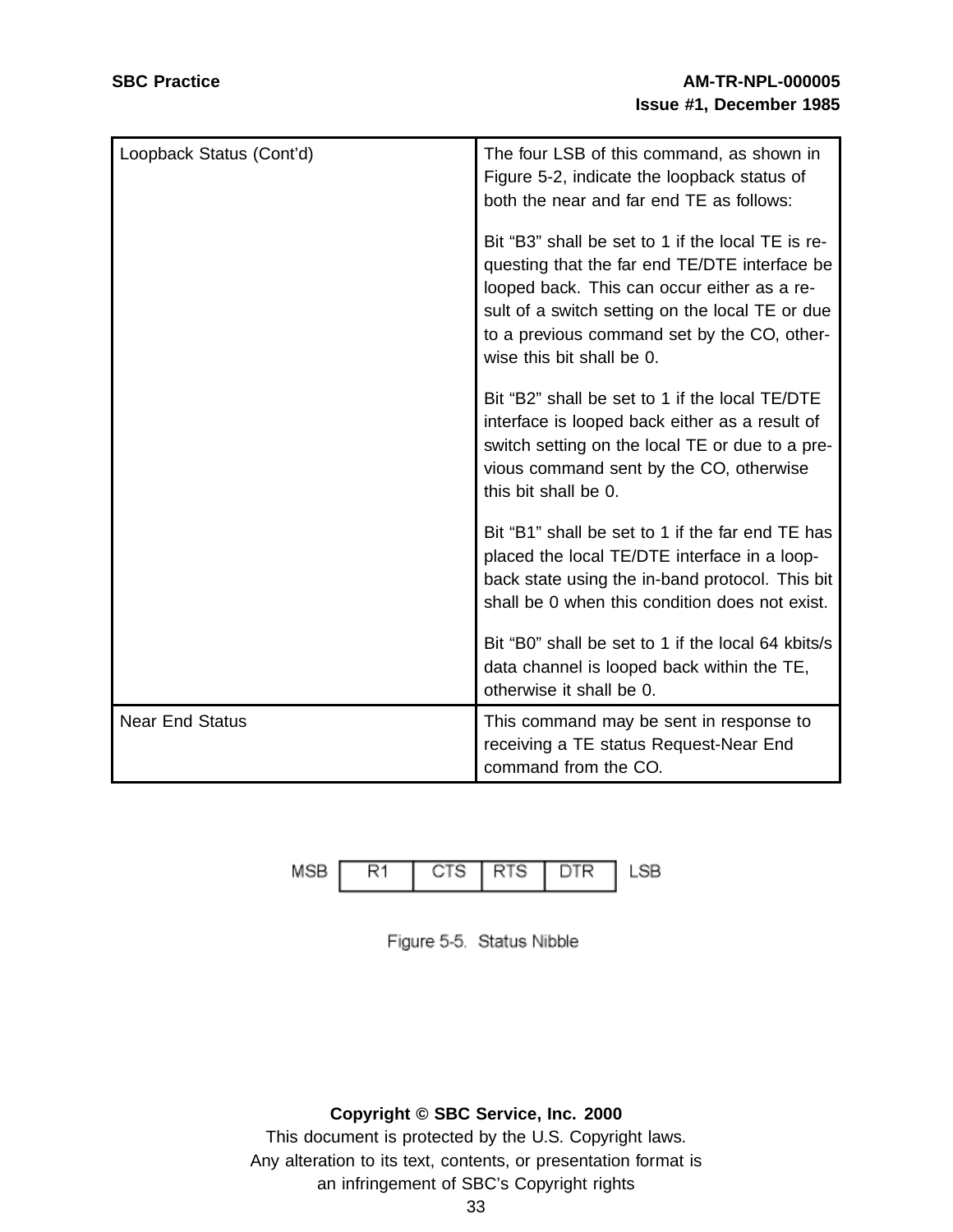| Near End Status (Cont'd) | The four LSB of this command indicate the<br>near end status of the TE/DTE interface as<br>follows:        |
|--------------------------|------------------------------------------------------------------------------------------------------------|
|                          | The "RI" bit shall indicate the status of the RI<br>lead of the TE/DTE interface.                          |
|                          | The "CTS" bit shall indicate the status of the<br>CTS lead of the TE/DTE interface.                        |
|                          | The "RTS" bit shall indicate the status of the<br>RTS lead of the TE/DTE interface.                        |
|                          | The "DTR" bit shall indicate the DTR lead<br>status of the TE/DTE interface.                               |
| <b>Far End Status</b>    | This command may be sent in response to<br>receiving a TE Status Request-Far End com-<br>mand from the CO. |



Figure 5-6. Status Nibble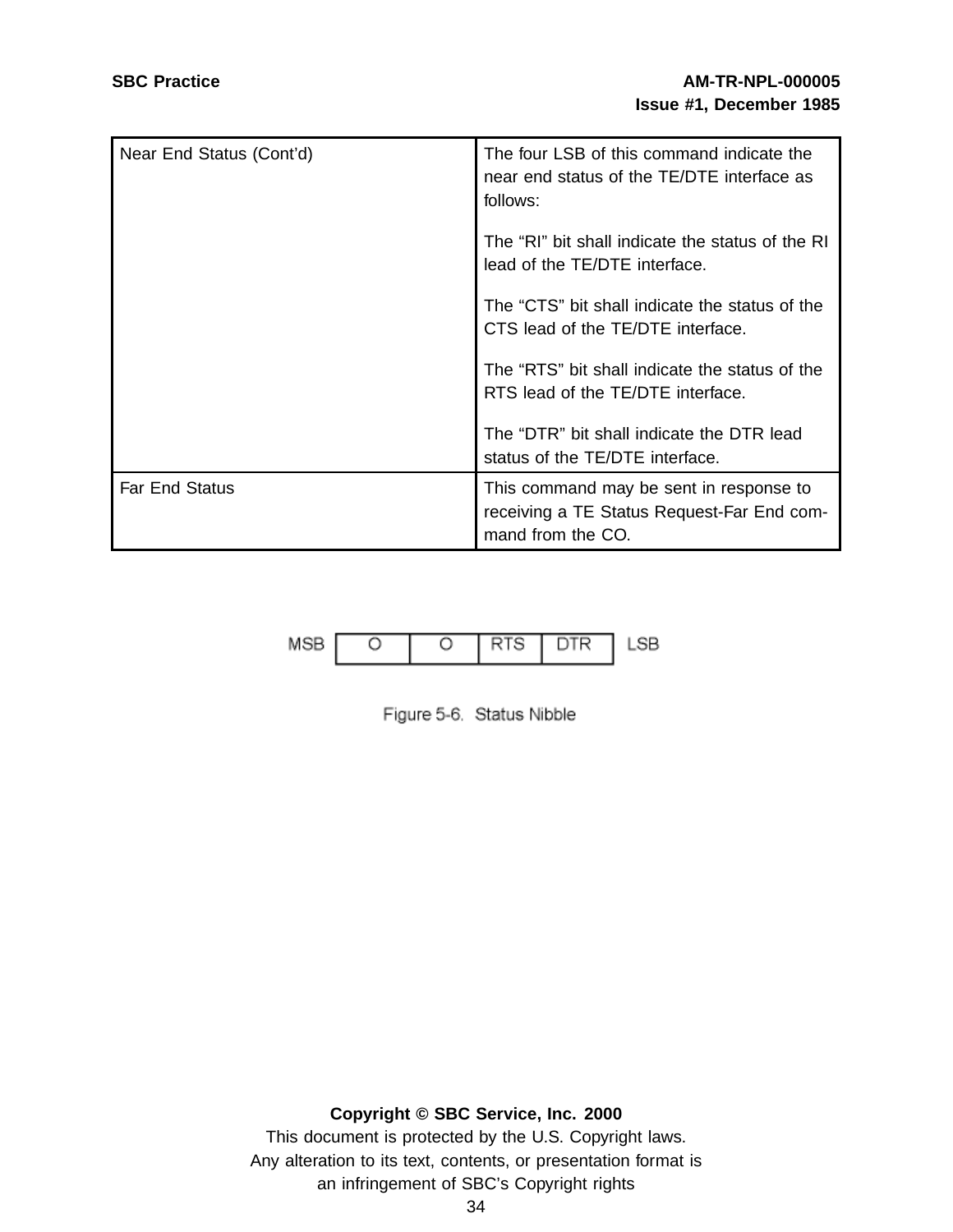| Far End Status (Cont'd) | The four LSB of this command are used in<br>the manner indicated in Figure 5-4. The<br>command determines the far end TE/DTE in-<br>terface status.                     |
|-------------------------|-------------------------------------------------------------------------------------------------------------------------------------------------------------------------|
|                         | The two MSB of the nibble as shown in Fig-<br>ure 5-4 are not in use at the present time and<br>therefore shall be 0.                                                   |
|                         | The two LSB of this command are used in<br>the same manner as were the two LSB of the<br>previous command except their status reflect<br>the far end TE/DTE status.     |
| No-op Codes             | Commands that do not match any of the<br>commands defined in this specification shall<br>be treated as no-op codes, i.e. they are ac-<br>knowledged by no action taken. |

# **5.3. Translation Table**

The translation table, Table 5-3, enables the Ameritech Operating Company (AOC) to specify which features are going to be assigned for a specific customer installation. Key numbers 1, 2, 3, 4, and 7, are the assigning codes used by the AOC. Key 1 is always enabled in the customer's feature profile contained in the CO software since it forms part of the basic service offering. It is shown here to indicate the relationship between this key command and its related indicator. The other four keys are classified as optional, since they may or may not be subscribed to by a customer that is provided with the service. This means that the customer profile in CO software can be set to select any combination of the four optional features.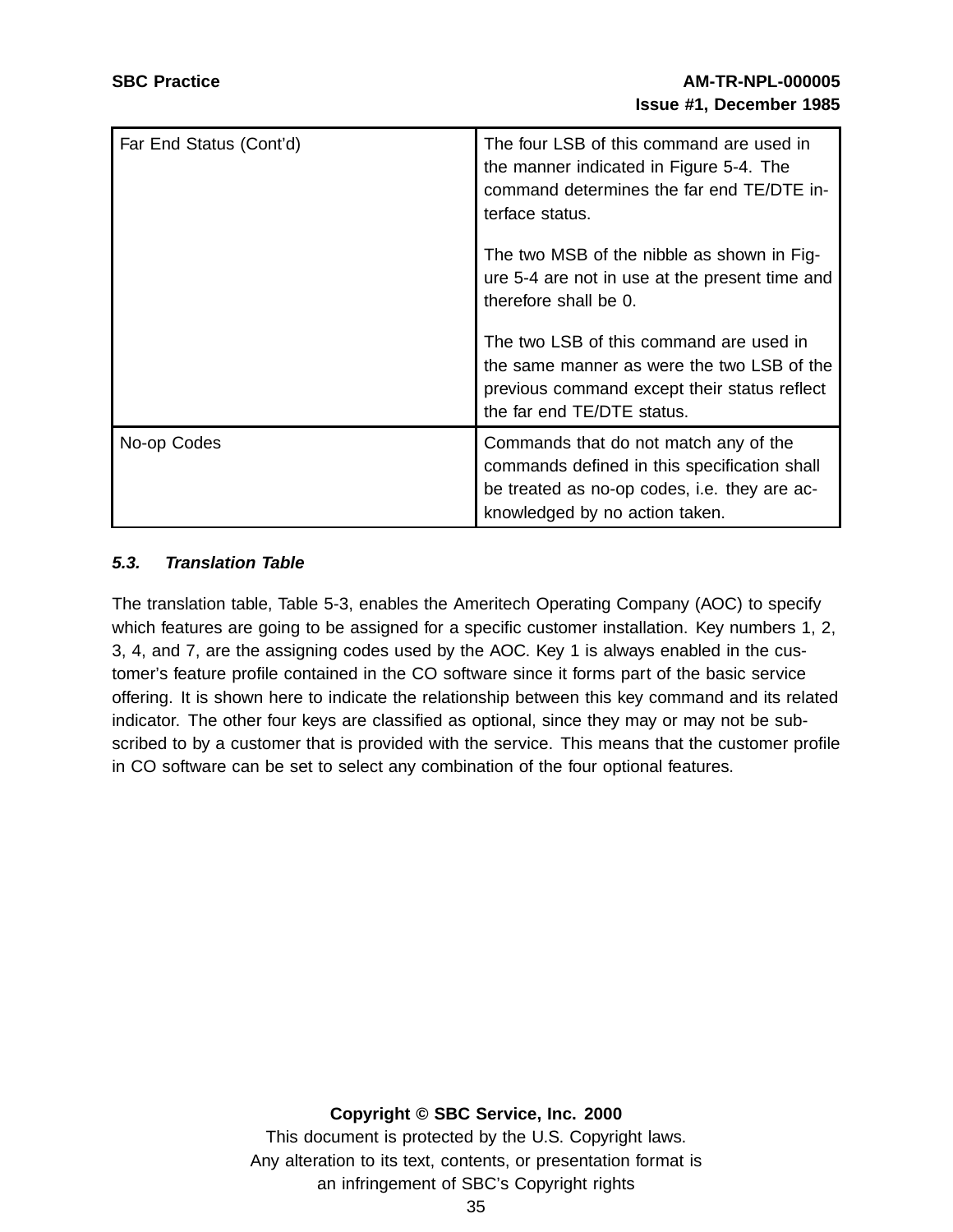| Table 5-3      |                         |                          |                |  |  |
|----------------|-------------------------|--------------------------|----------------|--|--|
|                |                         | <b>Translation Codes</b> |                |  |  |
| Key No.        | Command Code - TE to CO | Indicator Code - 'DDD'   | Ind. No        |  |  |
|                | (See Table 5-2)         | (See Table 5-1)          |                |  |  |
| $\mathbf 1$    | 00 - DN                 | 000                      |                |  |  |
| 2              | 01 - Resource           | 001                      | $\overline{2}$ |  |  |
| 3              | 02 - Auto Dial          | 010                      | 3              |  |  |
| $\overline{4}$ | 03 - Speed Call         | 011                      | $\overline{4}$ |  |  |
| $\overline{7}$ | 06 - Ring Again         | 110                      | ⇁              |  |  |

As an example, if the key number 7 feature were enable for a particular customer's profile, then the TE sending the "Ring Again" command would activate this feature under the proper circumstances. Also the change of the "Ring Again" feature would be indicated to the TE using the indictor commands as follows:

 $(Key 7 - DDD = 110)$ 

Feature Alert - On = 0110 0110

Feature Alert - Off = 0000 0110

Primary Indicator = 0010 0110

Secondary Indicator = 0100 0110

# **5.4. CO and TE Command Inter-Action**

The CO functions on the basis of stimulus signaling from the TE received in the form of commands passed over the 8 kbps signal channel. The CO in turn expects the TE to react to the

**Copyright © SBC Service, Inc. 2000**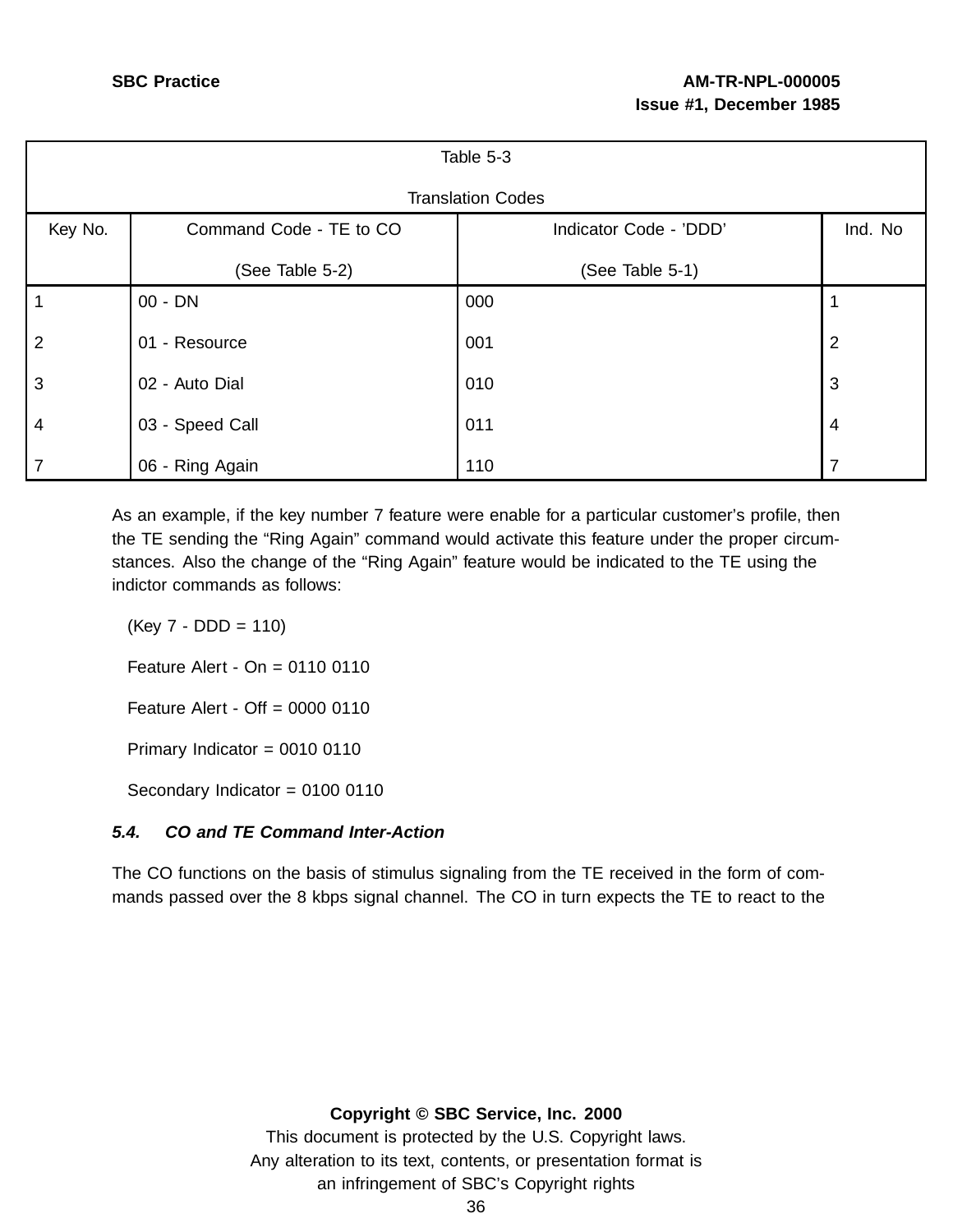commands sent to the TE as per the command protocol. The following sequences are provided as an illustration of the CO and TE interaction across the Network Interface.



[Call Progress Tones]

**Copyright © SBC Service, Inc. 2000** This document is protected by the U.S. Copyright laws. Any alteration to its text, contents, or presentation format is

an infringement of SBC's Copyright rights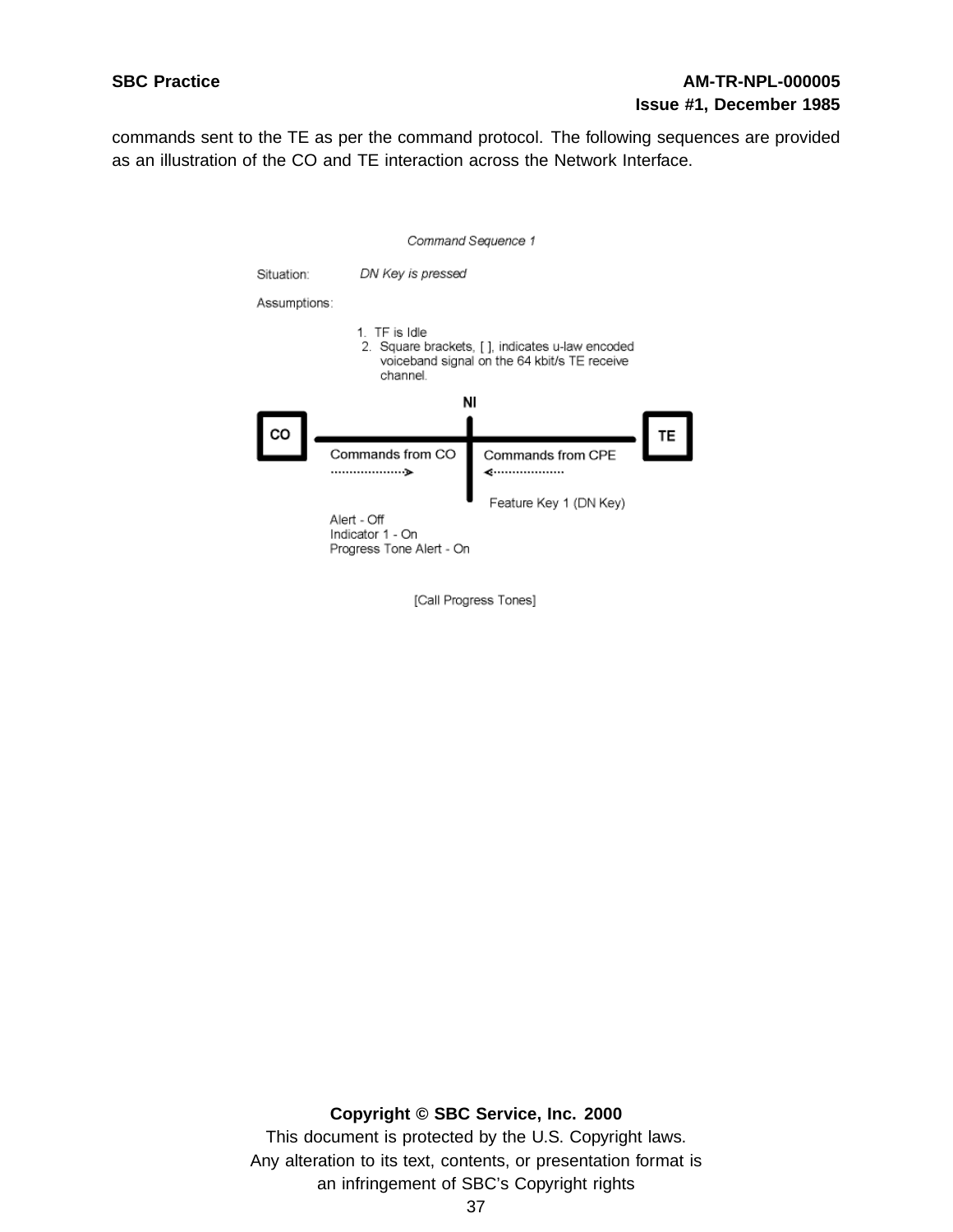

#### **Copyright © SBC Service, Inc. 2000**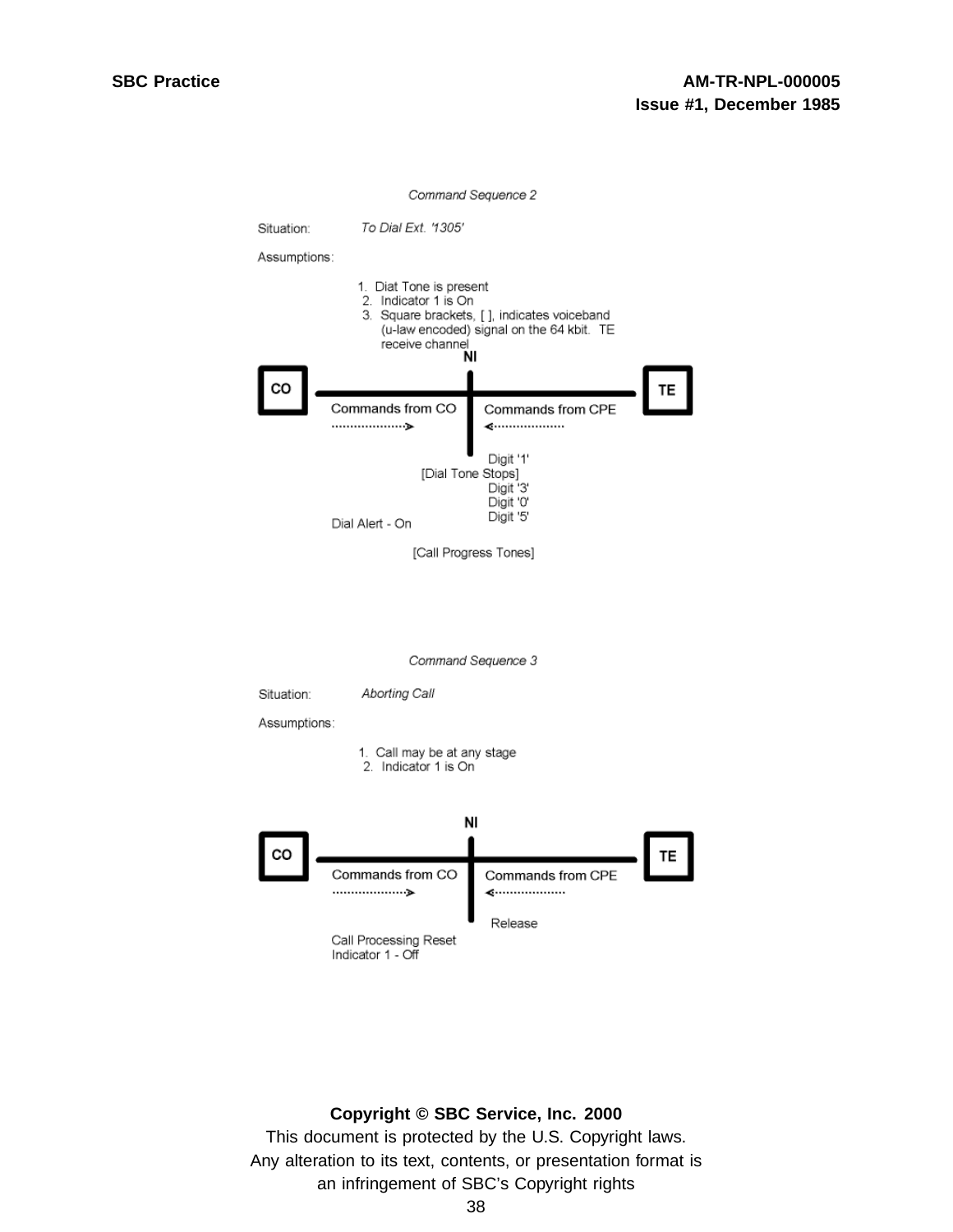

#### **Copyright © SBC Service, Inc. 2000**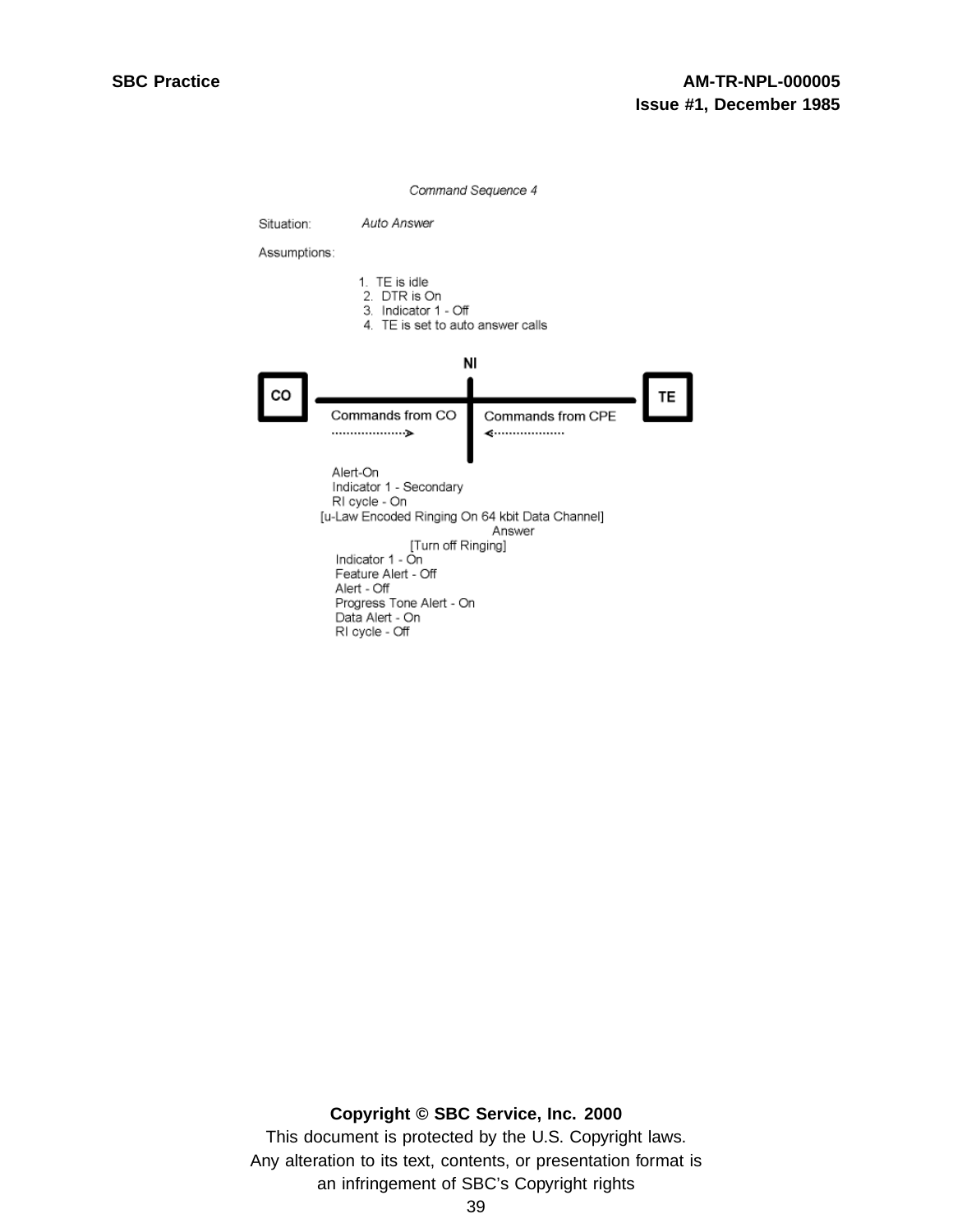

## **6. Data Formats On The 64 Kbits/s Channel**

#### **6.1. Basic 56 Kbits/s End-To-End Data Channel**

The 64 kbits/s full duplex data channel between the TE and the CO is reduced to a maximum end-to-end capacity of 56 kbits/s. This is due to the constraint that each byte shall be transmitted with 68 set to one to assure at least one "1" per byte. Therefore, the general format for all bytes, once an end-to-end connection has been established is:



Where "x" indicates the data bits.

The general format for all bytes received is the same as shown above with the exception that b8 may be received as either "1" or "0".

#### **Copyright © SBC Service, Inc. 2000**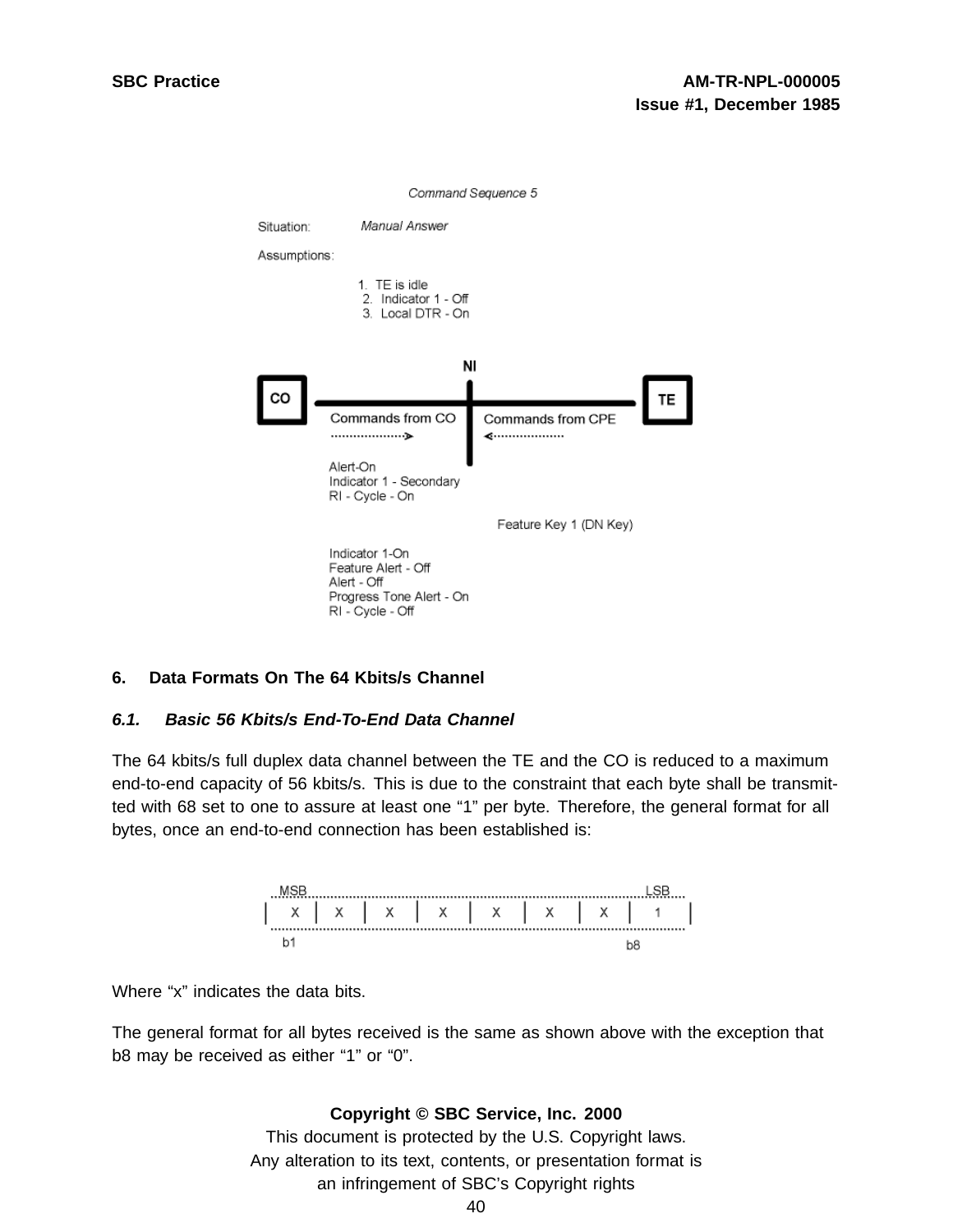# **6.2. Recommended Data Channel Protocol**

To be compatible with Northern Telecom's TE or the modem pooling feature, it is a requirement that the end-to-end protocol, as defined in Appendix A (T-Link), be used for data transfer over the 56 kbps data channel. However, it is not recommended that any end-to-end protocol be included in any new TE design. Instead, the TE should be capable of data transfer at 56 kbps without an end-to-end protocol and have the ability to recognize and implement the T-Link protocol, as defined in Appendix A, should it reach an NTI TE when setting up a call.

The benefit of using the above recommendation is that it would not limit compatibility of any TE to one specific vendor's equipment.

## **7. Network Maintenance**

# **7.1. General**

Datapath service will have the capability for both automatic routine testing that may be initiated when a fault is suspected. To conduct some of these tests it is necessary that the TE be equipped with certain loopback features. Although these loopback features cannot be listed as interface requirements, it is highly recommended that they be included in all TE to eliminate the cost to the customer of an unnecessary field visit by the local operating company.

## **7.2. User Initiated Tests**

# 7.2.1. TE Self Diagnostics

The provision of some form of TE self diagnostics is recommended as a means of enabling the user or installation personnel to verify the TE's satisfactory operation.

## 7.2.2. Local Loopback

When activated this feature is required to place the local TE/DTE interface in a loopback state in both directions, i.e. towards the DTE and towards the DLC. This allows the customer to verify the operation of his DTE. The status of this feature shall be indicated by the Loopback Status command (See the TE to CO commands).

# 7.2.3. Far End Loopback

When activated this feature tells the local TE to request the far end TE to loopback at its TE/ DTE interface. The user can then check the integrity of the end-to-end data channel and verify the operation of the data encoding/decoding in the TE by examining the looped back data at the local TE/DTE interface. The status of this feature shall be indicated by the Loopback Status command (See TE to CO commands).

# **Copyright © SBC Service, Inc. 2000**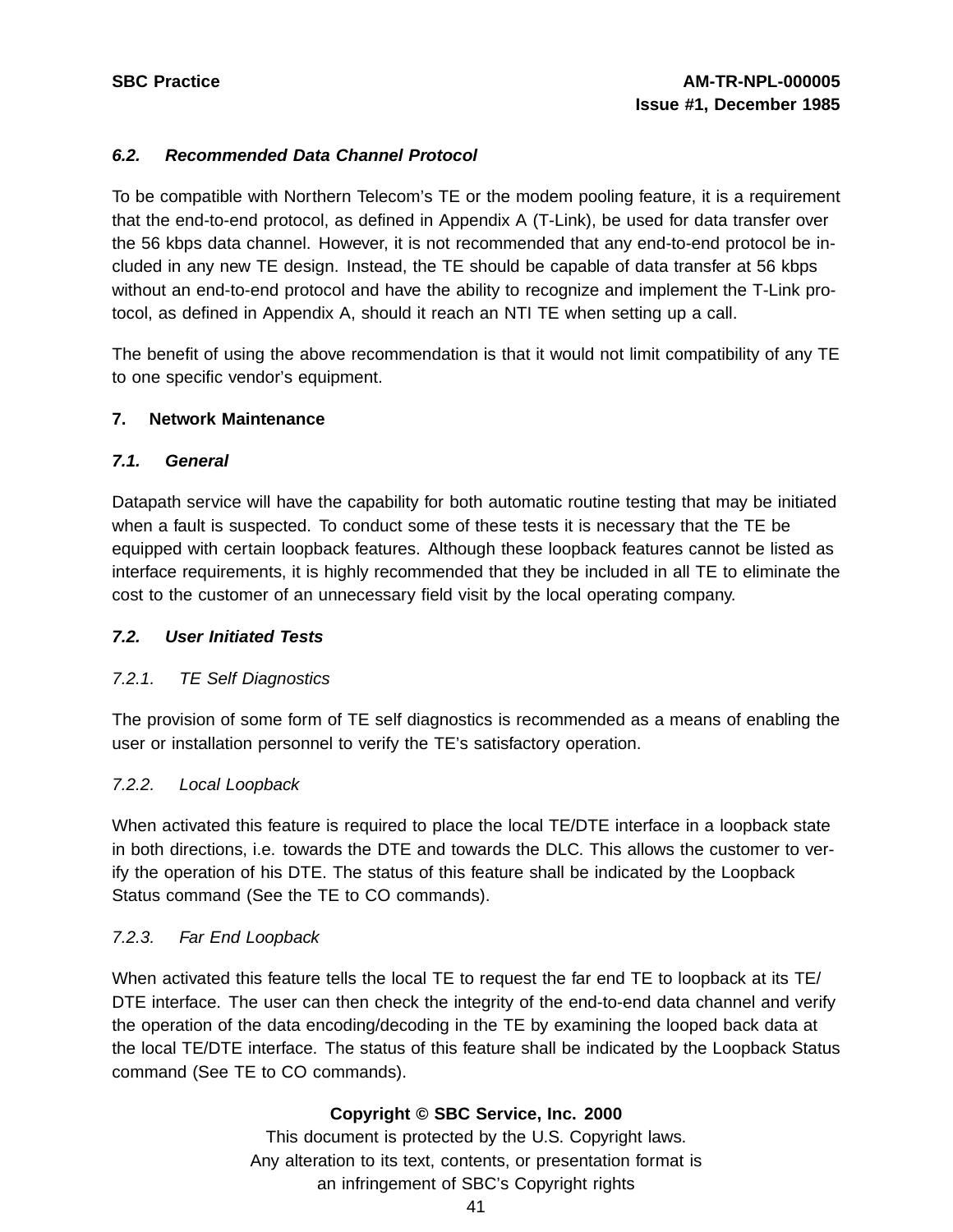## **7.3. CO Initiated Loopbacks**

The TE shall be capable of responding to the various loopback commands that can be initiated by the CO using the messages specified in Section 5.2. These loopbacks include loopback of the 64 kbits/s data channel, the signal channel and either the local or far end TE/DTE interfaces.

## **Copyright © SBC Service, Inc. 2000**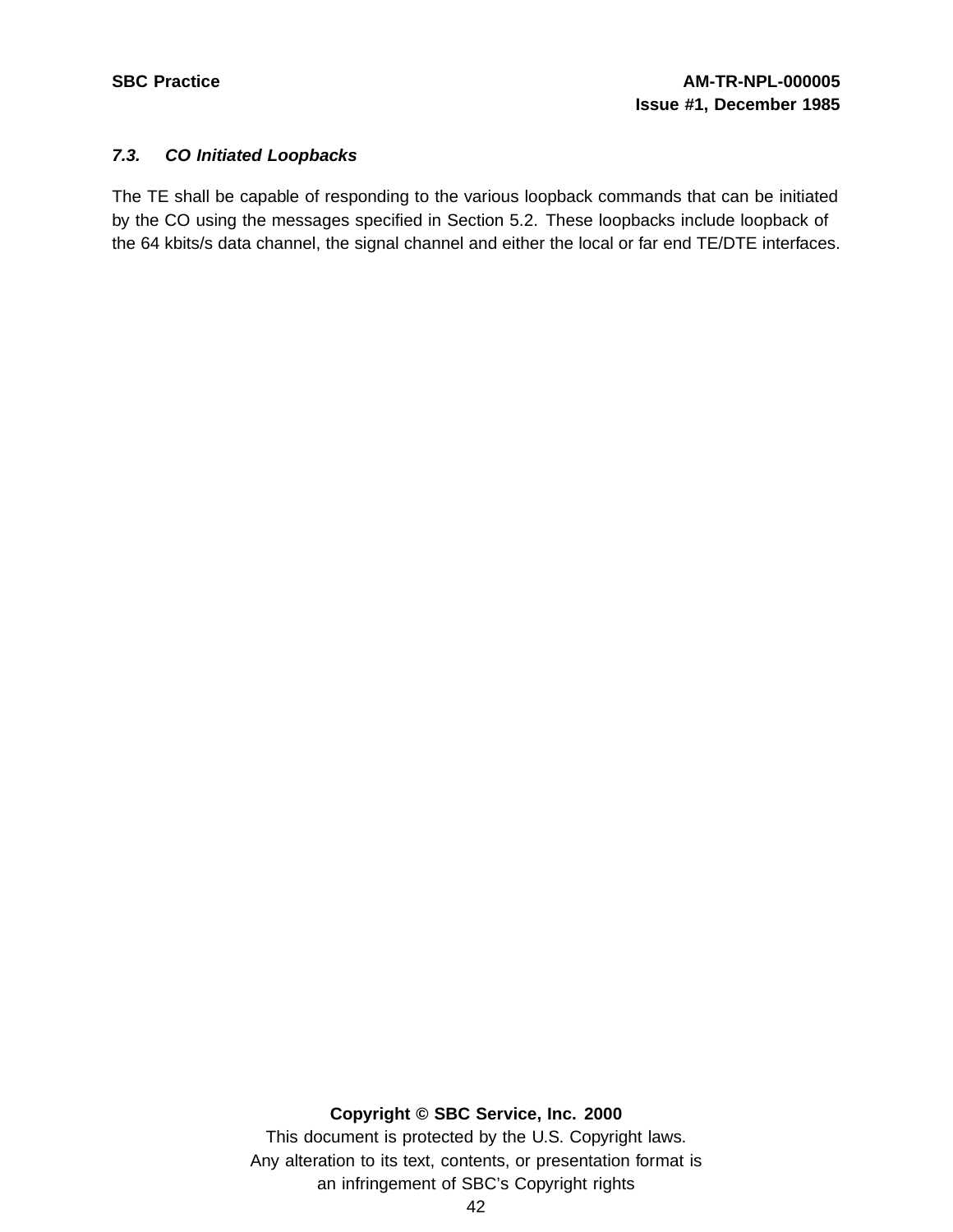# **ATTACHMENT 1 - End-to-End Data Channel Protocol (T-Link/MHP)**

#### **1.1. Introduction**

The terms "T-Link" and "MHP" message handshaking protocol) are used interchangeably throughout this document. They are two different names for the same end-to-end handshaking protocol described herein.

The terms "shall" and "must" are used in this recommendation on the basis that the recommendation is being implemented. The use of these terms indicates those specific characteristics that are required to be met to ensure the absolute minimum acceptable compatibility between various implementations of this protocol.

T-Link is a full duplex byte-oriented end-to-end protocol designed to transfer either synchronous or asynchronous data over a 64 kbps digital circuit at rates up to 56 kbps. There is a continuous flow of messages over the circuit and so it must be dedicated to T-Link for the duration of end-to-end communications once a connection has been established.

At low user data rates (less than or equal to 9600 bps) the protocol transmits each piece of data several times to allow error correction by voting on the received data. This method is well suited to systems where errors occur individually or in small groups and is much easier to implement than retransmission type error correction schemes.

T-Link treats the 64 kbps channel as if it consists of 8000 eight bit bytes per second. Figure 1.1 shows, in block diagram form, the hardware components in a hypothetical circuit using T-Link. At each end of the circuit there is the user's terminal equipment (TE) that may have either a

## **Copyright © SBC Service, Inc. 2000**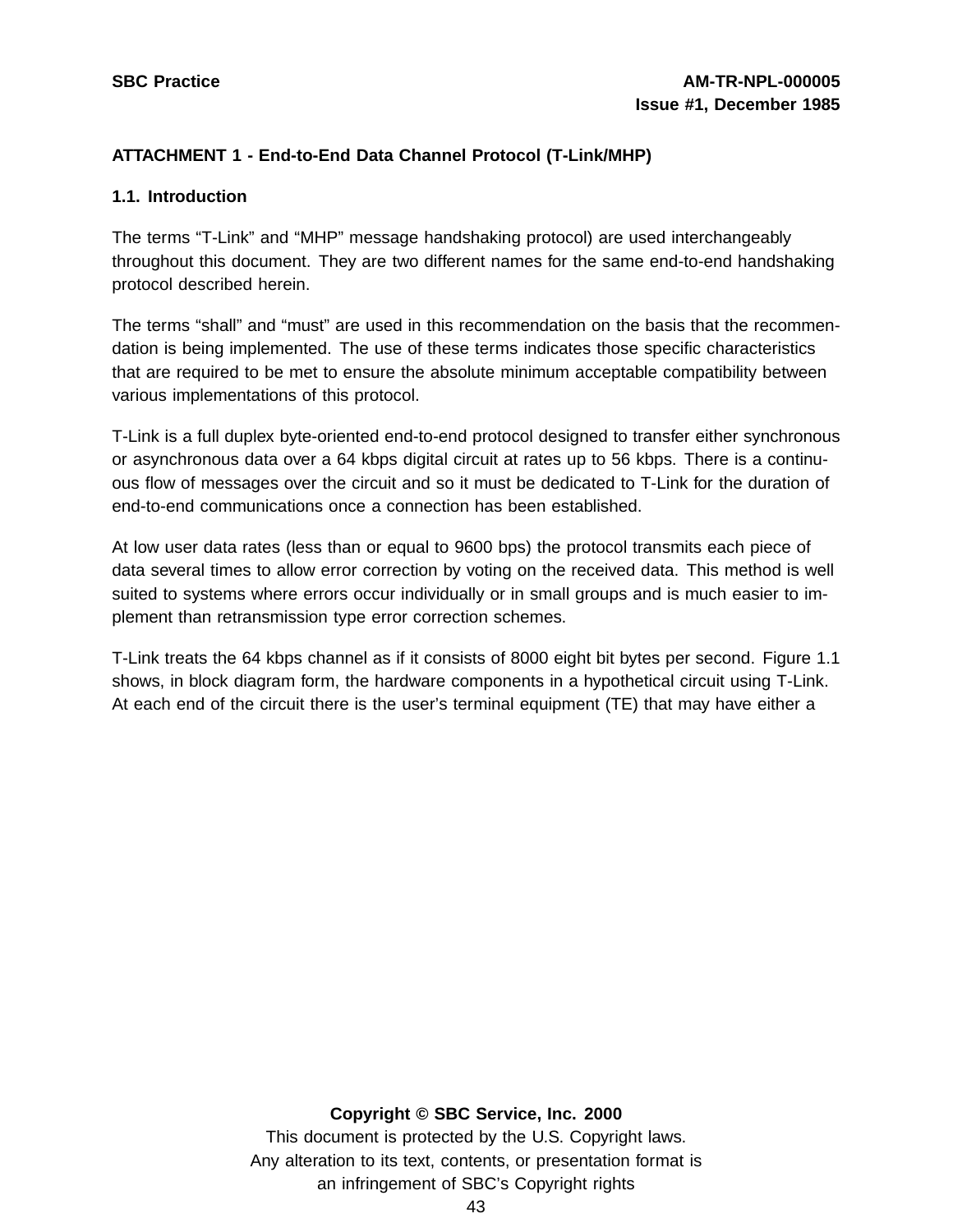TE/DTE or a TE/DCE interface beyond the two wire interface to the TE. For the purposes of this recommendation the TE/DTE or TE/DCE is regarded as the end of the circuit.





## **1.2. An Example of T-Link**

#### **Copyright © SBC Service, Inc. 2000**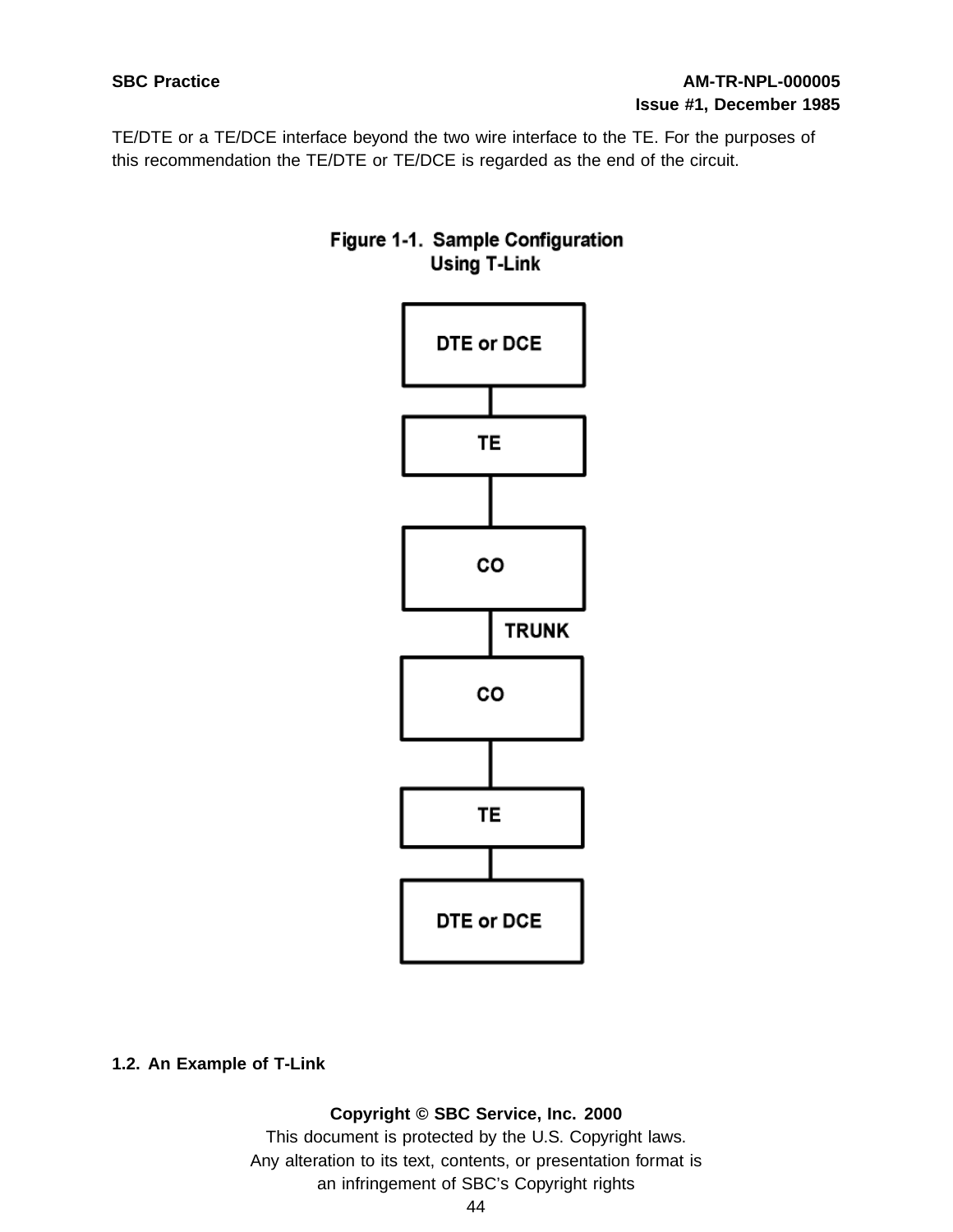Before giving a detailed description of T-Link it is useful to look at the components of a typical call to give an overview of how T-Link works. Figure 2.1 illustrates the steps involved and also references the sections of the specification where further information on the various phases of a call can be found.

Before T-Link can be used it is necessary to establish an end-to-end 64 kbps digital connection (State 1 in Figure 2.1).

A switched connection may be set up in response to a user request, in which case a signaling mechanism between the end of the circuit and the switch must be established external to T-Link. This issue of establishing the connection will not be considered further in this specification.

Once an end-to-end connection exists the next phase is to synchronize the data transmitting and receiving circuitry at both ends of the connection (State 1 in Figure 2.1). This is done by repeatedly sending a signaling byte (referred to as Sgvi) from the called TE (call it A) to indicate a request to synchronize. Both TE's scan, the received T-Link bytes for Sgvi's when a T-Link call is not in progress and when the string of Sgvi's from "TE A" is received at the calling end (TE B), it goes into its synchronization mode and responds by sending Sgvi's back to "A". Following the Sgvi, the two TE's exchange a 6 byte data frame containing an Encoded T-Link protocol version identifier with "TE A" sending first and "TE B" responding. This ensures that both ends know the version of T-Link in use at the other end. If the T-Link versions at both ends are compatible the calls proceed and if they are not compatible the TE may either terminate the call and break the connection or repeat the synchronization process.

After synchronization the two ends shall send each other a series of five (or more) parameter messages which indicate the mode in which they would like to operate (State 3). The parameters defined such things as whether the data being sent will be synchronous or asynchronous and the data rate. If both ends send compatible parameters the call proceeds, otherwise the conflict must be resolved by having one TE adapt its parameters to match the other or by breaking the connection if adaption is not possible. The called TE is expected to adapt after the first parameter exchange (if necessary) and if it can not it may request that the call setup procedure be restarted and the parameter exchange be repeated with the calling TE expected to adapt.

If the call proceeds beyond the exchange of parameters the transmission of data can begin (State 4). For transmission rates less than 48 kbps signaling messages are initially sent to act

#### **Copyright © SBC Service, Inc. 2000**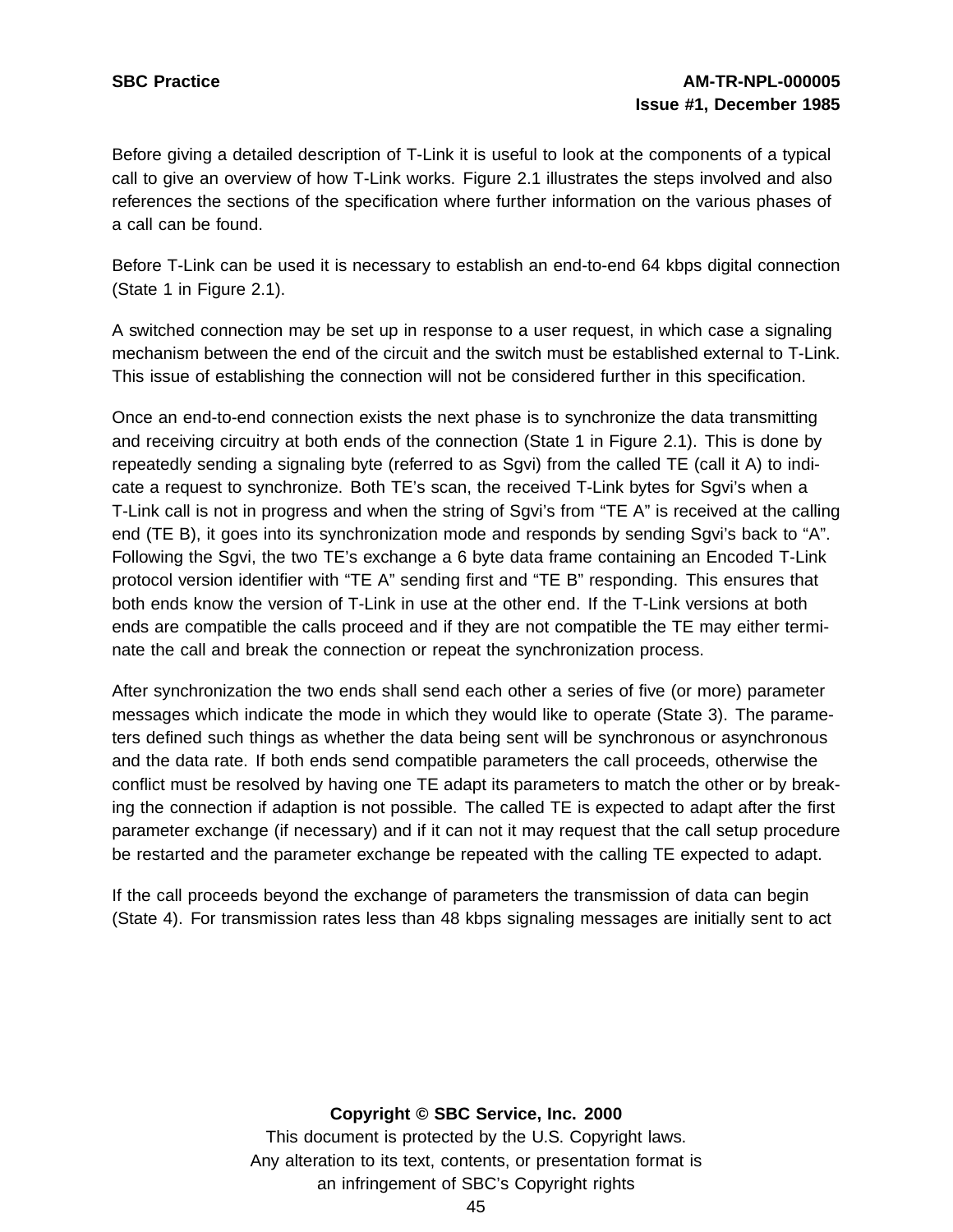as time fill and to indicate the levels on the control leads between the user's data equipment and the TE.



#### Figure 2-1. Stages in a T-Link Call

To allow a delay before the actual start of transmission either end can turn off the clear to send (CTS) signal at the remote end to disable it from sending. Transmission rates of 48 kbps and higher go from parameter passing directly to sending data. However, transmission by the far end can be delayed initially by sending continuous marks (all ones). Note that T-Link is a transparent protocol and does not modify any higher levels of protocol that may be in use endto-end. Thus if different protocols are implemented in the user devices T-Link allows a flow of bits end-to-end but an exchange of information may not be possible.

The data formats will vary depending on the data rate and whether synchronous or asynchronous transmission is used end-to-end. Asynchronous data words are encoded into 2 byte pairs (4 data bits each) with signaling bytes used for time fill and to delineate each word as well as indicating the levels of control leads to and from the user's device. Synchronous data at less than 56 kbps is sent six bits at a time (in one byte message) and 56 kbps data is sent in 7 bits of a message byte.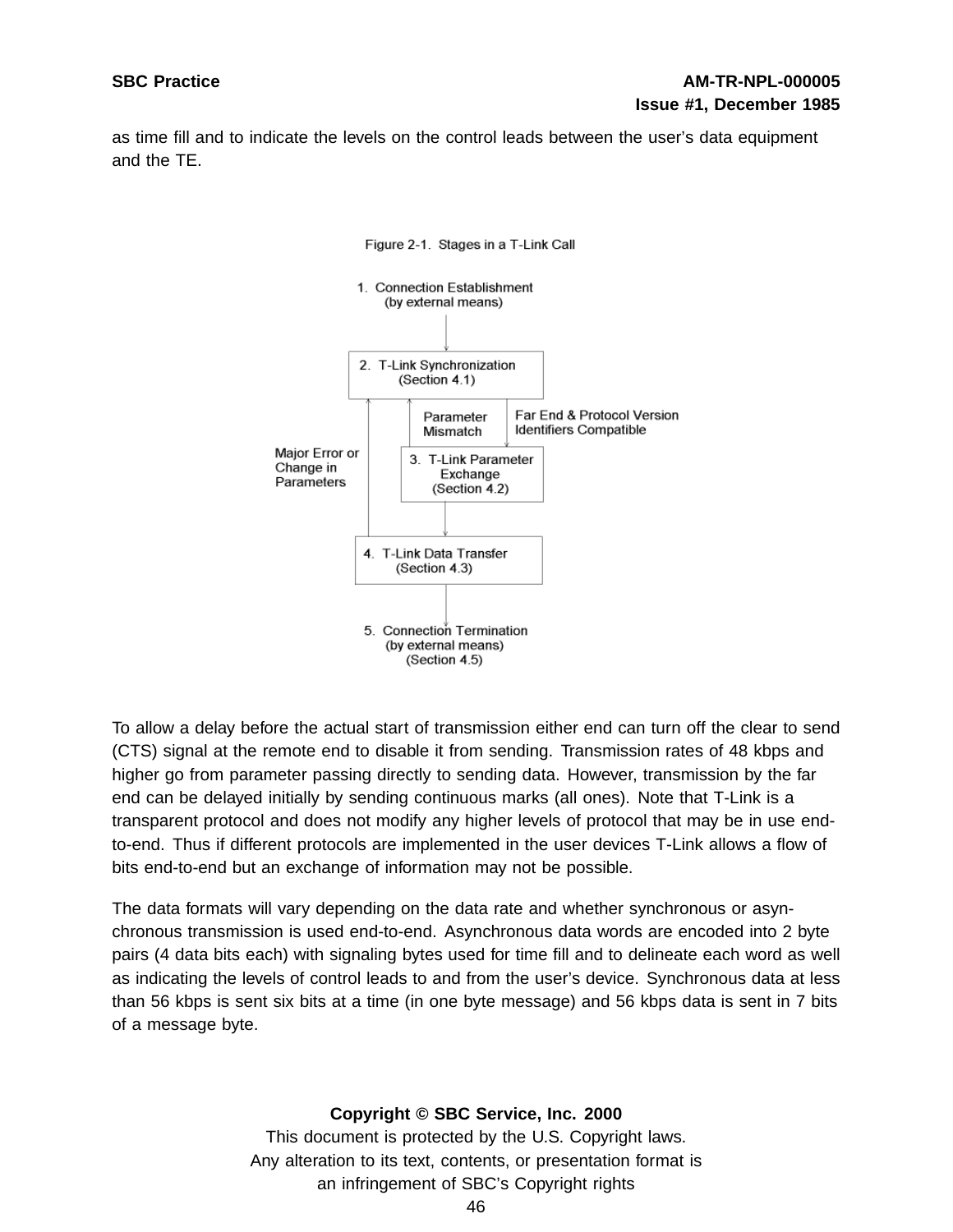Signaling bytes are also used for time fill with synchronous data, except at 48 and 56 kbps where every byte must contain user data. Data transmitted at up to 9.6 kbps is transmitted multiple times (3 times for asynchronous, 4 times for synchronous) to allow bit errors to be detected and removed. Higher rate data is transmitted only once.

There is no explicit end of transmission indication in T-Link. Data will continue to flow end-toend until the connection is broken, reinitialized or until actions by the end users, at a higher protocol level, disable transmission via the control leads between the user and the TE (State 5). As was the case for connection establishment an external mechanism must be provided if it is desired to break a switched connection.

The following sections specify more details on the format and sequence of messages used by T-Link. Section 1.3 defines the byte-oriented message format used to transfer data and signaling information between the two ends. The specifics of parameter exchange and data discussed in Section 1.4.

Appendix B discusses data clock generation.

## **1.3. Byte Formats**

## **1.3.1. Overall Characteristics**

T-Link is a byte-oriented protocol with all signalling information and data expressed as bytes using the format:



where bit 1, the most significant bit is transmitted first and bit 8, the least significant bit, is sent last. It should be noted, however, that for historical reasons the actual data being transported will use a different numbering terminology (discussed more fully in Section 1.3.4). To avoid confusion, bits used by T-Link and sent over the channel will be called "b1" through "b8" while data bits will be referred to using the prefix "d" (e.g. d0, d1, d2....).

Within T-Link data and signaling bytes are distinguished by the value of "b7", it is zero for bytes containing user or parameter data and one for bytes used to signal between the two ends of the circuit. The one exception to this is for 56 kbps data transmission that requires 7 bits of data

# **Copyright © SBC Service, Inc. 2000**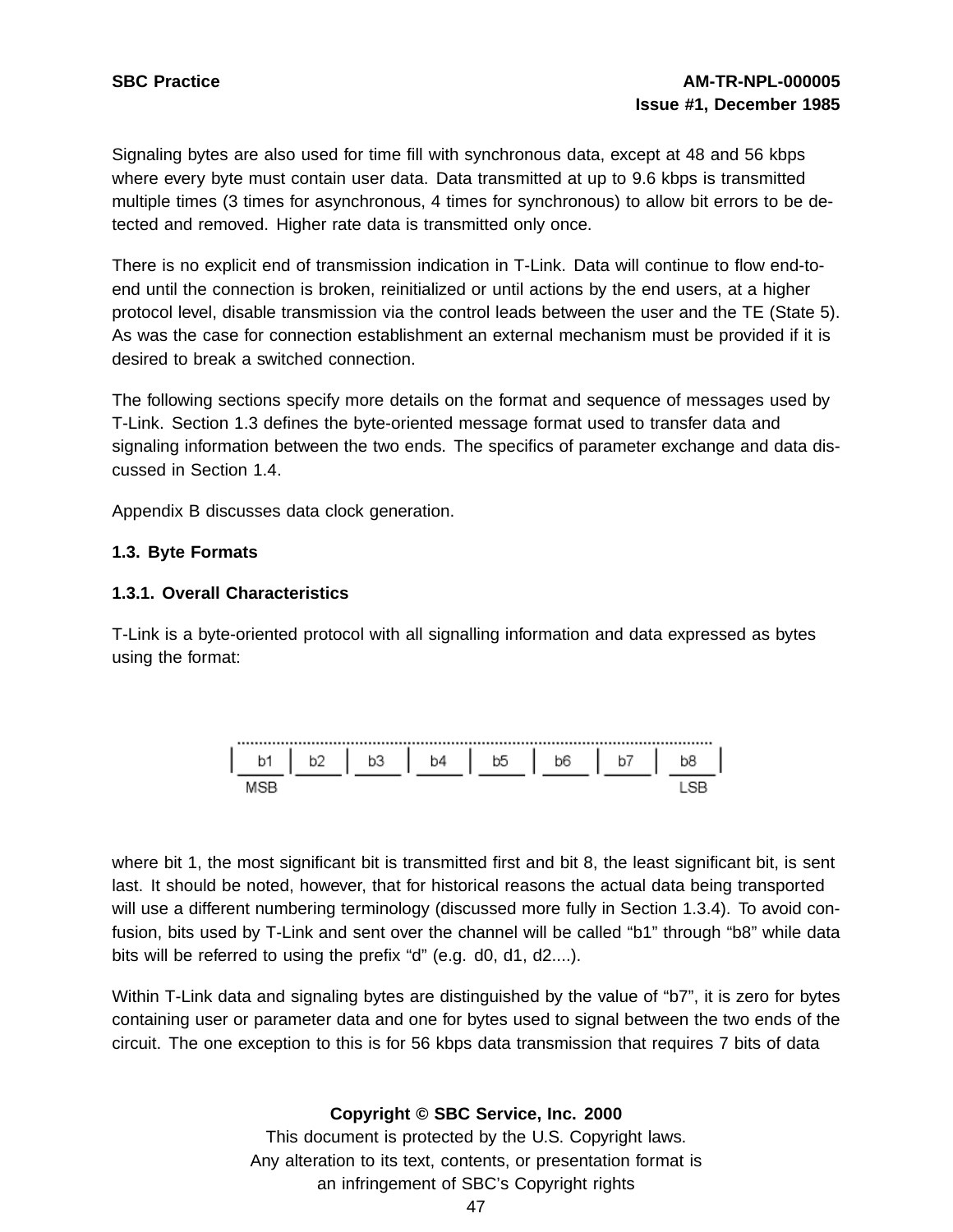per byte 8000 times a second, so once handshaking completes all bytes are treated as data bytes and "b7" contains a data bit. The general format of a T-Link byte as sent is therefore:



Table 3.1 summarizes the uses of the other bits in a T-Link byte and the remainder of this section defines the various formats in more detail. There are four main byte types: general selector bytes (Sg) which are used for time fill and to transport the interface control leads endto-end, asynchronous data bytes (DH and DL) and synchronous data bytes (Ds). Each byte type has its own distinct format allowing the byte type to be uniquely identified in the absence of errors. Codes not shown in Table 3.1 are reserved and shall not be transmitted. If one of the unused byte formats is received, the protocol need take no action other than counting it as another byte in cases where the number of received bytes is significant. Some of the unused bytes may be defined in the future for optional protocol expansions.

#### **Copyright © SBC Service, Inc. 2000**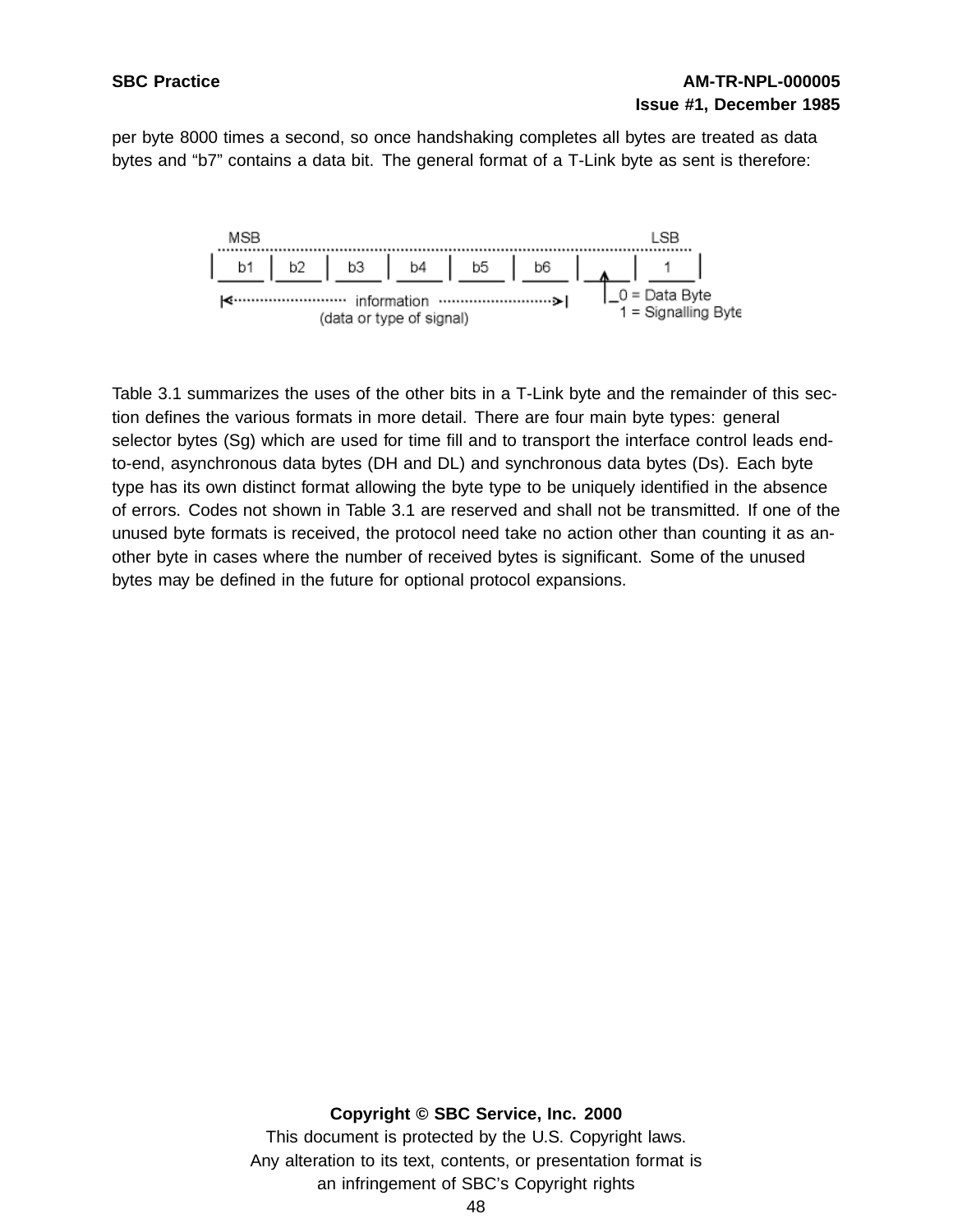It should be remembered in looking at Table 3.1 and the following sections that although bit "b8" is shown as a "1" and should be transmitted that way it may be overwritten in the channel and be received with a value of zero.

|     |    |     | Bit V alues |     |     |    |     |       |                           |         |
|-----|----|-----|-------------|-----|-----|----|-----|-------|---------------------------|---------|
| ы   | Ь2 | ЪЗ. | ъ4          | b5. | 166 | Ъ7 | Ъ8  | Abbr. | Meaning                   | See     |
| MSB |    |     |             |     |     |    | LSB |       |                           | Section |
|     |    |     |             |     |     |    |     |       | Protocol Version          | 3.2.1   |
| 0   |    | 0   | 1           | 0   |     |    |     | Sgvi  | Identifier Follows        |         |
| 0   | 0  | 0   | n.          | 0   |     |    |     | Sgp0  | Parameter 0 Follows       | 3.2.2   |
| ۵   | n  | 0   | 1           | 0   |     |    |     | Sgpl  | Parameter 1 Follows       | 3.2.3   |
| 0   | 0  |     | n           | 0   |     |    |     | Sgp2  | Parameter 2 Follows       | 3.2.4   |
| 0   | 0  |     | 1           | 0   |     |    |     | Sgp3  | Parameter 3 Follows       | 3.2.5   |
| 0   |    | 0.  | n           | 0   |     |    |     | Sgp4  | Parameter 4 Follows       | 3.2.6   |
| n   |    |     |             | n.  |     |    |     | Sgss  | Secondary Signaling       | 3.2.7   |
|     |    |     |             |     |     |    |     |       | Follows                   |         |
| 0   |    | 1.  | n           | 0   |     |    |     | Sgr   | C all Restart Request     | 3.2.8   |
| x   | x  | x   | x           | x   | n   |    |     | Sd    | EIA/CCITT Control Signals | 3.3     |
|     |    |     |             |     |     |    |     |       | and Time Fill             |         |
| x   | x  | x   | x           | x   | x   | x  |     | Ds7.  | 56 K bps Synchronous Data | 3.4.1   |
| x   | x  | x   | x           | x   | x   | 0  |     | Ds6⊣  | 48 K bp or Less           | 3.4.2   |
|     |    |     |             |     |     |    |     |       | Synchronous Data          |         |
| x   | x  | x   | x           | 0.  | 1   | 0  |     | DL    | Low Nibble or             | 3.5     |
|     |    |     |             |     |     |    |     |       | Asynchronous D ata        |         |
| x   | x  | x   | x           | 1   | 1   | 0  | 1   | DH    | High Nibble of            | 3.5     |
|     |    |     |             |     |     |    |     |       | Asynchronous              |         |

| Table 3.1 Summary of T-Link Byte Formats |
|------------------------------------------|
|                                          |

Note: x's for bit values indicate variable contents (0 or 1).

#### **1.3.2. General Selector Byte Formats**

The general selector byte (Sg) is normally used during call set-up, but may be used in other applications. The eight valid "Sg" messages, each pointing to a unique interpretation, are given in Table 3.1. The setting of "b6" and "b7" to "1" for a transmitted T-Link byte is required to indicate that the byte is an "Sg" message. Bit patterns for "bits" "b1" to "b5", other than those defined in Table 3.1 for "Sg" bytes, are reserved codes and shall not be transmitted. In addition reception logic shall be designed such that receipt of a reserved code will not cause any action.

#### **Copyright © SBC Service, Inc. 2000**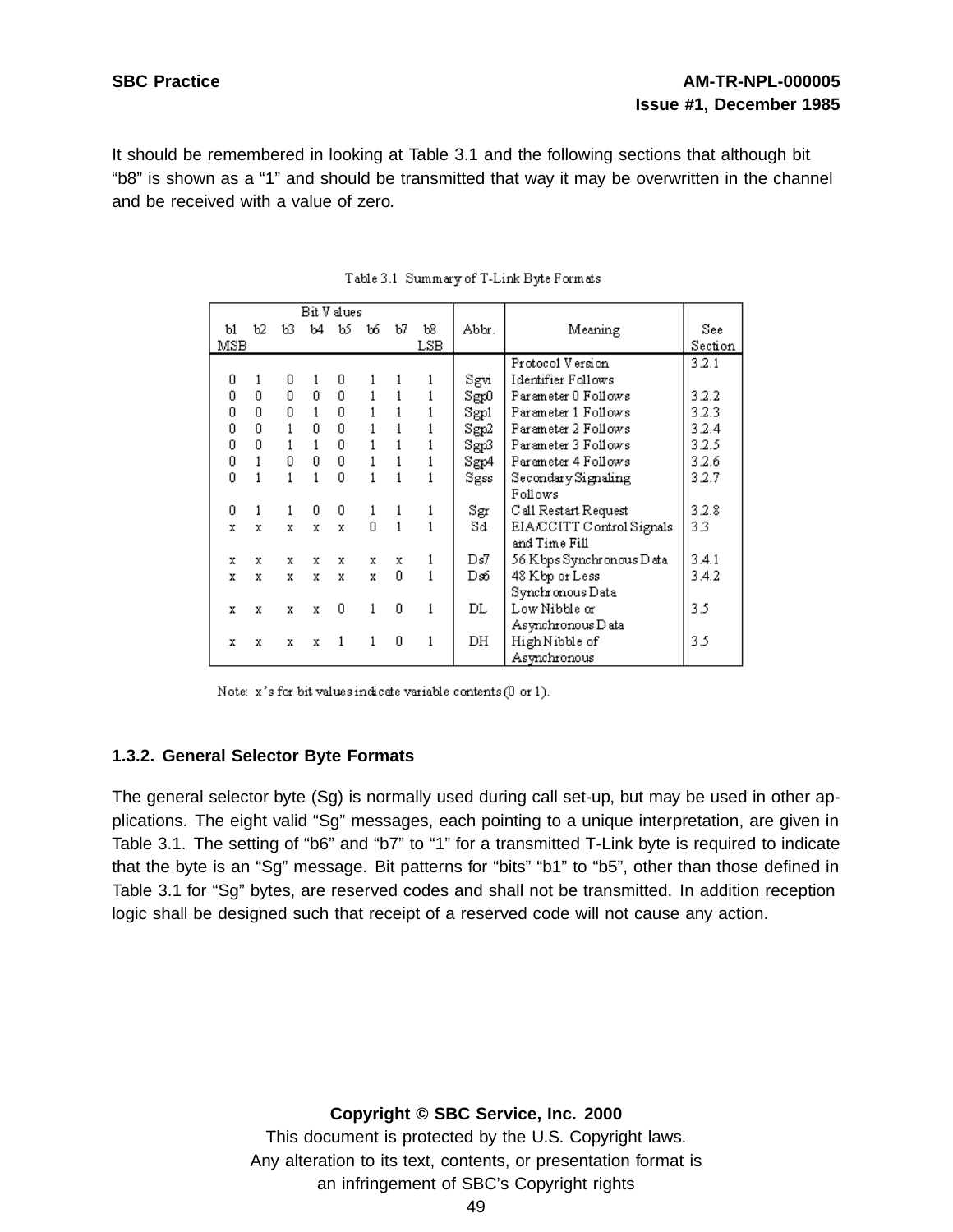

# **1.3.2.1. Protocol Version Identifier Message**

The protocol version identifier message informs the far end of the connection which version of the protocol is being used by the sender. It also serves to request the initiation of the parameter exchange sequence to begin communication end-to-end.

There shall be a minimum of sixteen (16) Sgvi messages before the arrival of the DL-DH pairs containing the Version Identifier Message information. The receiving equipment shall vote upon the repeated data using the methods described in Section 1.4.3.1.

To start a T-Link data call (after the connection is established) the called TE must send continuous Sgvi's (to the called TE). After receiving Sgvi, the called TE sends the actual protocol version identifier, encoded as two bytes, each containing one nibble (4 bits) of the byte version number. The low nibble is encoded in a DHvi byte and the high nibble in a DHvi byte, with the two bytes, then alternately transmitted three times (LD, DH, DL, DH, DL, DH) to allow transmission errors to be corrected. The receipt of this 6 byte pattern by the calling TE, causes it to stop sending Sgvi's and send its protocol version identifier to the called TE using the same encoding method.

The exchange of Sgvi bytes and protocol version identifiers between the two ends ensures that a two-way connection exists before any information is transmitted. Sgvi's from the called TE trigger Sgvi's from the calling TE which in turn triggers the transmission of the version identifiers, first by the called TE and then by the calling TE's.

To conform to standard data communications usage, the 8 bits making up the protocol version identifier are numbered "d0" through "d7", with "d0" the least significant bit and "d7" the most significant bit. The versions of T-Link that a TE is compatible with are indicated by setting or clearing the eight bits, with bit "d0" representing Version 1, bit "d1" representing Version 2 and

## **Copyright © SBC Service, Inc. 2000**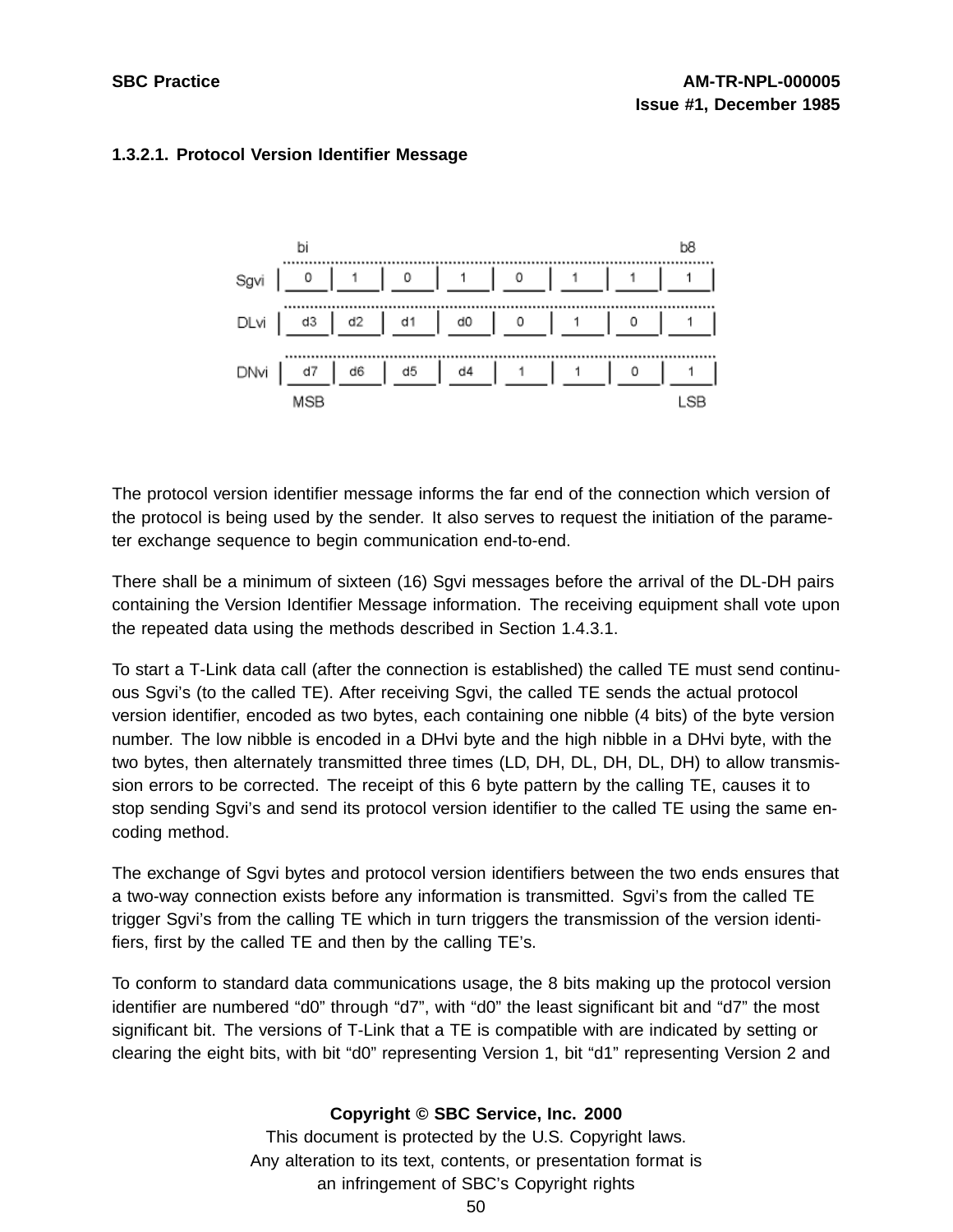so on up to bit "d7" which represents Version 8. If the TE supports a given version it will set the associated bit to "1" otherwise the bit will be zero. A TE can indicate support for multiple versions by setting several bits.

At present only one version of T-Link is in use (Issue 1) and so bit "d0" is set and bits "d1" to "d7" cleared. If during parameter exchange a TE receives a version identifier with which it is incompatible, it can signal this fact to the far end TE by sending an all zero version identifier instead of its actual value. This ensures that both ends recognize that a version mismatch exists.

Example: The version identifier data bytes for a TE that support T-Link Versions 1, 2 and 4 would be:



This is a hypothetical example since only Version 1 has been defined at present.

# **1.3.2.2. Parameter 0 Message**



Following the completion of the version identifier message the mandatory parameters must be sent in order, possibly with optional parameters interspersed. The Sgp0 byte signals the start of the first mandatory parameter and must be sent a minimum of sixteen times, to notify the far end that the parameter is coming, followed by the eight bit parameter 0 value. It is recommended that Sgp0 (and all the other parameter identifiers) actually be sent 32 or more times to

# **Copyright © SBC Service, Inc. 2000**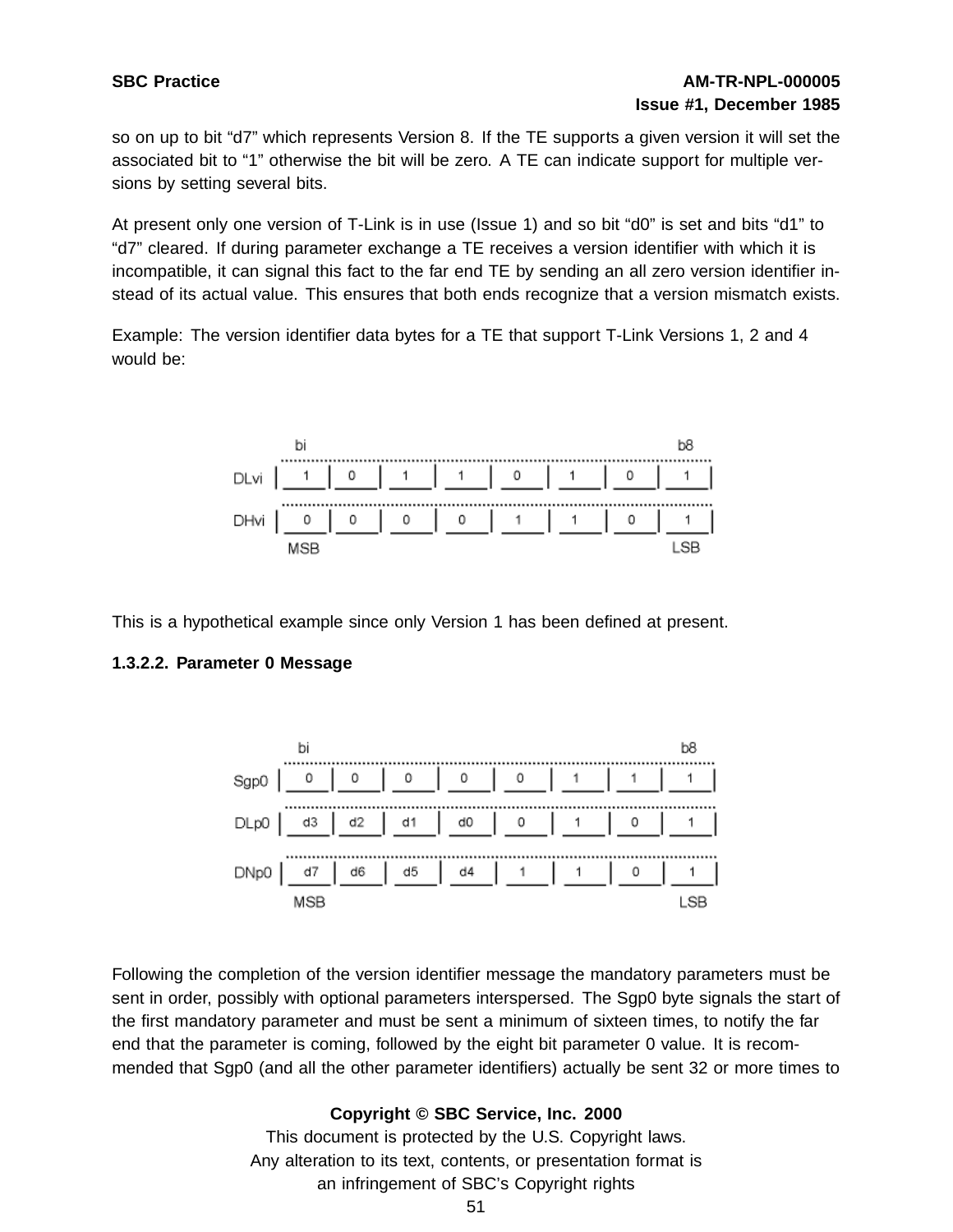# **SBC Practice AM-TR-NPL-000005 Issue #1, December 1985**

allow for errors and byte slips in the channel which may corrupt some of the bytes. Maintaining the integrity of the parameter identifiers is vitally important to the exchange of parameters and well worth the minimal delay introduced by sending the Sg bytes a few more times.

Parameter 0 data is encoded as two nibbles with the least significant 4 bits in byte DLp0 and the most significant 4 bits in DHp0. The two bytes are alternately transmitted three times to allow error correction (DL, DH, DL, DH, DL DH).

The parameter data bits have the following meanings:

| $d0$ to $d4$   | Reserved: transmitted as zeros and ignored on receipt.                               |
|----------------|--------------------------------------------------------------------------------------|
| d <sub>5</sub> | indicates how the TE is configured to interface to the user device.                  |
|                | 0: the sending TE is connected to a DTE (e.g. terminal) and acts as a DCE.           |
|                | 1: the sending TE is connected to a DCE (e.g. a modem) and acts as a DTE.            |
| d <sub>6</sub> | Reserved: transmitted as zero and ignored on receipt                                 |
| d7             | indicates whether the user device at the sending end is synchronous or asynchronous. |
|                | 0: asynchronous transmission                                                         |
|                | 1: synchronous transmission                                                          |

Example: an asynchronous DTE (d5=1, d7=0) will transmit the following data bytes:



The receiving terminal equipment shall vote upon the repeated data using methods described in Section 1.4.3.1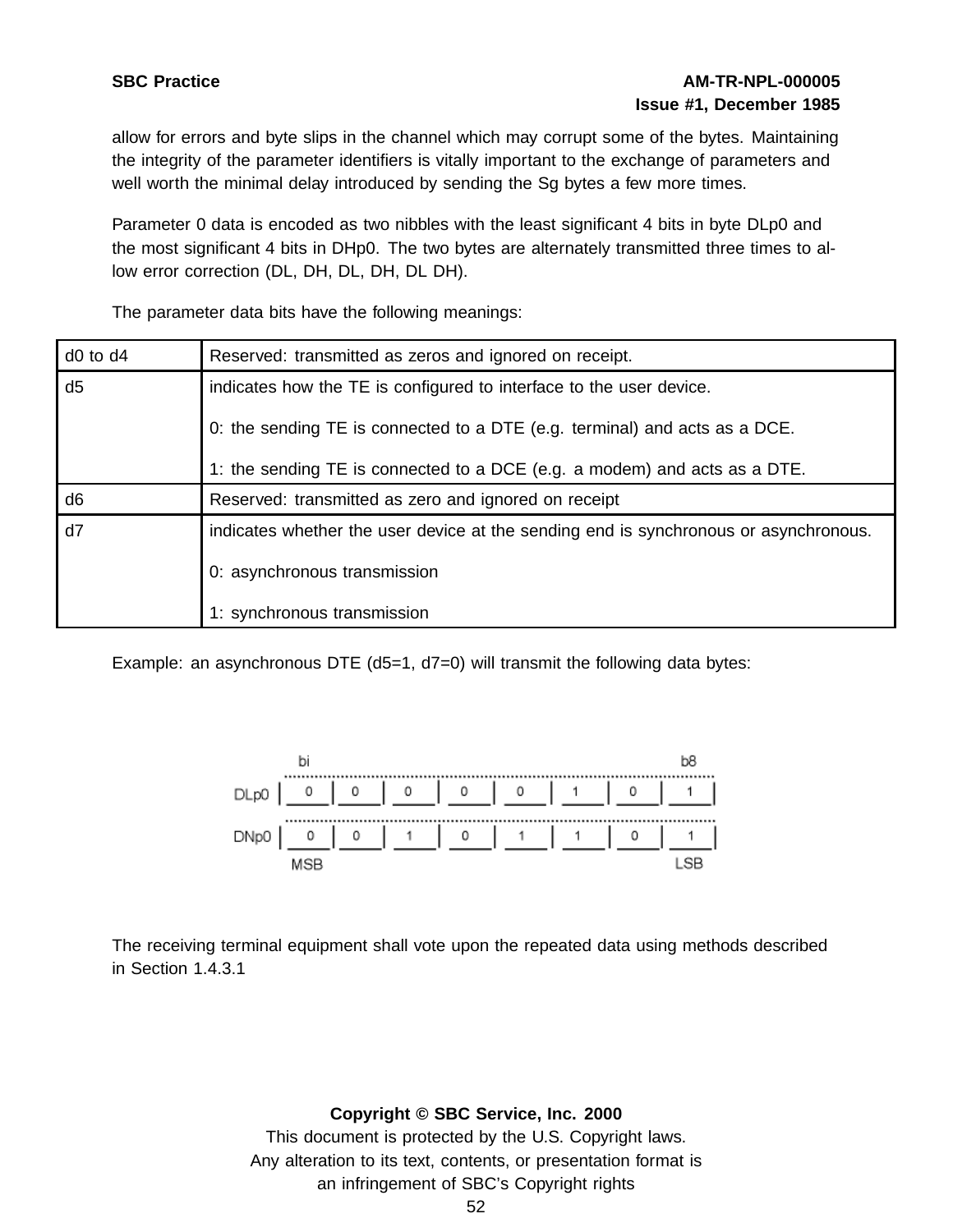# **1.3.2.3. Parameter 1 Message**



Parameter 1 must follow the parameter 0 message, possibly after an optical parameter. Again the Sgpl byte at least 16 times (32 or more recommended) to prepare the far end followed by the eight bit parameter encoded with its high and low nibbles in DHpl and DLpl. To allow error correction the two encoded nibbles are alternately sent three times (DL, DH, DL, DH, DL, DH).

The data bits are interpreted differently depending on whether the sender is asynchronous or synchronous (d7 in parameter 0 is "0" or "1" respectively). If the sender is asynchronous the bits in parameter 1 are used as follows:

| d <sub>0</sub> to<br>d <sub>3</sub> | Reserved: transmitted as zeros and ignored on receipt                                                                                                                                                                                                                                                                                                                                                                                                                                                                                                                      |
|-------------------------------------|----------------------------------------------------------------------------------------------------------------------------------------------------------------------------------------------------------------------------------------------------------------------------------------------------------------------------------------------------------------------------------------------------------------------------------------------------------------------------------------------------------------------------------------------------------------------------|
| d4                                  | indicates whether the TE receiving this parameter is to generate a parity bit, based on the values of the<br>received user data, and then add this parity to the data, before sending it to the user device. Both TE's<br>in a circuit must make the same choice to either enable or disable parity.                                                                                                                                                                                                                                                                       |
| 0:                                  | parity generation disabled - the TE receiving this parameter should not generate a parity bit. The re-<br>ceived data may or may not carry a parity bit (as data). For example, if the user data is seven bits plus<br>parity, it could be treated as 8 bit characters with parity disabled ( $d4 - 0$ , $d7 = 1$ ) in which case the parity<br>bit generated by one user device will be transported transparently to the other user device. In this case,<br>it is the responsibility of the user to ensure the devices, at both ends, have compatible parity selections. |
| 1:                                  | parity enable - the TE receiving this parameter should generate a parity bit from the received user data.<br>In this case, the received data will not carry an embedded parity bit. For example, if the data is seven<br>bits plus parity, the parity bit will be stripped off at the sending end to form a seven bit character (d7=0),<br>regenerated at the receiver and then added to the data to form an 8 bit character that is sent to the<br>user device. The actual type of parity calculated (bit d5) may differ at the two TE's.                                 |

# **Copyright © SBC Service, Inc. 2000**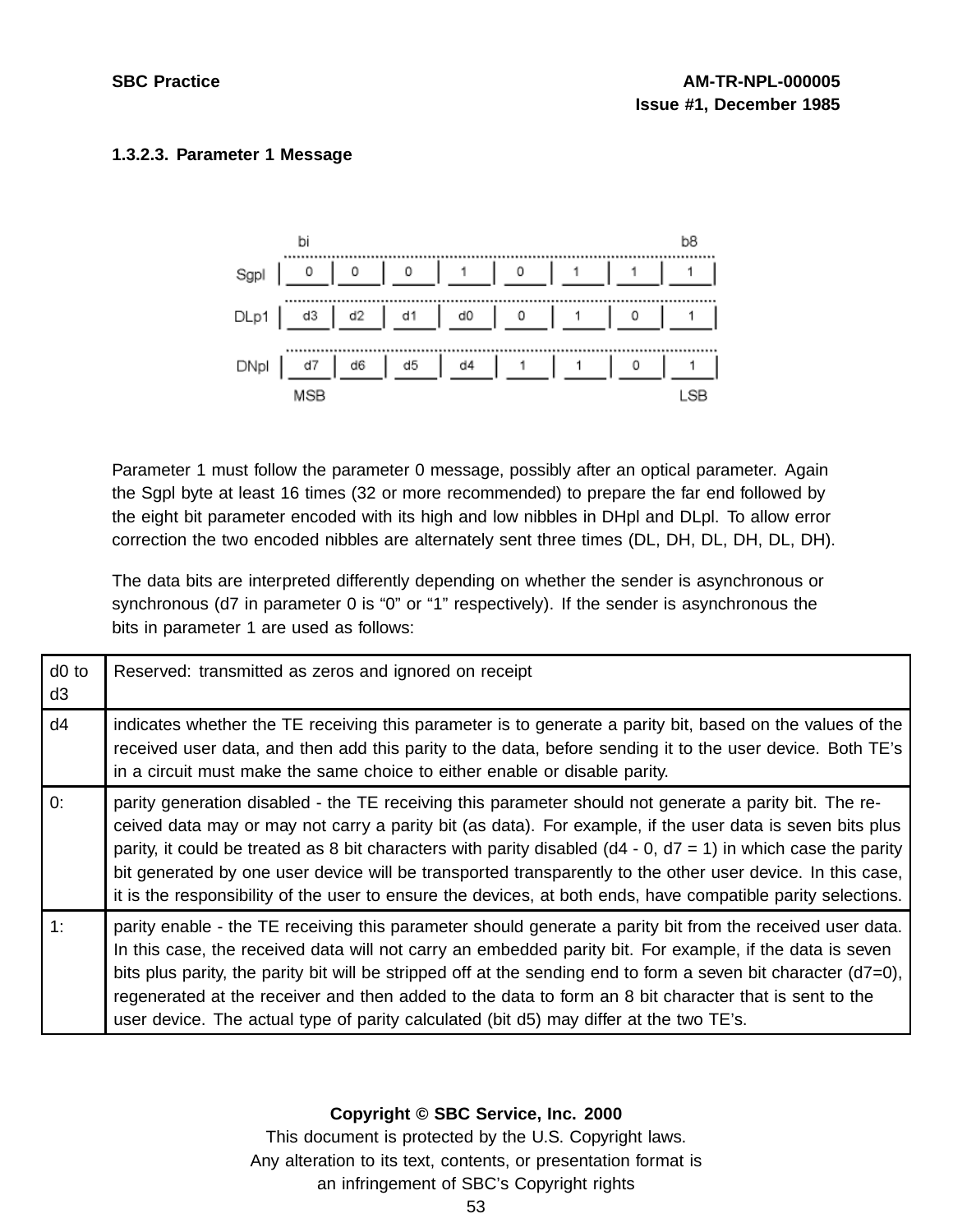# **SBC Practice AM-TR-NPL-000005 Issue #1, December 1985**

d5 indicates the type of parity. If parity is disabled this bit is transmitted as zero and ignored on receipt. How this bit is used in implementation dependent and some TE's may allow different parity selections at the two ends of a connection. 0: even parity 1: odd parity d6 indicates the mode of transmission (from the DTE) 0: half duplex 1: 8 bit words

**NOTE:** The actual connection between the TE's remains full duplex in either case.

| d7 | indicates the length of a data word. This choice may be subsequently overridden by bits "d6" and "d7"<br>of parameter 3, if operation with 5 or 6 bit data words is desired. This length excludes the parity bit, if<br>parity is enabled, since the parity bit is not transported across the circuit. |
|----|--------------------------------------------------------------------------------------------------------------------------------------------------------------------------------------------------------------------------------------------------------------------------------------------------------|
|    | 0: 7 bit words                                                                                                                                                                                                                                                                                         |
|    | 1: 8 bit words                                                                                                                                                                                                                                                                                         |

For a synchronous sender parameter 1 is interpreted as:

| $d0$ to $d5$   | Reserved; transmitted as zeros and ignored on receipt                                                                                                           |
|----------------|-----------------------------------------------------------------------------------------------------------------------------------------------------------------|
| d <sub>6</sub> | indicates the mode of transmission                                                                                                                              |
|                | 0: half duplex                                                                                                                                                  |
|                | 1: full duplex                                                                                                                                                  |
| d7             | indicates the transmit data clocking source (from the user to the TE). Appendix B contains further<br>discussion of timing considerations for synchronous data. |
|                | 0: the TE intends to accept a user-provided external clock to time the transmitted data. Data flow<br>will not be synchronized to the network in this case.     |
|                | 1: the TE intends to use the receiver clock to also time the transmitted data. This will synchronize<br>the data flow to the network clock (64 kbps).           |

# **Copyright © SBC Service, Inc. 2000**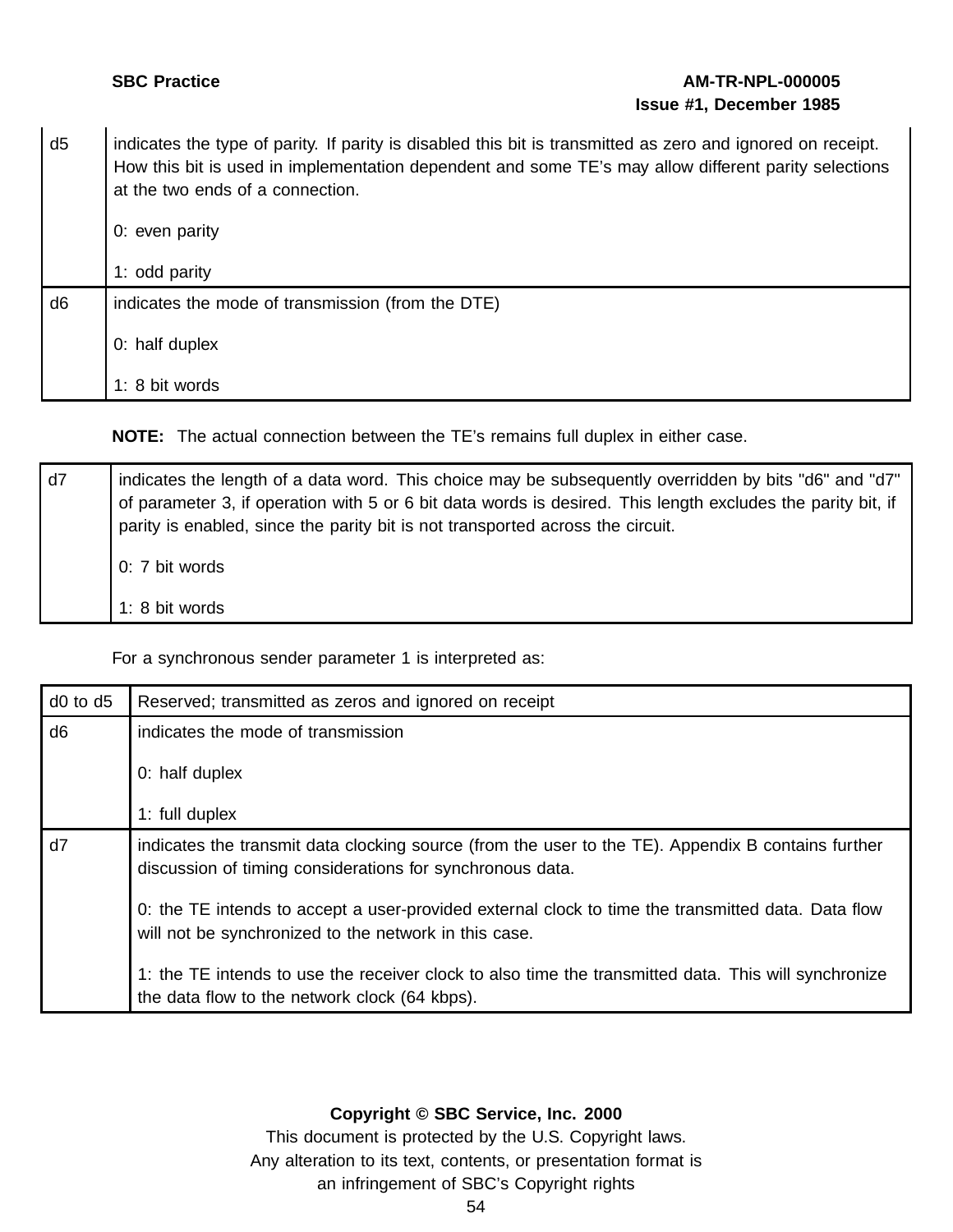Example: An asynchronous terminal operating half duplex with odd parity and 7 bit words (d4=1, d5=1, d6=0, d7=0) would have the following parameter data sent:



# **1.3.2.4. Parameter 2 Message**



The parameter 2 message follows parameter 1 (an optional parameter may be inserted between them) and as stated previously, it starts with at least 16 transmissions of the Sgp2 byte (32 or more repetitions are suggested). This is followed by three transmissions of DLp2 and DHp2, the encoded low and high nibbles, respectively, of the 8 bit parameter 2 value (DL, DH, DL, DH, DL, DH).

With the exception of bit 4 (d4), the bits of parameter 2 have the same meaning for synchronous and asynchronous transmission:

#### **Copyright © SBC Service, Inc. 2000**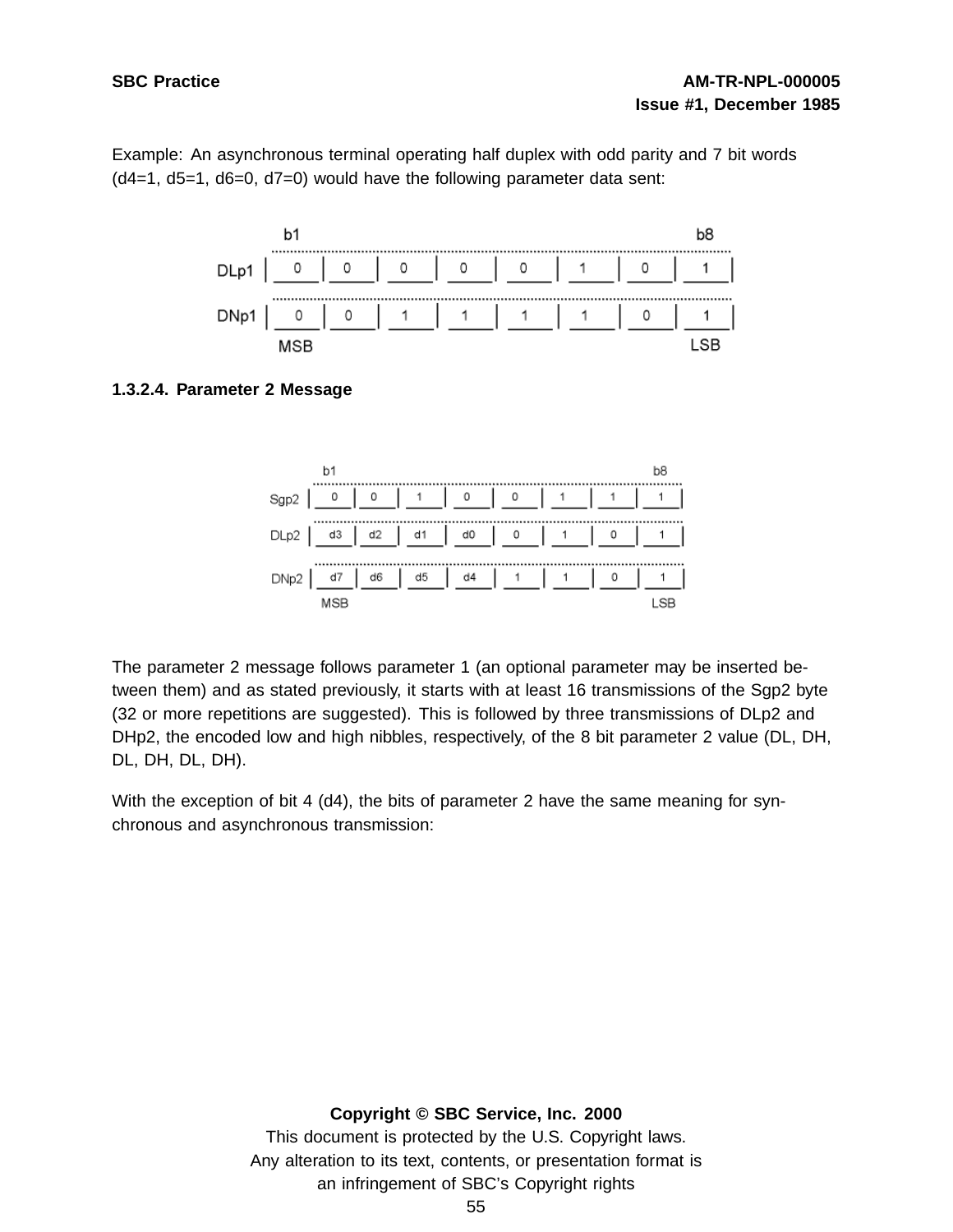| d0 to d3       | Reserved; transmitted as zeros and ignored on receipt                                                                                                                                                                                                                                                                                                                                                                                                                                                                                                                                                               |
|----------------|---------------------------------------------------------------------------------------------------------------------------------------------------------------------------------------------------------------------------------------------------------------------------------------------------------------------------------------------------------------------------------------------------------------------------------------------------------------------------------------------------------------------------------------------------------------------------------------------------------------------|
| d4             | for asynchronous operation (d7 of parameter 0 is "0") this indicates the number of stop bits. This<br>choice can be overridden by bit "d4" of parameter 3 to obtain 1.5 stop bits.                                                                                                                                                                                                                                                                                                                                                                                                                                  |
|                | 0: 1 bit stop time                                                                                                                                                                                                                                                                                                                                                                                                                                                                                                                                                                                                  |
|                | 1: 2 bit stop time                                                                                                                                                                                                                                                                                                                                                                                                                                                                                                                                                                                                  |
|                | - for synchronous operation (d7 of parameter 0 is "1") this bit is set to zero on transmission and<br>should be ignored on receipt.                                                                                                                                                                                                                                                                                                                                                                                                                                                                                 |
| d <sub>5</sub> | indicates whether data being passed to the sending station will be echoed back by an intermediate<br>device (generally the TE) as well as being sent to the far end TE. This is useful when data transmis-<br>sion is half duplex.                                                                                                                                                                                                                                                                                                                                                                                  |
|                | 0: data will be echoed back by an intermediate device at the end sending this parameter, generally<br>by the TE.                                                                                                                                                                                                                                                                                                                                                                                                                                                                                                    |
|                | 1: data will NOT be echoed by an intermediate device at the end sending this parameter                                                                                                                                                                                                                                                                                                                                                                                                                                                                                                                              |
| d <sub>6</sub> | indicates if the sender is setup to auto-answer a modem if this is the terminating device. This infor-<br>mation is not used by T-Link but is passed to the user device in case it is required in a specific<br>application. Note that this is an issue between the TE and its associated DCE and does not affect<br>the answering of a T-Link call since the call must be answered before the parameter exchange can<br>begin. If the TE is not connected to a modem (DCE) this bit should be set to zero.                                                                                                         |
|                | 0: manual assistance will be required to answer a call to a modem at the sender's end                                                                                                                                                                                                                                                                                                                                                                                                                                                                                                                               |
|                | 1: the modem at the sender's end can auto-answer a modem.                                                                                                                                                                                                                                                                                                                                                                                                                                                                                                                                                           |
| d7             | is used to start and stop a loopback at the receiving end. During a loopback all bytes (data and<br>signaling) received by the looped back end will be sent back to the other end. The loopback, if re-<br>quested, takes effect at the end of the call setup, that is after all parameters have been received<br>and accepted. To clear a loopback, it is necessary to set up a new call with this bit turned off during<br>the parameter exchange. If the TE is requesting a loopback in its transmitted parameter 2, it must<br>ignore received loopback requests to avoid a lockup state with both TE's looped. |
|                | 0: turn loopback OFF                                                                                                                                                                                                                                                                                                                                                                                                                                                                                                                                                                                                |
|                | 1: turn loopback ON                                                                                                                                                                                                                                                                                                                                                                                                                                                                                                                                                                                                 |

# **Copyright © SBC Service, Inc. 2000**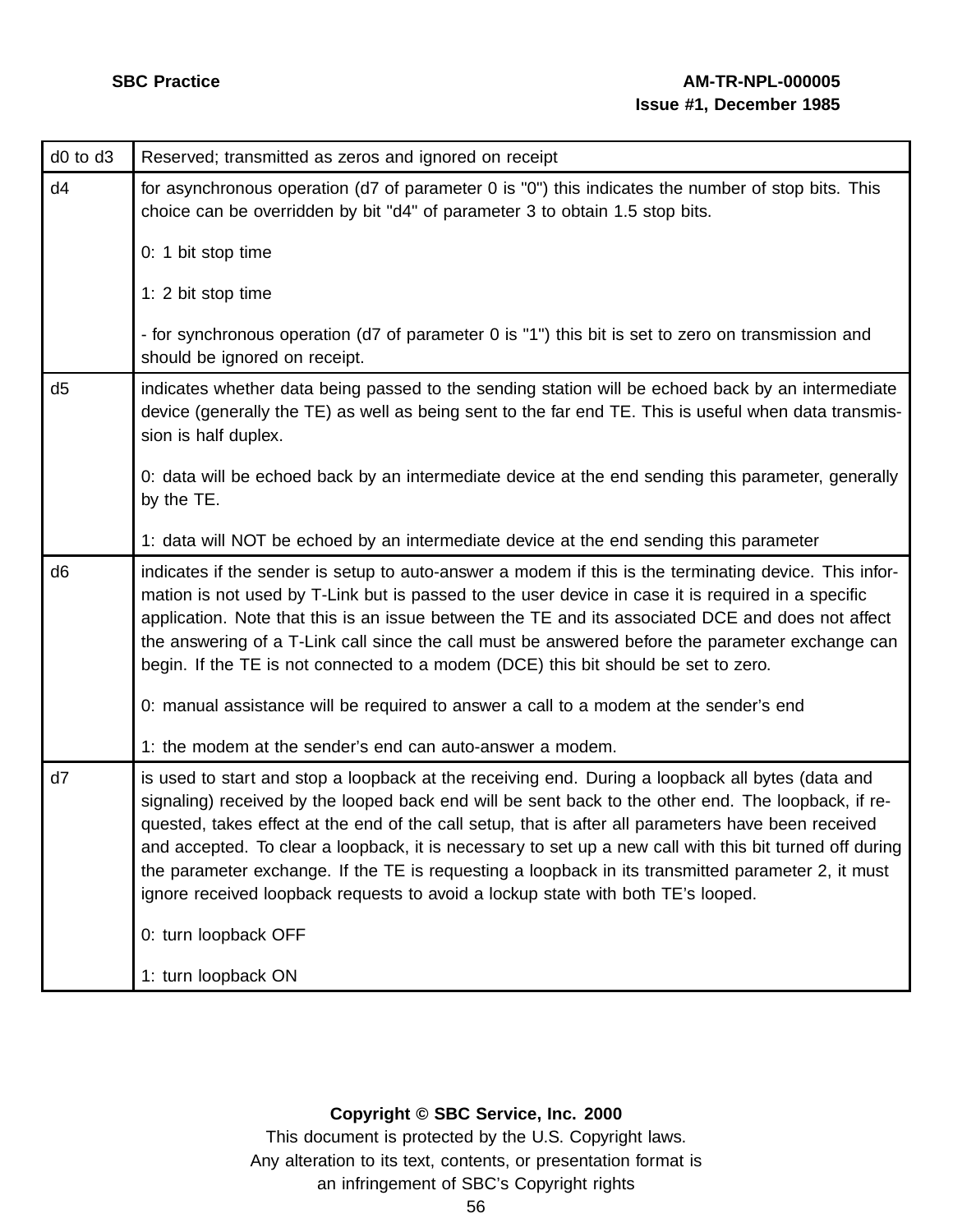Example: for an asynchronous modem i.e. in parameter  $0$  d5 = 0 and  $d7 = 0$ ) using 2 stop bits, with no echo. capable of auto-answering and without a loopback at the far end (d4=1, d5=1, d6=1, d7=0) parameter 2 would be sent as:



## **1.3.2.5. Parameter 3 Message**



The parameter 3 message comes after the completion of parameter message 2 with an optional parameter message permitted between them. It consists of at least 16 transmissions of Sgp3 (more are preferred) followed by three alternate repetitions of the parameter data bytes DLp3 and DHp3 containing the low and high nibbles of the parameter 3 value. The data is sent in the pattern DL, DH, DL, DH, DL, DH.

If the sending end operates synchronously (bit d7 of parameter 0 is "1") then all the bits of parameter 3 are reserved and should be set to zero on transmission and ignored on reception. The bits must still be sent however to maintain a universal core for the parameter exchange.

For asynchronous operation at the sending end (bit d7 of parameter 0 equal to "0") the bits are used as follows: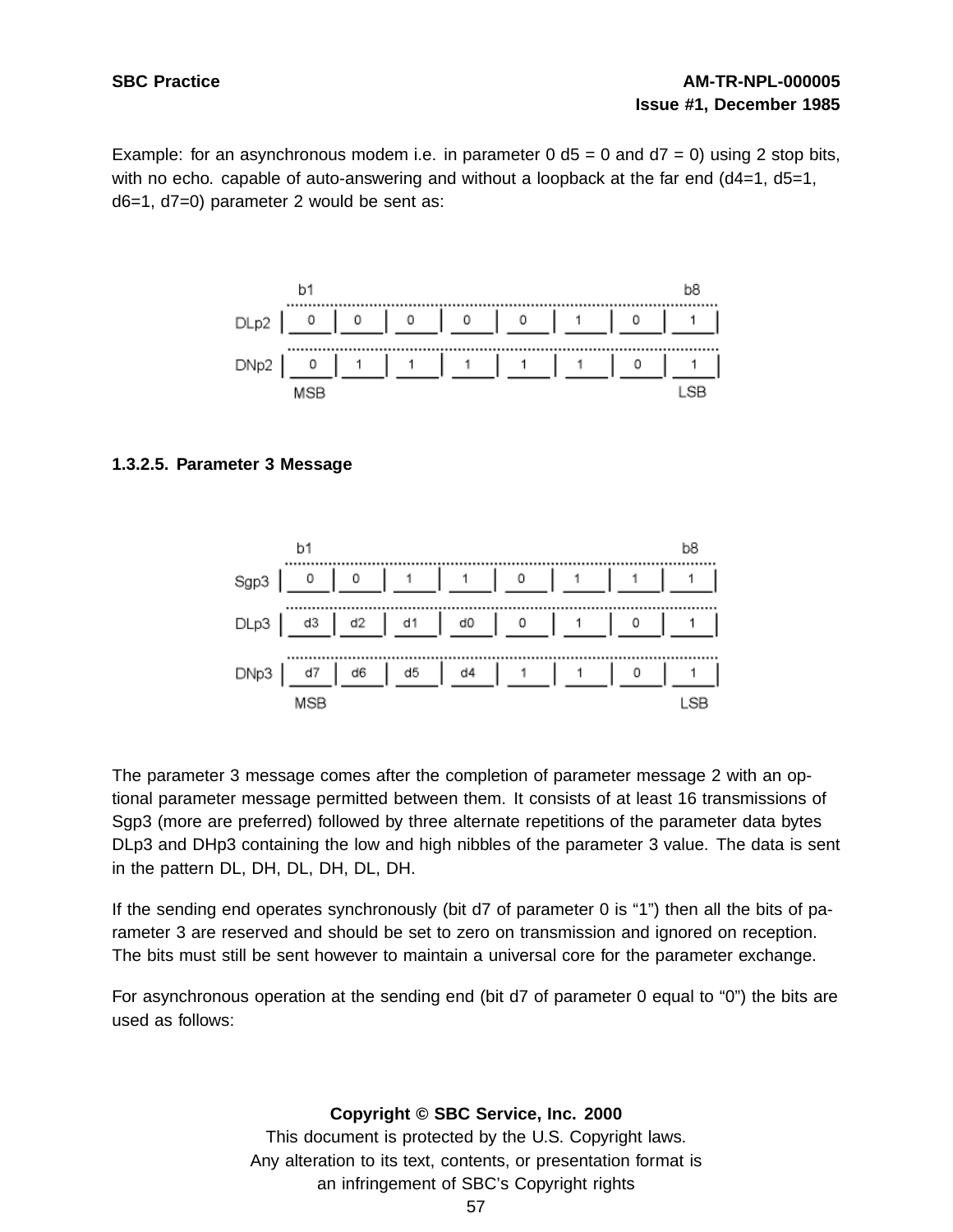| $d0$ to $d3$   | Reserved; set to zero on transmission and ignored when received                                                                                                                     |
|----------------|-------------------------------------------------------------------------------------------------------------------------------------------------------------------------------------|
| d4             | allows the use of 1.5 stop bits for asynchronous data to and from the device terminating the sending<br>end.<br>0: use the number of stop bits specified by bit d4 of parameter 2   |
|                | 1: use $1.5$ stop bits                                                                                                                                                              |
| d <sub>5</sub> | Reserved: send as zero, ignore no receipt                                                                                                                                           |
| d6, d7         | allows shorter data word lengths than defined by bit d7 of parameter 1. As before, if parity genera-<br>tion is enabled ( $d4 = 1$ in parameter 1) the length excludes parity bits. |



Example: for asynchronous operation with 1-5 stop bits and 6 bit data words (d4=1, d6=1, d7=0) the parameter 3 bytes are:



In most cases the parameter 3 bits will be all zero since 1.5 stop bits and 5 or 6 bits are not frequently used.

**Copyright © SBC Service, Inc. 2000**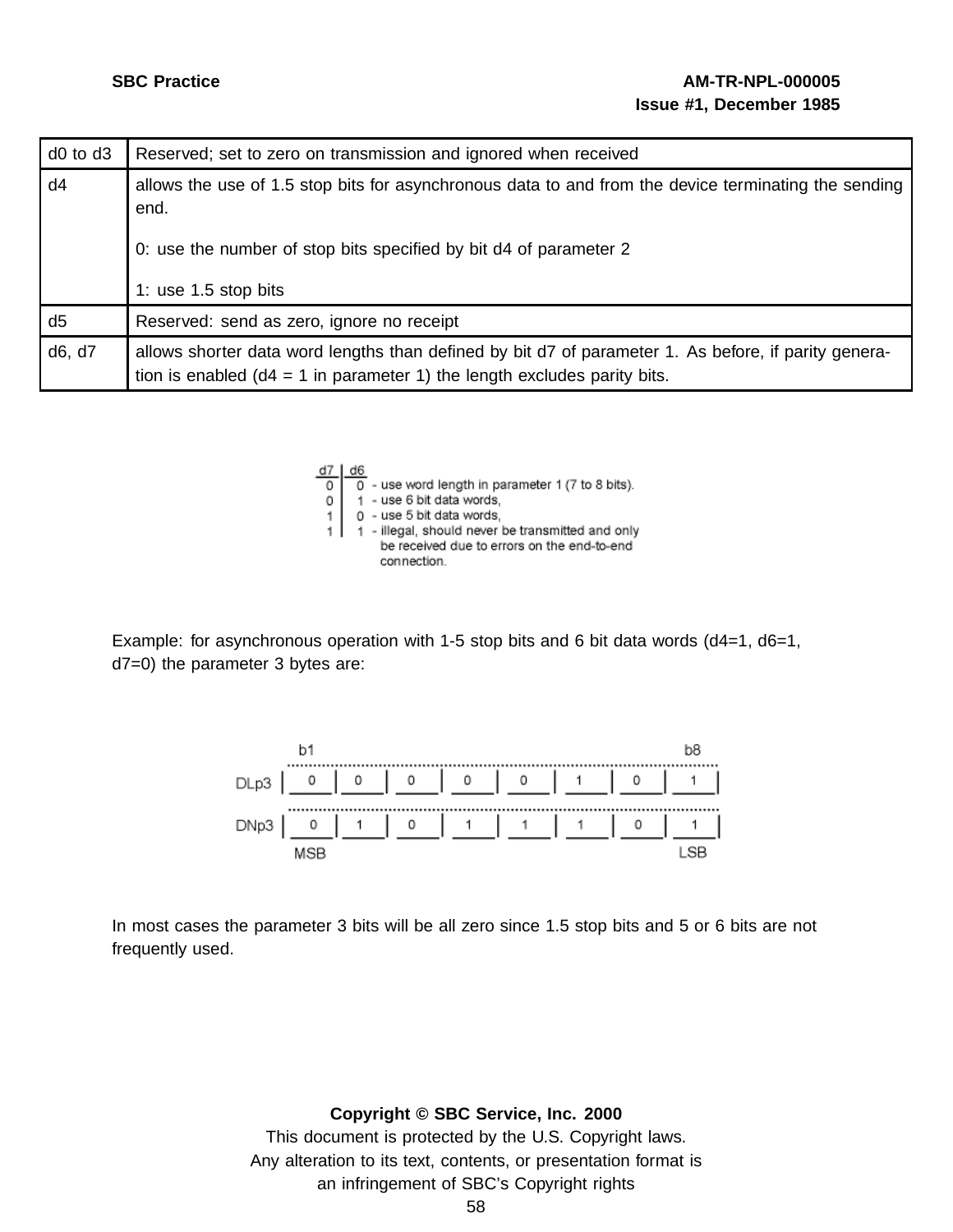# **1.3.2.6. Parameter 4 Message**



The final parameter message is for parameter 4 which follows the parameter 3 message. This parameter message may be preceded by an optional parameter message but not followed by one. The parameter 4 message consists of at least 16 transmissions of Sgp4 (32 transmissions or more are suggested) followed by 3 repetitions of the two data bytes each containing a nibble of the parameter 4 value, the low 4 bits are in DLp4 and the high 4 bits in DHp4. The data bytes are sent in the format DL, DH, DL, DH, DL, DH to allow error correction.

The parameter 4 value indicates the data rate requested by the sender for use between itself and the user's DCE or DTE. The speed selection depends on the values of d4 to d7 (d0 to d3 are reserved and must be set to zero on transmission and ignored on receipt) and whether the sender wants asynchronous (d7 of parameter 0 is a "1") operation. Table 3.2 lists the options of synchronous and asynchronous data rates.

**Example:** setting d4=0, d5=1, d6=1, and d7=1 selects 7200 bps asynchronous or 48000 bps synchronous operation. The corresponding data bytes are:

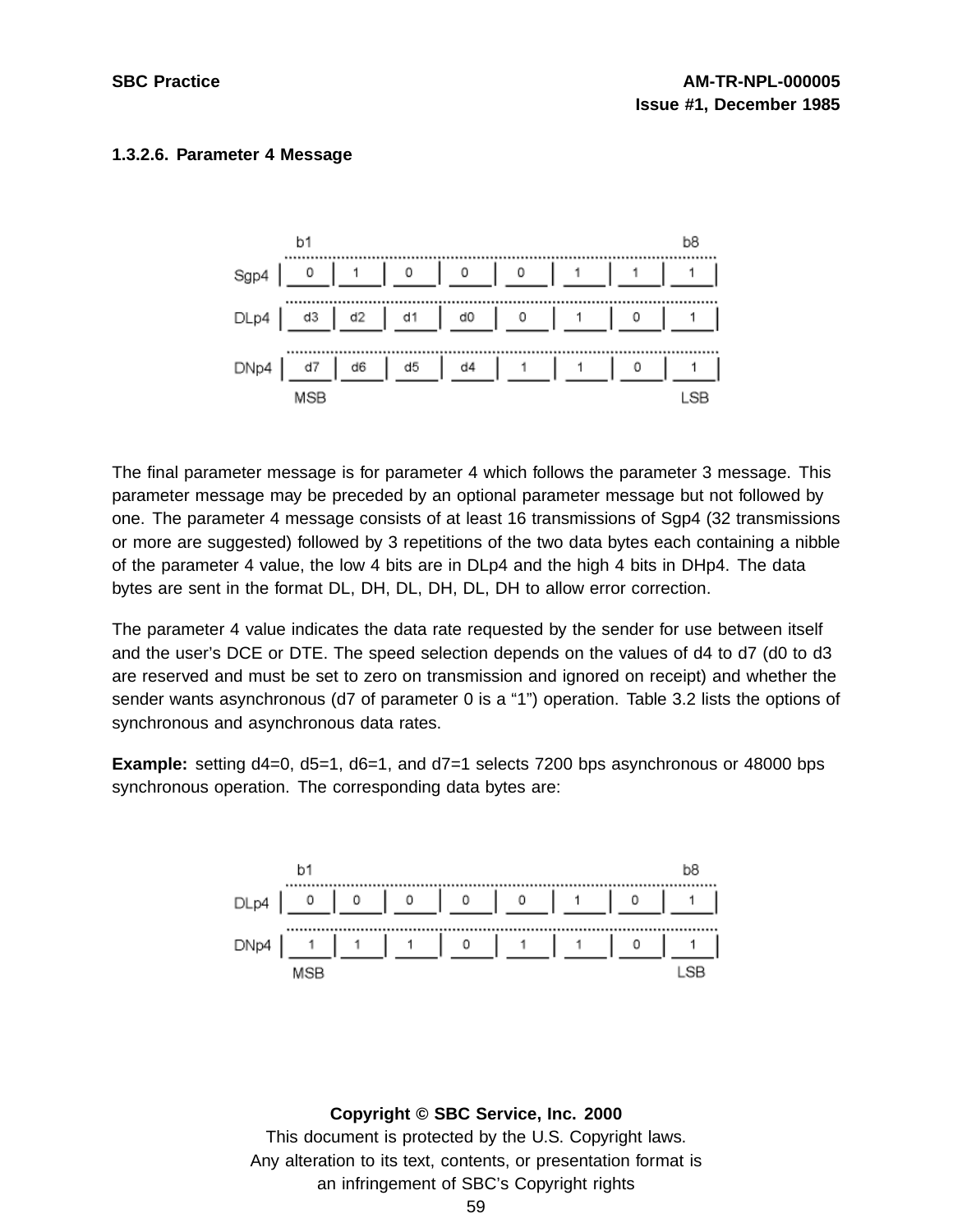# **SBC Practice AM-TR-NPL-000005 Issue #1, December 1985**

| d7               | d <sub>6</sub> | d <sub>5</sub> | d4               | Async. Data Rate | Sync. Data Rate |  |
|------------------|----------------|----------------|------------------|------------------|-----------------|--|
|                  |                |                |                  | (bits/sec.)      | (bits/sec.)     |  |
| $\mathbf 0$      | $\mathbf 0$    | $\mathbf 0$    | 0                | 19200            | Reserved        |  |
| $\boldsymbol{0}$ | $\pmb{0}$      | $\mathbf 0$    | 1                | 50               | Reserved        |  |
| $\mathbf 0$      | $\mathbf 0$    | $\mathbf 1$    | 0                | 75               | Reserved        |  |
| $\mathbf 0$      | $\mathbf 0$    | 1              | 1                | 110              | Reserved        |  |
| $\mathbf 0$      | $\mathbf 1$    | $\mathbf 0$    | 0                | 134.5            | 1200            |  |
| $\pmb{0}$        | $\mathbf 1$    | $\mathbf 0$    | $\mathbf 1$      | 150              | 2400            |  |
| $\mathbf 0$      | $\mathbf 1$    | $\mathbf 1$    | $\boldsymbol{0}$ | 300              | 3600            |  |
| $\mathbf 0$      | $\mathbf 1$    | $\mathbf 1$    | $\mathbf 1$      | 600              | 4800            |  |
| $\mathbf 1$      | $\mathbf 0$    | $\mathbf 0$    | 0                | 1200             | 7200            |  |
| 1                | $\mathbf 0$    | $\mathbf 0$    | 1                | 1800             | 9600            |  |
| 1                | $\mathbf 0$    | 1              | 0                | 2000             | 14400           |  |
| $\mathbf 1$      | $\mathbf 0$    | $\mathbf 1$    | 1                | 2400             | 19200           |  |
| $\mathbf 1$      | $\mathbf 1$    | $\pmb{0}$      | 0                | 3600             | 38400           |  |
| $\mathbf 1$      | $\mathbf 1$    | $\mathbf 0$    | $\mathbf 1$      | 4800             | 40800           |  |
| $\mathbf 1$      | $\mathbf 1$    | $\mathbf 1$    | $\mathbf 0$      | 7200             | 48000           |  |
| $\mathbf 1$      | $\mathbf{1}$   | $\mathbf 1$    | $\mathbf 1$      | 9600             | 56000           |  |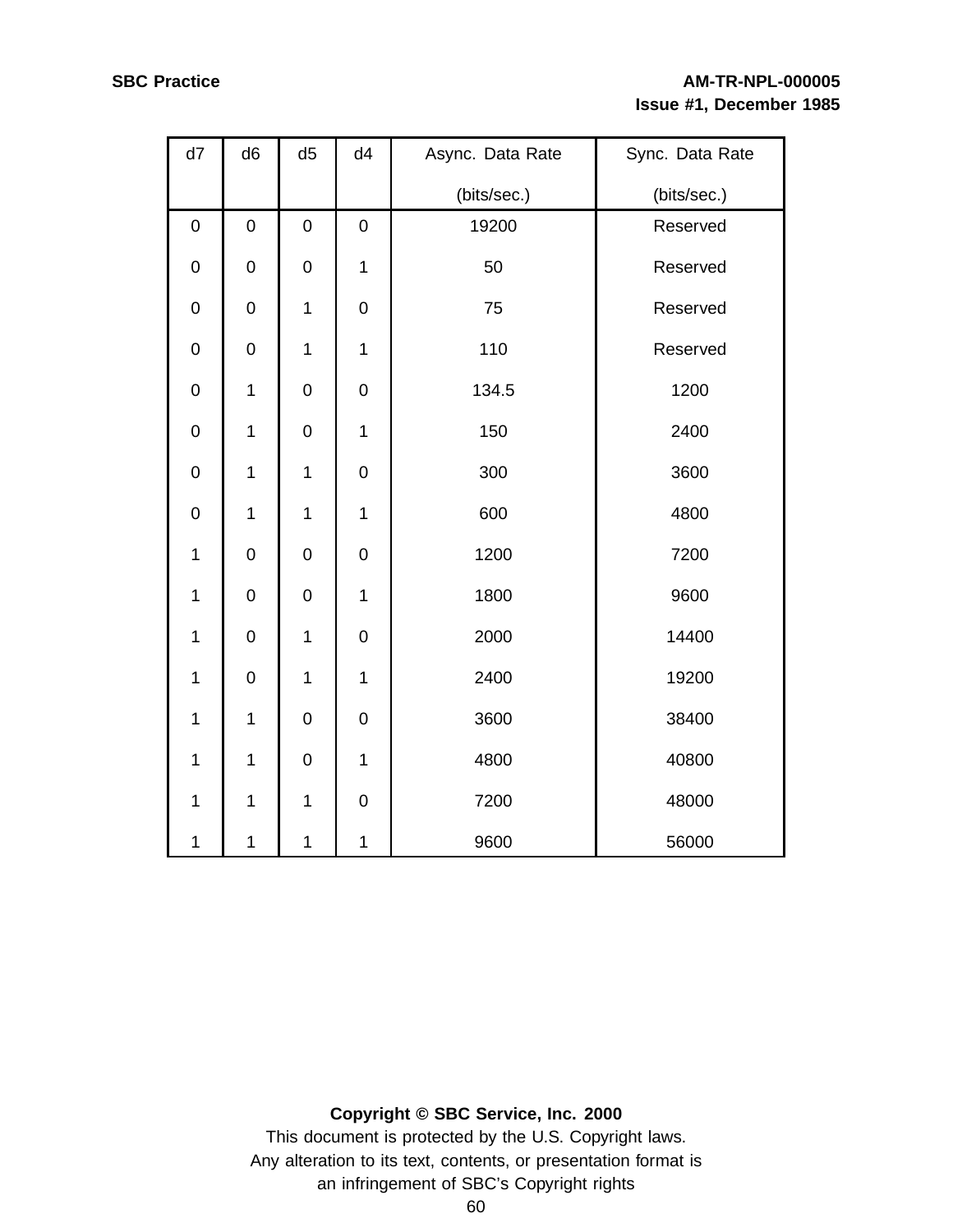

# **1.3.2.7. Secondary Signaling Message**

This is an optional message used to indicate the levels or user interface control leads used by EIA RS-449, EIA RS-232C and CCITT V.24 but not supported by Sd (see Section 1.3.3). If used it may be inserted between any two of the six messages used during initial handshaking (version identifier or parameters 0 through 4) but not before the version identifier. Sgss messages may also be sent during data mode under certain circumstances. The secondary signaling message is sent in the same fashion as the other 3 byte signaling messages with a minimum of 16 transmissions of Sgss (more are recommended) followed by 3 repetitions of the two encoded signaling data nibbles (DL, DH, DL, DH, DL, DH). The length of the message means that it can only be sent during data mode for data rates of 1200 bps and slower since at higher rates there are not enough bytes between user data bytes. It will be necessary to repeat the parameter exchange to send an Sgss message at rates over 2400 bps.

For asynchronous transmission it may be possible to buffer the user data and send it after the secondary signaling message in which case its use with higher data rates may be possible.

The function of signaling bits d0 to d6 are shown in Table 3-3 (bit d7 is unused). Also shown is the direction of the signals, for a DTE signals labeled "in" will be sent by the TE to the user device based on the received parameter values from the far and TE while the transmitted bit values (TE to TE) will reflect the levels of the signals received on the DTE leads labeled "out". The reverse is true for a DCE. As a result some of the bits may have no meaning on transmission since no corresponding input exists and others can be ignored on receipt since there is no output for that signal. If a secondary signaling line is not used the corresponding bits should be set in a neutral state. (Neutral is a state that will not interfere with the other signals and data and may be off for some leads (e.g. test mode) and on for others (e.g. secondary clear to send).

T-Link simply provides a means to transport the signals shown in Table 3-3 end-to-end and any actions taken on receipt of these signals is implementation dependent. Specifically, the reaction

# **Copyright © SBC Service, Inc. 2000**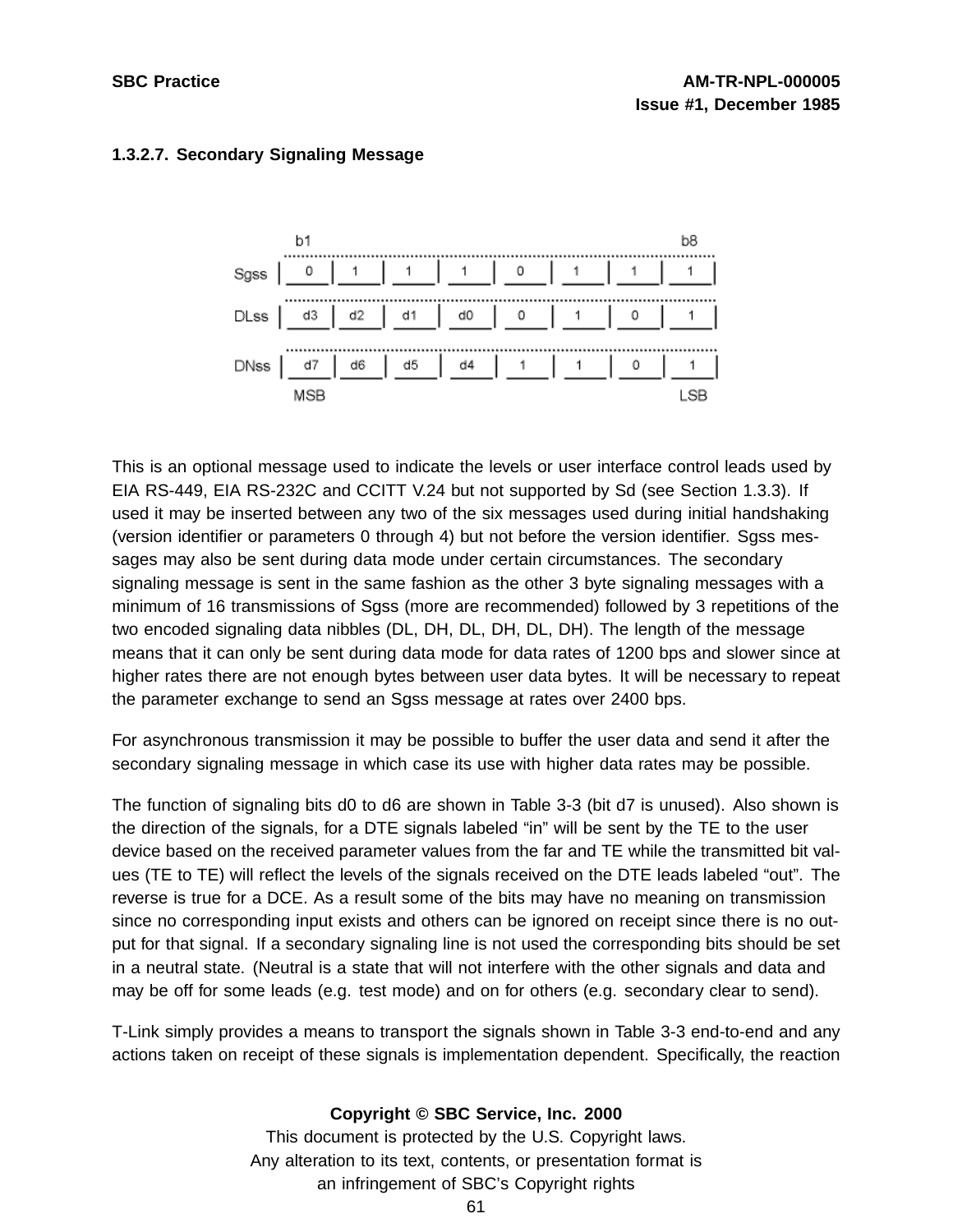# **SBC Practice AM-TR-NPL-000005 Issue #1, December 1985**

to loopback and test signals may be to simply pass the signals to the user device or the TE may act on them in some way.

|                | Table 3-3. Use of the Bits in the Secondary Signaling Message |                                                                                                                                                            |            |                          |  |
|----------------|---------------------------------------------------------------|------------------------------------------------------------------------------------------------------------------------------------------------------------|------------|--------------------------|--|
| SignallingBit  | NAME OF THE SIGNAL                                            |                                                                                                                                                            | RS449 LEAD | <b>CCITTT LEAD</b>       |  |
|                |                                                               | $[3] % \includegraphics[width=0.9\columnwidth]{figures/fig_1a} \caption{Schematic diagram of the top of the top of the top of the right.} \label{fig:1} %$ | [5]        | $[4]$                    |  |
| d <sub>0</sub> | Secondary Request to Send (Out)                               | <b>SCA</b>                                                                                                                                                 | <b>SRS</b> | 120                      |  |
| d1             | Secondary Clear to Send (In)                                  | <b>SCB</b>                                                                                                                                                 | <b>SCS</b> | 121                      |  |
| d2             | Local Loopback (Out)                                          |                                                                                                                                                            | LL         | 141                      |  |
| d <sub>3</sub> | Remote Loopback (Out)                                         |                                                                                                                                                            | <b>RL</b>  | 140                      |  |
| d4             | Test Mode (In)                                                |                                                                                                                                                            | TM         | 142                      |  |
| d <sub>5</sub> | Terminal In Service (Out)                                     |                                                                                                                                                            | IS         | $\overline{\phantom{a}}$ |  |
| d <sub>6</sub> | Secondary Receive Ready (In)                                  | <b>SCF</b>                                                                                                                                                 | <b>SRR</b> | 122                      |  |

#### **Notes:**

- 1. Dashes in the columns for RS232C and CCITT (V.24) leads indicate that the function is not defined for that interface.
- 2. A value of one for signaling lead represents on the ON condition (active) and a zero represents the OFF condition (inactive).
- 3. Unused signals should be shown in the OFF condition (O).
- 4. The directions in brackets after the names of the signals indicate which way the signal flows relative to a DTE. The directions will be reversed fro a DCE.
- 5. Bit d7 is unused (transmitted as zero and ignored on receipt).

## **Copyright © SBC Service, Inc. 2000**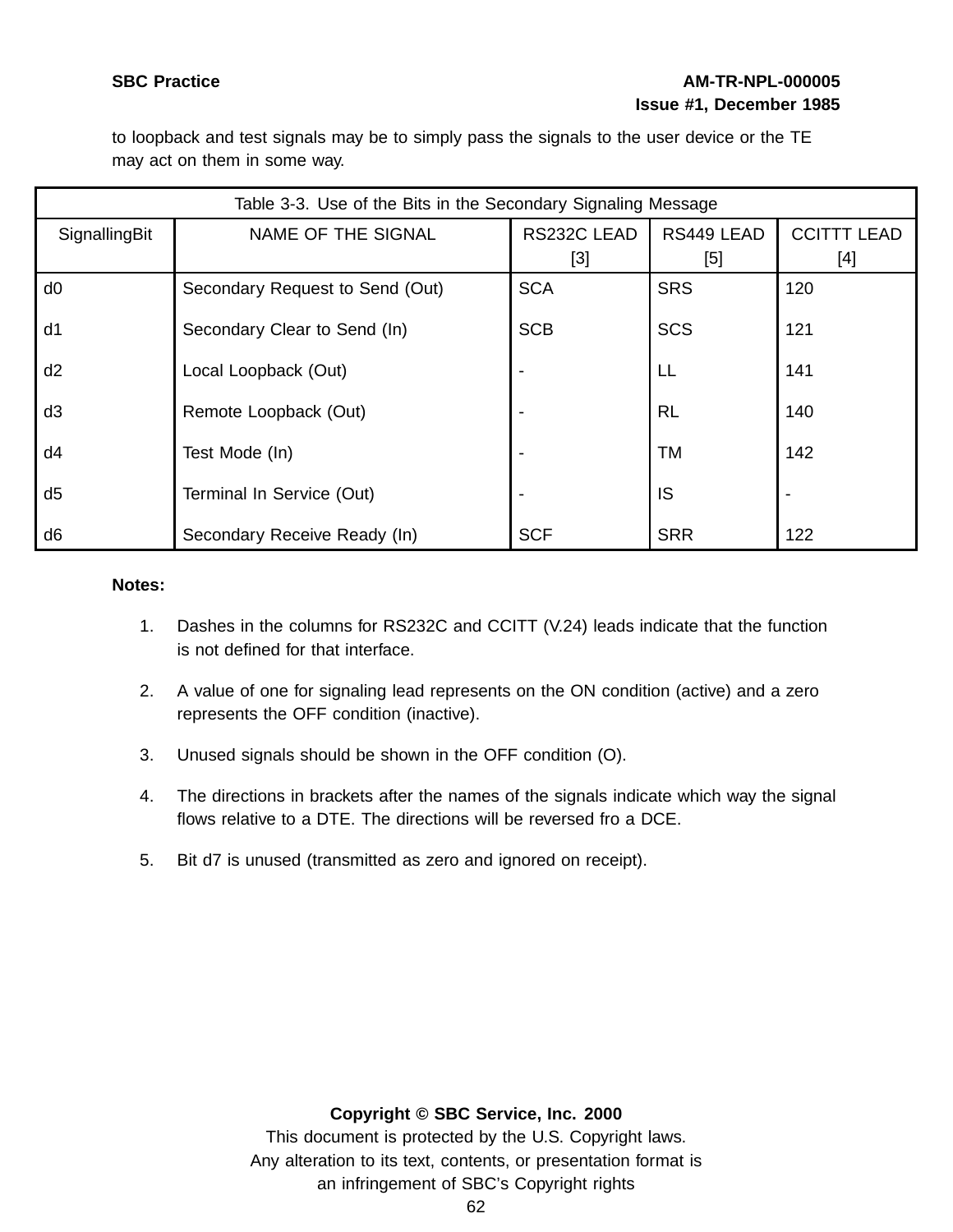# **1.3.2.8. Call Restart Request**



The call restart byte, Sgr, is sent by the TE when it finds itself in a condition where it is impossible to continue with the call. There are three situations in which a restart is useful: signaling a failure to adapt during profile adaption, signaling a change in the operating parameters of the TE that affects end-to-end data flow and recovery from a channel or TE failure. The effect of Sgr is to force the receiving TE to send continuous Sgvi bytes and repeat the T-Link synchronization and parameter exchange. Sgr should be sent until the TE receives back Sgvi's from the far end indicating that it has started the synchronization process. If it supports profile adaption the TE receiving Sgr will act as the adaptable party in the parameter exchange that follows.

# **1.3.3. EIA/CCITT Control Lead Signaling Byte**

The format of the signaling byte  $(Sd)$  is shown below with b7 set  $=$  to 1 to indicate it is a signaling byte and  $b6$  set = 0 to indicate it is an Sd type signaling byte (rather than Sg).



Unlike the signaling bytes considered up to now, control lead signaling bytes (Sd's) contain the signaling information to be transferred and are sent individually. These bytes serve two purposes, to indicate the levels on the interface control leads from end-to-end and to act as time fill between user data bytes. Time fill is needed since the full 56 kbps of channel capacity (or even the 48 kbps available if bits b7 and b8 are reserved) is not occupied with data for most speeds. Also, by varying the number of Sd's between encoded groups of data, it is possible to adjust for drift between the data rate and the network clock used to time the 64 mbps T-Link channel.

The Sd message supports the major control leads required by RS-232C (EIA) or V.24 (CCITT). If needed further control lead levels can be indicated using the secondary signaling message

# **Copyright © SBC Service, Inc. 2000**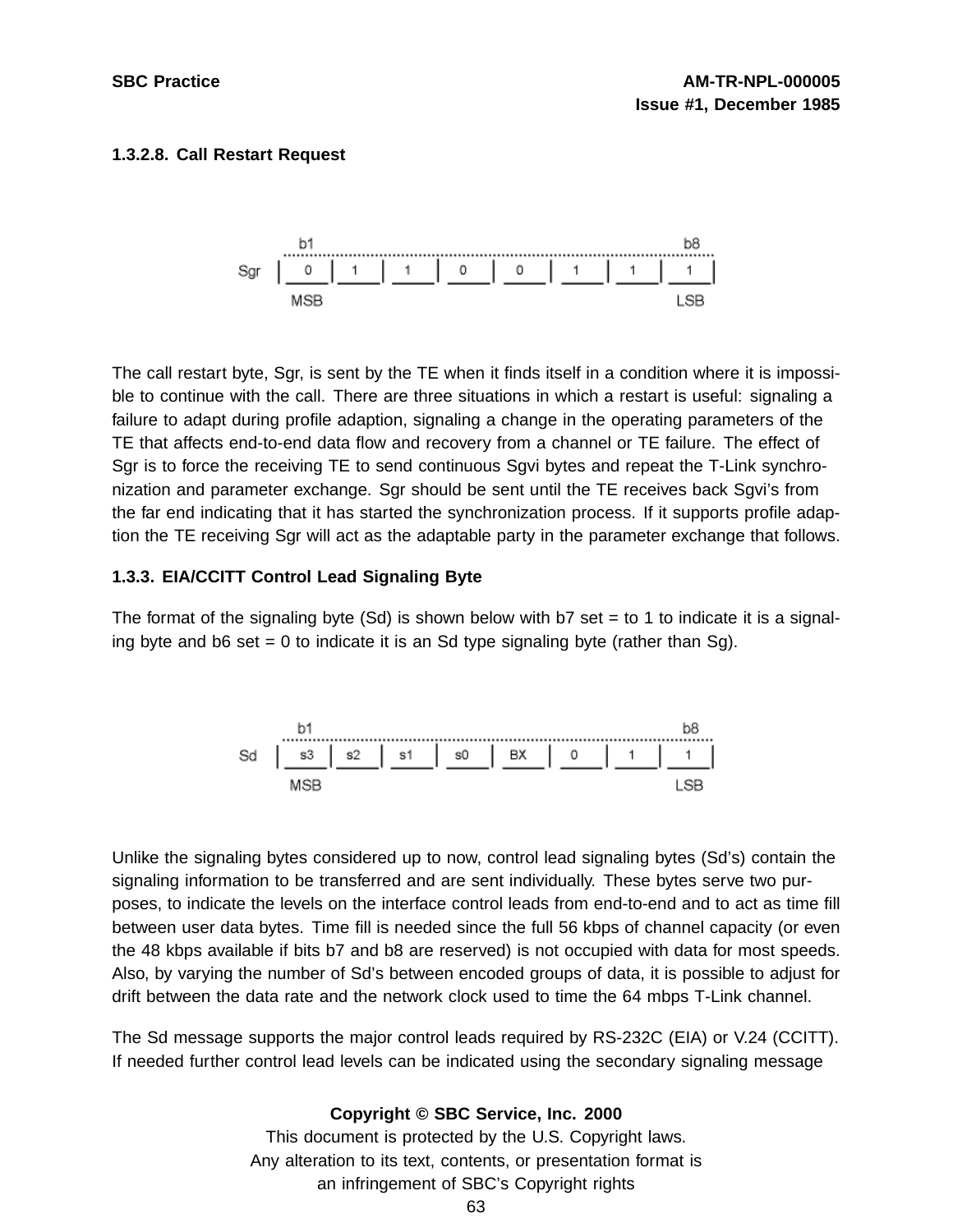during handshaking (see Section 1.3.2.7). It is not the intent of T-Link to constrain the implementor to a specific interface type. If it is required for a specific application other interface methods may be used, providing they use the Sd byte and Sgss message in a manner consistent with the interfaces mentioned above.

The interpretation of the option bits in Sd (s0, s1, s2, s3 and BK) depend on whether the device terminating the connection is a DCE or a DTE. The function of these option bits is to take the levels on the EIA/CCITT control leads that are inputs to the TE from the user and transport these levels to the other end of the circuit where they are provided on corresponding EIA/ CCITT outputs. The implications of this are:

- 1. if one end of the connection terminates in a DCE and one end terminates in a DTE the signaling bits will map inputs at one end to outputs on interface pins with the same name at the far end, for example connecting data set ready to data set ready and data terminal ready to data terminal ready (EIA pins CC and CD, CCITT pins 107 and 108/ 2).
- 2. if both ends terminate in a DCE or DTE the EIA/CCITT control leads monitored will be either an input or an output at both ends of the connection. In this case an input pin at one end is mapped to a different pin that is an output at the other end. For example, the data terminal ready input will control the data set ready output or vice versa with similar devices at both ends.
- Table 3.4 shows hot the inputs and outputs are mapped into the option bits (s0, s1, s2, s3) and Figure 3.1 shows the virtual end-to-end connections that result. Note that Sd allows the levels on the control leads to change at any time after handshaking is completed.

Among the leads transported by the Sd byte, the carrier detect (CD), request to send (RTS), clear to send (CTS), data terminal ready (DTR) and data set ready (DSR) signals will be used by most DCE/DTE's and must be supported if RS-232C or V.24 type interfaces are used. The other signals, speed select, secondary transmit data and secondary receive data, may not be provided by all DCE/DTE's and are included to support specific early applications of T-Link. If not used these bits should be set to their off state ("0" except for s2 (secondary transmit/receive which should be set to one, if unused). If supported, the speed select lead may be controlled by a user device that is a DTE to select the data rate of a DCE at the other end of the circuit at the start of a call. The speed selected by the DTE must be specified in the T-Link parameter exchange and adopted by both TE's since they clock the data in and out. It is not possible to change speeds during a call using the speed select lead without restarting the call to reconfigure the TE's.

## **Copyright © SBC Service, Inc. 2000**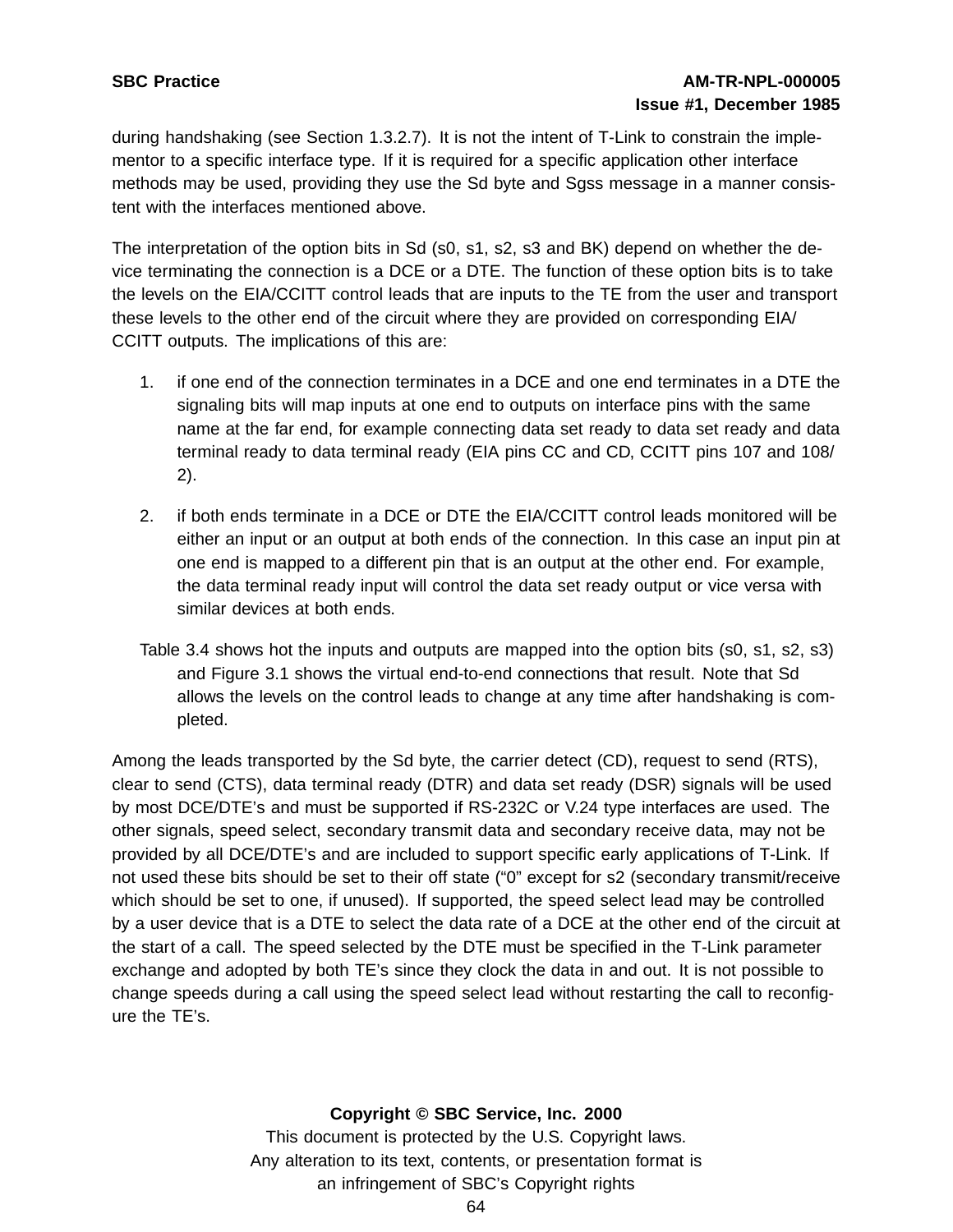The fifth bit value in Sd, called BK, is used to signal the detection of a break condition (a long continuous space condition) from an asynchronous terminating device. The bit has no meaning for synchronous transmission and should be set permanently off (zero) if byte d7 of parameter 0 is a "1." When the TE receives a break it sets the BK bit in the Sd byte to 1 and optionally forms an all zero data word, both of which are transported to the far end. As soon as the break condition is no longer being received (any non zero bit) the BK bit in Sd returns to one. when an Sd byte with BK=1 is received the TE starts transmitting all zeros (space) data to the terminating device until an Sd byte with BK=0 is received on the connection is reinitialized. It is necessary to signal break end-to-end since a string of consecutive zeros can not be represented in asynchronous data words, because each word contains at least one stop bit (a mark of "1" value). An all zero data (space) word may be sent, if necessary, when a break is detected for simplicity since the receiver may interpret the first few bits of a break as all zero data and only signal a break when the received signal remains low for several (typically two) word times. Thus, by the time the break is detected an all-zero word may be in the process of being sent. No data bytes need to be sent during a break condition and continuous Sd bytes may be transmitted. However, some implementations may send all-zero data and BK during a break. Note that a break only affects one direction of transmission and data may continue to flow from the TE receiving the break and to the TE sending it depending on the protocol in the user device.

#### Table 3-4. Use of the Bits in Sd Bytes

| Bit | Signaling   Name of Signal    | FIA<br>Lead | <b>CCITT</b><br>Lead |
|-----|-------------------------------|-------------|----------------------|
| s0  | Request to send (RTS)         | CA(4)       | 105                  |
| s1  | Speed Select (CH)             | CH(23)      | 111                  |
| s2  | Secondary Transmit Data (STD) | SBA(14)     | 118                  |
| s3  | Data Terminal Ready (DTR)     | CD(20)      | 108/2                |

#### DTE Sending (bits sent) or DCE Receiving (bits received) a)

b)

#### DCE Sending (bits sent) or DTE Receiving (bits received)

| Bit | Signaling   Name of Signal   | FIA<br>Lead | CCITT<br>Lead |
|-----|------------------------------|-------------|---------------|
| s0  | Carrier Detect (CD)          | CF(8)       | 109           |
| s1  | Clear to Send (CTS)          | CB(5)       | 106           |
| s2  | Secondary Receive Data (SRD) | SBB(16)     | 119           |
| s3  | Data Set Ready (DSR)         | CC(6)       | 107           |

#### **Notes:**

#### **Copyright © SBC Service, Inc. 2000**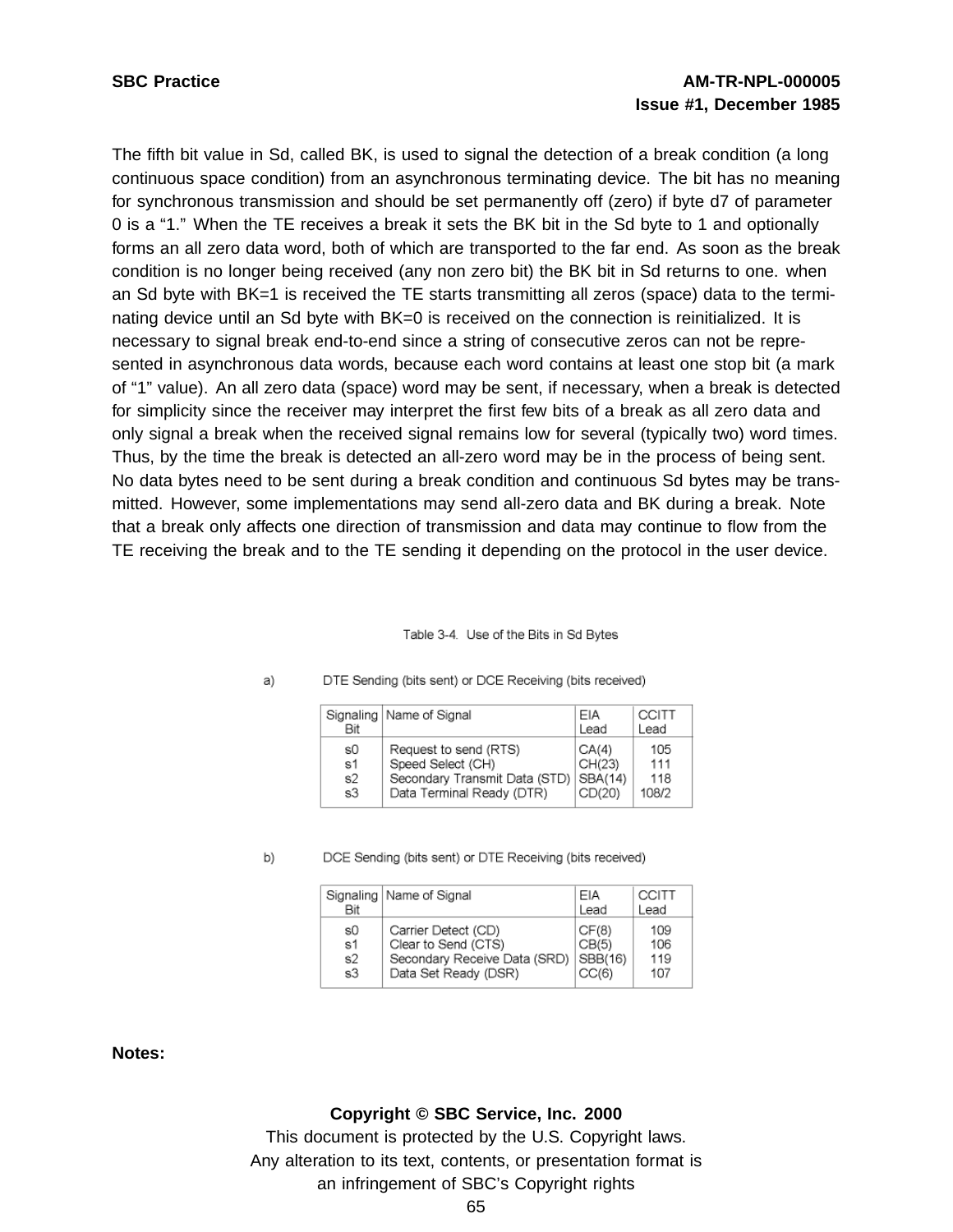EIA leads correspond to the terminology of ELA standard RS-232C. The number in brackets is the pin number on a DB25 connector.

CCITT leads correspond to the terminology of CCITT recommendation V.24.

CCITT leads where the bits are sent, the corresponding leads are inputs. Cases where bits are received treat the leads as outputs.

Carrier Detect is also referred to as Receive Line Signal Detect (RLSD).

The speed select signal (CH) is used to signal the data rate between a DTE and a DCE and does not affect the rate at which the TE's operate.

A 1 value for a signaling bit represents the ON condition (active) and a 0 represents an OFF (inactive).

#### **Copyright © SBC Service, Inc. 2000**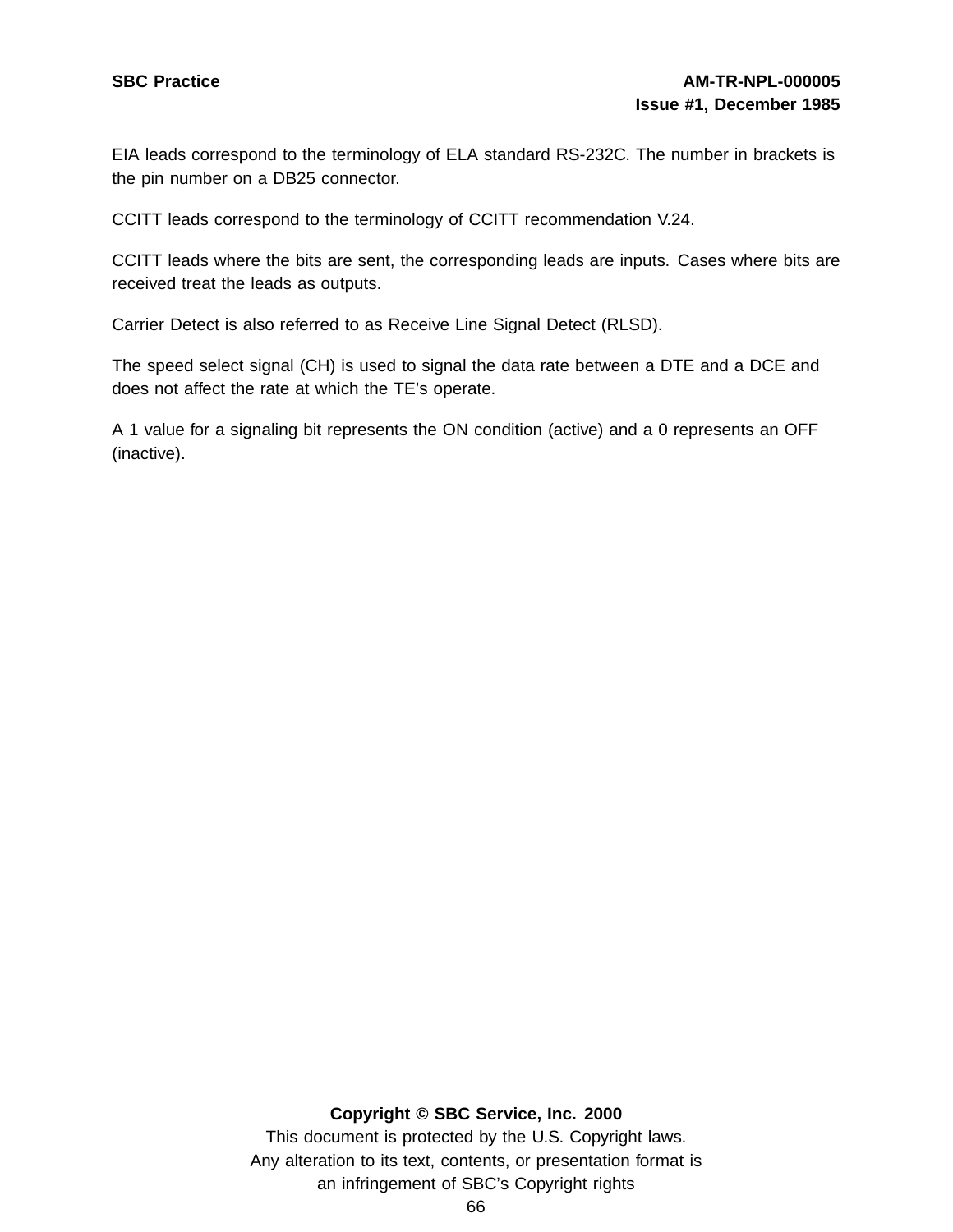Unused bits should be set to the OFF condition (0) except for s2 (STD/STR) which should be set to 1 if not used.

Figure 3-1. Examples of End-to-End Signaling Using the Bits in Sd

Consider the case of a host computer that is connected to TE that is the terminating end of a connection as illustrated below.



Originating End

**Terminating End** 

DTE to Host Computer

| Host Computer<br>Sending                                                        | Originating End Receiving                                                                                                                                                                                                                                                                                                                                                                                                                           |
|---------------------------------------------------------------------------------|-----------------------------------------------------------------------------------------------------------------------------------------------------------------------------------------------------------------------------------------------------------------------------------------------------------------------------------------------------------------------------------------------------------------------------------------------------|
| BREAK  BREAK                                                                    | $SO = RTS$ $\triangleright$ $SO = RTS$ (Request to Send, EIA CA/CCITT 105<br>S1 = CH ·········· > S1 = CH (Speed Select, EIA CH/CCITT 111)<br>S2 = STD  > S2 = STD (Secondary Transmit Data, EIA SBA/CCITT<br>118)<br>$SS = DTR$ $\cdots$ $\rightarrow$ $SS = DTR$ (Data Terminal Ready, EIA CD/EIA 108/2)<br>(Decoded by the TE and converted into a<br>long spacing signal on the transmitted<br>data lead of the DTE at the originating<br>end.) |
| Host Computer<br>Receiving                                                      | Originating End Sending                                                                                                                                                                                                                                                                                                                                                                                                                             |
| $SO = CD$ < $\leftarrow$<br>$S1 = CTS$<br>$S2 = SRD$<br>$SS = DSR$<br>BREAK <…… | S0 (Carrier Detect. EIA CF/CCITT 109)<br>S1 = CTS (Clear to Send, EIA CB/CCITT 106)<br>S2 = SRD (Secondary Receive Data, EIA SBB/CCITT 119)<br>S3 = DSR (Data Set Ready, EIA CC/CCITT 107)<br>BREAK (Detected by the TE and converted to a setting                                                                                                                                                                                                  |

of the BK bit in the Sd byte. An allzeros data character is also sent.)

#### **Copyright © SBC Service, Inc. 2000**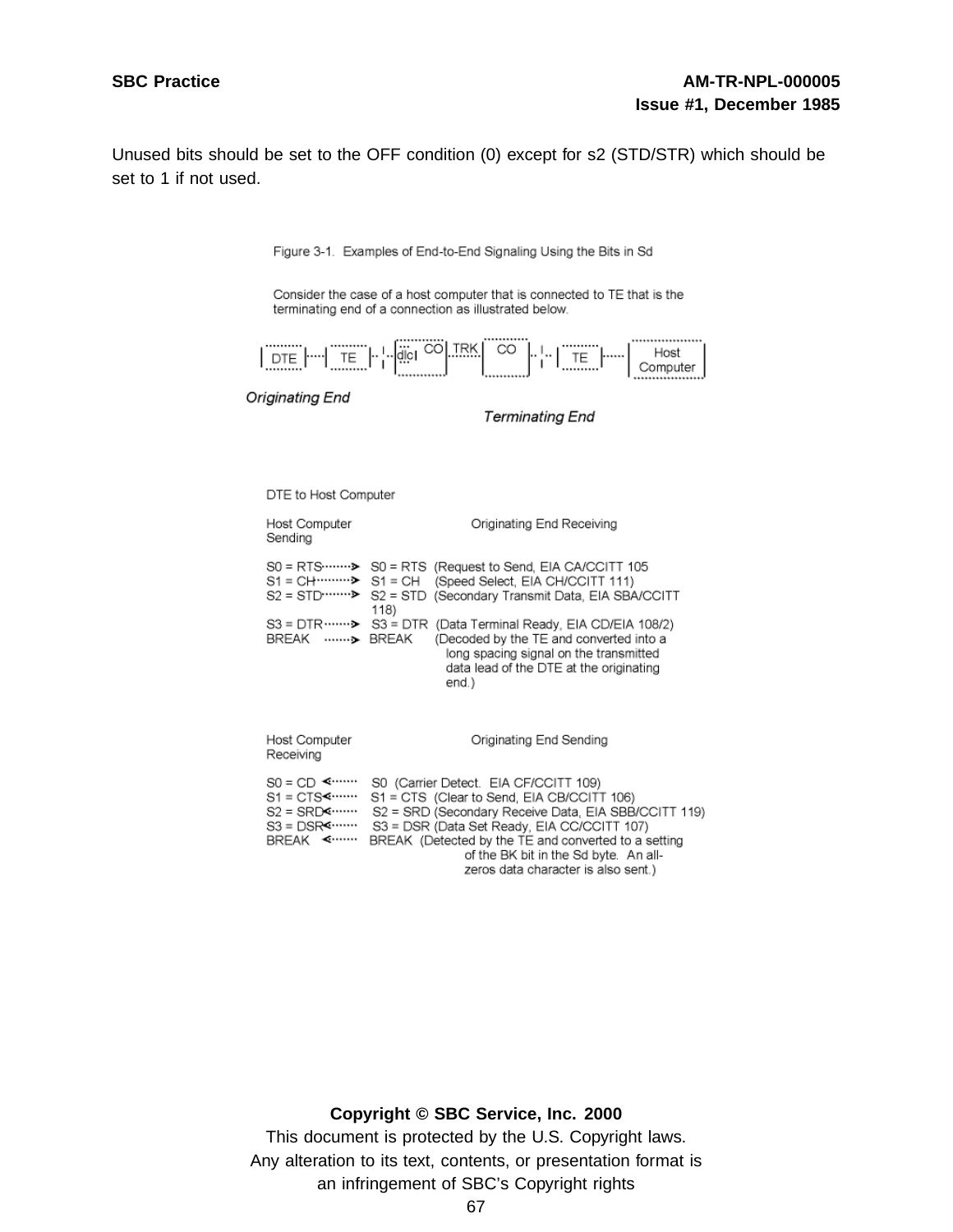Now consider the above case where the host computer is still the DTE at the terminating end and the originating end is connected to a terminal indicated as the DTE in the diagram above.



Arrows indicate the looping of a received signal to generate a transmitted signal. This should be done within the TE. In half duplex applications a delay may be inserted between transitions on the received s0 and the transmitted s1 to provide an RTS-CTS delay if needed by the DTE or DCE.

**NOTE:** The control lead abbreviations are expanded in Table 3.4

To reduce the risk of a bit error in a Sd byte, causing an incorrect transition of the control leads, a change in the outputs should only occur after several Sd bytes request the change.

Example: Assuming a break condition (BK=1), with active levels on the request to send, data terminal ready outputs, speed select off from a DTE terminating device (s0=1, s1=0, s3=1), and secondary transmit data inactive (s2=1), the resulting Sd byte would be:



# **1.3.4. Data Byte Formats**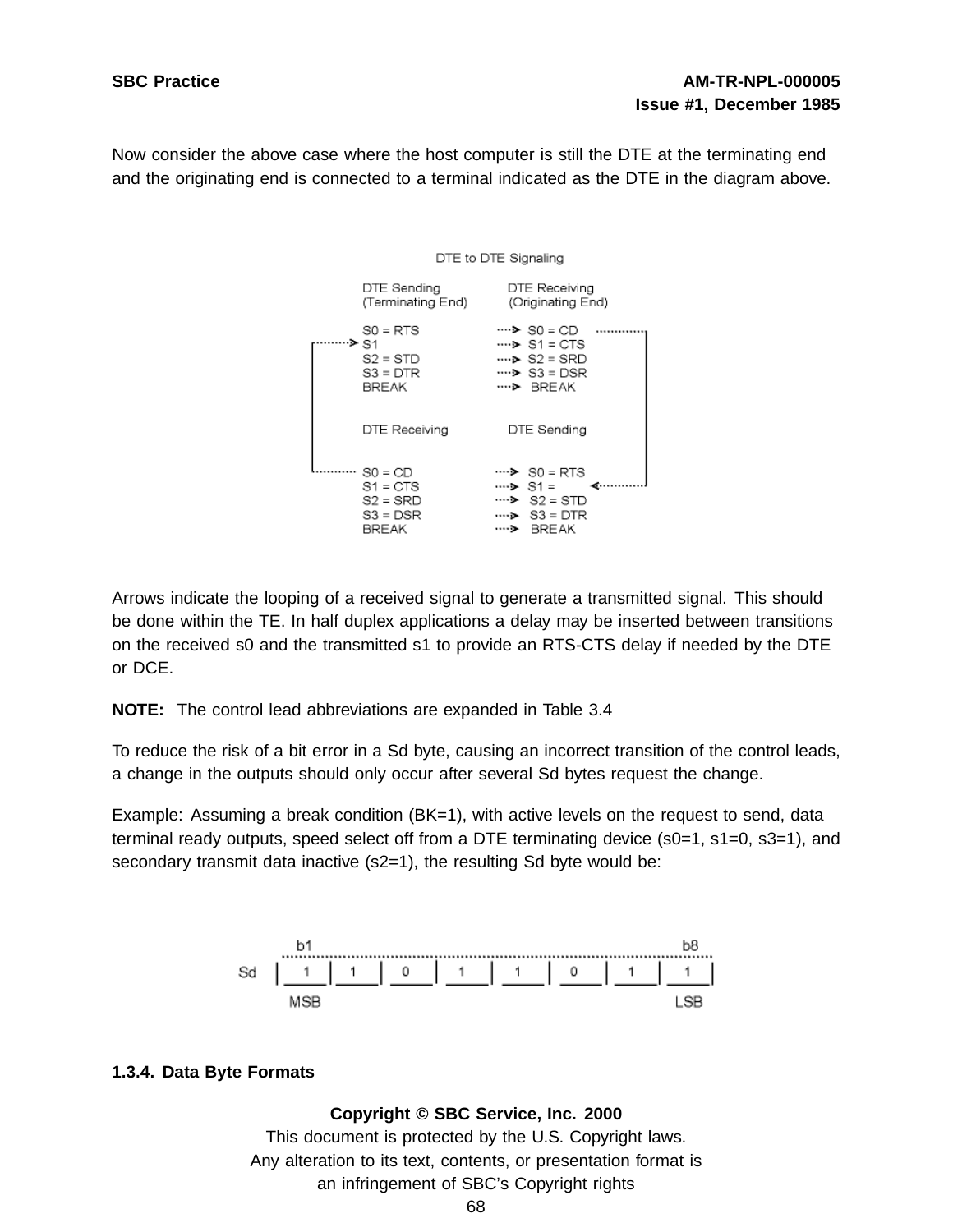The following sections describe the byte formats used to transport data end-to-end using T-Link. It should be noted that user data is simply mapped into bytes as it is received and no effort is made to provide higher level protocol conversion. This transparency is desirable since it allows T-Link to be used as the transport mechanism for a variety of user protocols. However, it requires that the user ensure that comparable protocols are used at both ends of a connection.

There are two basic data formats, the Data Byte and the Signaling Byte. In both formats, the least significant bit is always set to a binary 1. The bit next to the least significant bit is the DATA/SIGNALING separator which identifies the two basic data formats:

xxxxxx01 = DATA BYTE (Each byte contains data information)

```
xxxxxx11 = SIGNALING BYTE (Each byte contains signaling information)
```
xxxxxx represents the information bits

The transmission of Synchronous User data at speeds of 56 kbits/s is a special case and is discussed in Section 3.4.1 Data is not inverted. A data MARK is a bipolar one.

## **1.3.4.1. 56 Kbps Synchronous Data**

Synchronous data transmitted at a speed of 56 kbits/s is formatted as byte "Ds7" as shown below:



Since 56 kbps data transmission uses 7/8 of the 64 kbps transmission capacity and the least significant bit of each byte is set to 1, Ds 7 bytes contain no explicit identification. Instead, they are only sent when 56 kbps synchronous operation has been requested and accepted during handshaking and so are identified by context. The Sd messages and other signaling bytes can not be identified and are not sent during 56 kbps operation, therefore the end-to-end transfer of interface control lead information must be arranged by some other means. Further, since there is no time fill, the end-to-end data rate must be exactly 7/8 of the nominal 64 kbps channel bit rate. This implies that the user must be synchronized with the network clock.

Each Ds7 byte contains 7 bits of 56 kbps user data numbered d0 through d6. Following the convention used in data communication, d0 is the least significant data bit and it is the first bit

## **Copyright © SBC Service, Inc. 2000**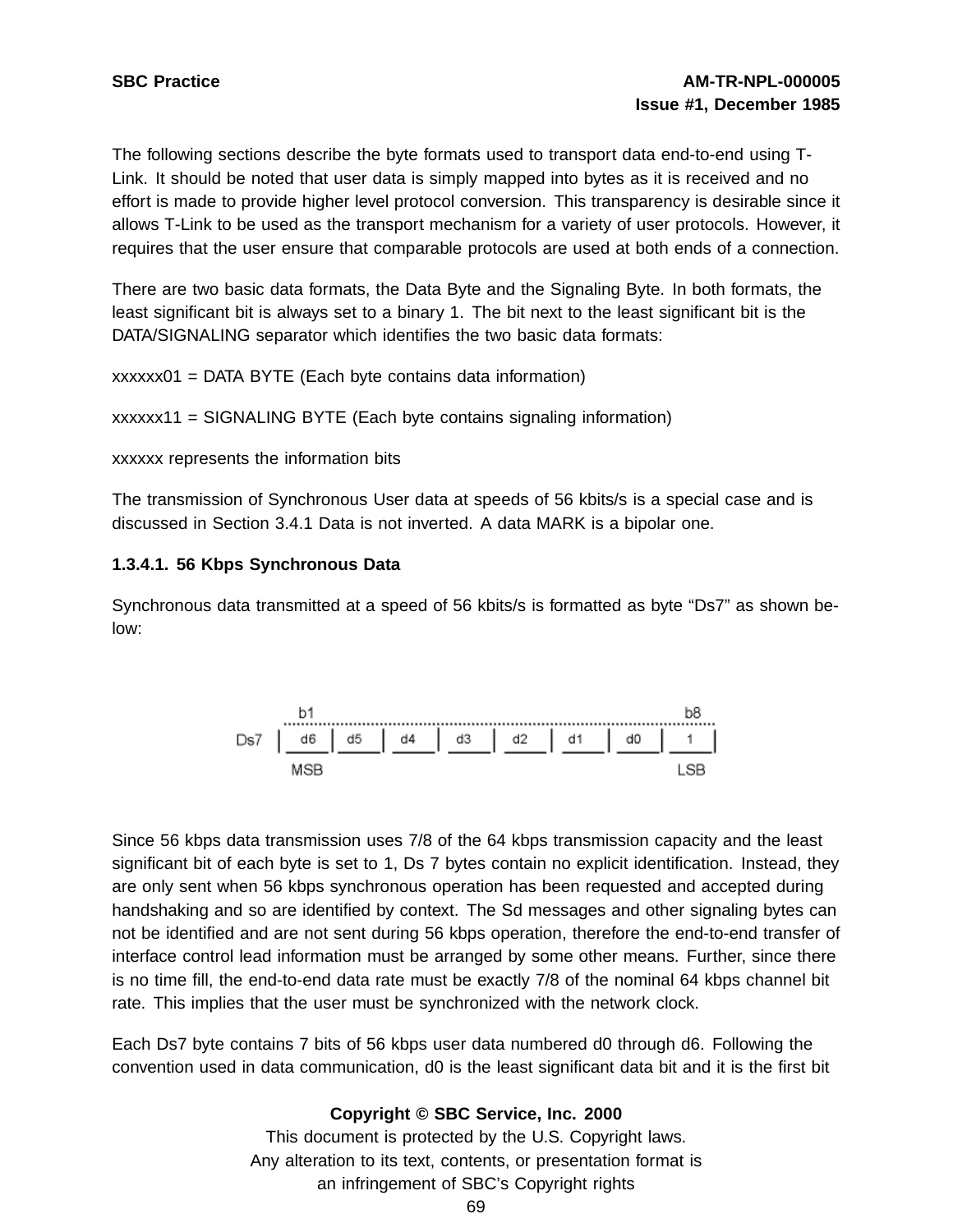received from and transmitted to the user interface, while d6 is the most significant bit. This is the opposite of the telecommunications convention of most significant bit (b1) first.

Once started the transmission of Ds7 will continue uninterrupted until the call is terminated by external means.

# **1.3.4.2. 48 Kbps or Lower Synchronous Data**

Synchronous data transmitted at speeds of 48 kbits/s and below is formatted as byte "Ds6" as shown below:



Synchronous transmission speeds below 48 kbps (actually 6/8 of 64 kbps) require only 6 of the 8 bits per channel byte to carry data; so one bit (b7) can be used to identify the type of byte allowing Sd bytes to be used as time fill and to indicate control lead levels. At 48 kbps all bytes are required for data but at lower speeds Ds6 and Sd bytes will be interleaved on the channel.

Each Ds6 byte contains six bits of user data numbered d0 to d5, where d0 is the least significant bit, which is transmitted/received from the user first, and d5 is the most significant bit.

# **1.3.5. Asynchronous Data**

Asynchronous data is an 8-bit stripped of start and stop bits. This byte is separated into two 4 bit nibbles as shown:



Unlike synchronous data, asynchronous transmission yields inherently delimited words composed of between 5 and 8 data bits surrounded by start, stop, and optionally, parity bits. Each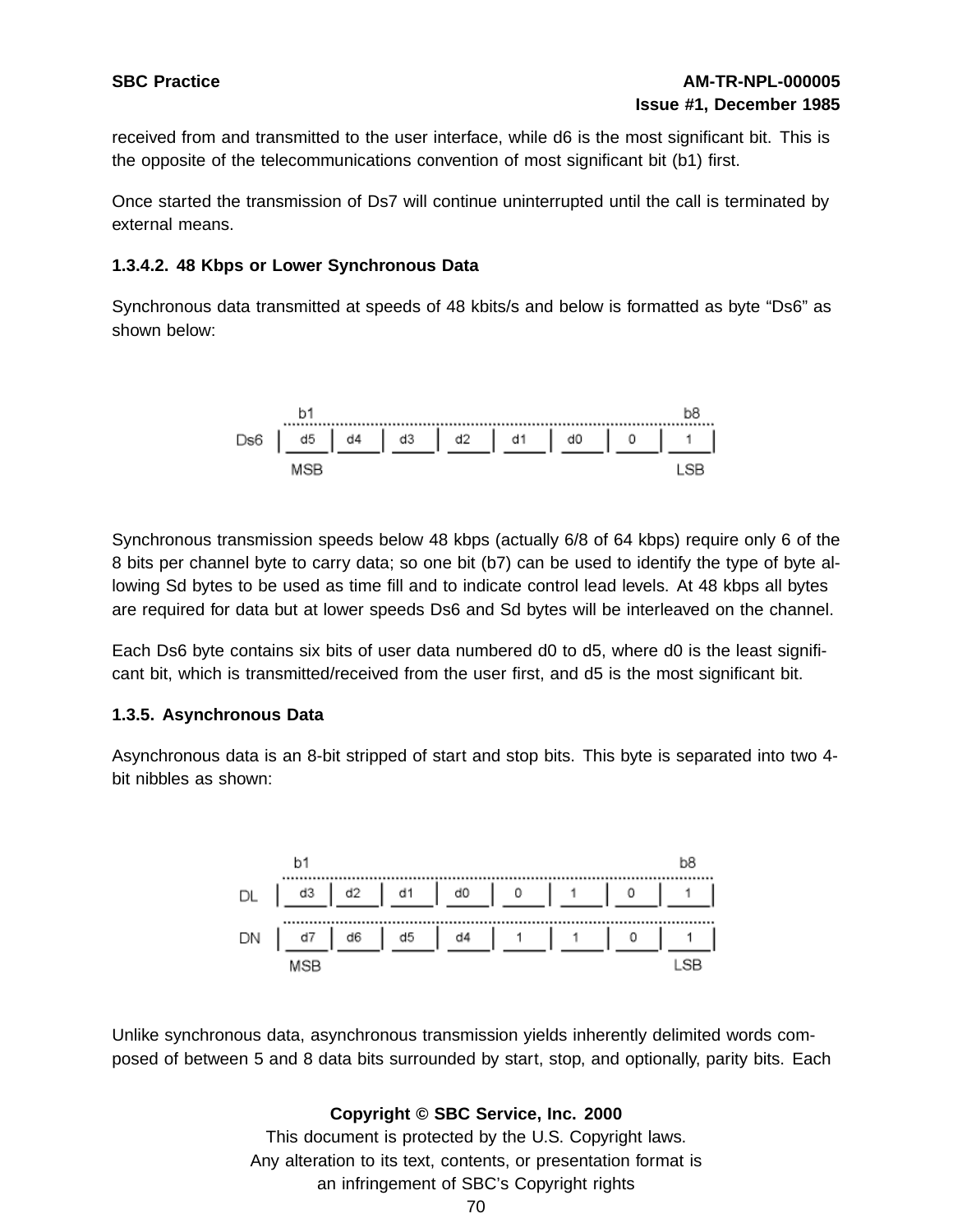# **SBC Practice AM-TR-NPL-000005 Issue #1, December 1985**

data work, minus start, parity and stop bits is encoded into a two byte message for transmission by T-Link with each byte containing up to a nibble (4 bits) of user data. The two bytes are referred to as DL and DH and contain, respectively, the low order and high order nibbles. The are always transmitted as a pair (DL first). The low order nibble (in DL) contains d0, the least significant bit and the one that is transmitted/received first on the user interface. The high order nibble contains the most significant bits, which may be any of d4, d5, d6 or d7, depending on the word length. Unused bit locations are set to zero on transmission.

Note that DL and DH have the same format as the data bytes sent as part of the version identifier and parameter messages. The distinction between asynchronous data, parameter data and synchronous data bytes (which could have the same values in bit b5 to b8 as DL or DH) is by context; parameter data occurs only during the parameter exchange and once the parameters are exchanged both ends know the expected data format. Sd bytes will be used to delimit DL-DH sequences, to indicate the levels on control leads, as time fill, and as a separator between data words.

# **1.4. Byte Sequences**

This section provides details on the steps involved in transferring data using T-Link and the reasons why each step is necessary. It assumes a byte-oriented flow of data and signaling information using the terminology defined in Section 3 to name the various byte formats. The discussion follows as closely as possible the chronological sequence of events during a call from the time a circuit has been established until the exchange of data terminates. Except when noted otherwise the exchange of messages and responses to them are between the TE's not the user DTE/DCE's.

## **1.4.1. Synchronization and Version Verification**

# **1.4.1.1. End-to-End Synchronization**

When the circuit is established the data connection is initially assumed to be unsynchronized since neither end knows the operating parameters or even if the other TE is functional. Synchronization may also occur, or be invoked, at a later point in the data call, if one or both ends of the connection wish to change the operating parameters (i.e., removing a loopback) or to recover from a major error. To synchronize, continuous protocol version identifier bytes (Sgvi) are sent followed by encoded data (3 x DL/DH) which indicates the version of T-link used.

The end-to-end synchronization procedure is asymetric with one end originating transmission of the Sgvi bytes and the encoded data and the other end responding. At the start of a call, the called TE (answering end) is the originator and starts sending Sgvi bytes as soon as the connection is established. The calling TE (which requested the connection) may send Sgr or some other byte until it receives Sgiv's (from the called TE) which it acknowledges by sending contin-

## **Copyright © SBC Service, Inc. 2000**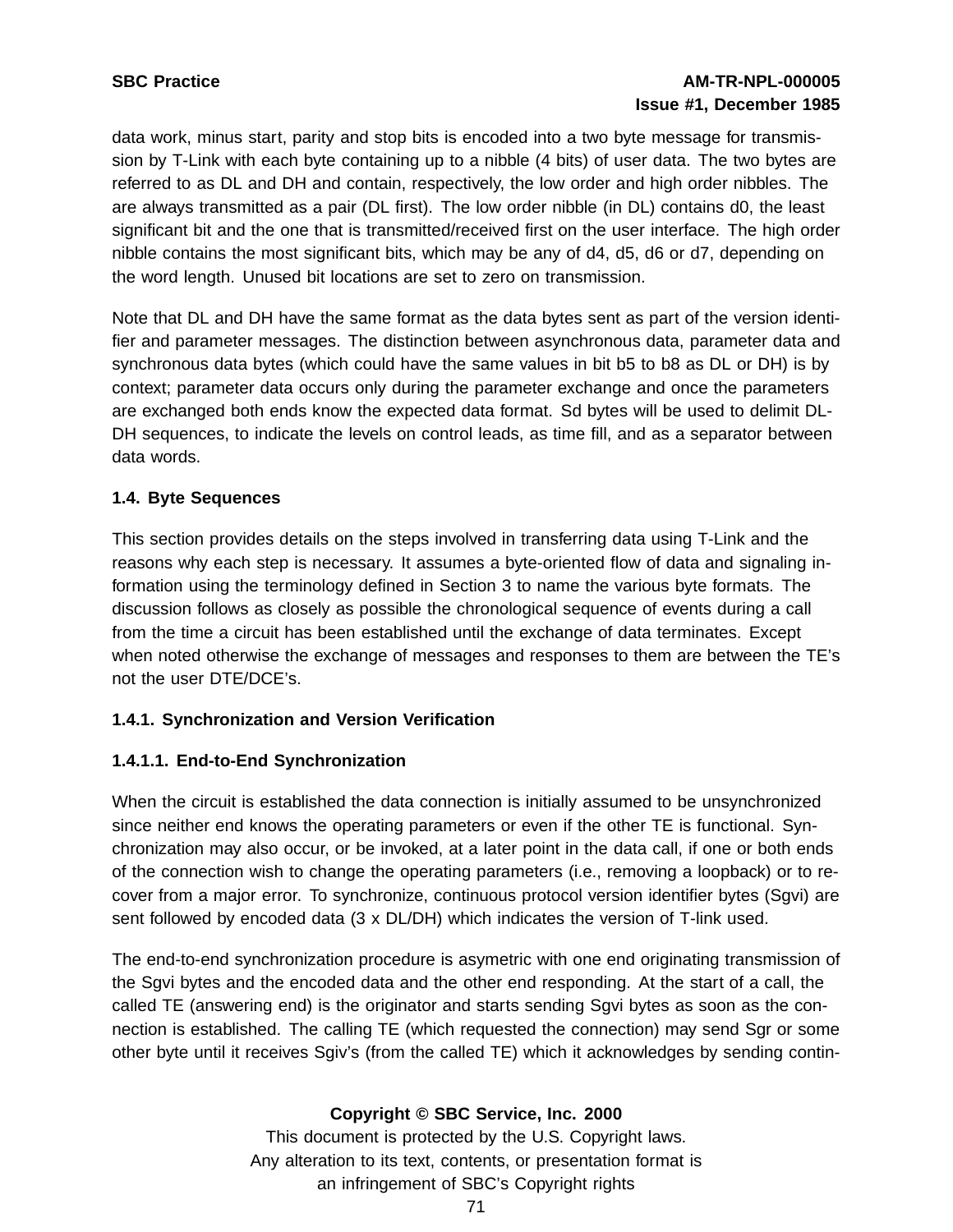# **SBC Practice AM-TR-NPL-000005 Issue #1, December 1985**

uous Sgvi bytes. Transmission of Sgr bytes while waiting for Sgvi is optional and other byte values may be used (Sgvi is not allowed). In applications where the TE must be able to synchronize with its own signal for maintenance purposes it is recommended that Sgr bytes be sent (see Section 1.4.4).

The receipt of Sgvi's by the called TE verifies that a two way connection exists and it then proceeds to send the encoded version identifier data (DL/DH/DL/DH/DL/DH). The calling TE in turn knows that a two way connection exists when it receives this data and will send version identifier data of its own to the called TE.

A possible criterion for determining that Sgvi's are being received, at either end, is that 14 out of the last 16 bytes received are Sgvi's. By allowing two errors in 16 received Sgvi bytes, T-link takes into account the possibility of bit errors corrupting the received signal and allows synchronization in their presence. On the other hand, requiring 14 out of 16 consecutive bytes to be Sgvi's makes it unlikely that the pattern will occur by chance during the period while the connection is being set up and may contain fragments of other calls. The sampling interval of 16 bytes arises since this is the minimum number of consecutive received Sgvi's specified in Section 3.2.1 and some implementations may send Sgvi's in bursts of 16 separated with other bytes (e.g., encoded version identifier data).

# **1.4.1.2. Version Identifier Byte Sequence**

Once synchronization has been established (Sgvi's have been transmitted and received) the eight bit version identifier is transmitted as a six byte sequence consisting of 3 alternate repetitions of DLvi for the low nibble of the version identifier and DHvi for the high nibble (see Section 1.3.5). The format is the same as that used for asynchronous data and is encoded and decoded in the same way. The byte pair is transmitted three times to allow some bit errors to be removed by taking a majority vote among the received bytes of each type. The precise recovery technique used is implementation dependent but the receiver should detect and reject "data" recovered when an error in bit b7 of an Sgvi byte turns it into a DL byte on receipt (see Table 3.1 for a comparison of the two byte formats). Such an error could cause the receiver to attempt to recover the version identifier while Sgvi's are in fact still being received but this is fairly easy to avoid since the false DL will be followed immediately by Sgvi's rather than more data bytes.

After the version identifier is received each end compares the received version identifier to its own value and if they agree the call continues. If the version identifiers are not compatible the actions to be taken are implementation dependent but will usually involve sending an all-zero version identifier from the calling end (since it receives the version identifier from the called before sending its own) and breaking the connection by external means. The called TE may also request that the connection be broken if it receives the all-zero version identifier or it is not compatible with the version identifier received (although this should never occur in normal operation). Note that compatibility in version identifiers does not require that the calling and called

# **Copyright © SBC Service, Inc. 2000**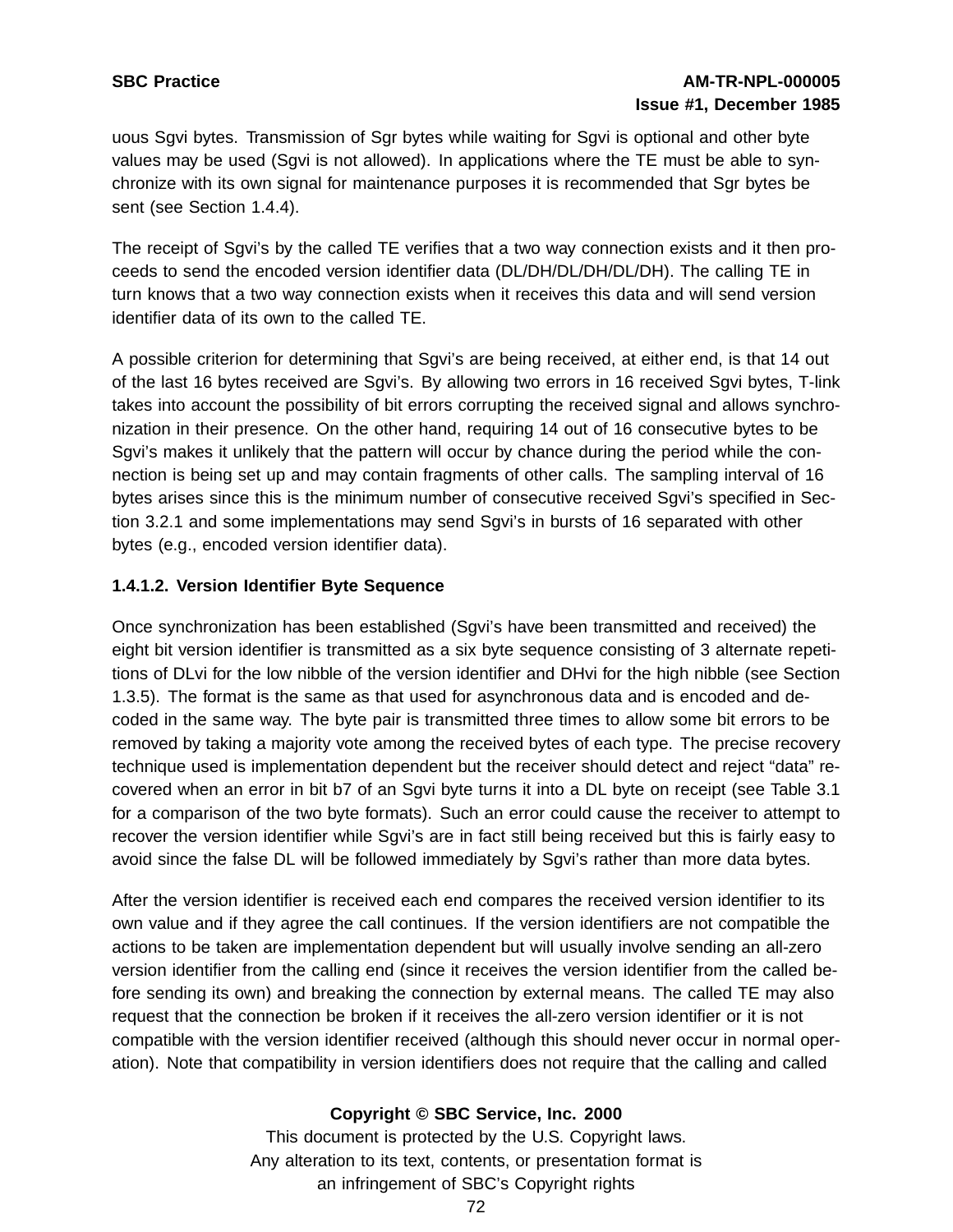TE's use the same version identifier but only that they both support at least one common version. If they have several versions in common the numerically highest one should be used. Section 1.3.2.1 describes how the versions supported are encoded. For the current version of T-Link the version identifier is 1 (hexadecimal 01).

The minimum version identifier message that must be sent is:

Sgvi/Sgvi/Sgvi/.../Sgvi/DLvi/DHvi/DLvi/DHvi/DLvi/DHvi 

In most cases, however, considerably more than 16 sgvi's will be sent before a response is received from the far end TE signaling, that the transmission of the data bytes can start. In implementations where the TE's may send sgvi independently it is suggested that a minimum of 128 Sgvi bytes be sent before the version identifier data (see Section 1.4.4).

# **1.4.1.3. Transition Into the Parameter Exchange**

At the calling end, the TE may start sending parameters as soon as it has completed sending the version identifier, if the versions at the two ends are compatible. The called end must wait until it receives the version identifier from the calling TE before sending parameters in order to ensure that the two ends are compatible and also to determine the parameters to be used since this may change for different versions of T-link. either end of the connection may send a small number of Sgvi bytes after the encoded version identifier (DL/DH pairs) as time fill. Specifically, the called TE may send Sgiv's while waiting for a response to its encoded version identifier although it is preferable to send Sgp0 bytes. These Sgvi's should be ignored by the protocol.

## **1.4.2. Exchange of T-Link Parameters**

After synchronization is established and the version identifiers have been successfully exchanged the two TE's must decide the mode in which they will exchange user data, taking into account the characteristics of the user devices (DTE or DCE). There are five mandatory parameters (parameter 0 through 4) that must be exchanged and possibly one or more optional ones (secondary signaling is the only optional parameter formally defined). After receiving the parameters a decision is made as to whether the two ends can be made compatible and the protocol either proceeds to the transfer of user data or the synchronization process is restarted. Details on the use and meaning of the six parameters can be found in Section 1.3.

# **1.4.2.1. Parameter Encoding**

# **Copyright © SBC Service, Inc. 2000**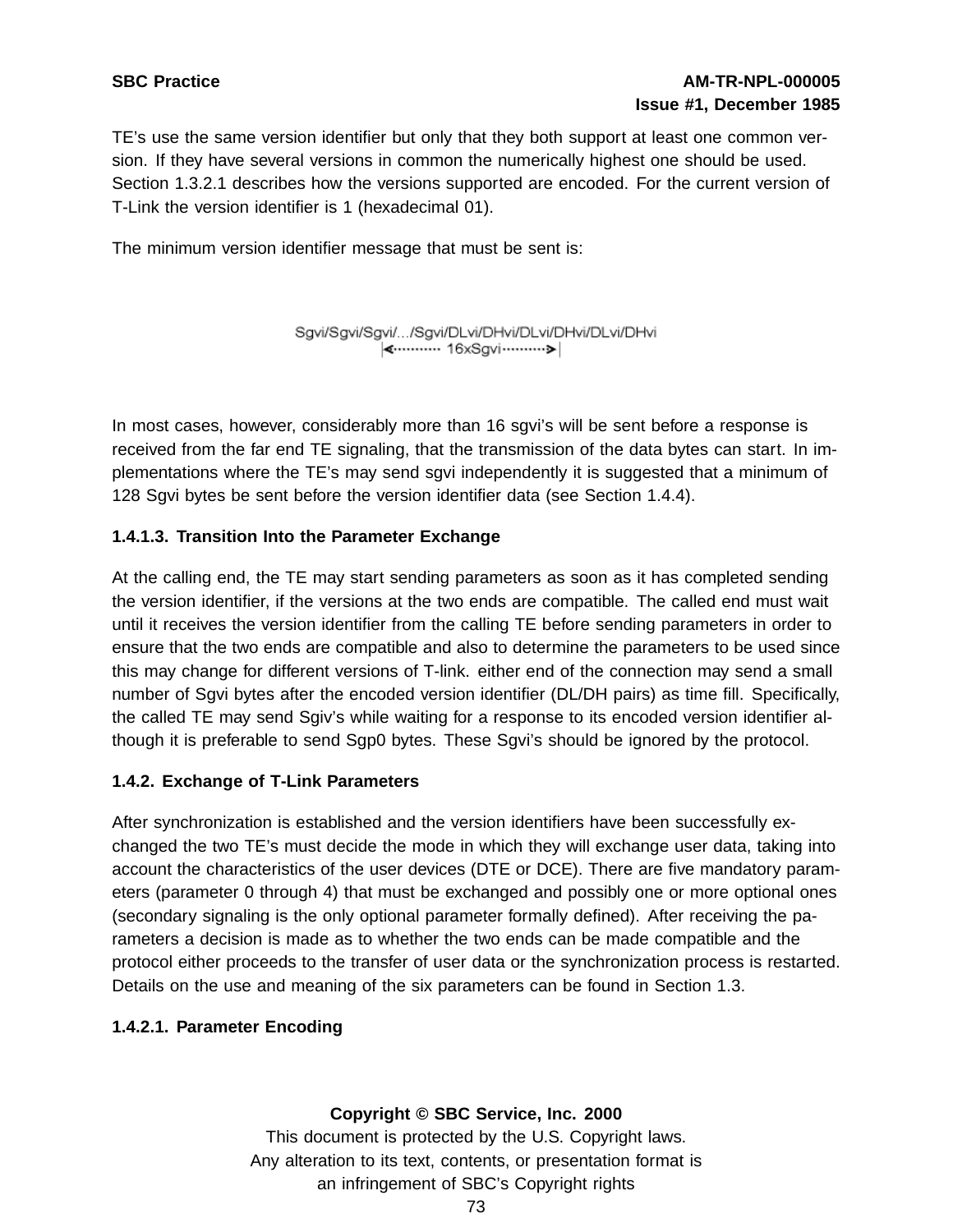The parameters are each eight bits long and are exchanged in the form of a parameter message. Each transmitted message consists of a minimum of 16 signaling bytes identifying the parameter type (Sg, one of Sgp0, Sgp1, Sgp2, Sgp3, Sgp4 and Sgss) followed by the parameter value split into a most significant and a least significant nibble (4 bits each), encoded into a 2 byte pair and repeated 3 times. Parameter bytes are encoded and decoded in the same way as asynchronous data using DL to carry the low number of the parameter and DH to carry the low number of the parameter and DH to carry the high nibble (also known as DLp0/ DHp0,DLp1/DHp1...depending on the parameter number). A complete parameter message will contain at least 22 bytes and have the format:

> Sg/Sg/.../Sg/DL/DH/DL/DH/DL/DH **K**www.16xSqwww.

Normally the message transmitted will contain more than 16 Sg bytes to reduce the risk of error (the transmission of 32 or more Sg's is suggested).

A small number of Sg bytes may be transmitted after the parameter message with the identification for the parameter just sent. The presence of these bytes is not necessary and if present they will be ignored. The 16 Sg bytes transmitted immediately preceding the encoded data must all contain the correct parameter number.

## **1.4.2.2. Parameter Decoding**

At the receiving end it is necessary to first determine the parameter number and then decode the parameter nibble to form a byte of parameter information. The parameter number can be calculated from the received information in a number of ways, for example, looking for an Sg byte that occurs three times in a row or in 14 out of 16 received bytes or by voting among a group of received bytes. The precise method used can be chosen to suit the implementor of the system. The TE should, however, examine the bytes in small groups and update the estimate of the parameter number as more bytes are received. This is because some bytes with the previous parameter encoding may be sent after the parameter may vary (although it must always be more than 16). The parameter identifier is sent 16 or more times to allow very reliable decoding and also to allow time for the TE to adapt its operation to the received parameters as they are received rather than at the end of the parameter exchange. It is not required that adaption occur as the parameters are received, however, and the time at which this is done may vary between implementations.

Once the parameter number is assigned the parameter value is calculated by taking a majority vote over the 3 DL an DH bytes received to obtain the low and high nibbles of the parameter

## **Copyright © SBC Service, Inc. 2000**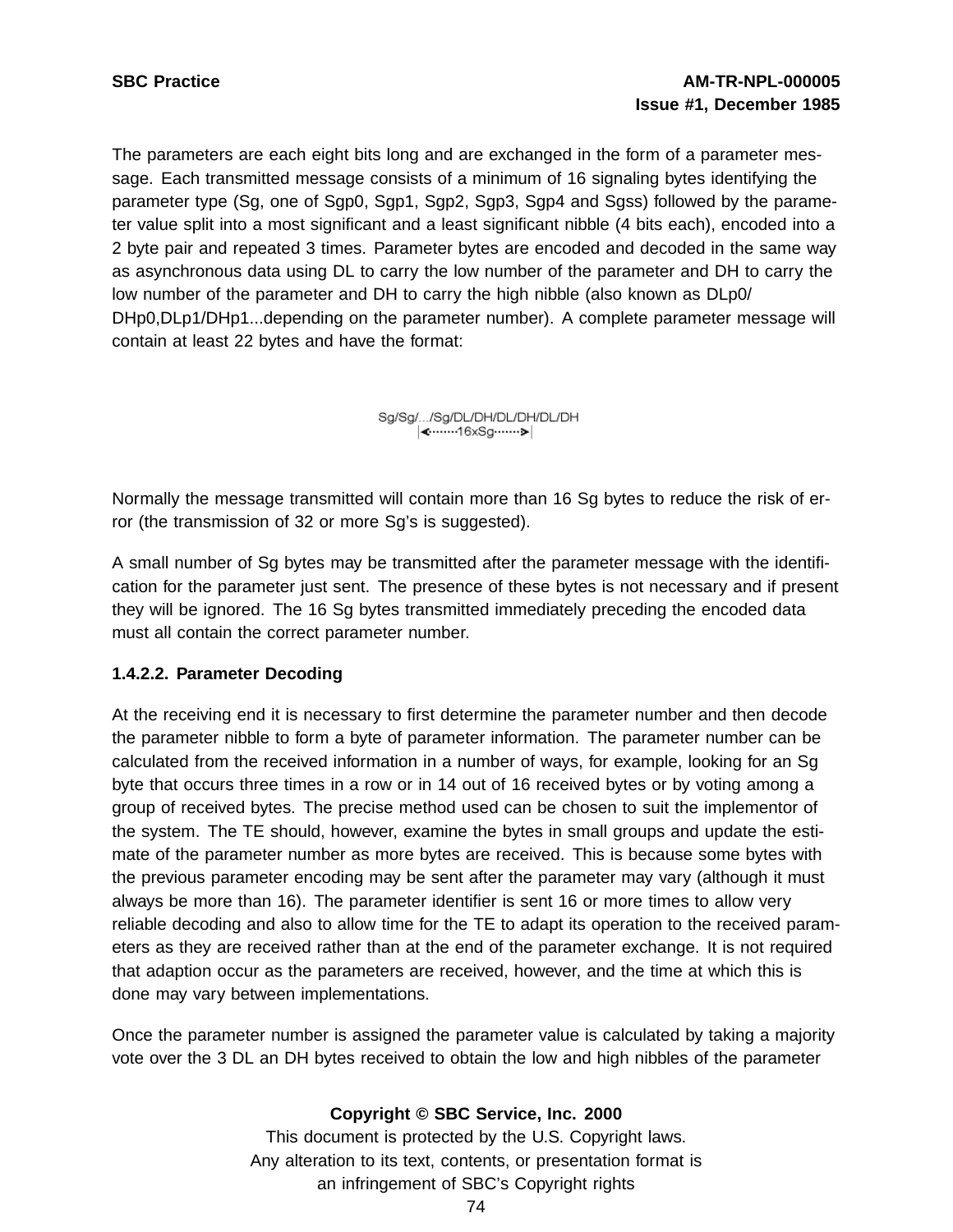respectively. Again, it is important that the recovery process detect the condition where an error in bit b7 causes a parameter identifier (e.g., Sgp0) to be received as a DL byte and not falsely decode this and the following bytes as data (i.e., false start protection).

# **1.4.2.3. Parameter Sequencing**

The parameter exchange must contain a minimum of 6 messages (including the version identifier which must always precede the parameters) transmitted in the following order:

- 1. version identifier
- 2. parameter 0
- 3. parameter 1
- 4. parameter 2
- 5. parameter 3
- 6. parameter 4

If it is used, the secondary signaling message can be inserted between any two of the six mandatory messages. Additional parameters may also be defined in the future and can be introduced in a similar manner. Parameters 0 through 4 must always be exchanged even if they are not required in a specific application, in which case they can be ignored when received. Once the complete protocol version identifier message has been received the transmission of the parameters may proceed independently of the received messages. It is not necessary for TE to receive one parameter (from the far end) before sending the next although such "handshaking" implementations are permissible providing steps are taken to avoid lockup situations if a message is lost in transmission.

# **1.4.2.4. Parameter Adaptation**

After both TE's have received a copy of the parameters in use at the far end, a decision must be made on the parameters that will actually be used in data mode. When both ends have sent identical parameters the call may proceed immediately to data mode but in some instances the parameters will differ in which case one TE must adapt to match the other or the connection must be broken. The ability to adapt is optional in T-Link and may not be supported by all TE's but is a useful feature in applications where one TE may receive calls from or make calls to other TE's with differing operating parameters (e.g., data rate). An example of this would be a TE connected to a host computer where it is desirable for the computer port to configure itself to match the features of the computer users TE's.

## **Copyright © SBC Service, Inc. 2000**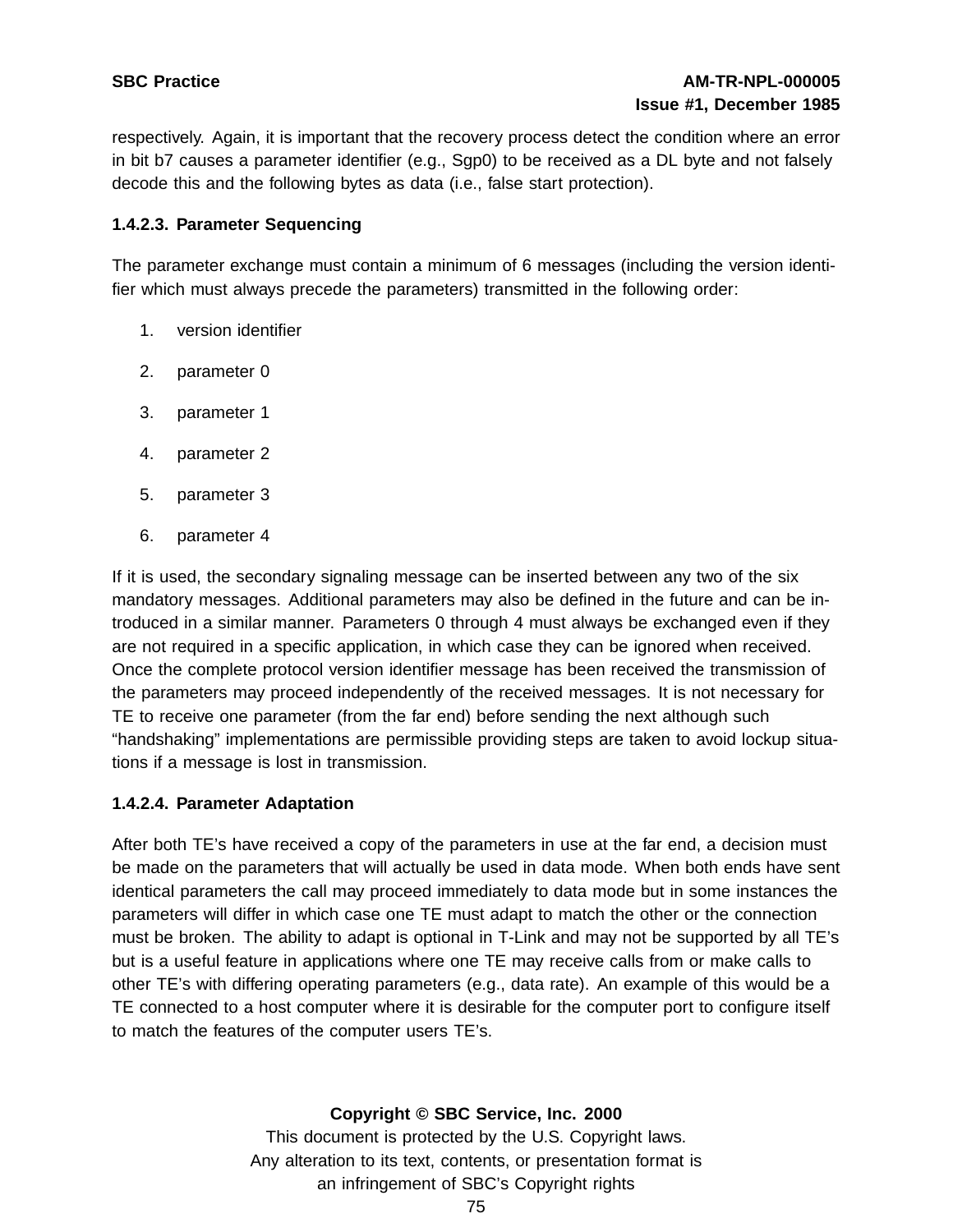It should be noted that some parameters need not match end to end (e.g., parity type or loopback) and the concern here is with the critical parameters such as data rate and word length.

The adaptation process proceeds as follows, assuming both TE's support adaptation. After the initial exchange of parameters each TE compares its local parameters (what it sent) to the far end parameters (what it received). If the parameters differ then the called TE should attempt to adapt to the calling TE's parameters while the calling TE can ignore the differences. If the called TE can adapt to the received parameters it will do so and the call will proceed to the data mode (see Figure 4.4a) otherwise the called party should restart the call by sending Sgr bytes. This forces the calling party to send Sgvi's beginning the synchronization and parameter exchange process again but this time with the calling TE expected to adapt (see Figure 4.4b). The calling TE in turn can adapt to the called TE and proceed to data mode, send Sgr bytes to restart the call with the called party adaptive again or terminate the connection by external means. By making the end that receives Sgr adaptable in the parameter exchange that follows it is possible to alternate the responsibility for adaptation from end-to-end until one TE adapts or the connection is broken by external actions (i.e., by one of the users or via a counter that limits the number of restarts). To allow both ends an opportunity to adapt and take into account the possibility that some restarts may be due to lost or corrupted parameters it is suggested that at least three restarts (four parameter exchanges) be allowed so each TE has as least two opportunities to adapt. Note that the TE that is to adapt should keep the control leads on the

#### **Copyright © SBC Service, Inc. 2000**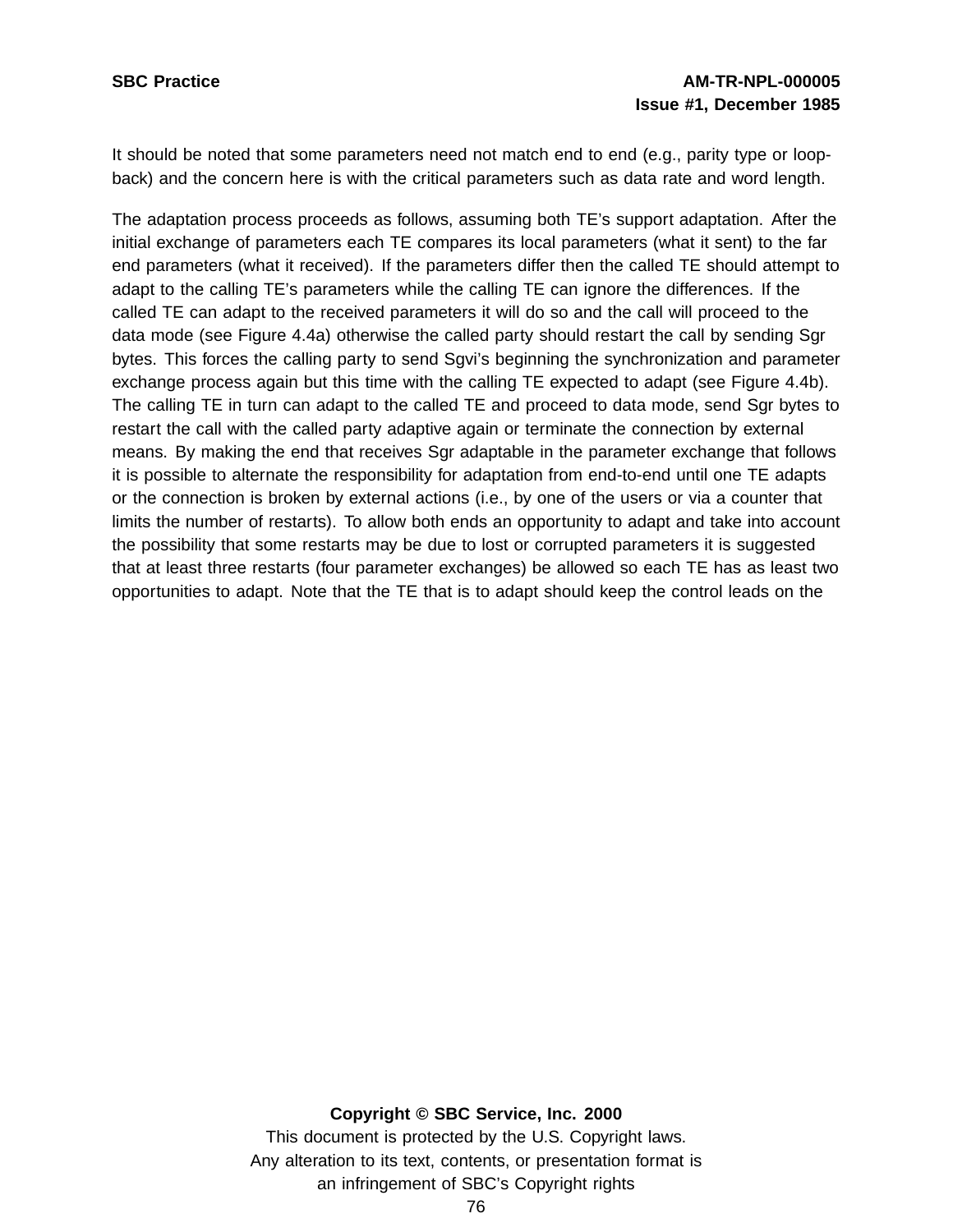user interfaces turned off while it is adapting (see Section 1.4.2.5) so data transmission will be inhibited until adaption is complete.



#### Figure 4-1. Parameter Adaption at Calling and Called TE's



vid = encoded protocol version identifier data (DL/DH/DL/DH/DL/DH) parms = parameter message 0 through 4 plus any optional parameters

#### **Copyright © SBC Service, Inc. 2000**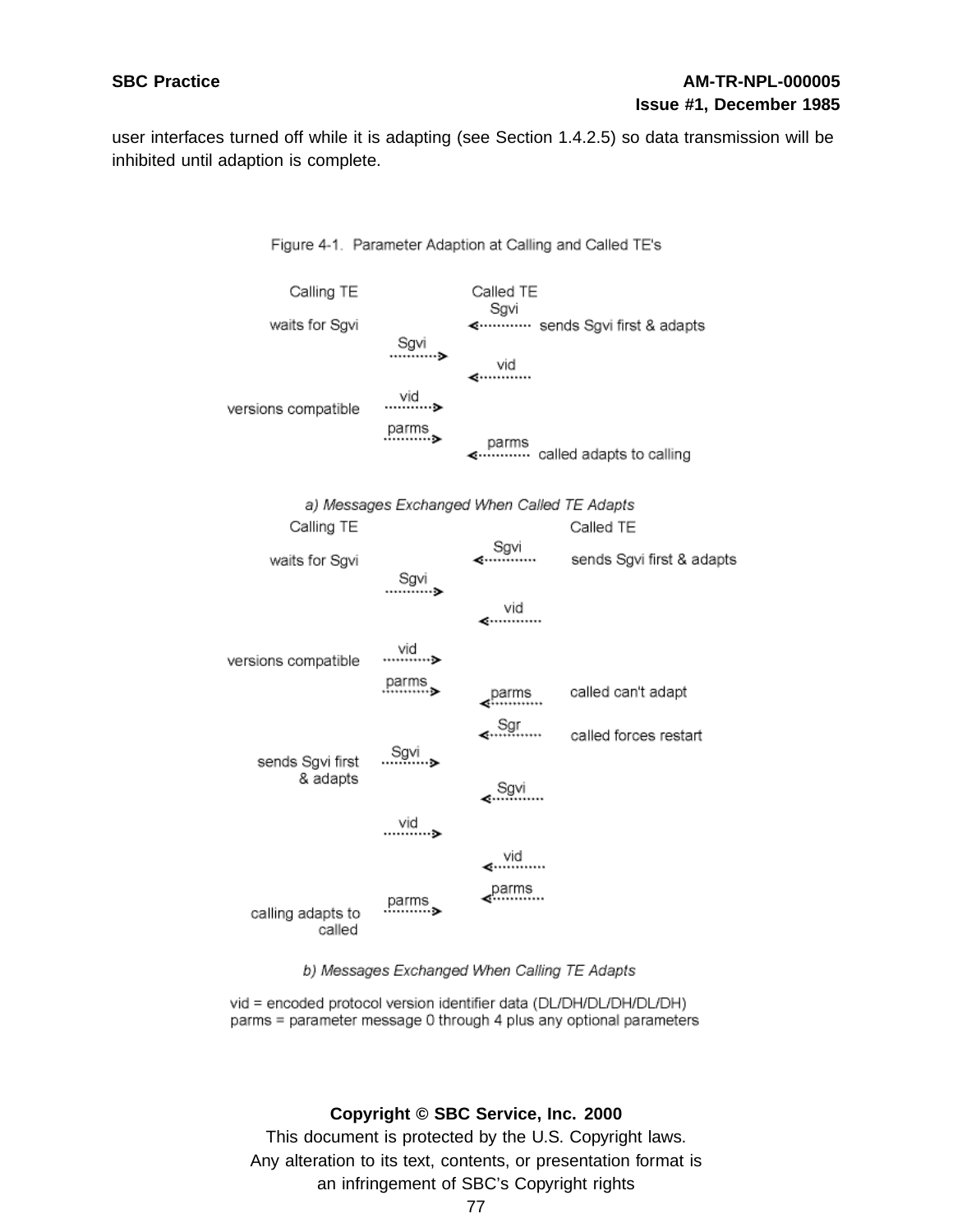After a TE has adapted to a specific set of parameters is should send these parameters in response to future restarts until it adapts again or the choices are overridden (e.g., by the user manually changing the parameters or resetting the TE). This is necessary to avoid a possible change in the parameters if both TE's are prepared to adapt and the currently adapted TE forces a restart (due to protocol errors in data mode) forcing the far end TE to adapt in the parameter exchange that follows.

Flexibility is allowed in the adaptation procedure so that different implementations can modify it to match the specific application. For instance a sophisticated TE might modify the parameters it sends in subsequent exchanges if it can adapt to some but not all of the parameters received from the far end TE. Another useful feature would be to provide an option on the TE to made it non-adaptive, that is it will always restart the parameter exchange when it finds itself expected to adapt. (A non-adaptive TE is not the same as one that does not support adaptation at all since in the latter case the TE must terminate the connection if the received parameters do not match its local ones). Non-adaptive TE's are needed at the called end in applications where it is desirable to force the calling party to adapt, for example a central computer that places calls to a number of remote devices each operating at a different data rate. A TE may also support only a subset of the possible parameter choices, for instance only synchronous operation or only certain speeds, in which case it will appear to be adaptable in some calls and nonadaptable in others. Another option that some implementations may provide is for the TE that has just adapted to repeat the parameter exchange one last time using its adapted parameters to verify that the correct parameters have been selected.

## **1.4.2.5. Transition to Data Mode**

Parameter 4 must always be the last parameter transmitted followed by continuous EIA/CCITT control signals (Sd) = "01000011" if secondary signaling is not used) for data rates less that 48 kbps. Neither end of the connection will transmit data under these conditions since an all off Sd will disable the user's device vial the EIA/CCITT control leads (e.g., turning off clear to sent and carrier detect to a DTE). At 48 kbps and higher data rates there is no time to send Sd (the channels carry continuous Ds6 or Ds7 bytes) and so a continuous mark condition (all "l" 's) should be inserted in the data. In this case a higher protocol level must be used to determine the true start of data by detecting the end of this marking condition. Also, during synchronization, parameter exchange, and any subsequent adaption, the TE's should leave the local interface leads that control data transmission (e.g., clear to send and carrier detect for DTE's) turned off. This allows the start of data transmission to be delayed by either TE until parameter adaption, if needed, is complete and the user equipment has been initialized and is ready to operate. It is suggested that a brief delay be inserted between the time that the control leads are asserted and the start of data transmission to allow time for the user device to recognize the transition.

#### **Copyright © SBC Service, Inc. 2000**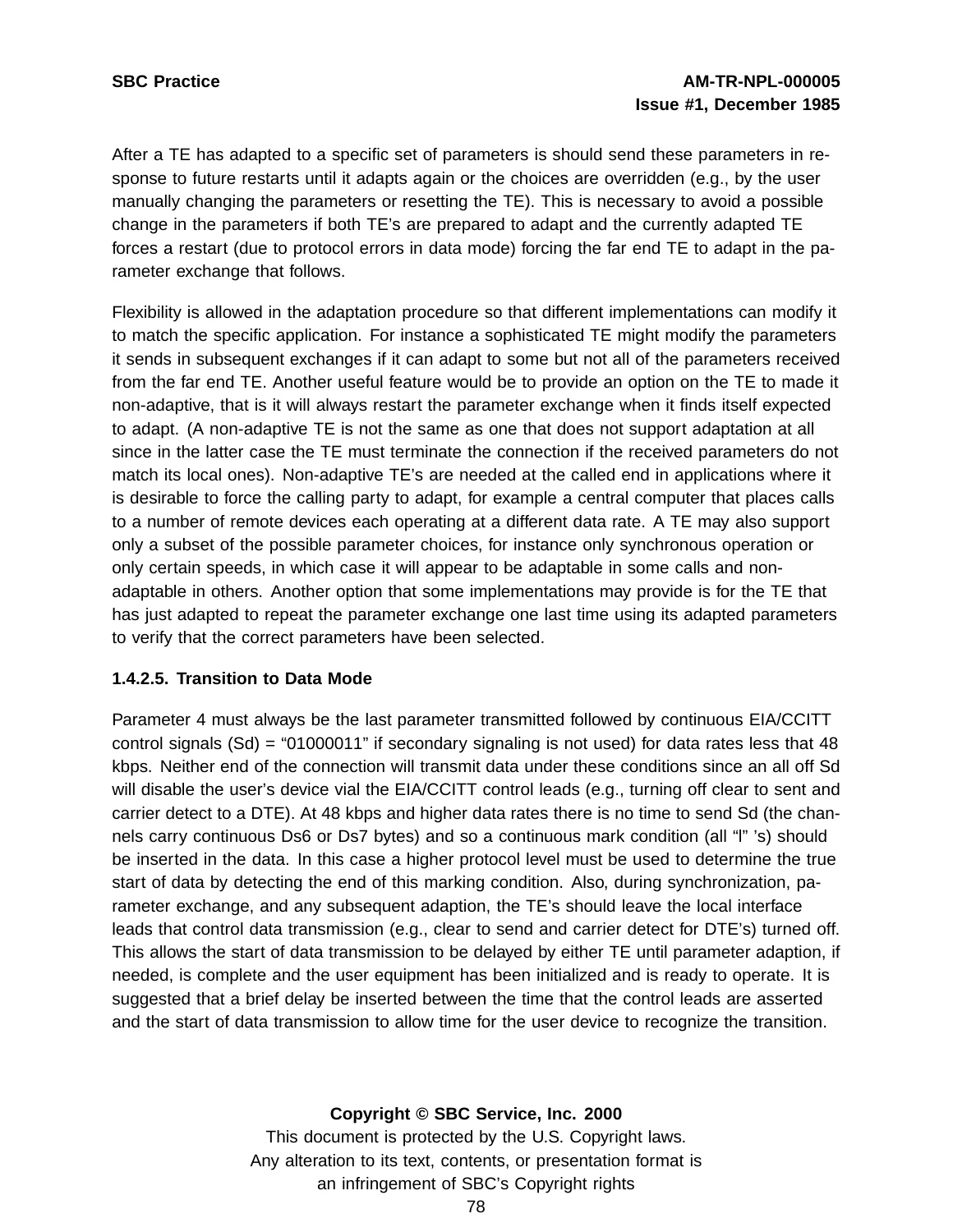If irresolvable difficulties occur, in adapting to the parameters or for other reasons, either end can exit from this state either by requesting that the connection be broken (by external means) or by restarting the call.

Figures 4.5 through 4.8 show transmitter and receiver state diagrams for both parties in a parameter exchange.



Figure 4-5. Receiver State Diagram for TE That is Not Required **To Adapt** 

## **Copyright © SBC Service, Inc. 2000**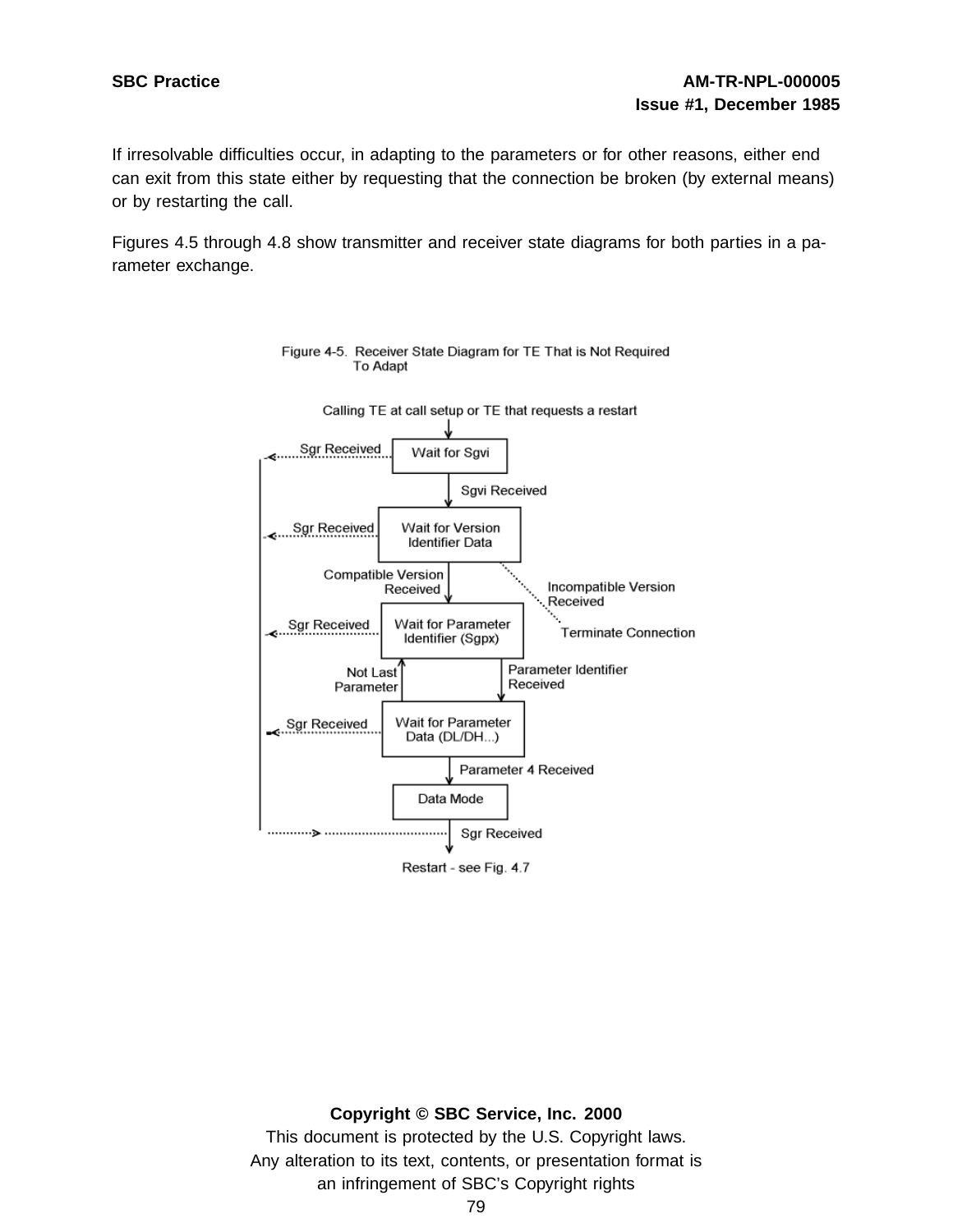

#### Figure 4-6. Transmitter State Diagram for TE That is Not Required **To Adapt**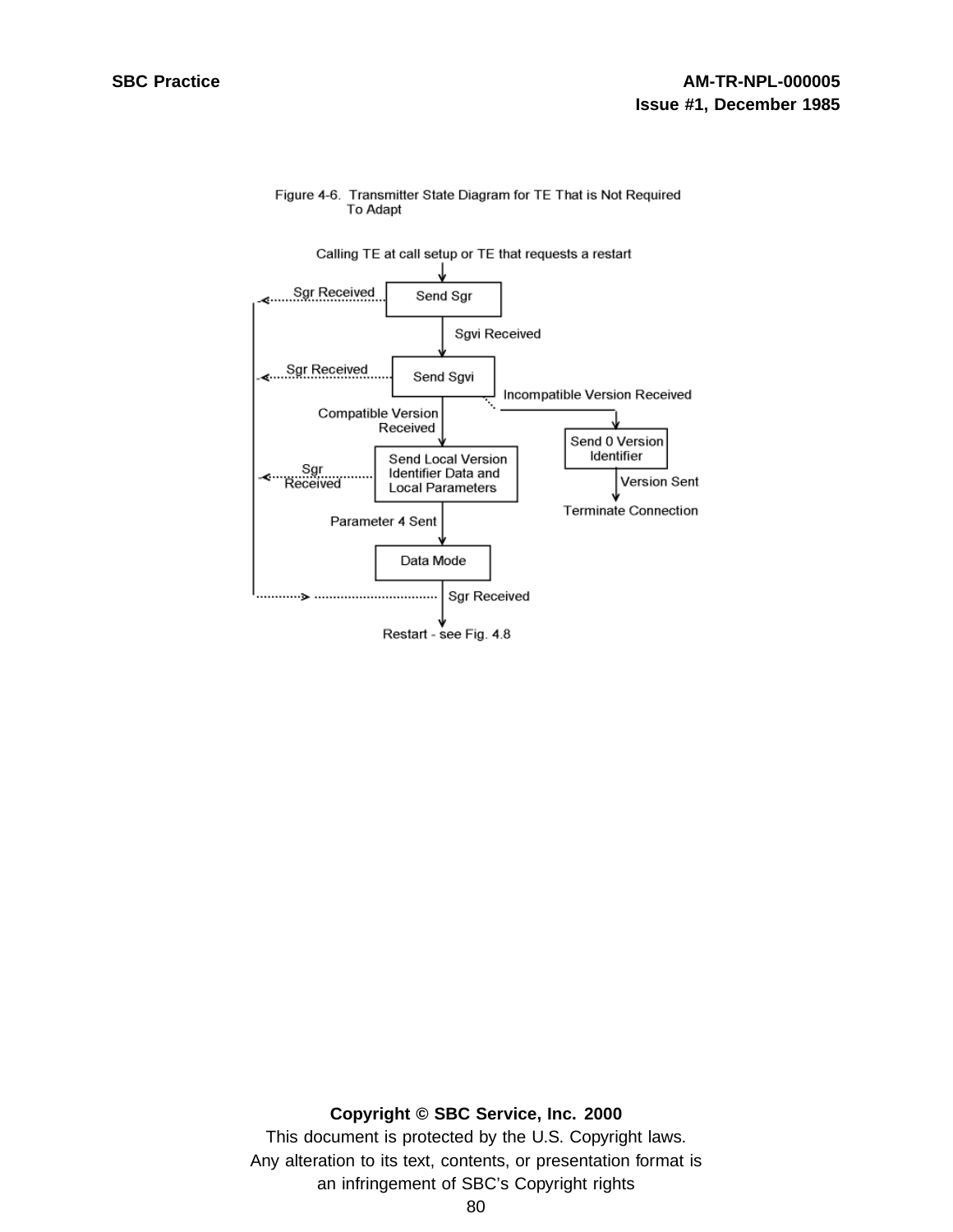

Figure 4-7. Receiver State Diagram for TE That is Required To Adapt

#### **Copyright © SBC Service, Inc. 2000**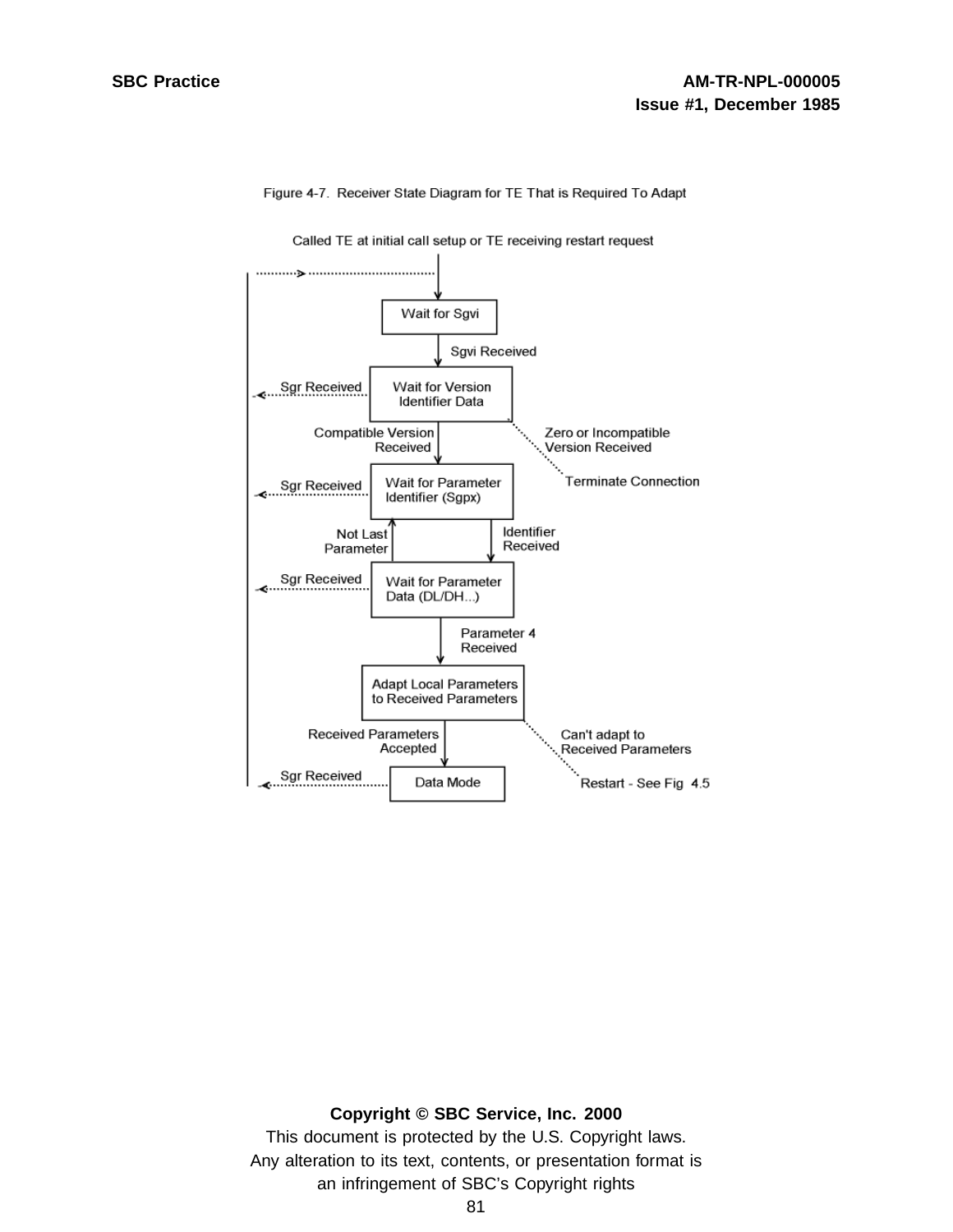

Figure 4-8. Transmitter State Diagram for TE That is Required To Adapt

Note: To allow for the special case where both ends restart simultaneously (see Section 4.4) the transmitter should send a minimum of 128 Sgvi before starting to send version identifier data.

## **1.4.3. Data Mode Byte Sequences**

After completing the exchange and verification of parameters and waiting for any user devices that must initialize to do so the actual exchange of data can begin. The format in which the data is sent will vary depending on the speed and mode of operation, which is determined on an end-to-end basis by the parameter exchange. The following cases are considered:

- low speed asynchronous data (50 <sup>9600</sup> bps)
- high speed asynchronous data (greater than 9600 bps)
- low speed synchronous data (1200 <sup>9600</sup> bps)
- high speed synchronous data (14400 40800 bps)
- synchronous data at 48 and 56 kpbs

#### **Copyright © SBC Service, Inc. 2000**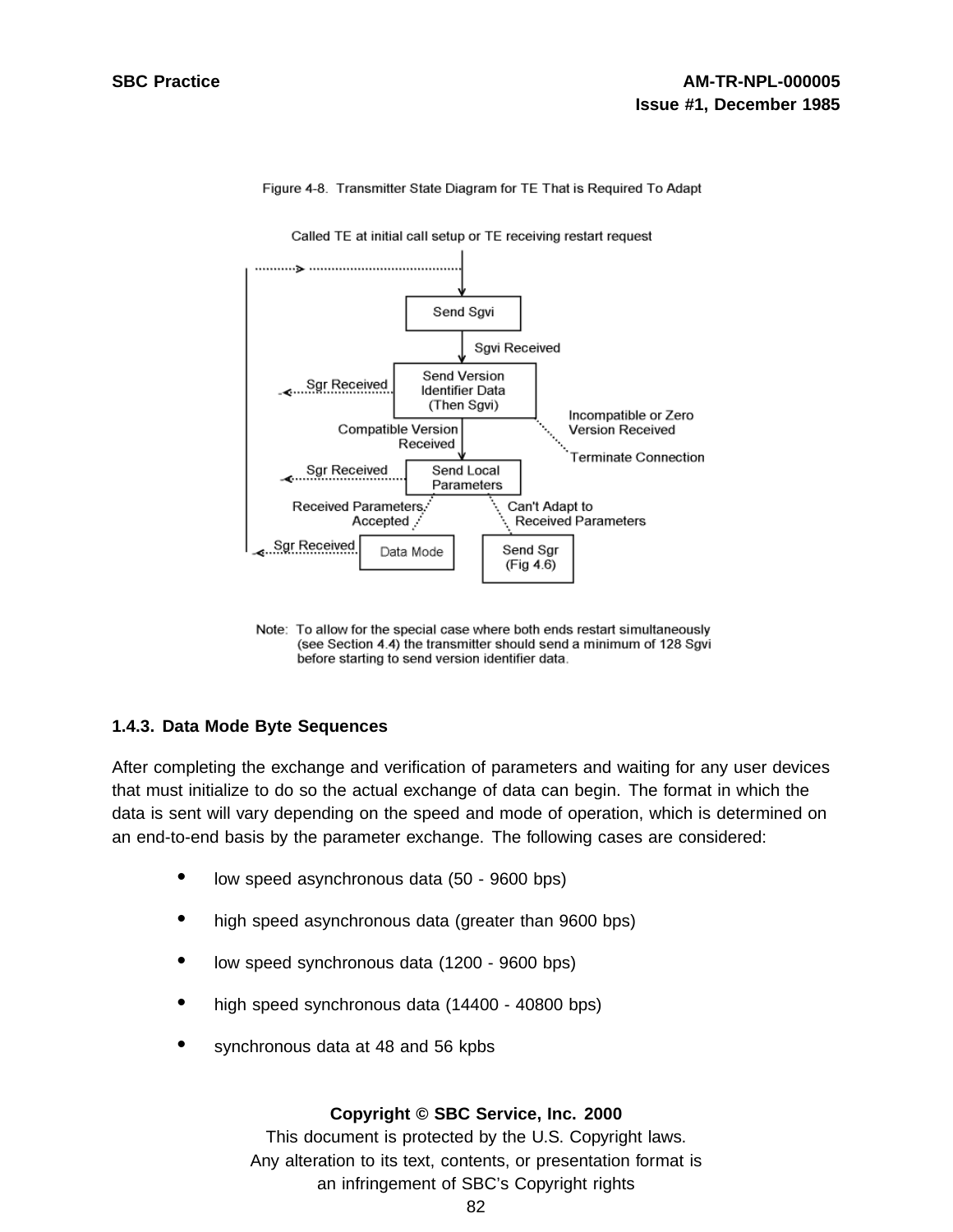**NOTE:** T-Link is only an end-to-end protocol and if higher level protocols differ in the user devices at the two ends there will be a flow of data bits end to end but possible no transfer of information.

# **1.4.3.1. Low Speed Asynchronous Data (50-9600 bps)**

Works of data (5 to 8 bits each) received from the user device are encoded into an asynchronous data frame 6 bytes long containing 3 repetitions of a byte pair containing the encoded low nibble (DL) and high nibble (DH) of the word (see Section 1.3.5 for further details). For all data rates up to and including 9600 bps the byte pair is transmitted three times to allow error correction by means of a majority vote at the receiver. To fill the time between user data words on the 56 kbps T-Link stream Sd signaling bytes are sent indicating the levels on the EIA-CCITT control leads. The Sd bytes are also used as delimiters to separate adjacent asynchronous data frames and there will be at least two Sd bytes transmitted between every group of repeated DL/DH bytes for the supported rates. This provides an easy method of detecting when a bit error has caused an Sd byte to be interpreted as DL or DH, incorrectly starting by decoding of a data word. The receive algorithm for signaling bytes should require that a change in an Sd byte be received several times before it affects the EIA/CCITT interface leads to protect against spurious transitions caused by bit errors.

An asynchronous data from (corresponding to one user word) on the 56 kbps byte stream would look like: ...Sd/Sd/DL/DH/DL/DH/DL/DH/Sd/Sd...

The device receiving low speed asynchronous data can decode the groups of DL/DH bytes by first performing a two out of three majority vote for the data nibbles from both the bytes in the pair. If no majority value occurs the last value received (or some other arbitrary choice) could be used. The two resulting nibbles are combined to yield the data to be sent to the user.

Byte repetition allows single bit errors in the received T-Link bytes to be detected and removed so the end to end bit error ration will be a function of the square of the channel (64 kbps) error ratio.

# **1.4.3.2. High Speed Asynchronous Data (over 9600 bps)**

For asynchronous speeds greater than 9600 bps data works are encoded in the same fashion as for low speed data but using frames only 2 bytes long consisting of a low nibble byte (DL) and a high nibble byte (DH) (see Section 1.3.5). The resulting byte pair is transmitted over the 64 kbps channel with Sd bytes used for time fill between user data words and to indicate the levels on the EIA/CCITT interface leads. The only asynchronous data rate greater than 9600 bps currently supported is 19200 bps for which there will be four or five (in most cases four) byte times on the 64 kbps channel per data word. This would not be sufficient to implement

## **Copyright © SBC Service, Inc. 2000**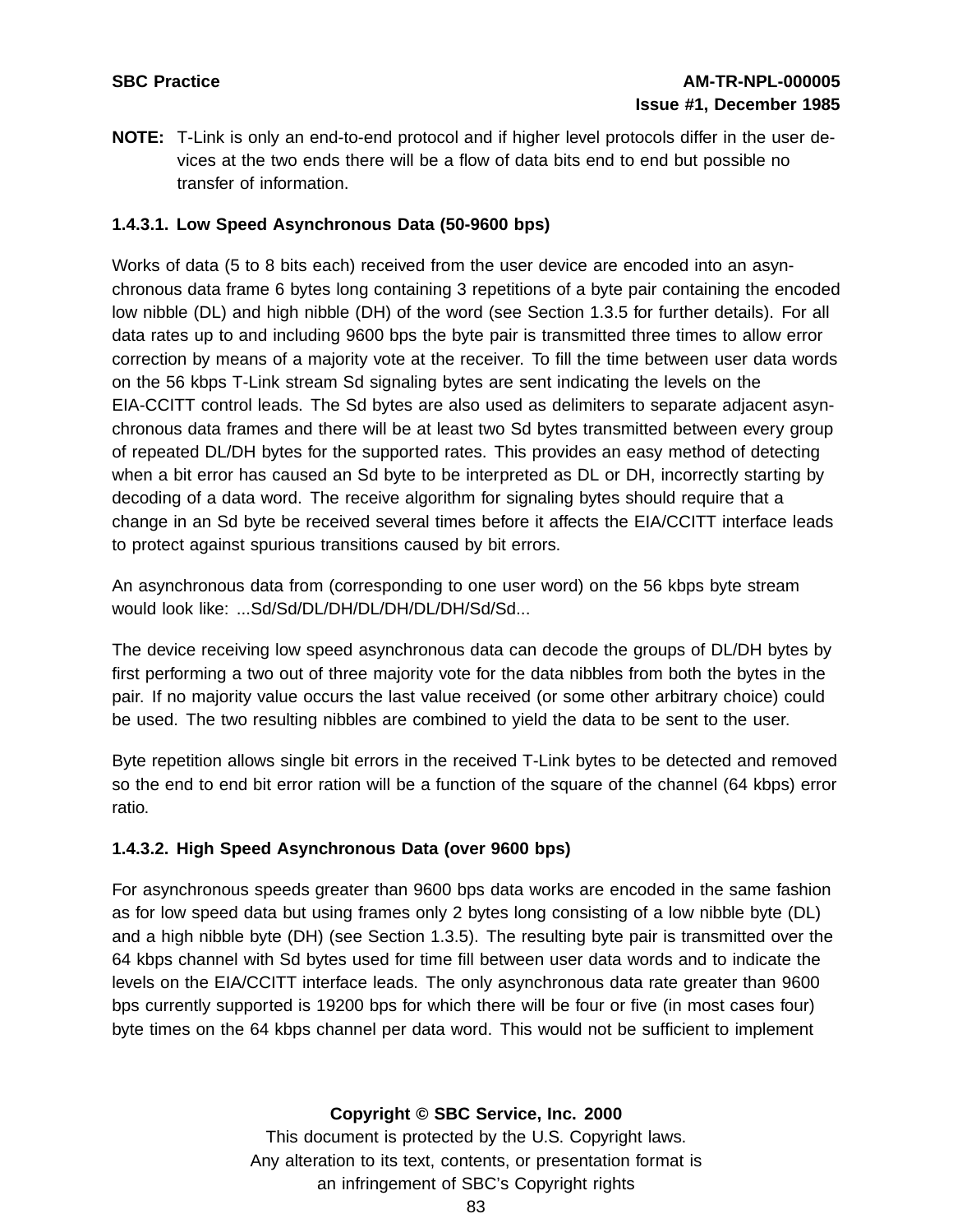byte repetition while leaving time for Sd's to mark the frame boundaries so a 2 byte data frame is used followed by at least 2 Sd bytes.

A frame of user data on the 64 kbps byte stream would look like:

...Sd/Sd/DL/DH/Sd...

The received byte pair is covered back to a data word at the receiver by combining the nibbles from DL to DH. No error correction takes place.

# **1.4.3.3. Low Speed Synchronous Data (1200-9600 bps)**

For synchronous data there are no obvious word boundaries in the data received from the user so it is arbitrarily divided into 6 bit pieces each of which is encoded into a synchronous data byte (Ds6) (see Section 1.3.4 for a description or the byte format). For all data rates up to and including 9600 kbps the byte is repeated four times with Sd used to fill the 64 kbps channel until the next six bits of encoded data are ready and to signal the levels on the EIA/CCITT leads endto-end. Unlike asynchronous data synchronous data is always being received from the user and the number of Sd bytes between encoded data bytes is almost constant for a given data rate. Variations in the number of Sd's occur for user clocked data and when a non-integral number of fill bytes are required. Samples of encoded data on the 64 kbps channel are shown below:

2400 bps

Ds6/Ds6/Ds6/Ds6/Sd/Sd/Sd/Sd/Sd/Sd/Sd/Sd/Sd/Sd/Sd/Sd/Sd/Sd/Sd/Sd/...

4800 bps

Ds6/Ds6/Ds6/Ds6/Ds6/Sd/Sd/Sd/Sd/Sd/Sd/Ds6/Ds6/Ds6/Sd/Sd/Sd/Sd/Sd/Sd...

9600 bps

Ds6/Ds6/Ds6/Ds6/Ds6/Sd/Ds6/Ds6/Ds6/Ds6/Sd/Ds6/Ds6/Ds6/Sd...

The TE receiving low speed synchronous data can compare the four Ds6 bytes in each group to each other and use the first two bytes that match to yield the data. If no two bytes agree the data may be chosen arbitrarily (e.g., the last byte in the group).

Byte repetition allows single bit errors in the received data to be corrected so the bit error ratio of the user's data will be a function of the 64 kbps channel error rate squared.

## **1.4.3.4. High Speed Synchronous Data (1440-40800 bps)**

**Copyright © SBC Service, Inc. 2000**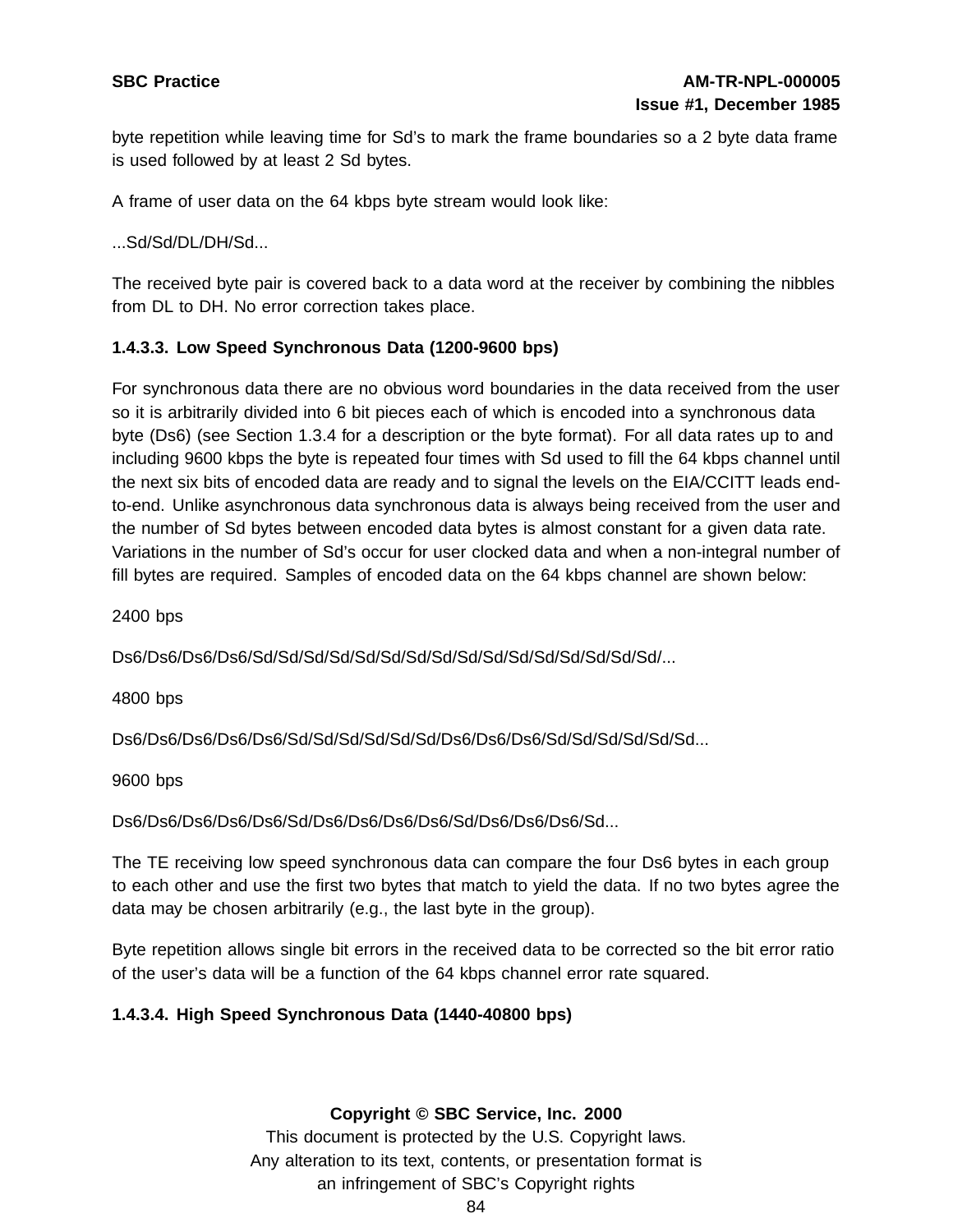At synchronous data rates greater than 9600 bps (the next supported rate is 14400 bps) and less than 48000 bps the user data is encoded in Ds6 bytes in the same fashion as low speed data, however there is not enough time to send the encoded data 4 times. Therefore, the received Ds6 bytes are only sent one with Sd bytes used for time fill and to indicate the levels on the EIACCITT interface leads.

As data rate increases the number of Sd bytes between data bytes decreases until at 48 kbps there is no time to send anything but continuous Ds6's. The number of Sd's between Ds6's are not fixed for any of the data rates. The following is an example of high speed synchronous data as sent on the 64 kbps channel (19200 bps data rate):

Ds6/Sd/Ds6/Sd/Sd/Ds6/Sd/Ds6/Sd/Sd/...

The data bytes are covered directly back to user data at the receiver. There is no error correction.

## **1.4.3.5. Synchronous Data at 48 Kbps, 56 Kbps and 64 Kbps**

At 48 kbps and higher there is no time to transmit signaling information, so Sd is undefined for these rates and all bytes are interpreted as data. Continuous data are sent on the channel using six data bits per byte (Ds6) at 48 kbps and several bits per byte (Ds7) at 56 kbps.

These data rates are derived directly from the 64 kbps channel rate since there is no possibility to use time fill bytes to adjust the rate.

## **1.4.4. Call Restart**

At any time during a call (during the parameter exchange, while adapting or in data mode) the TE at one end of a connection may terminate communication and restart the call by sending continuous Sgr bytes. These must be detected at the far end at any time during the handshake or while in data mode. Detection of the continuous Sgr's can be done by scanning the received signaling bytes for data rates below 48 kbps and all received bytes at 48 kbps and counting how many are Sgr bytes. Every byte should be tested for Sgr's if the TE has the processing power to do so but often this will not be possible in which case periodic sampling is permissible. If all samples are Sgr's for an extended period (a few hundred milliseconds and at least a hundred samples) the receiving TE should resynchronize and start the parameter exchange following the procedures described in Sections 1.4.1 and 1.4.2. It is not necessary to check byte in the sampling process since the aim is to ensure that Sgr's are received over a long period and so sampling can be done as low priority task in the TE reduce the processing requirements. Note that call adaption restart is an optional feature and may not be supported by all implementations.

## **Copyright © SBC Service, Inc. 2000**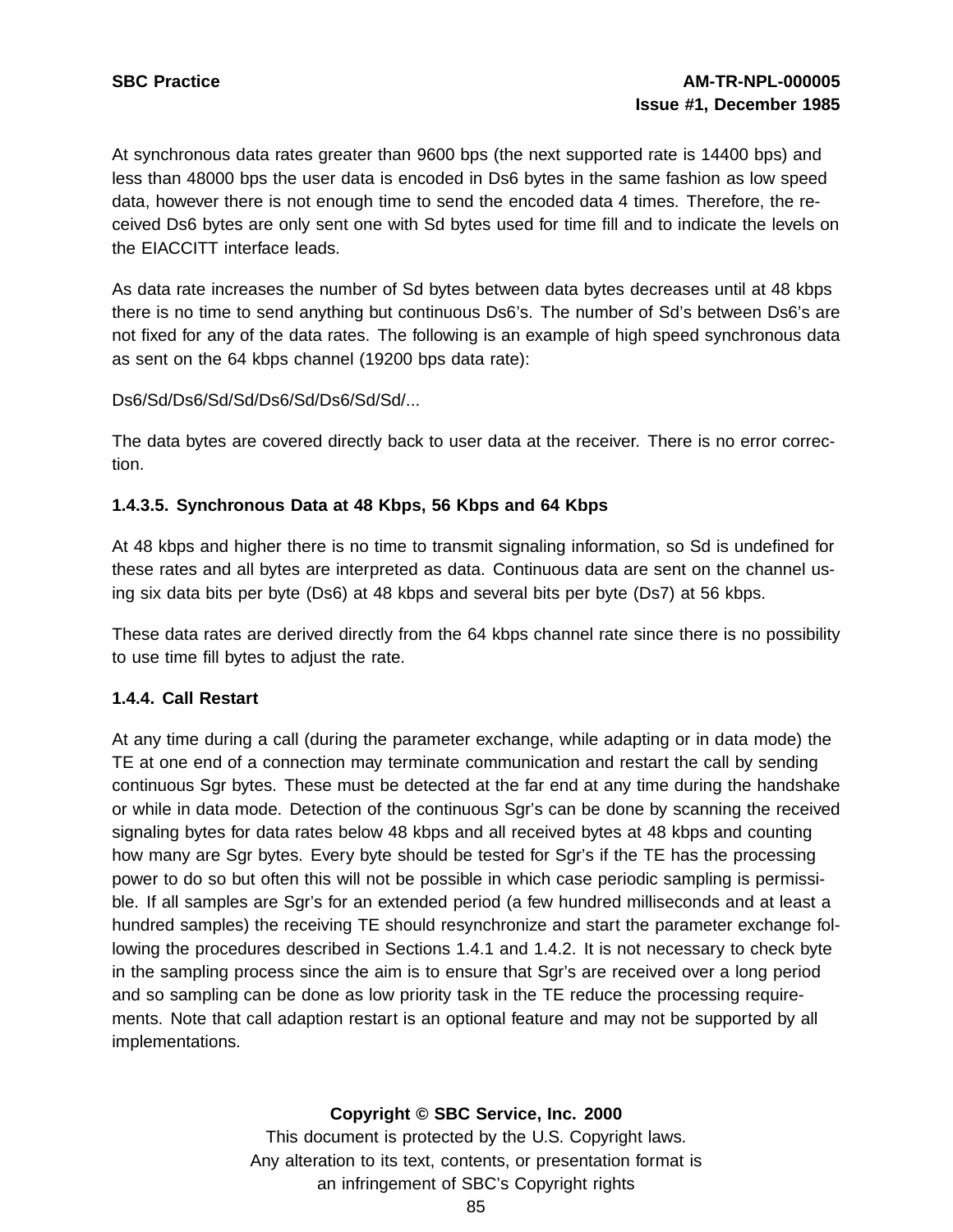The capability to restart the call at any time from either and simplifies recovery from serious error or failure conditions by ensuring that both ends can be restored to a known state. As well, it allows the user to change the mode of operation, for example the data rate, after a call has started. The detection method is very rugged and reliable since the probability of T-Link bytes with errors simulating Sgr in a large number of samples is very small.

Call restart is also important in parameter adaption where it is used by one TE to signal that it can not adapt to the parameters it has received and wishes to repeat the parameter exchange with the other TE trying to adapt. The receipt of a restart request (repeated Sgr's) indicates that the TE is to start the synchronization process (send Sgvi) and be the adaptable party in the parameter exchange that follows. In the case of a restart used to clear an error condition while in data mode this may result in either TE being considered adaptive first. To avoid a possible change in parameters following a restart if both TE's are prepared to adapt, a TE that adapts should send its adapted rather than default parameters on a restart unless the user overrides the parameter choices, for instance by changing the TE's data rate.

If Sgr is received while it is also being transmitted, the TE should start sending Sgvi bytes and act as the called party in the parameter exchange that follows but restart the call if adaptation is required (even if the TE is in fact able to adapt). As a result if both TE's request a restart at about the same time neither and will adapt after the parameter exchange, since neither TE knows if the other TE is also prepared to adapt. In cases where the parameters agree, the call will proceed to data mode, otherwise both TE's will start over. To reduce the risk of a second collision and provide a bias towards adaptable TE's being made, the adaptable party in the next restart, an non-adaptable TE, could restart immediately. But only if the parameters do not match after a collision while an adaptable TE delays sending Sgr bytes for a few hundred milliseconds while it checks for a received restart request. As well to ensure that both TE's receive enough Sgvi bytes to synchronize, the TE transmitter should always send more than 16 Sgvi's (128 are suggested) before starting to send version identifier data.

In normal operation collisions between restart requests should be rare and the steps described in the preceding paragraph are needed mainly to allow a TE to call itself during maintenance testing. Implementations that do not face these requirements may use a simpler method of dealing with collisions such as letting the called party back down and send Sgvi's (and subsequently act as the adaptive party).

## **1.4.5. Call Termination**

There is no inherent mechanism within T-Link to disconnect or request the disconnection of the 64 kbps circuit. Therefore, if required, this function must be provided by external means. If either or both ends or the connection have no further data to send they can transmit signaling bytes (Sd) indefinitely. In cases where the integrity of the end-to-end connection is in doubt

## **Copyright © SBC Service, Inc. 2000**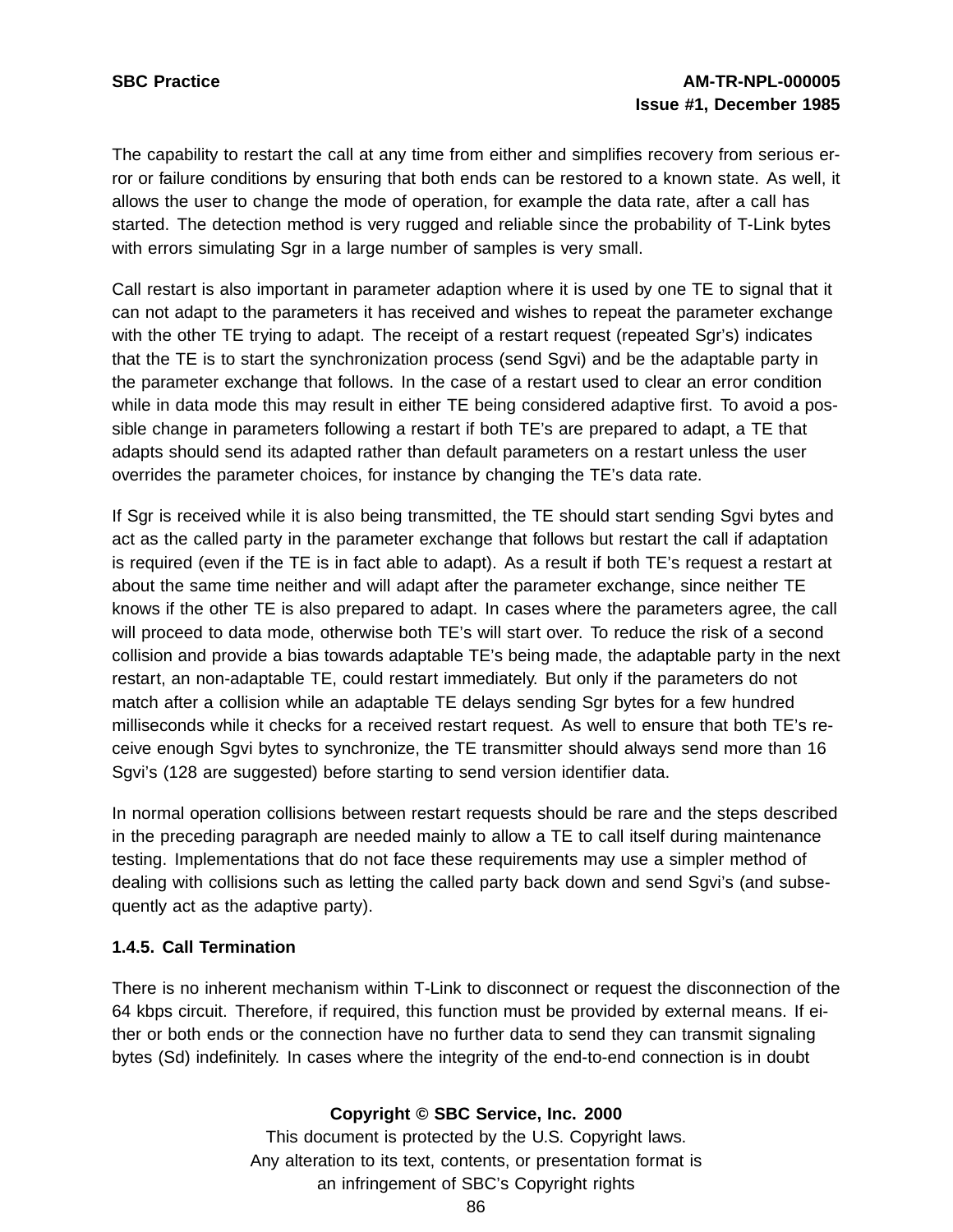# **SBC Practice AM-TR-NPL-000005 Issue #1, December 1985**

either end can at any time (during parameter exchange or in data mode) return to the synchronization mode by ending continuous Sgr bytes and waiting for Sgvi's to be returned.

The TE should request call termination if there is a mismatch in received and local version identifiers (see Section 1.4.1.2) or when the user device powers down or turns on the DTR/DSR interface control lead. As well the TE may optionally break the connection on other conditions such as an inability to adapt the two TE's to each other, in response to a disconnect switch on the TE itself or the switch that set up the connection may under certain circumstances break it.

#### **Copyright © SBC Service, Inc. 2000**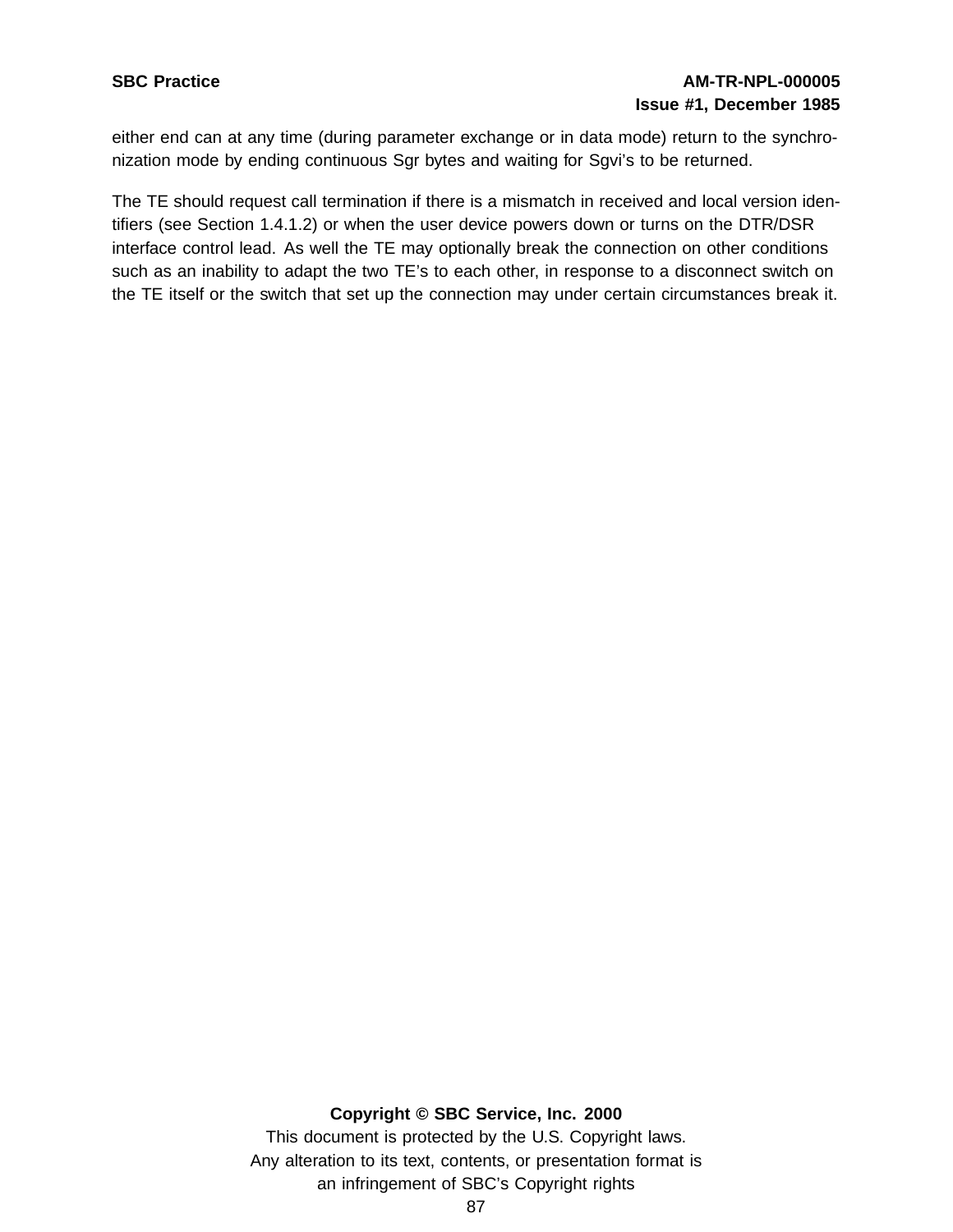# **ATTACHMENT 2 - Clock Generation and Recovery**

## **2.1. Clocking Considerations**

# **2.1.1. Clocking Between the End-to-End Connection**

For synchronous and asynchronous data transmission, the TE must either generate or obtain a data clock to time the transmission and reception of data to and from the user device (DTE/ DCE).

# **2.1.2. Clocking at the User Terminal**

In the case of asynchronous transmission the TE and the user device can both tolerate short term variation in the data rate since each data word has a start bit which provides a reference point from which the following data bits can be located. However, if the data being sent consists of strings of consecutive bytes (i.e., the stop bit of one word is followed immediately by the start bit of the next) the average bit rates must be reasonably close at both ends or data will be lost.

There are two common methods of generating a synchronous clock. The first assumes a completely synchronous system. In a synchronous system all the data clocks used in the system are derived from the same source as the clocks used in the system are derived from the same source as the clock for the 64 kbits/s channel. Synchronous transmission does not require a synchronous system but it is desirable. The timing signal from the 64 kbits/s channel is used to derive independent but synchronized clocks at both ends. this method will require that the TE provides both the transit and receive clocks to the user device and will be prone to slips if the timing signals from the 64 kbits/s channel are not synchronized at both ends.

The second method is network independent and works even if the connection is not synchronized. One end of the connection is designated as the master and derives the data rate from a local oscillator or an external network independent clock source provided by the user. The other end is the slave and synchronizes its data rate clock to the received byte stream.

# **2.1.3. "Nearly Synchronous" Data**

"Nearly synchronous" data events occur when the clock used to generate the events is not synchronized to the clock used to sample the events. This situation occurs frequently when a synchronized data network interchanges data with computers which have their own internal clocks.

If the units external to the network (public or private) control the rate at which data arrives, it will be close but cannot be equal to the 64k bits/s; therefore, the data is "nearly synchronous."

**Copyright © SBC Service, Inc. 2000**